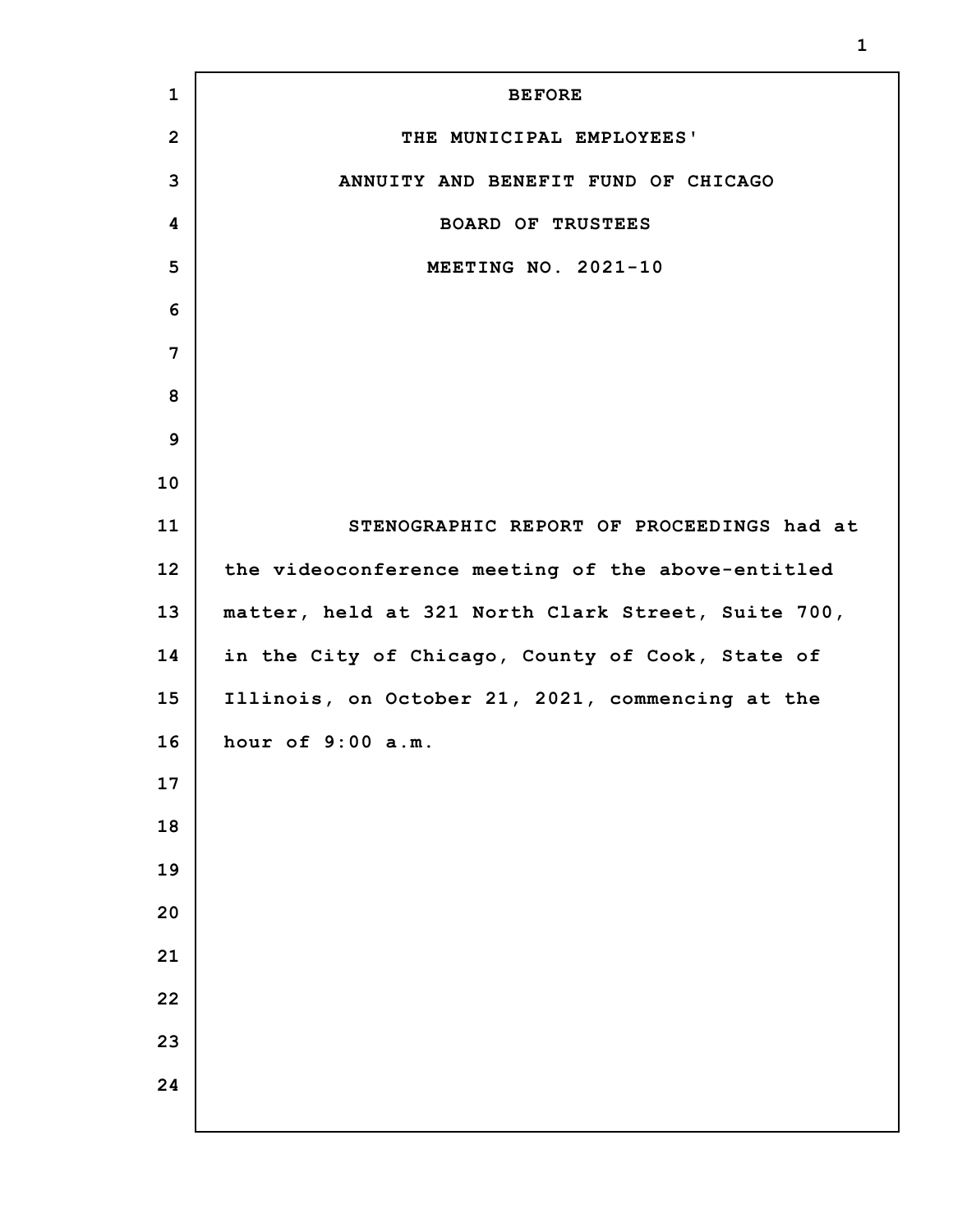**1 2 3 4 5 6 7 8 9 10 11 12 13 14 15 16 17 18 19 20 21 22 23 24 APPEARANCES BOARD MEMBERS: Verma R. Thompson, President Reshma Soni, Vice-President Robert P. Degnan, Recording Secretary William Canning, Trustee Craig Slack, Deputy City Treasurer BURKE, BURNS AND PINELLI, LTD. BY: MS. SARAH A. BOECKMAN ALSO PRESENT: Dennis White, Executive Director Stacey Ruffolo, Deputy Executive Director Donna Hansen, Office Manager Sandra Shelby, Comptroller Nikki Rials, Benefits Manager Terence P. Sullivan, M.D. MARTHA MERRILL, AFSCME Council 31 Jamie Wesner, Marquette Associates Kristen DeWald, Manager of Member Services**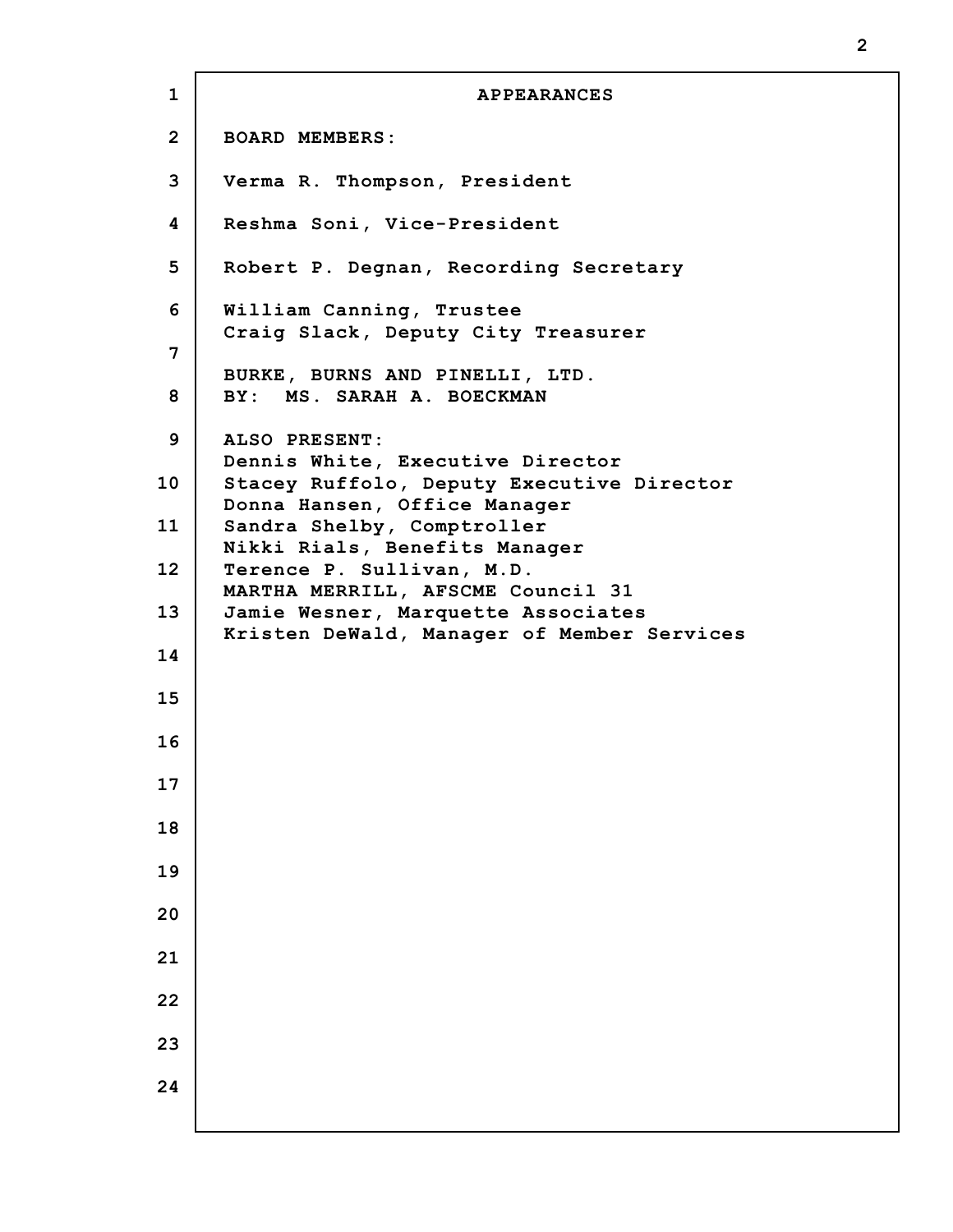| $\mathbf{1}$    | PRESIDENT THOMPSON: I hereby convene              |
|-----------------|---------------------------------------------------|
| $\overline{2}$  | this Board of Trustees meeting for October 21,    |
| 3               | 2021.                                             |
| 4               | Donna, please call the roll.                      |
| 5               | MS. HANSEN: Trustee Canning.                      |
| 6               | TRUSTEE CANNING: Here.                            |
| 7               | MS. HANSEN: Trustee Degnan.                       |
| 8               | TRUSTEE DEGNAN: Here.                             |
| 9               | MS. HANSEN: Trustee Soni.                         |
| 10              | TRUSTEE SONI: Yes.                                |
| 11              | MS. HANSEN: Madam President.                      |
| 12              | PRESIDENT THOMPSON: Here.                         |
| 13              | MS. HANSEN: Mr. Slack.                            |
| 14              | MR. SLACK: Here.                                  |
| 15 <sub>2</sub> | PRESIDENT THOMPSON: Thank you. We have            |
| 16              | a quorum for today's meeting.                     |
| 17              | Public Act 101-0640 allows this meeting           |
| 18              | to be conducted by video/audio conference because |
| 19              | we continue to believe it is not prudent or       |
| 20              | practical to have a public meeting due to the     |
| 21              | COVID-19 pandemic. The Act requires a roll call   |
| 22              | vote be taken on each matter acted upon.          |
| 23              | Further, consistent with Public Act               |
| 24              | 101-0640, I note for the record that both the     |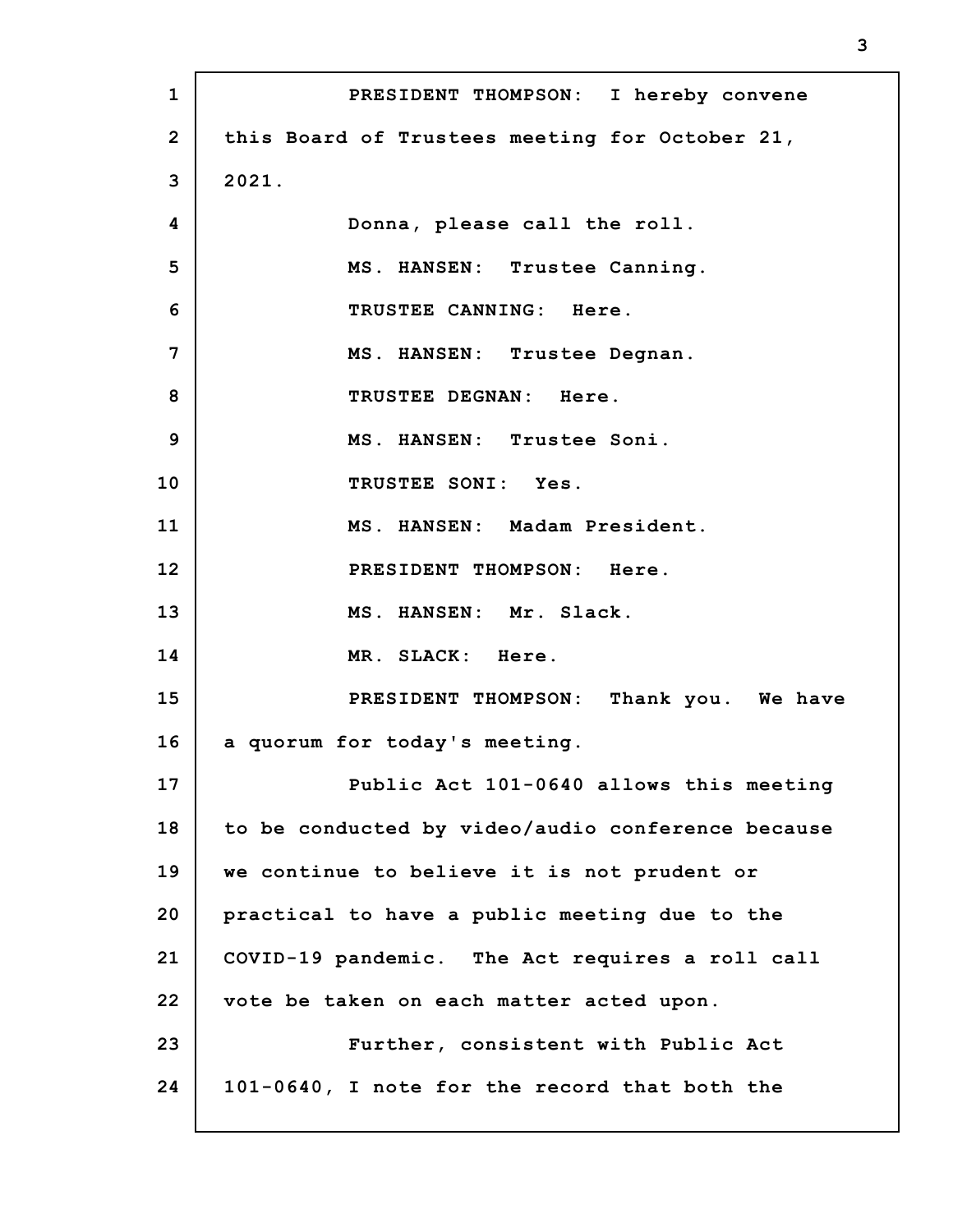| $\mathbf{1}$   | Executive Director and I are physically present at |
|----------------|----------------------------------------------------|
| $\overline{2}$ | the Fund's office.                                 |
| 3              | We have posted notice of this meeting in           |
| 4              | accordance with the Open Meetings Act and the      |
| 5              | meeting is being recorded. A transcript of the     |
| 6              | proceedings will be prepared and ultimately, after |
| 7              | approval, will be made available on the Fund's     |
| 8              | website.                                           |
| 9              | Consistent with Public Act 91-0715 and             |
| 10             | reasonable constraints determined by the Board of  |
| 11             | Trustees, at each regular meeting of the Board or  |
| 12             | its committees that is open to the public, members |
| 13             | of the public may request a brief time to address  |
| 14             | the Board on relevant matters.                     |
| 15             | Are there any requests for public comment          |
| 16             | today?                                             |
| 17             | MS. HANSEN: You have a public request.             |
| 18             | MS. ARNTZEN: I do have a public request.           |
| 19             | MS. BOECKMAN: Can you please identify              |
| 20             | yourself for the record?                           |
| 21             | As a reminder, as is the Board's policy,           |
| 22             | you have three minutes to speak.                   |
| 23             | Can you please identify yourself for the           |
| 24             | record?                                            |
|                |                                                    |

I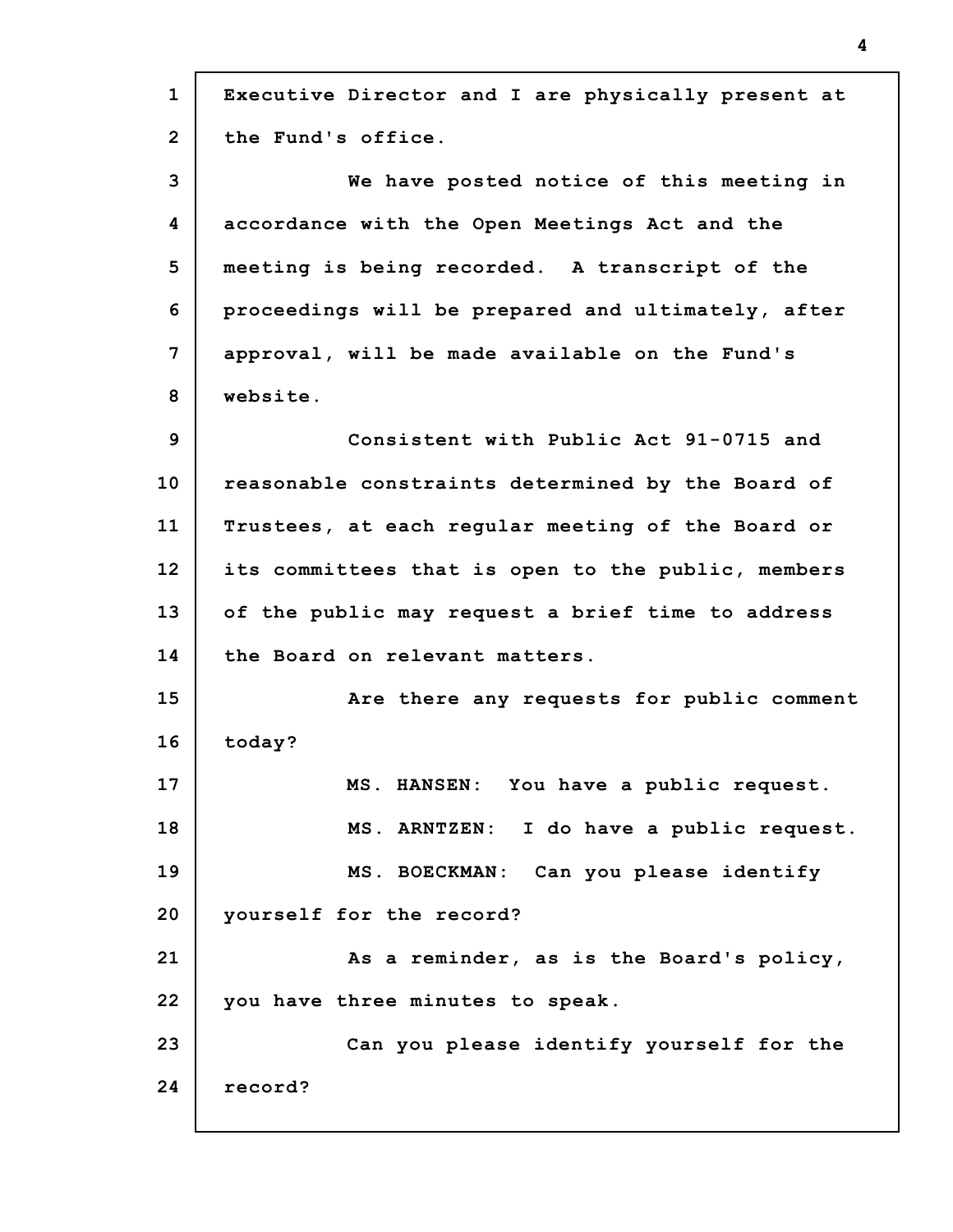| $\mathbf{1}$   | MS. ARNTZEN: Yes. My name is Kristin                |
|----------------|-----------------------------------------------------|
| $\overline{2}$ | Michelle Arntzen. I don't plan on remaining on the  |
| 3              | entirety of the call. But based on my               |
| 4              | communications with Mary Patricia Burns, as well as |
| 5              | other individuals at the Municipal Employees'       |
| 6              | Annuity and Benefit Fund of Chicago, I did actually |
| 7              | get some communication that there was going to be   |
| 8              | some talk on a few different items specifically     |
| 9              | tailored to both myself and my particular client.   |
| 10             | I actually overnighted letters. I am                |
| 11             | just going to read that letter really quick to be   |
| 12             | entirely clear about the situation.                 |
|                |                                                     |
| 13             | The letter is dated October 16, 2021. In            |
| 14             | which I say, "I, Miss Kristen Michelle Arntzen, as  |
| 15             | sole Agent/Power of Attorney to Mr. Guenther K.     |
| 16             | Arntzen; a City of Chicago Retiree, Pension         |
| 17             | Annuitant of MEABF, Hereby notify: All Municipal    |
| 18             | Employee Annuity and Benefit Fund of Chicago        |
| 19             | Employees, Members, Board Members, Trustees, All    |
| 20             | State, City Or Federal Employees, Members and The   |
| 21             | Public, including: Mary Patricia Burns, Sarah       |
| 22             | Boeckman, and any/all Legal Representation for The  |
| 23             | Municipal Employee Annuity and Benefit Fund of      |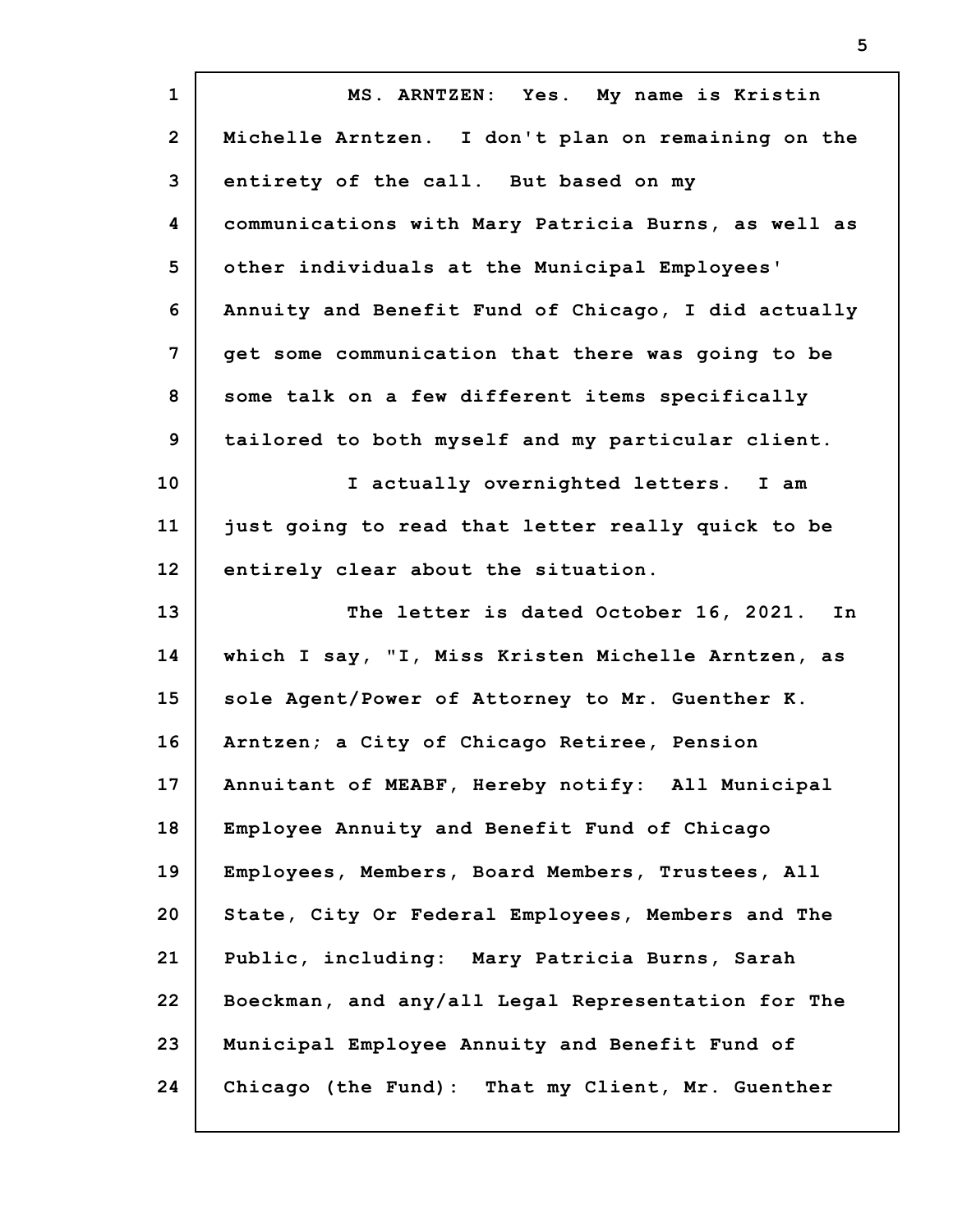| $\mathbf{1}$   | K. Arntzen, does not authorize or consent; now or  |
|----------------|----------------------------------------------------|
| $\overline{2}$ | in the future, to having any aspect of his private |
| 3              | civilian pension annuity/account, or his private   |
| 4              | civilian conversations or interactions thereof,    |
| 5              | discussed via any meeting format or per any public |
| 6              | meetings or forums, be they sponsored or held by   |
| 7              | the "Fund" (conference call/Zoom) public meeting   |
| 8              | forum. Also not authorized and unconsented to, in  |
| 9              | the scope of public discourse and conversation, is |
| 10             | the usage of, dissemination of, or content sharing |
| 11             | of, any of his private civilian documentation;     |
| 12             | including but not limited to, his MEABF/"Fund"     |
| 13             | retirement application or any                      |
| 14             | enclosures/attachments to such, any additional     |
| 15             | required documentation at either time of           |
| 16             | application or anytime thereafter, and any         |
| 17             | conversation or interaction he has had with the    |
| 18             | "Fund", regardless of the type of medium (written, |
| 19             | recorded, et cetera).                              |
| 20             | Any unauthorized access or use of the              |
| 21             | above expressed or implied methods, modes, and     |
| 22             | tangibles, of those that have been deemed          |
| 23             | unauthorized and/or unconsented to, can result in  |
| 24             | civil and/or criminal punishment being instigated  |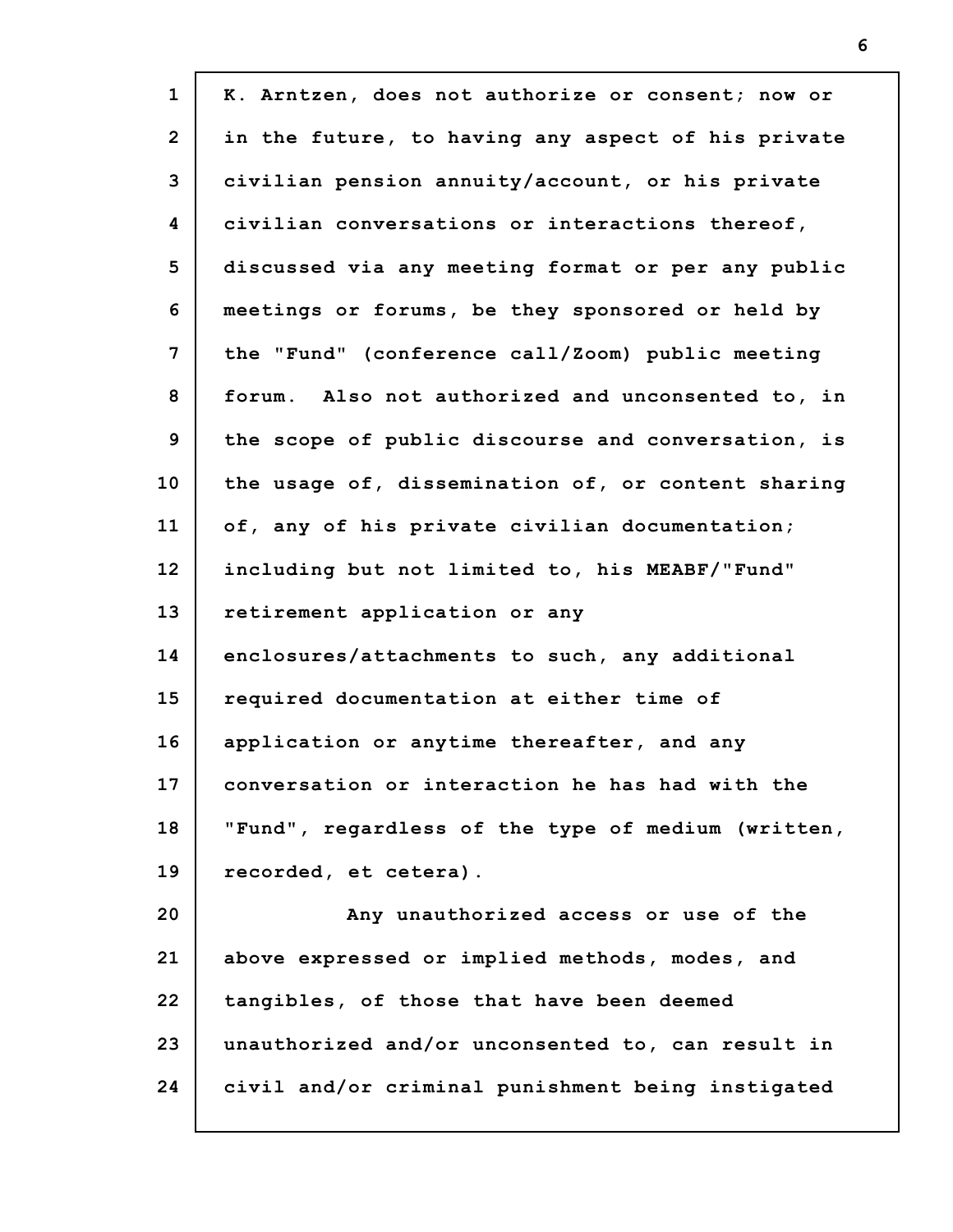| $\mathbf{1}$   | and sought against the perpetrators of such.        |
|----------------|-----------------------------------------------------|
| $\overline{2}$ | Any requests to use or access any of what           |
| 3              | is listed above, may be requested in Express of     |
| 4              | such use. Request must be in writing and submitted  |
| 5              | (via legal and trackable means) for review, to Miss |
| 6              | Kristin Michelle Arntzen, Independent               |
| 7              | Administrative Consultant Agent/(Non-Attorney)      |
| 8              | Power of Attorney to Mr. Guenther Karl Arntzen."    |
| 9              | I proceed to give my address and indicate           |
| 10             | I that "all rights are reserved, to deny any        |
| 11             | requests, for any reason, with or without reason,   |
| 12             | as legally allowed/condoned.                        |
| 13             | Furthermore, I, Miss Kristin Michelle               |
| 14             | Arntzen, Independent Administrative Consultant, do  |
| 15             | not consent to the unauthorized or unconsented to   |
| 16             | public usage or dissemination of the tangible and   |
| 17             | un-tangibles utilized throughout the scope of my    |
| 18             | work as Guenther K. Arntzen's Official and Only,    |
| 19             | Agent/(non-attorney) Power of Attorney; be it       |
| 20             | documentation, recordings, interactions,            |
| 21             | accountings, et cetera. I also do not consent to    |
| 22             | the usage of deployment of any unauthorized or      |
| 23             | un-consented to formal or unformal background       |
| 24             | checking or research into my private or             |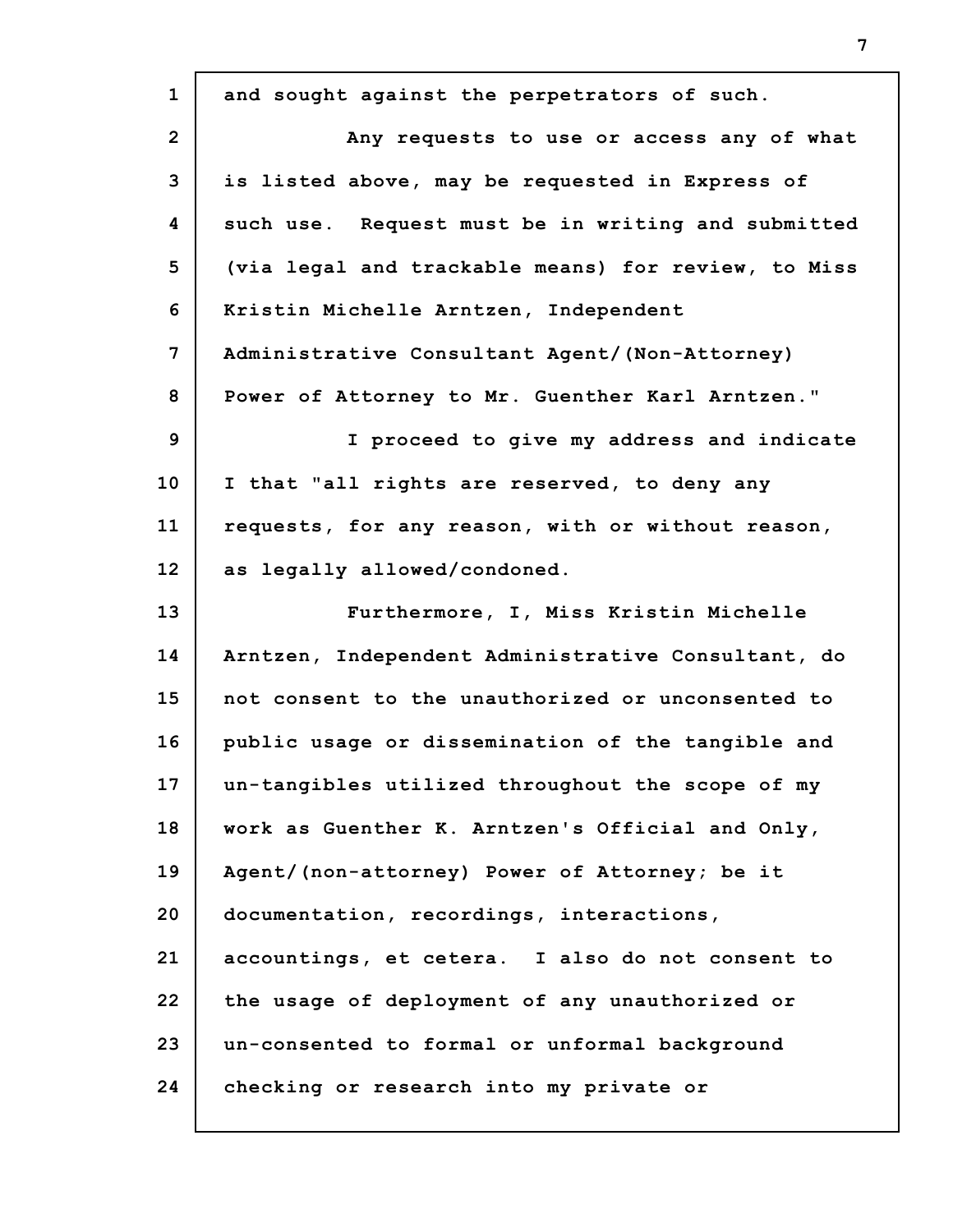| $\mathbf{1}$   | professional life or dealings; including but not    |
|----------------|-----------------------------------------------------|
| $\overline{2}$ | limited to, the unauthorized access or              |
| 3              | extrapolation of personal or private data,          |
| 4              | regardless of the method, means and mode."          |
| 5              | Am I being cutoff? I am hearing a                   |
| 6              | recording. Was I just cutoff?                       |
| 7              | MS. HANSEN: No.                                     |
| 8              | MR. WHITE: No.                                      |
| 9              | MS. ARNTZEN: The last part of what I                |
| 10             | just said was "any unauthorized access or use of    |
| 11             | the above expressed or implied methods, modes and   |
| 12             | tangibles of those that have been deemed            |
| 13             | unauthorized and/or unconsented to, can result in   |
| 14             | civil and/or criminal punishment being instigated   |
| 15             | and sought against the perpetrators of such."       |
| 16             | It is signed by both my client and                  |
| 17             | myself.                                             |
| 18             | I am going to basically drop off the call           |
| 19             | but before I do so I need to know specifically how  |
| 20             | I can reach the Board of Directors directly and     |
| 21             | confidentially. That is what I have been trying to  |
| 22             | do for years on end and I have been told repeatedly |
| 23             | that individuals who are not on the Board have to   |
| 24             | be a middle man to the Board of Trustees or that    |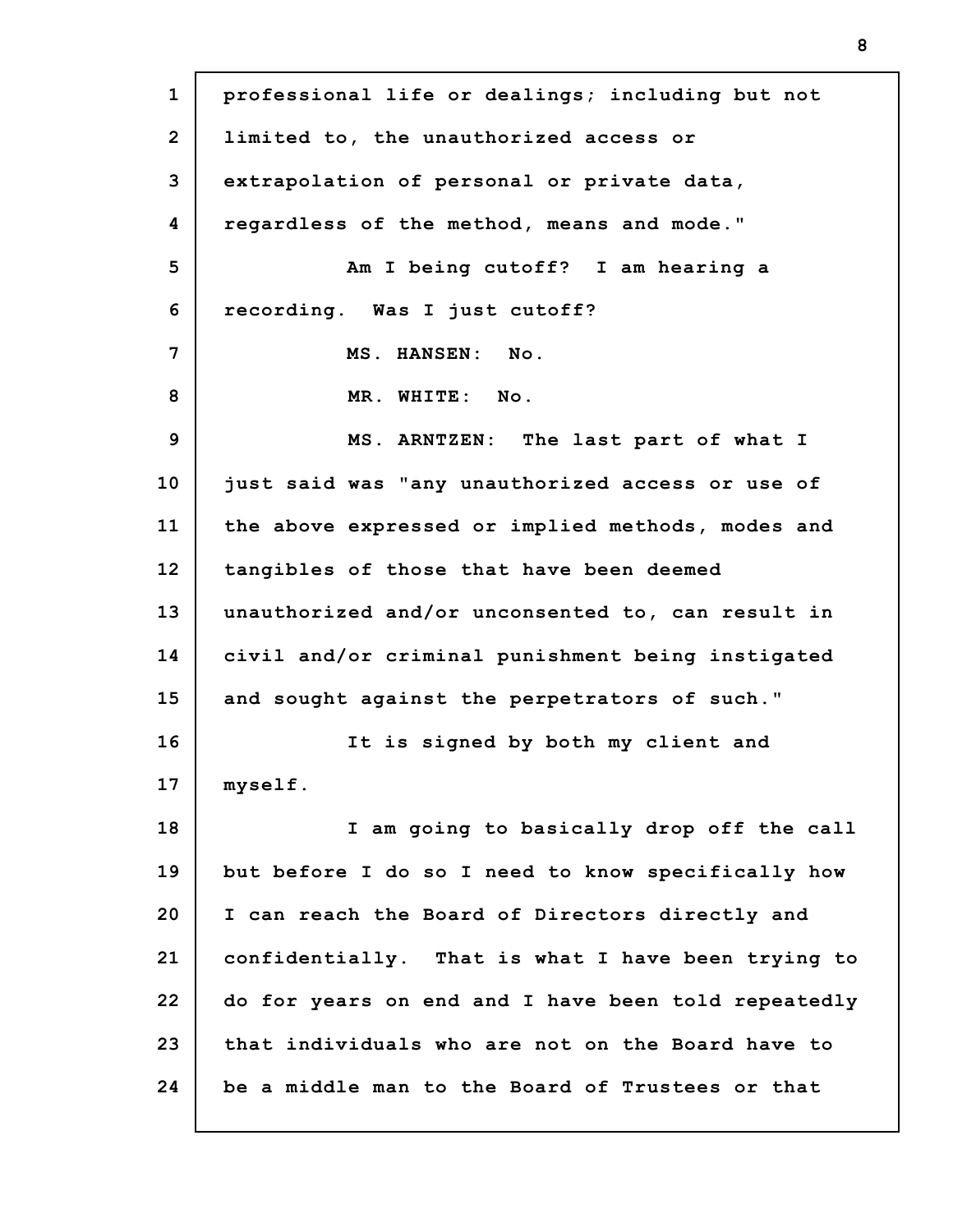| $\mathbf{1}$   | the legal representatives over at Burns, Burke and  |
|----------------|-----------------------------------------------------|
| $\overline{2}$ | Pinelli have to be some type of middle man. That    |
| 3              | can't persist because the problem is not being      |
| 4              | solved.                                             |
| 5              | Allegedly the Executive Director of MEABF           |
| 6              | is going to follow through on what he's claimed     |
| 7              | this entire time, but I need to know how I can have |
| 8              | private communication because I sent over           |
| 9              | confidential communication. Burns, Burke and        |
| 10             | Pinelli have it. MEABF has said it has been sent    |
| 11             | over to the Board but I have received no direct     |
| 12             | communication from the Board.                       |
| 13             | So, how can I reach the Board of Trustees           |
| 14             | directly, privately and confidentially?             |
| 15             | MS. BOECKMAN: Ms. Arntzen, your                     |
| 16             | communication was shared with the Board. They do    |
| 17             | have that. We thank you for your comments. You      |
| 18             | have utilized the entirety of your three minutes so |
| 19             | we are going to move onto the next item on the      |
| 20             | agenda.                                             |
| 21             | MS. ARNTZEN: Can you answer that                    |
| 22             | question how I can reach the Board directly,        |
| 23             | please?                                             |
| 24             | MS. BOECKMAN: You can reach the Board at            |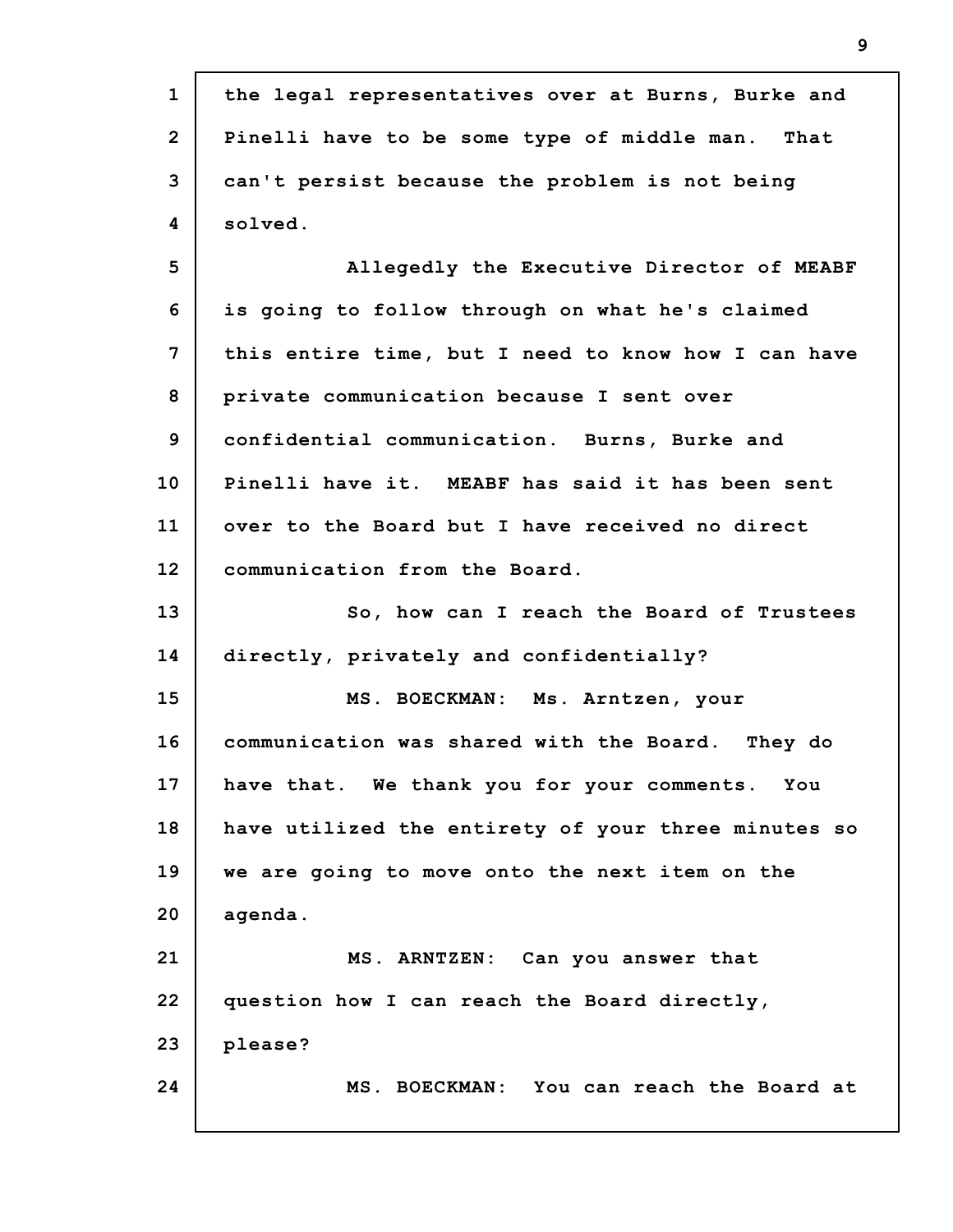| $\mathbf{1}$   | the email addresses listed on the Fund's website.   |
|----------------|-----------------------------------------------------|
| $\overline{2}$ | MS. ARNTZEN: Can you just give it to me             |
| 3              | because I don't understand your format online.      |
| 4              | MS. BOECKMAN: No, you can find those                |
| 5              | email addresses on the website.                     |
| 6              | MS. ARNTZEN: The email address is not               |
| 7              | listed specifically on the website. You give        |
| 8              | various names. And while I have emails of other     |
| 9              | individuals at MEABF, it would appear that the      |
| 10             | formatting of the email would be different so it    |
| 11             | doesn't give the direct email address when I go     |
| 12             | onto the website. It says things like Executive     |
| 13             | Director or Trustee and it does not tell you        |
| 14             | specifically what the email addresses are.          |
| 15             | MS. BOECKMAN: Understood, Ms. Arntzen.              |
| 16             | It is on the website.                               |
| 17             | We are going to move onto the next item.            |
| 18             | MS. ARNTZEN: Who am I speaking to?                  |
| 19             | MS. BOECKMAN: You are speaking to Sarah             |
| 20             | from Burke, Burns and Pinelli.                      |
| 21             | MS. ARNTZEN: Okay, great. Okay, well,               |
| 22             | now that you have acknowledged that you have        |
| 23             | received this communication, you have heard me read |
| 24             | it, if you could hear on the recording, I am going  |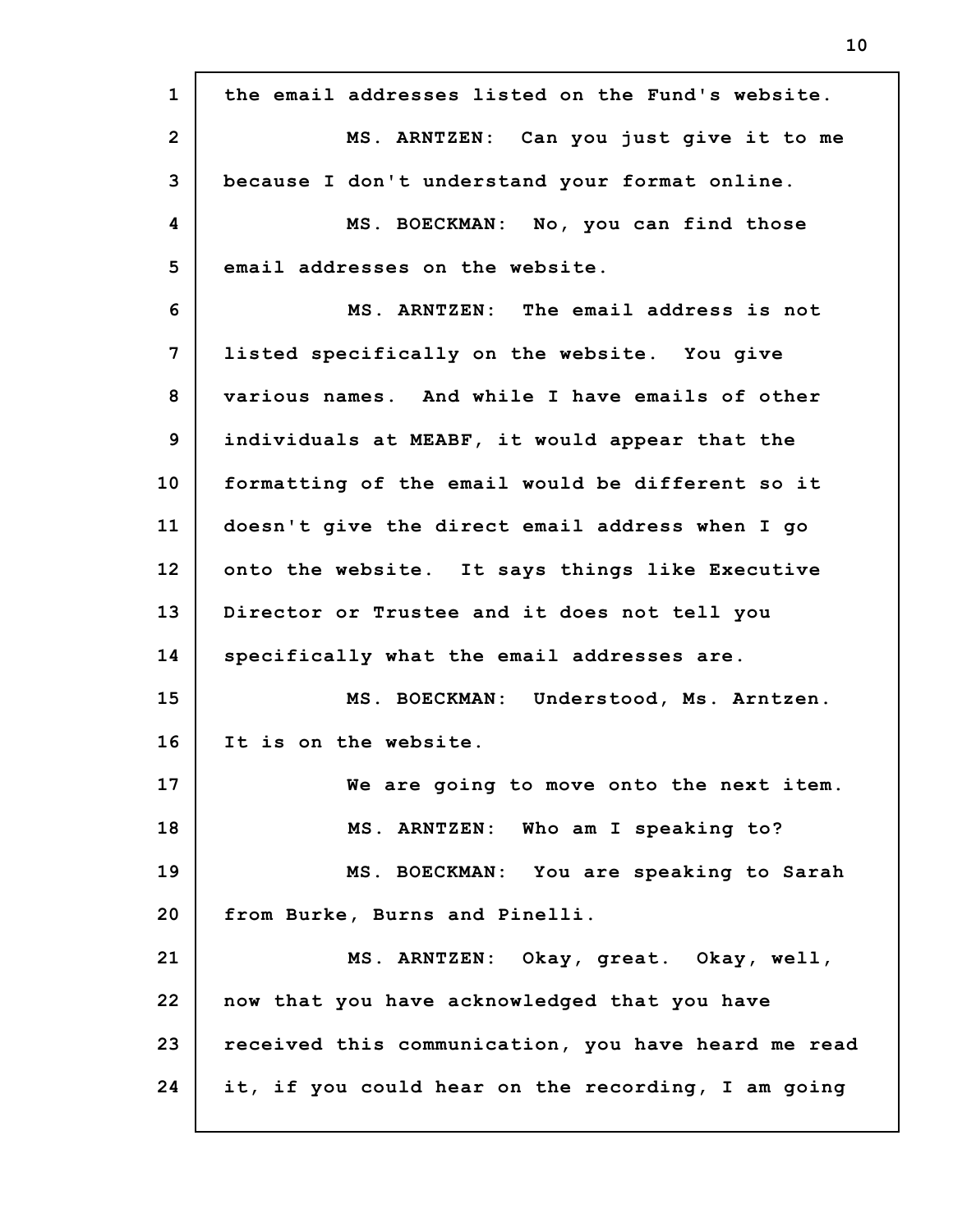| $\mathbf{1}$   | to go ahead and drop off the call.                  |
|----------------|-----------------------------------------------------|
| $\overline{2}$ | I apologize to anyone else who had to               |
| 3              | hear that, but I don't again know of what ways I    |
| 4              | can really reach individuals and I have received no |
| 5              | confirmation prior to this meeting that any of my   |
| 6              | documentation that I just read had been received.   |
| 7              | So thank you for confirming that. Thank you.        |
| 8              | MS. BOECKMAN: Have a great day.                     |
| $\mathbf{9}$   | MR. WHITE: Any other public comments?               |
| 10             | PRESIDENT THOMPSON: There not being any             |
| 11             | further public comments, I am going to go over the  |
| 12             | minutes and the transcript. May I have a motion to  |
| 13             | approve the open meeting minutes and transcripts    |
| 14             | from the previous meetings? That will be for the    |
| 15             | September 2nd Special Investment Committee meeting  |
| 16             | and open and closed minutes for the September 16th  |
| 17             | Board meeting.                                      |
| 18             | TRUSTEE DEGNAN: So moved.                           |
| 19             | MR. WHITE: And the September 27th                   |
| 20             | Election Committee.                                 |
| 21             | PRESIDENT THOMPSON: Also the open                   |
| 22             | minutes for the September 27th Election Committee   |
| 23             | meeting and the related audio transcript. Degnan    |
| 24             | made a motion. Second, please?                      |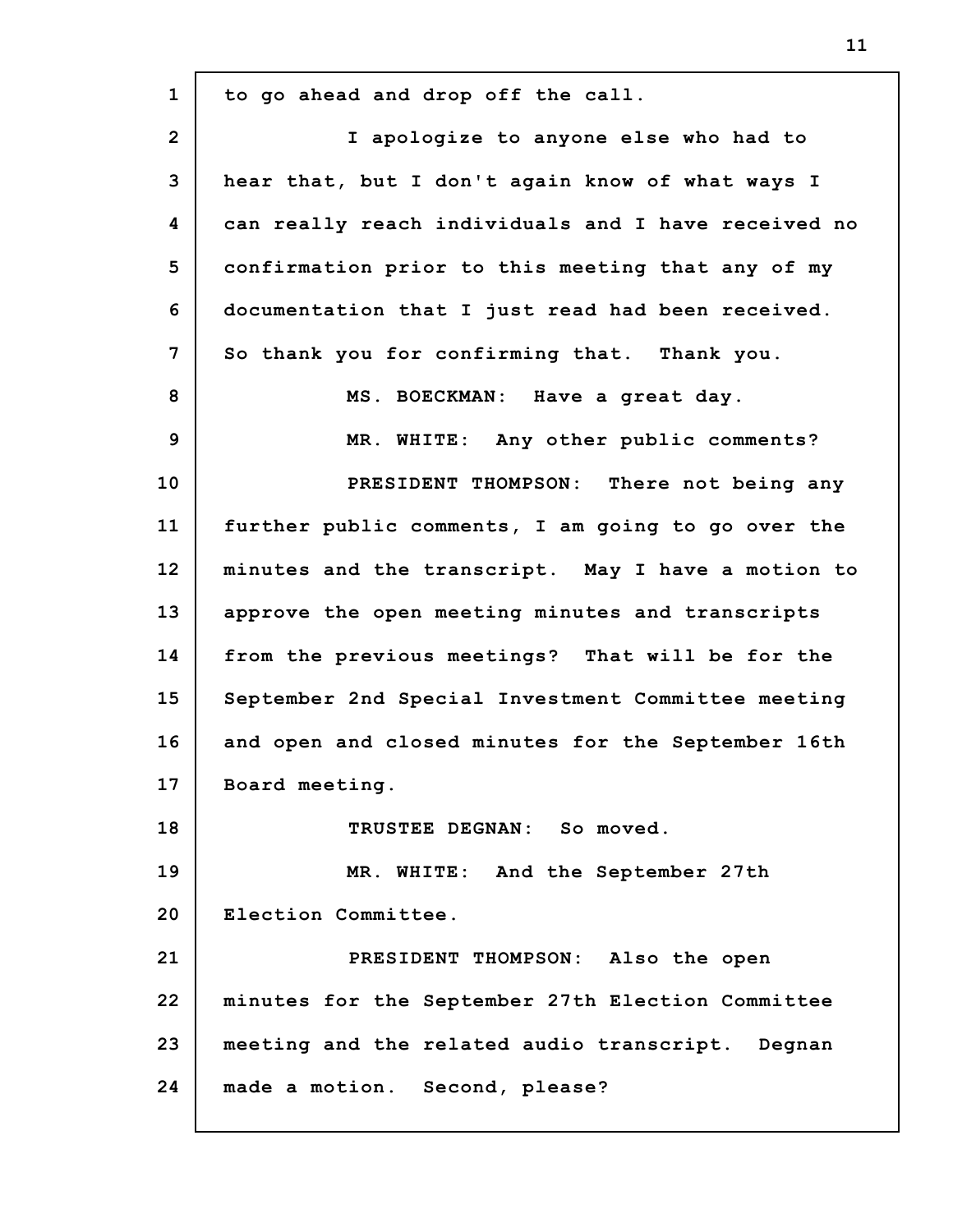| $\mathbf{1}$   | TRUSTEE CANNING: Second.                          |
|----------------|---------------------------------------------------|
| $\overline{2}$ | PRESIDENT THOMPSON: Canning second.               |
| 3              | Donna.                                            |
| 4              | MS. HANSEN: Trustee Canning.                      |
| 5              | TRUSTEE CANNING: Yes.                             |
| 6              | MS. HANSEN: Trustee Degnan.                       |
| 7              | TRUSTEE DEGNAN: Yes.                              |
| 8              | MS. HANSEN: Trustee Soni.                         |
| 9              | TRUSTEE SONI: Yes.                                |
| 10             | MS. HANSEN: Madam President.                      |
| 11             | PRESIDENT THOMPSON: Yes.                          |
| 12             | MS. HANSEN: Mr. Slack.                            |
| 13             | MR. SLACK: Yes.                                   |
| 14             | MS. HANSEN: Motion carries.                       |
| 15             | PRESIDENT THOMPSON: The next item is the          |
| 16             | semi-annual review of the closed minutes required |
| 17             | by Section 2.06 of the Open Meetings Act.         |
| 18             | May I have a motion to approve the                |
| 19             | recommendations of the Fund counsel as to which   |
| 20             | minutes may be opened and which minutes should    |
| 21             | remained closed, as the need for confidentiality  |
| 22             | still exists.                                     |
| 23             | TRUSTEE DEGNAN: Motion.                           |
| 24             | TRUSTEE CANNING: Second.                          |
|                |                                                   |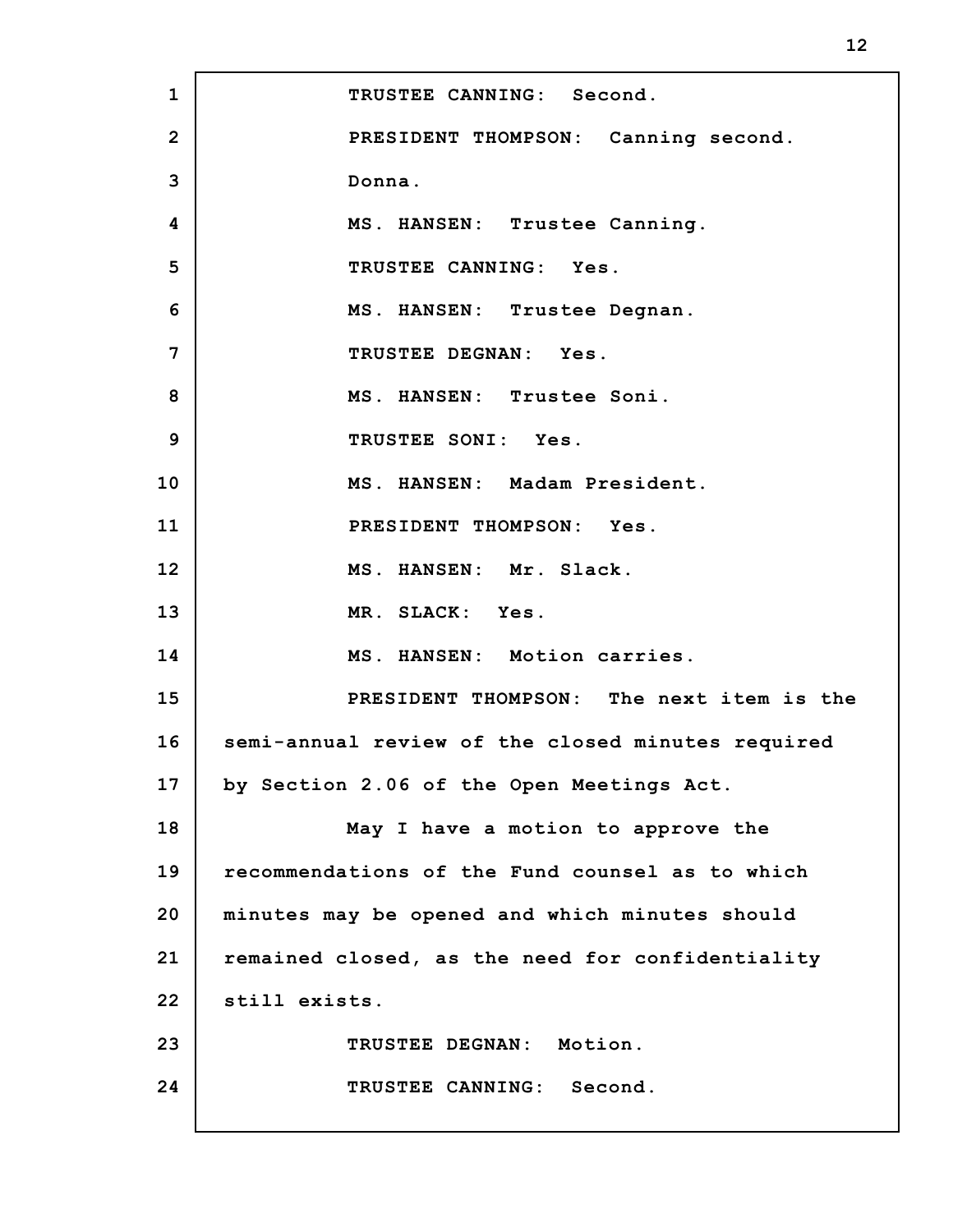**1 2 3 4 5 6 7 8 9 10 11 12 13 14 15 16 17 18 19 20 21 22 23 24 PRESIDENT THOMPSON: Donna? MS. HANSEN: Trustee Canning. TRUSTEE CANNING: Yes. MS. HANSEN: Trustee Degnan. TRUSTEE DEGNAN: Yes. MS. HANSEN: Trustee Soni. TRUSTEE SONI: Yes. MS. HANSEN: Madam President. PRESIDENT THOMPSON: Yes. MS. HANSEN: Mr. Slack. MR. SLACK: Yes. MS. HANSEN: Motion carries. PRESIDENT THOMPSON: Approval of administrative agenda items. All Refunds Pages 3 through 10. MS. RIALS: All in order. PRESIDENT THOMPSON: Do I have a motion to approve the Refunds? TRUSTEE DEGNAN: Motion. TRUSTEE CANNING: Second. PRESIDENT THOMPSON: Motion by Degnan. Seconded by Canning. Donna. MS. HANSEN: Trustee Canning.**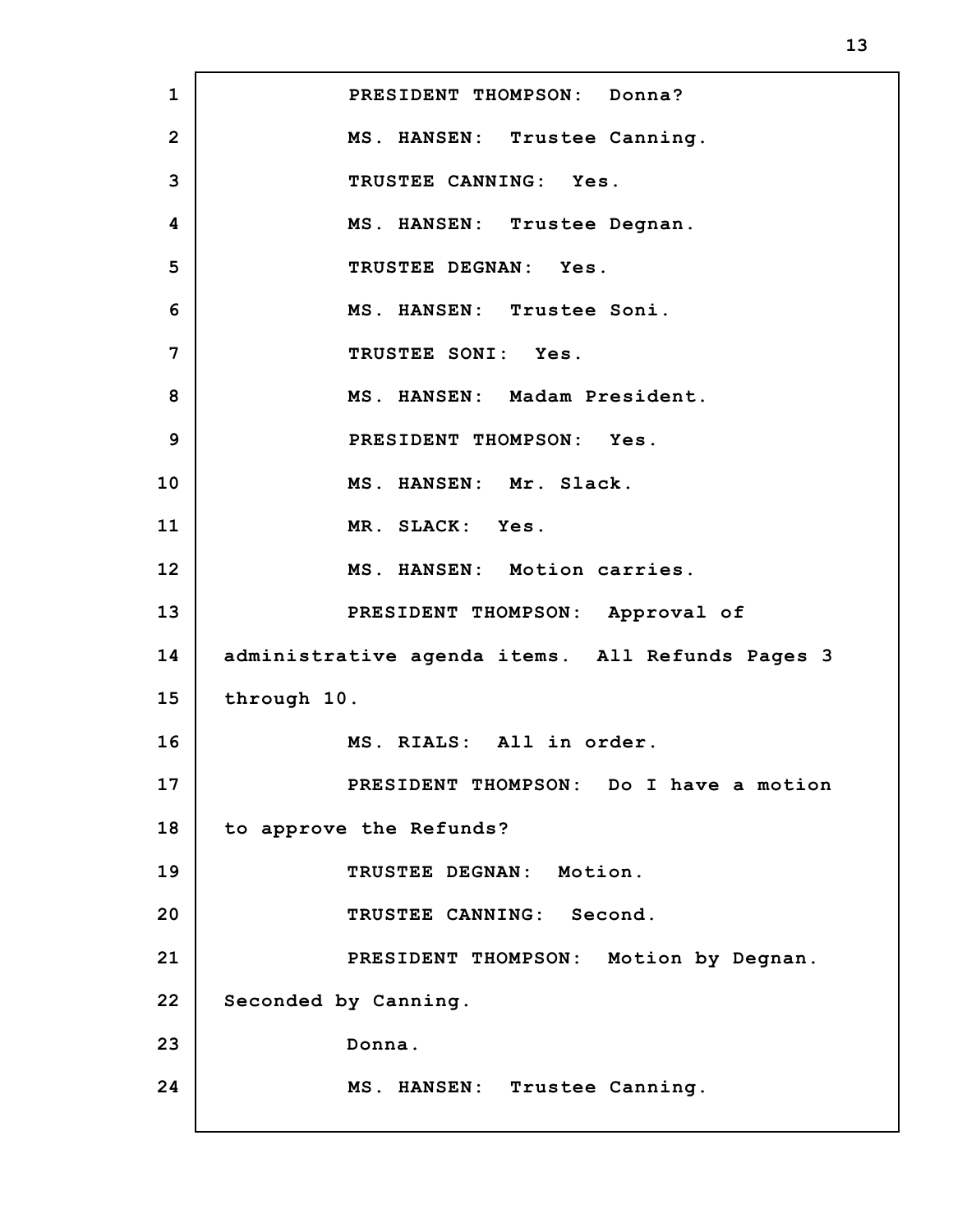**1 2 3 4 5 6 7 8 9 10 11 12 13 14 15 16 17 18 19 20 21 22 23 24 TRUSTEE CANNING: Yes. MS. HANSEN: Trustee Degnan. TRUSTEE DEGNAN: Yes. MS. HANSEN: Trustee Soni. TRUSTEE SONI: Yes. MS. HANSEN: Madam President. PRESIDENT THOMPSON: Yes. MS. HANSEN: Mr. Slack. MR. SLACK: Yes. MS. HANSEN: Motion carries. PRESIDENT THOMPSON: Administrative and Investment Fees Pages 11 through 14. MS. RIALS: All in order. PRESIDENT THOMPSON: Motion? TRUSTEE DEGNAN: Motion. PRESIDENT THOMPSON: Motion by Degnan. TRUSTEE CANNING: Second. PRESIDENT THOMPSON: Donna. MS. HANSEN: Trustee Canning. TRUSTEE CANNING: Yes. MS. HANSEN: Trustee Degnan. TRUSTEE DEGNAN: Yes. MS. HANSEN: Trustee Soni. TRUSTEE SONI: Yes.**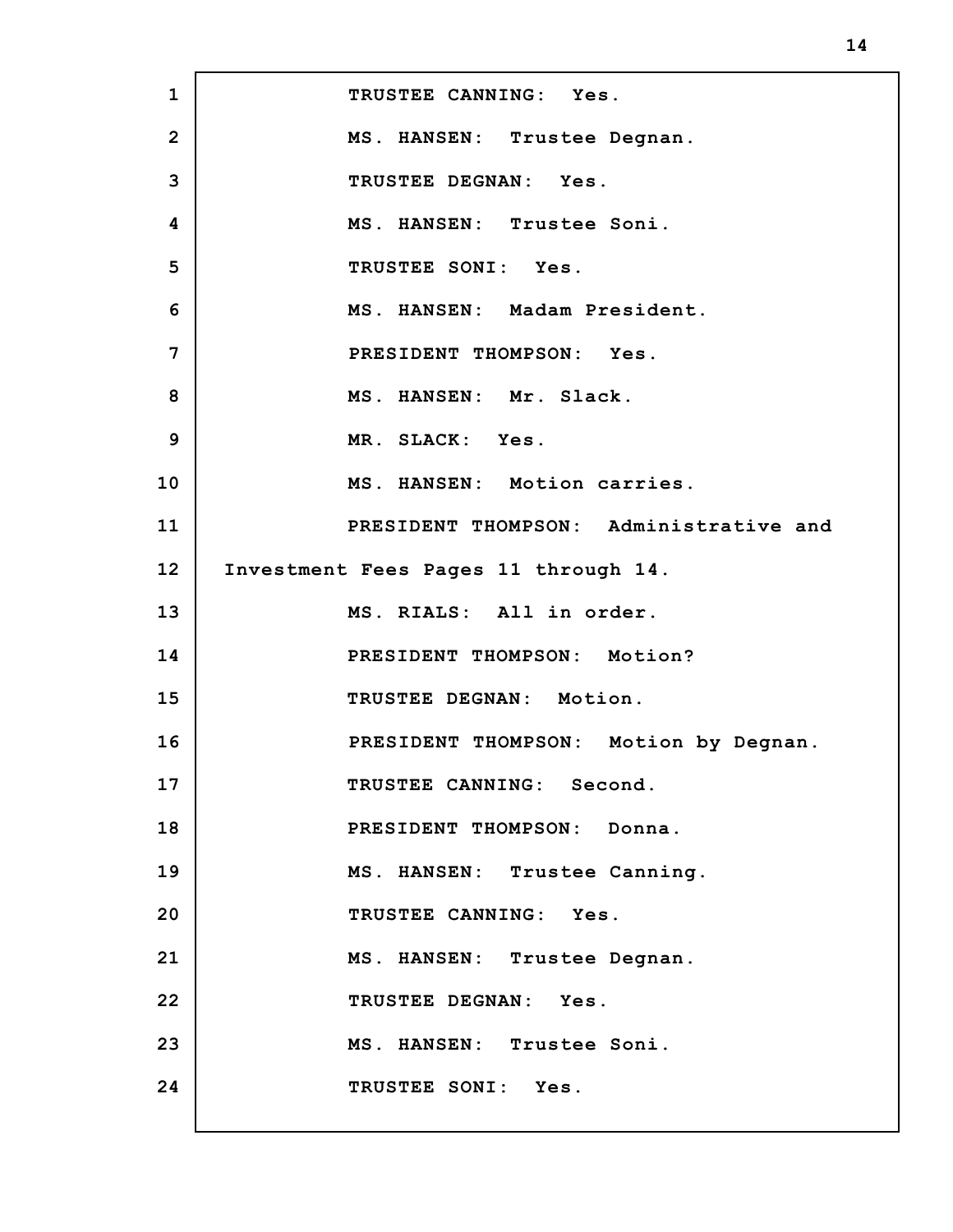**1 2 3 4 5 6 7 8 9 10 11 12 13 14 15 16 17 18 19 20 21 22 23 24 MS. HANSEN: Madam President. PRESIDENT THOMPSON: Yes. MS. HANSEN: Mr. Slack. MR. SLACK: Yes. MS. HANSEN: Motion carries. PRESIDENT THOMPSON: Annuities for Employees, Widows, Widowers, Minor Children, Revisionary or Adjusted Annuities Pages 15 through 24. MS. RIALS: All in order. PRESIDENT THOMPSON: Motion please. TRUSTEE DEGNAN: Motion. TRUSTEE CANNING: I second it. PRESIDENT THOMPSON: Seconded by Canning. Donna. MS. HANSEN: Trustee Canning. TRUSTEE CANNING: Yes. MS. HANSEN: Trustee Degnan. TRUSTEE DEGNAN: Yes. MS. HANSEN: Trustee Soni. TRUSTEE SONI: Yes. MS. HANSEN: Madam President. PRESIDENT THOMPSON: Yes. MS. HANSEN: Mr. Slack.**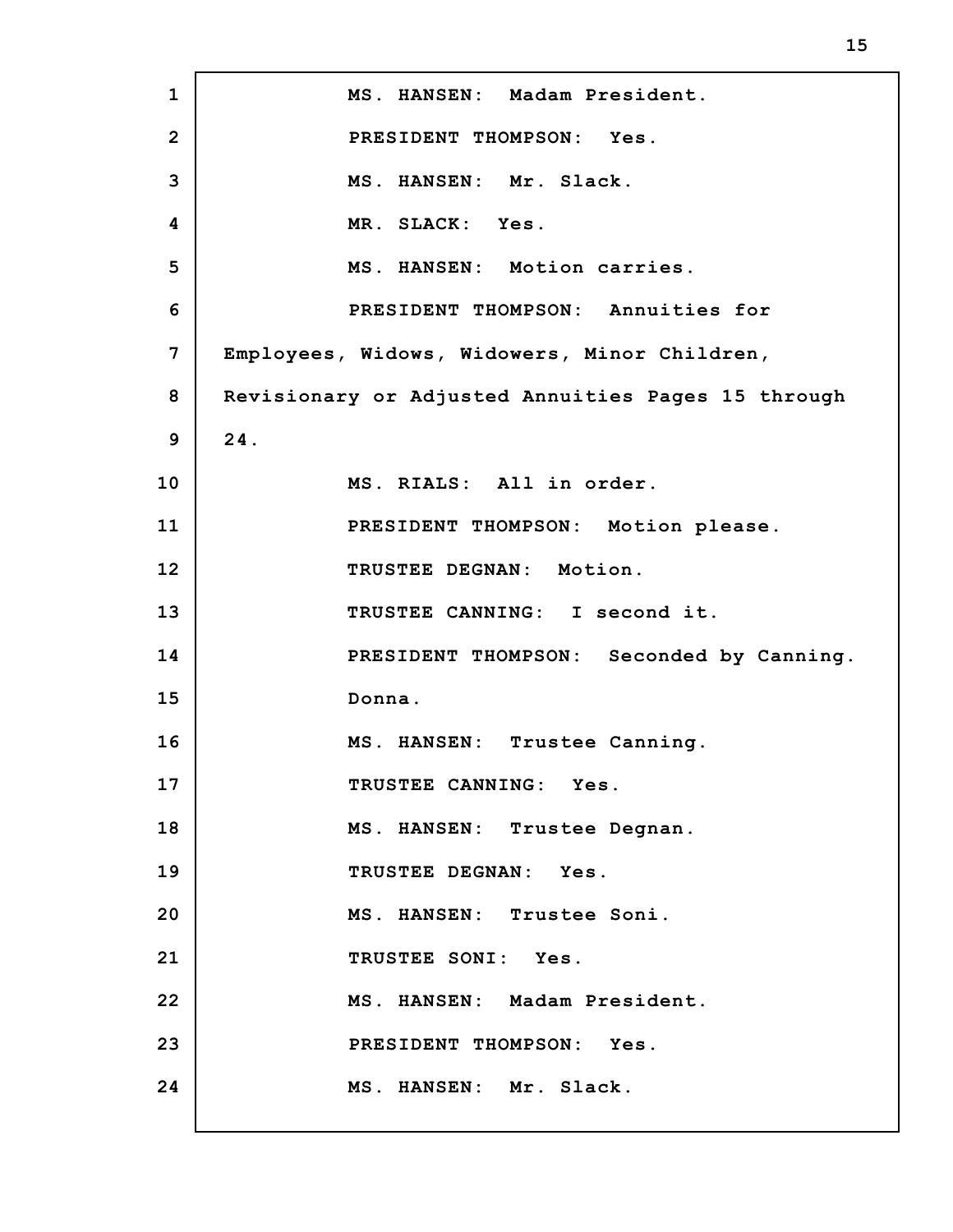| $\mathbf{1}$   | MR. SLACK: Yes.                            |
|----------------|--------------------------------------------|
| $\overline{2}$ | MS. HANSEN: Motion carries.                |
| 3              | PRESIDENT THOMPSON: Ordinary and Duty      |
| 4              | Disability Benefits Pages 25 and 26.       |
| 5              | DOCTOR SULLIVAN: All in order.             |
| 6              | PRESIDENT THOMPSON: Motion please.         |
| 7              | TRUSTEE DEGNAN: Motion.                    |
| 8              | PRESIDENT THOMPSON: Motion by Degnan.      |
| 9              | TRUSTEE CANNING: I second it.              |
| 10             | PRESIDENT THOMPSON: Second by Canning.     |
| 11             | Donna.                                     |
| 12             | MS. HANSEN: Trustee Canning.               |
| 13             | TRUSTEE CANNING: Yes.                      |
| 14             | MS. HANSEN: Trustee Degnan.                |
| 15             | TRUSTEE DEGNAN: Yes.                       |
| 16             | MS. HANSEN: Trustee Soni.                  |
| 17             | TRUSTEE SONI: Yes.                         |
| 18             | MS. HANSEN: Madam President.               |
| 19             | PRESIDENT THOMPSON: Yes.                   |
| 20             | MS. HANSEN: Mr. Slack.                     |
| 21             | MR. SLACK: Yes.                            |
| 22             | MS. HANSEN: Motion carries.                |
| 23             | PRESIDENT THOMPSON: Ordinary and Duty      |
| 24             | Disability Extensions Pages 27 through 28. |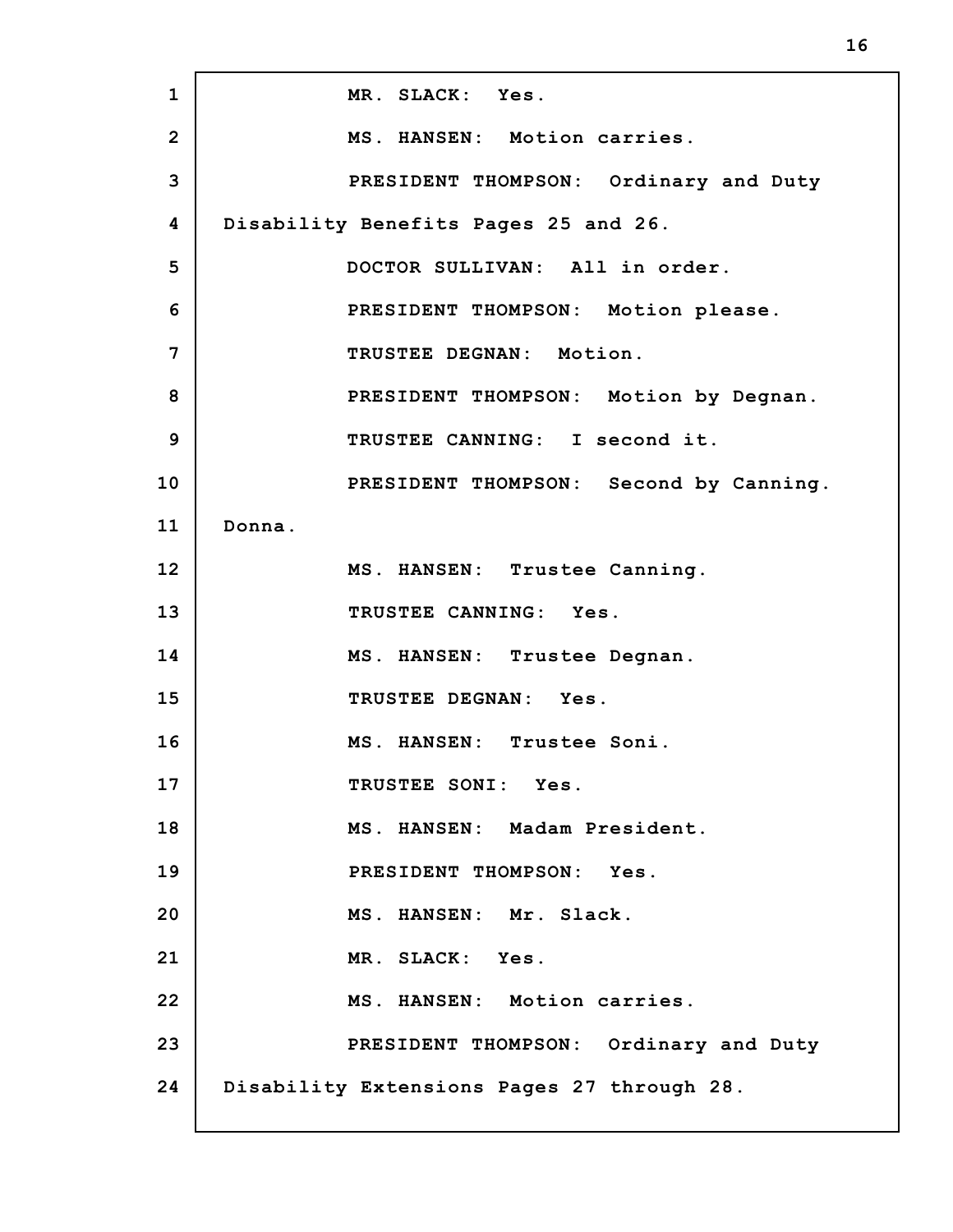**1 2 3 4 5 6 7 8 9 10 11 12 13 14 15 16 17 18 19 20 21 22 23 24 DOCTOR SULLIVAN: All in order. PRESIDENT THOMPSON: Motion please. TRUSTEE DEGNAN: Motion. PRESIDENT THOMPSON: Motion by Degnan. TRUSTEE CANNING: Second. PRESIDENT THOMPSON: Seconded by Canning. Donna. MS. HANSEN: Trustee Canning. TRUSTEE CANNING: Yes. MS. HANSEN: Trustee Degnan. TRUSTEE DEGNAN: Yes. MS. HANSEN: Trustee Soni. TRUSTEE SONI: Yes. MS. HANSEN: Madam President. PRESIDENT THOMPSON: Yes. MS. HANSEN: Mr. Slack. MR. SLACK: Yes. MS. HANSEN: Motion carries. PRESIDENT THOMPSON: Adjusted Ordinary Disabilities Page 30. DOCTOR SULLIVAN: All in order. PRESIDENT THOMPSON: Motion please. TRUSTEE DEGNAN: Motion. PRESIDENT THOMPSON: Motion by Degnan.**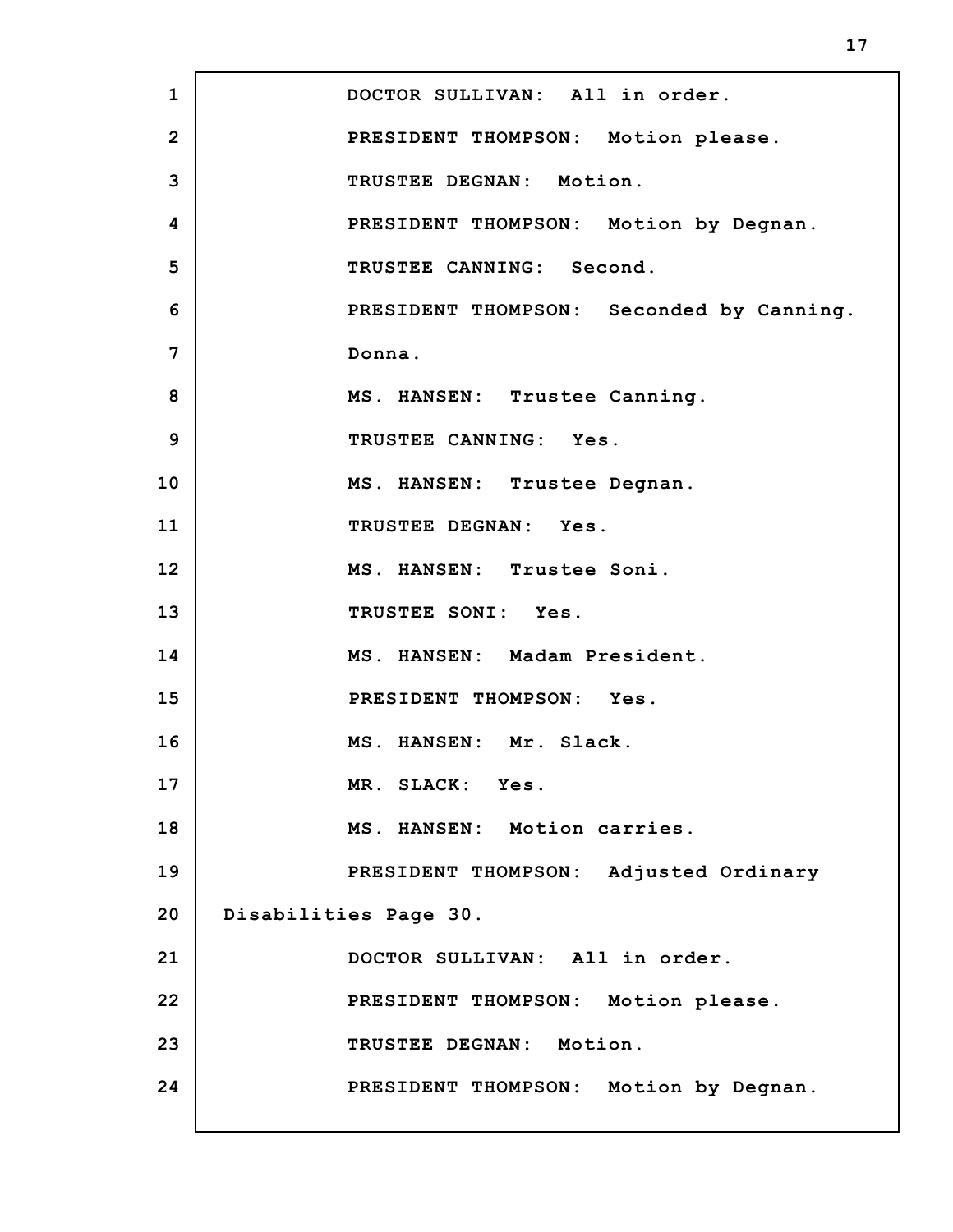**1 2 3 4 5 6 7 8 9 10 11 12 13 14 15 16 17 18 19 20 21 22 23 24 TRUSTEE CANNING: Seconded by Canning. PRESIDENT THOMPSON: Second by Canning. Donna. MS. HANSEN: Trustee Canning. TRUSTEE CANNING: Yes. MS. HANSEN: Trustee Degnan. TRUSTEE DEGNAN: Yes. MS. HANSEN: Trustee Soni. TRUSTEE SONI: Yes. MS. HANSEN: Madam President. PRESIDENT THOMPSON: Yes. MS. HANSEN: Mr. Slack. MR. SLACK: Yes. MS. HANSEN: Motion carries. PRESIDENT THOMPSON: Thank you, doctor. DOCTOR SULLIVAN: Thank you. Have a great day everybody. PRESIDENT THOMPSON: Consideration and possible approval of renewal of legislative liaison consulting agreement. Dennis, please present this matter. MR. WHITE: Madam President and Board of Trustees, we have before us a request from our current lobbyist, the actual agreement has expired,**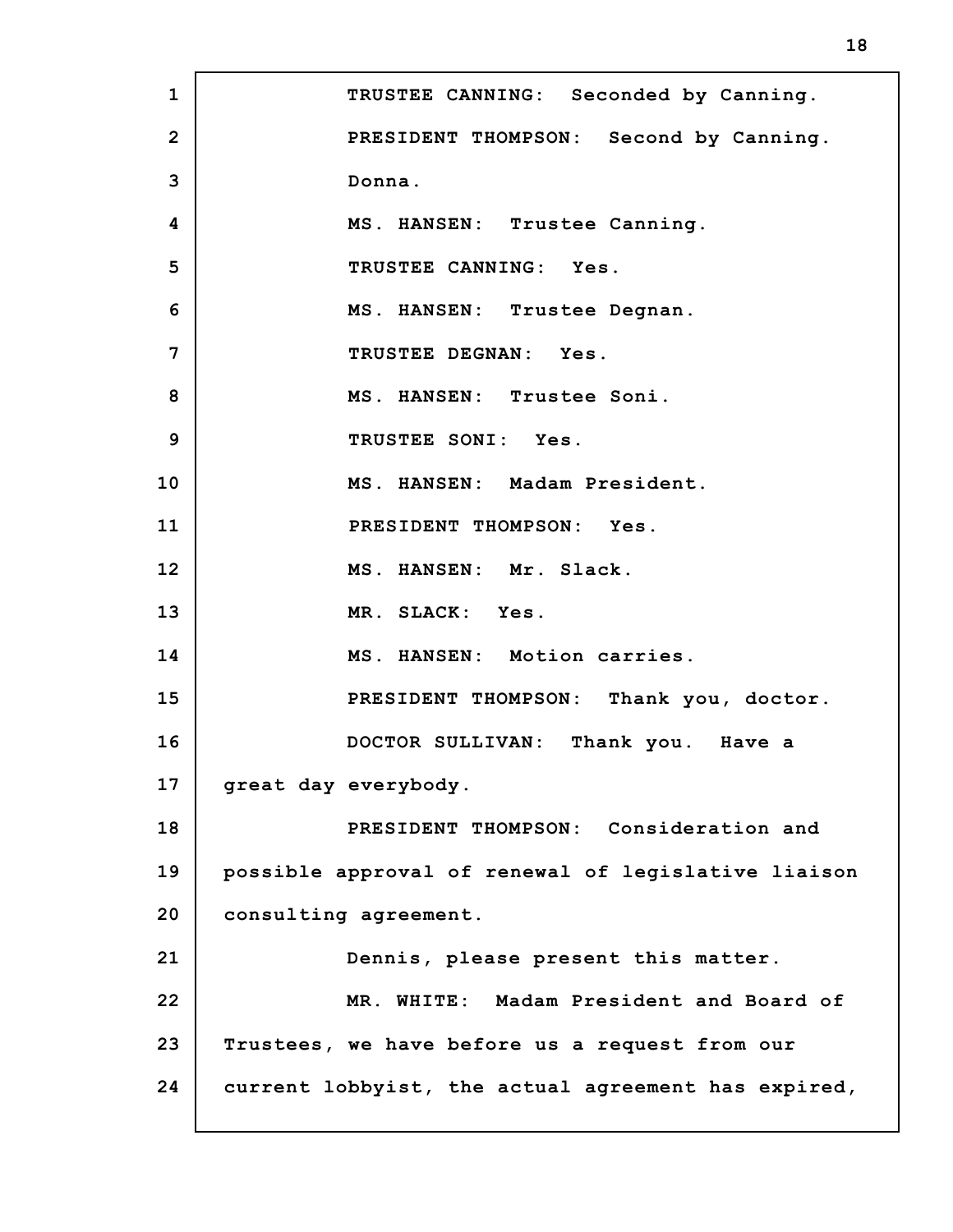| $\mathbf{1}$   | but she has requested to renew her contract but    |
|----------------|----------------------------------------------------|
| $\overline{2}$ | also has asked for an increase in her monthly rate |
| 3              | from \$3,000 a month to \$3,750 a month, effective |
| 4              | January of 2022.                                   |
| 5              | I don't have any additional information            |
| 6              | regarding the basis for the \$3,750 request, other |
| 7              | than inflation and this cost reflects what her     |
| 8              | other clients are paying.                          |
| 9              | PRESIDENT THOMPSON: We only have a one             |
| 10             | year?                                              |
| 11             | MR. WHITE: We only had a one year                  |
| 12             | agreement with her.                                |
| 13             | PRESIDENT THOMPSON: That's right because           |
| 14             | she was new.                                       |
| 15             | Do we have any questions about what this           |
| 16             | is about?                                          |
| 17             | Could I have a motion to renew the Fund's          |
| 18             | agreement with Vision M.A.I. Consulting for a one  |
| 19             | year term on the terms presented?                  |
| 20             | TRUSTEE DEGNAN: Motion.                            |
| 21             | PRESIDENT THOMPSON: Motion by Degnan.              |
| 22             | TRUSTEE CANNING: I second it.                      |
| 23             | PRESIDENT THOMPSON: Second by Canning.             |
| 24             | Donna.                                             |
|                |                                                    |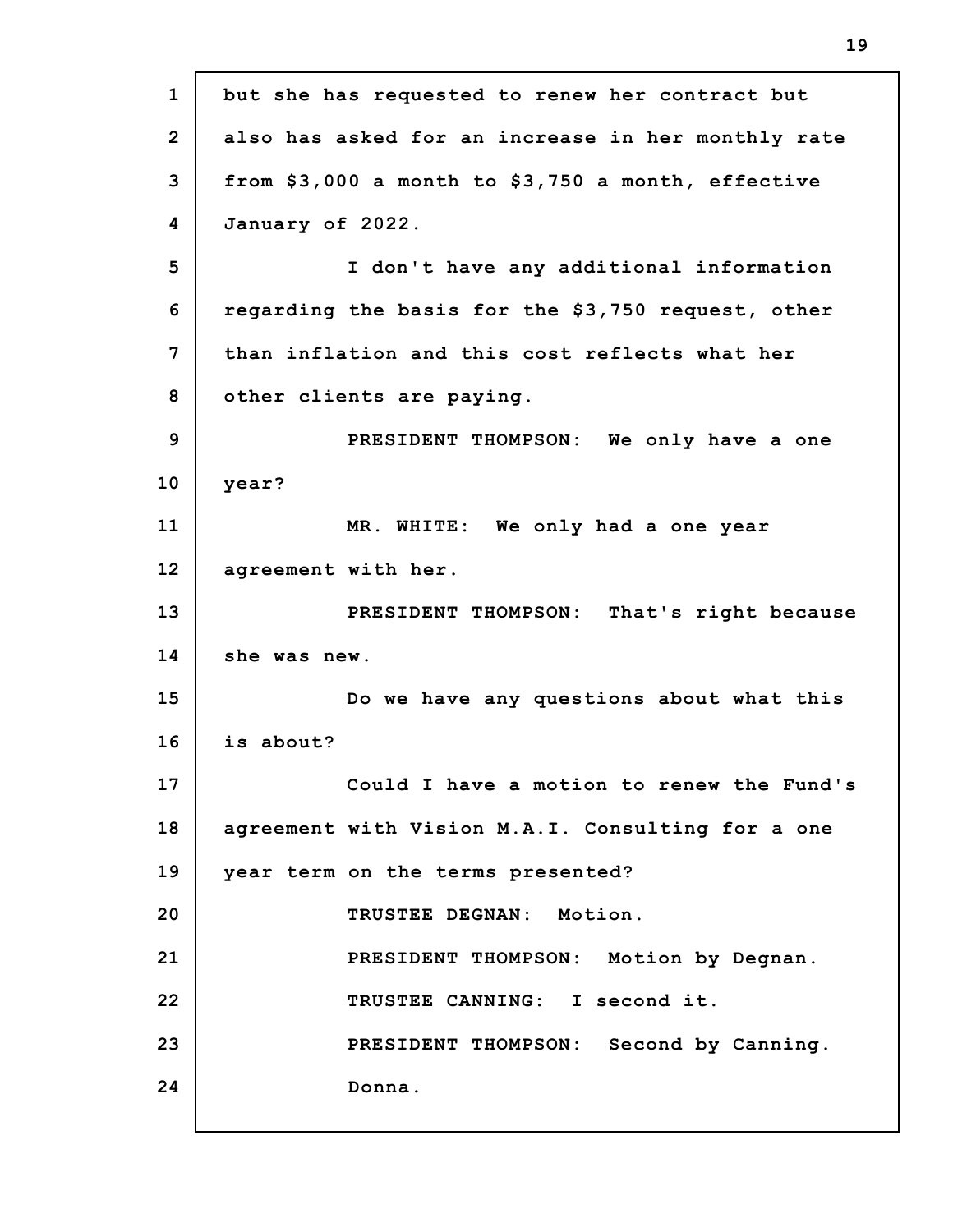**1 2 3 4 5 6 7 8 9 10 11 12 13 14 15 16 17 18 19 20 21 22 23 24 MS. HANSEN: Trustee Canning. TRUSTEE CANNING: Yes. MS. HANSEN: Trustee Degnan. TRUSTEE DEGNAN: Yes. MS. HANSEN: Trustee Soni. TRUSTEE SONI: Yes. MS. HANSEN: Madam President. PRESIDENT THOMPSON: Yes. MS. HANSEN: Mr. Slack. MR. SLACK: Yes. MS. HANSEN: Motion carries. PRESIDENT THOMPSON: Update on Fund's net position. Dennis. MR. WHITE: Madam President and Trustees, we have before you an update on the Fund's net position. Pursuant to Trustee Soni's request, what we have tried to do is present this month and the previous month. The thing that really should jump up out at the Trustees is that our funding ratio is going down on a monthly basis. So you will note that in August our estimated actual was 21.1 percent and currently it is 20.4 percent.**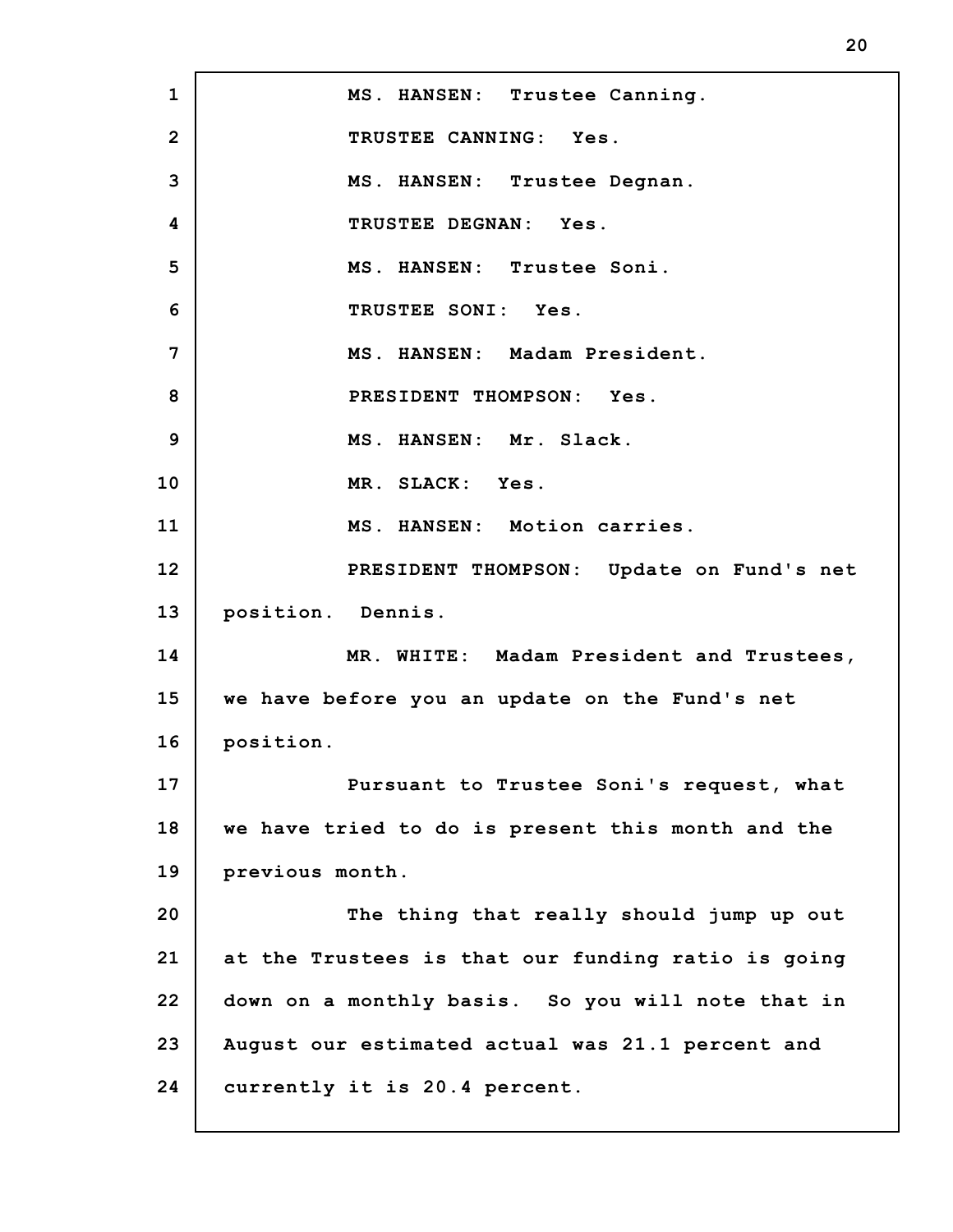**1 2 3 4 5 6 7 8 9 10 11 12 13 14 15 16 17 18 19 20 21 22 23 24 Certainly, as we continue to pay benefits and our benefit costs exceed sort of our revenues received from the City as well as some of our investment returns, it does have an impact on our funding ratio and it is moving in the wrong direction. But, hopefully, per statute, in 2023, we do move to the actuary based funding so hopefully we will be on track to start reversing that trend. That is it, any questions? PRESIDENT THOMPSON: Any questions? Our next item on the agenda is the cyber liability ratification of the phone poll. MR. WHITE: Trustees, as you may recall from our last board meeting, we had insurance renewals. We didn't unfortunately receive the proposal for cyber security in time to put it on the September meeting agenda consistent with the requirements of the Open Meetings Act. As a result of that, we conducted a poll, we put the numbers out there with the new cyber security proposal with Cowbell being the new provider. And pursuant to that poll, I think all of the Trustees voted in favor with moving forward with Cowbell and replacing our former provider.**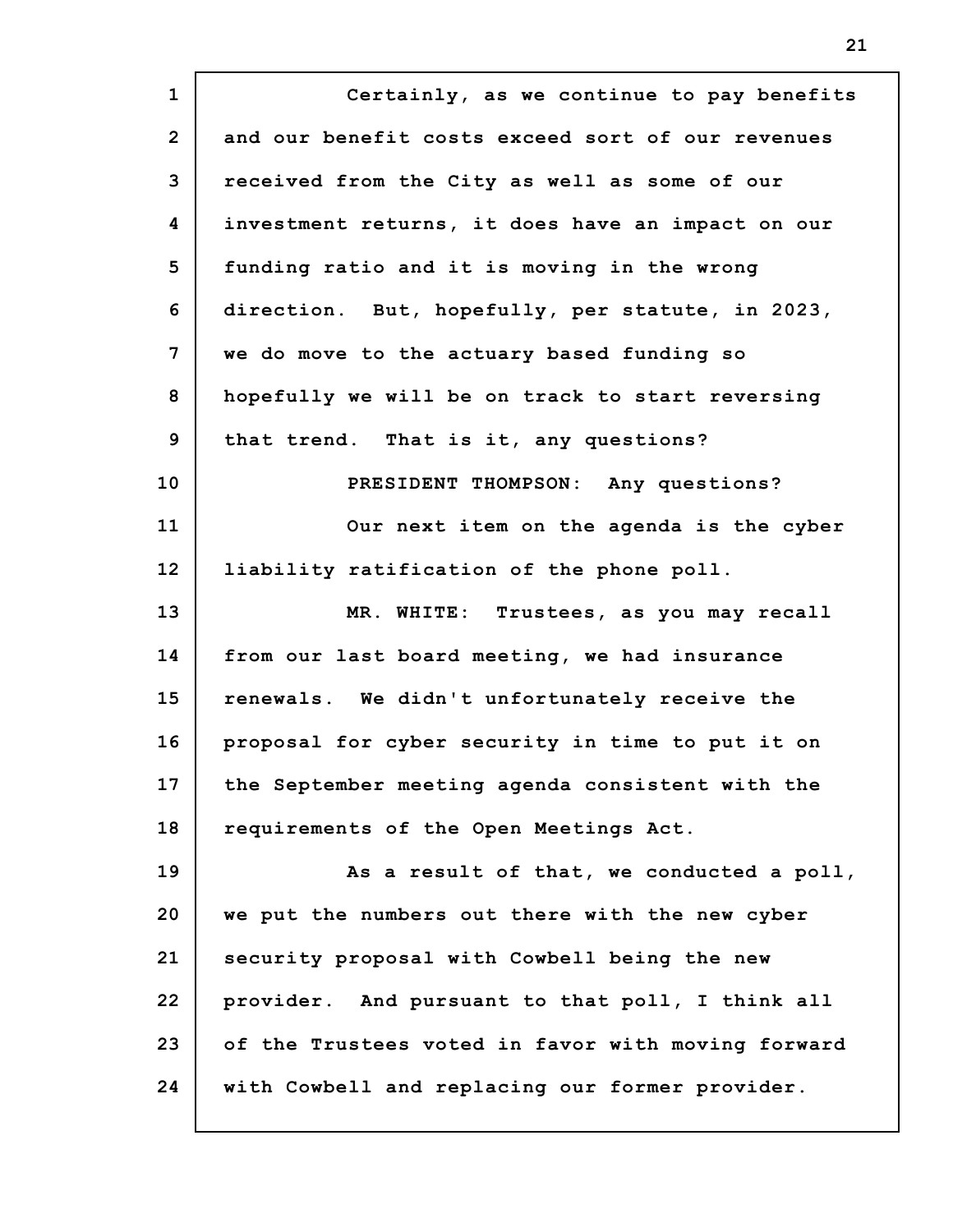**1 2 3 4 5 6 7 8 9 10 11 12 13 14 15 16 17 18 19 20 21 22 23 24 The purpose of this motion is just for the Trustees to ratify the action taken by the Board previously by the poll on September 15th. PRESIDENT THOMPSON: Any questions? May I have a motion to ratify the phone poll conducted on September 15th related to the purchase of a cyber insurance policy from Cowbell Insurance Company on the terms presented and recommended by the Fund's insurance broker? TRUSTEE DEGNAN: Motion. PRESIDENT THOMPSON: Motion by Degnan. TRUSTEE CANNING: Second. PRESIDENT THOMPSON: Second by Canning. Donna. MS. HANSEN: Trustee Canning. TRUSTEE CANNING: Yes. MS. HANSEN: Trustee Degnan. TRUSTEE DEGNAN: Yes. MS. HANSEN: Trustee Soni. TRUSTEE SONI: Yes. MS. HANSEN: Madam President. PRESIDENT THOMPSON: Yes. MS. HANSEN: Mr. Slack. MR. SLACK: Yes.**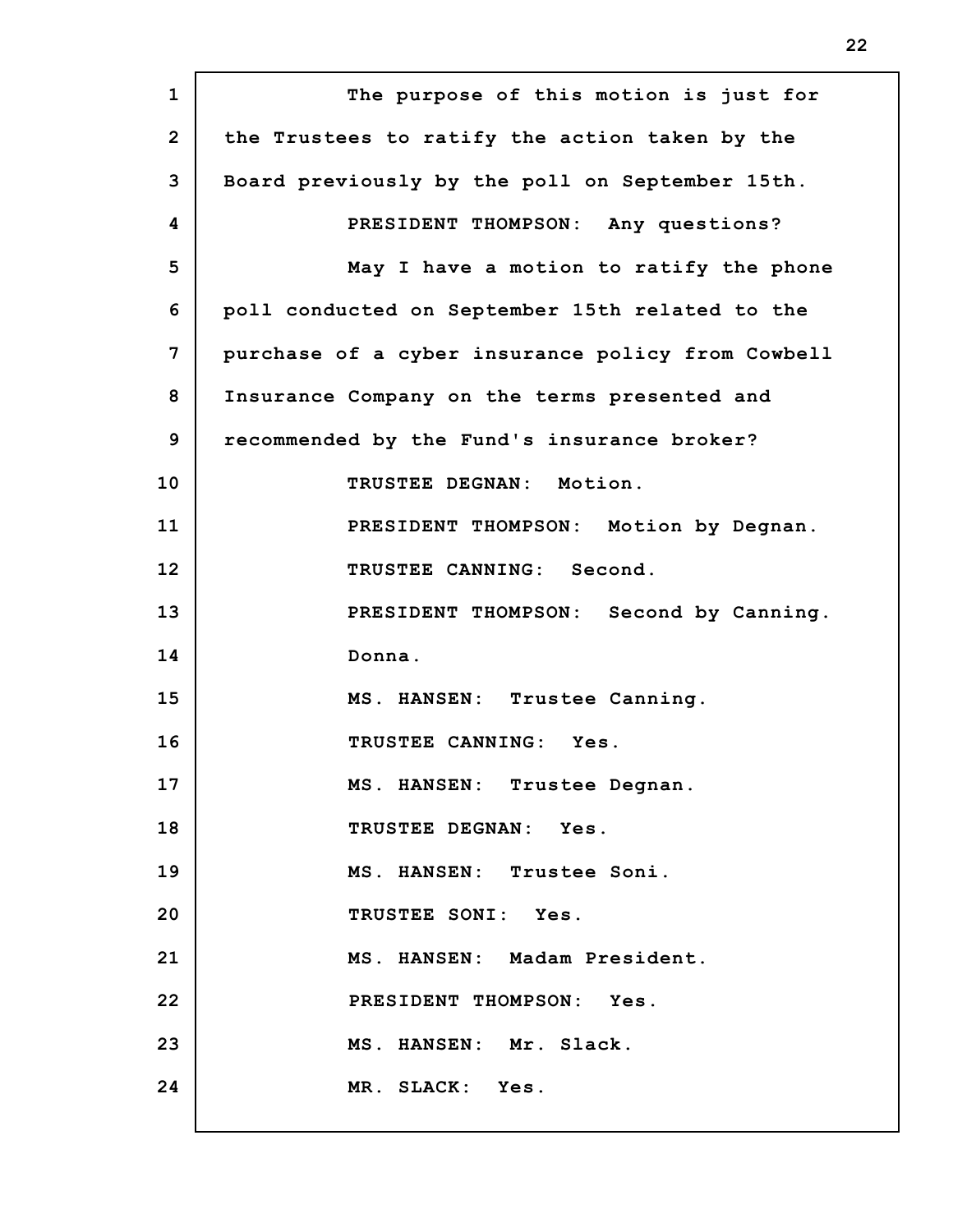**1 2 3 4 5 6 7 8 9 10 11 12 13 14 15 16 17 18 19 20 21 22 23 24 MS. HANSEN: Motion carries. PRESIDENT THOMPSON: Next item Pension Verification Form. The next matter involves a member whose annuity payments have been held for over 18 months due to the failure of the member's Power of Attorney to sign the Pension Verification Form. Dennis, please, update us on that. MR. WHITE: I think at this point you may be familiar with the particular member. The member has given Power of Attorney over to a family member and the individual that has Power of Attorney had some difficulty in responding to our request from staff to provide the request for information. Legal counsel was pulled in to assist in the matter, and through the aid of legal counsel, we were able to secure documents that are acceptable to the Board. I think counsel had one concern, just whether the Board thought it would be prudent to actually lay eyes on the member. We have done our due diligence in terms of checking the death records and all of the entities that provide us updates on mortality,**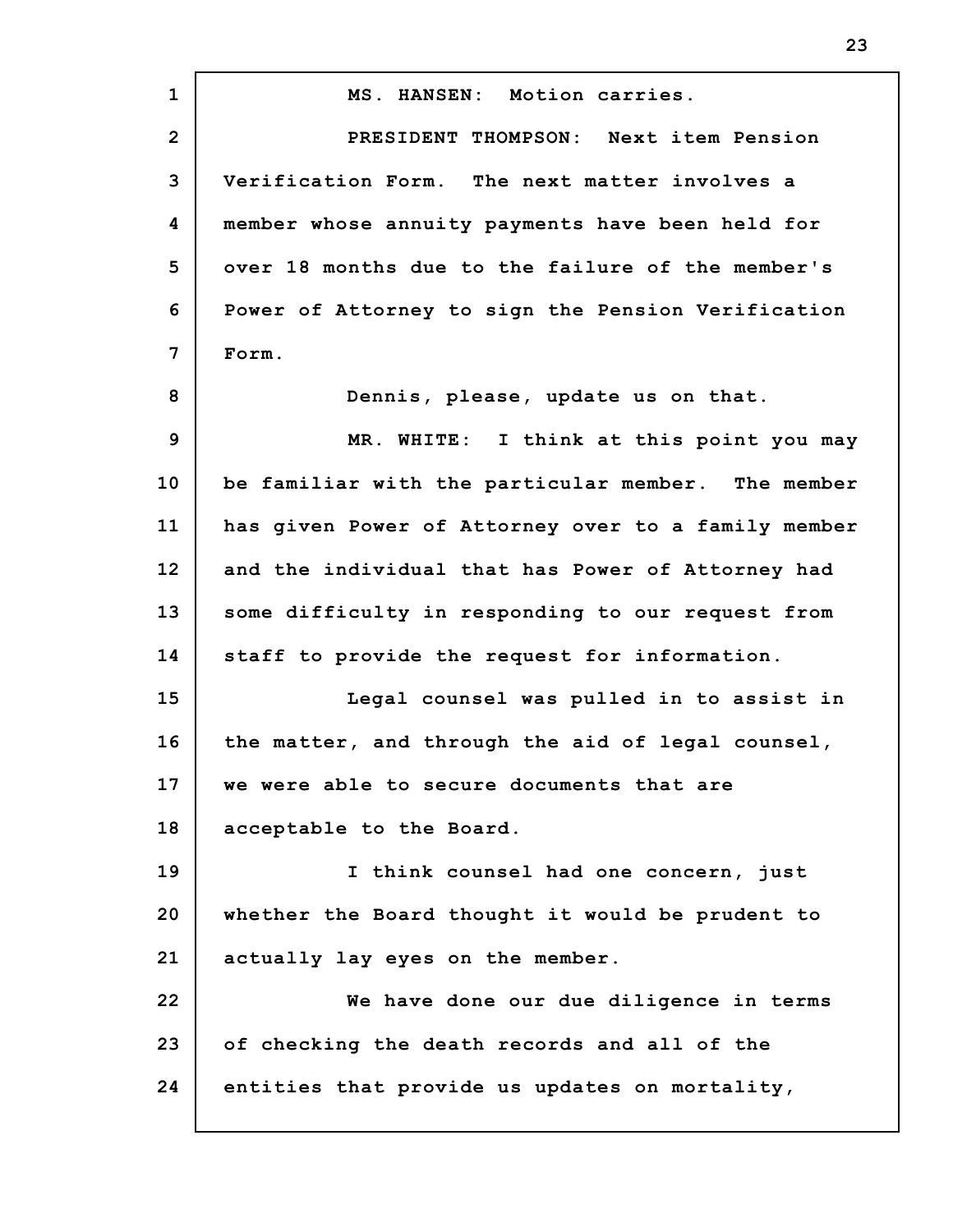| $\mathbf{1}$   | things of that nature. Based on our most recent     |
|----------------|-----------------------------------------------------|
| $\overline{2}$ | search, this individual does not show up so we      |
| 3              | don't believe that the individual is deceased.      |
| 4              | I think the main issue for the Board is             |
| 5              | whether they would want us to take the actual step  |
| 6              | of taking a look at this person or actually approve |
| 7              | it based on the information you have available.     |
| 8              | MS. BOECKMAN: So the Board is aware, we             |
| 9              | did slightly modify the form. The member's Power    |
| 10             | of Attorney asked us to slightly modify the Fund's  |
| 11             | Pension Verification Form. Included in your         |
| 12             | materials is the executed Pension Verification      |
| 13             | Form. We did allow the POA to strike a particular   |
| 14             | section relating to the annuitant's medical status. |
| 15             | We are comfortable with that revision from a legal  |
| 16             | perspective. It is notarized, which is one of the   |
| 17             | Fund's requirements.                                |
| 18             | We do believe from a legal perspective              |
| 19             | that this fulfills your responsibility under the    |
| 20             | Pension Code, under Section 1-140, to verify that   |
| 21             | your annuitants are alive and eligible to continue  |
| 22             | to receive their annuity checks.                    |
| 23             | That being said, it is a sizable amount             |
| 24             | of back-pays that are owed. As Dennis mentioned,    |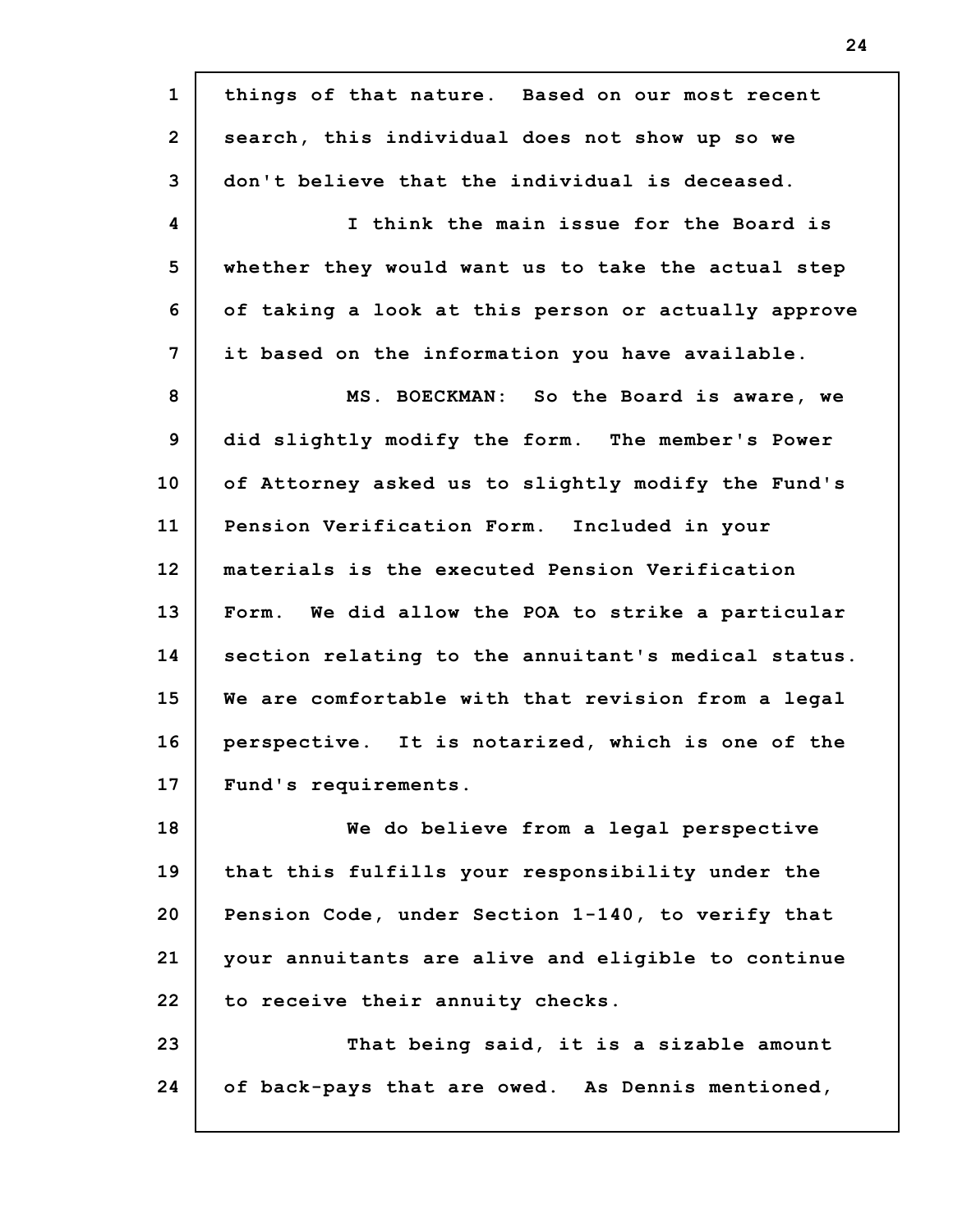| $\mathbf{1}$   | this has been going on for 18 plus months so it is  |
|----------------|-----------------------------------------------------|
| $\overline{2}$ | 30 payments. Included in your materials, you can    |
| 3              | see that the amount is \$183,000.                   |
| 4              | As Dennis noted, we did have                        |
| 5              | conversations with this individual about perhaps    |
| 6              | the Board requiring these checks to be delivered    |
| 7              | in-person so that we can in fact see the annuitant  |
| 8              | and make sure he is alive and well.                 |
| 9              | The POA did agree to that in                        |
| 10             | communications with Dennis so she's not opposed to  |
| 11             | that right now and so it is really up to the board. |
| 12             | But we did want you to be aware that, A, we got the |
| 13             | form back, which is a big step. We are comfortable  |
| 14             | from a legal perspective that you are protected.    |
| 15             | The question is if you would want to do             |
| 16             | this one extra step, that the Power of Attorney     |
| 17             | does seem to have agreed to. Whereby, Dennis        |
| 18             | would, with the Board's authority, go to deliver    |
| 19             | these checks directly to the annuitant and the      |
| 20             | Power of Attorney.                                  |
| 21             | PRESIDENT THOMPSON: Three years of no               |
| 22             | one saying anything up until this point. I know     |
| 23             | that you did your due diligence. This is \$183,000. |
| 24             | I think if we can take that step, or if there is    |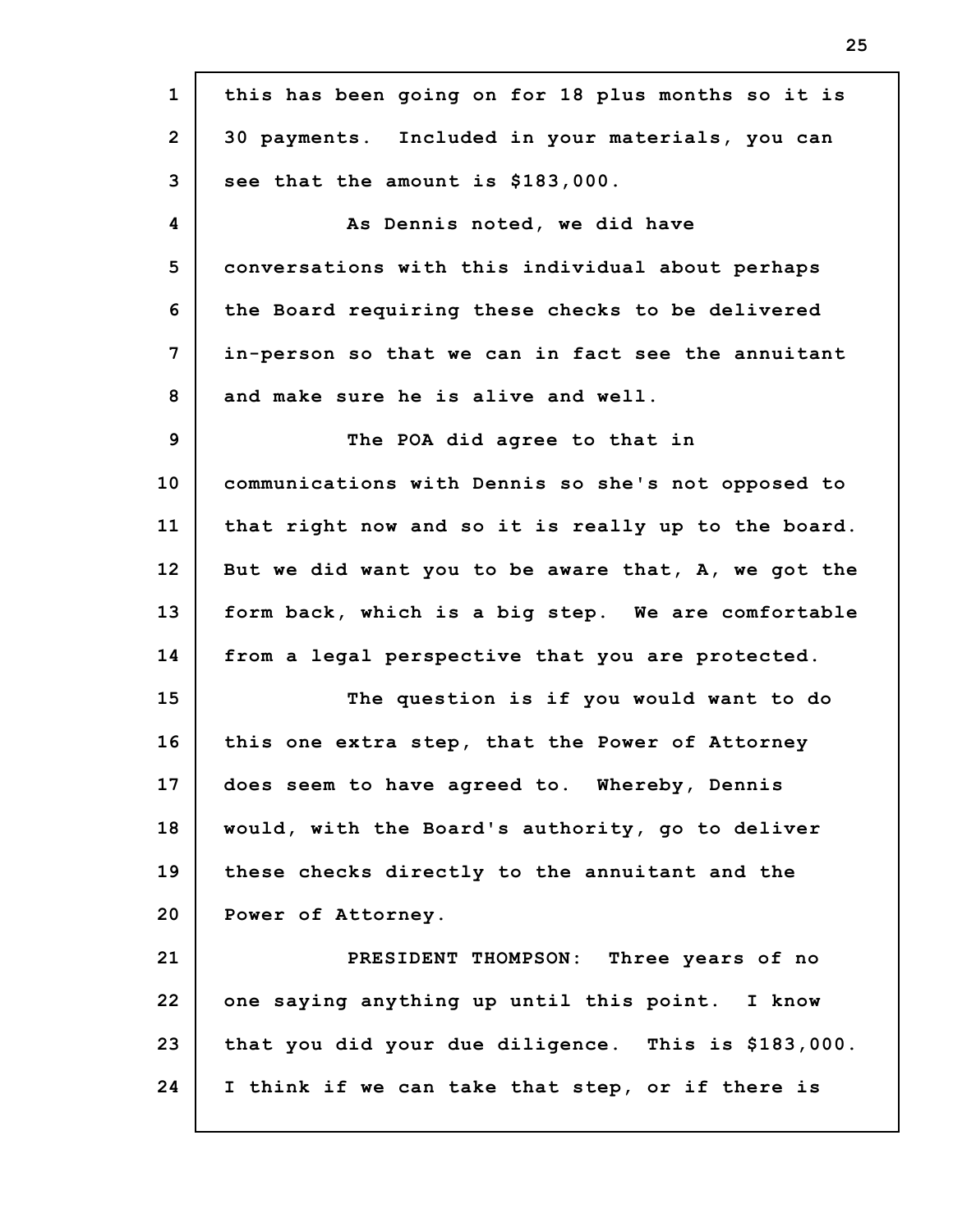| $\mathbf{1}$   | any other step that we can possibly protect         |
|----------------|-----------------------------------------------------|
| $\overline{2}$ | ourselves, because say, for instance, he is         |
| 3              | deceased and this woman gets this \$138,000 because |
| 4              | she has the Power of Attorney, how are we going to  |
| 5              | get it back?                                        |
| 6              | If you give the money and then you find             |
| 7              | out it is fraud, then you're going to have send it  |
| 8              | to the State's Attorney's Office or whatever and    |
| 9              | then they have to say, okay, then we are going to   |
| 10             | have to go after her.                               |
| 11             | Is there anything else that we could do,            |
| 12             | Sarah?                                              |
| 13             | MS. BOECKMAN: An alternative, we can                |
| 14             | hire someone else, a private investigator. We have  |
| 15             | done this with other funds when there's been a      |
| 16             | concern whether or not the annuitant is alive and   |
| 17             | well and eligible for benefits. You can hire        |
| 18             | someone to go out and confirm that the individual   |
| 19             | is alive and that can be your motion today. That    |
| 20             | you are approving the release of the payment        |
| 21             | subject to that confirmation that the annuitant is  |
| 22             | in fact alive, that is an option.                   |
|                |                                                     |
| 23             | PRESIDENT THOMPSON: I am so comfortable             |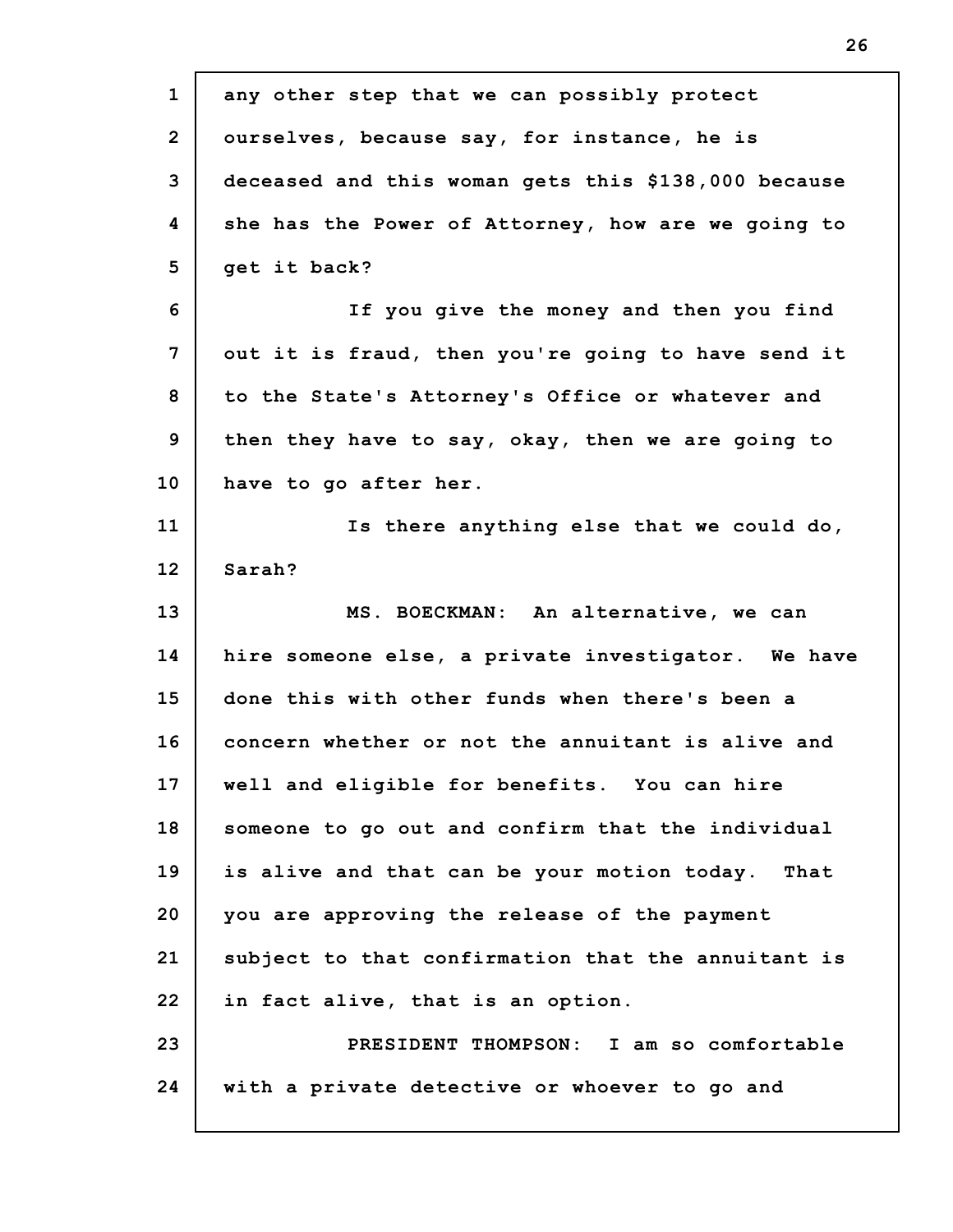| $\mathbf{1}$         | confirm confirmation of life as opposed to sending |
|----------------------|----------------------------------------------------|
| $\overline{2}$       | Dennis out there.                                  |
| 3                    | TRUSTEE DEGNAN: I wanted to make sure,             |
| 4                    | and it sounds like we are, that taking this extra  |
| 5                    | verification step, that we are on sound legal      |
| 6                    | grounds.                                           |
| 7                    | MS. BOECKMAN: You are. You don't do                |
| 8                    | this in every situation, obviously, but when there |
| 9                    | is a concern about the continued eligibility for   |
| 10                   | benefits. Sometimes you do it in a disability      |
| 11                   | contest, if you are concerned that someone is no   |
| 12                   | longer disabled, you might send someone out to     |
|                      |                                                    |
| 13                   | confirm.                                           |
| 14                   | Again, I would recommend today, based on           |
|                      | the form that you received, that you approve the   |
|                      | release of the check contingent on confirmation    |
|                      | that the annuitant is in fact alive. That gives us |
| 15<br>16<br>17<br>18 | enough direction to then move forward consistent   |
| 19                   | with how we just talked about it.                  |
| 20                   | MR. SLACK: Is being alive the only                 |
| 21                   | parameter or is there some mental soundness?       |
| 22                   | MS. BOECKMAN: There is no other                    |
| 23                   | requirements other than being alive. As long as he |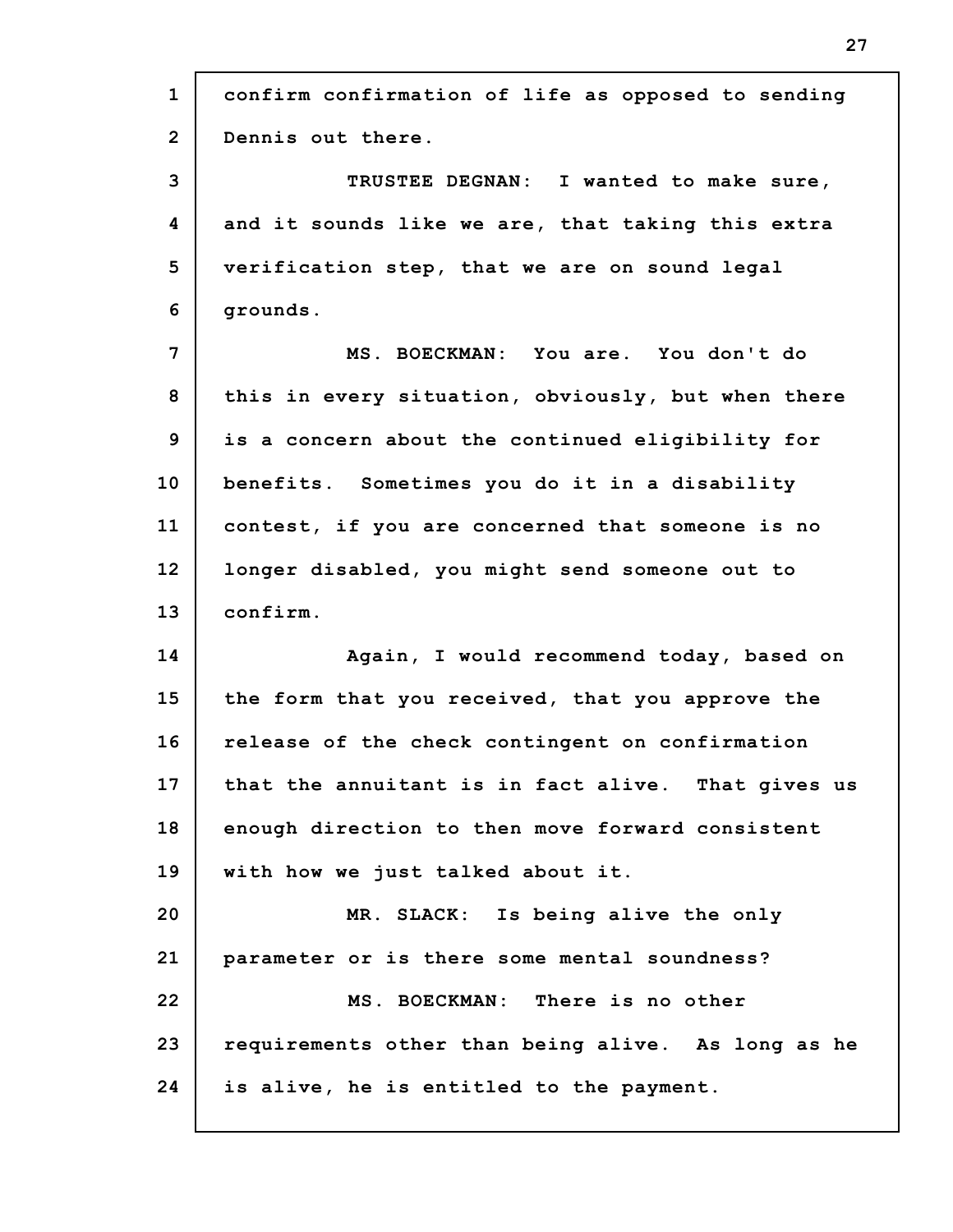**1 2 3 4 5 6 7 8 9 10 11 12 13 14 15 16 17 18 19 20 21 22 23 24 MR. SLACK: Okay. PRESIDENT THOMPSON: May I have a motion to have the approval of the annuity check for Member 58877 for the period February 2019 through October 2021 released? MS. BOECKMAN: Subject to confirmation that the annuitant is alive consistent with the direction provided by the Board. TRUSTEE DEGNAN: So moved. PRESIDENT THOMPSON: Motion by Degnan. TRUSTEE CANNING: Second. PRESIDENT THOMPSON: Seconded by Canning. Donna. MS. HANSEN: Trustee Canning. TRUSTEE CANNING: Yes. MS. HANSEN: Trustee Degnan. TRUSTEE DEGNAN: Yes. MS. HANSEN: Trustee Soni. TRUSTEE SONI: Yes. MS. HANSEN: Madam President. PRESIDENT THOMPSON: Yes. MS. HANSEN: Mr. Slack. MR. SLACK: Yes. MS. HANSEN: Motion carries.**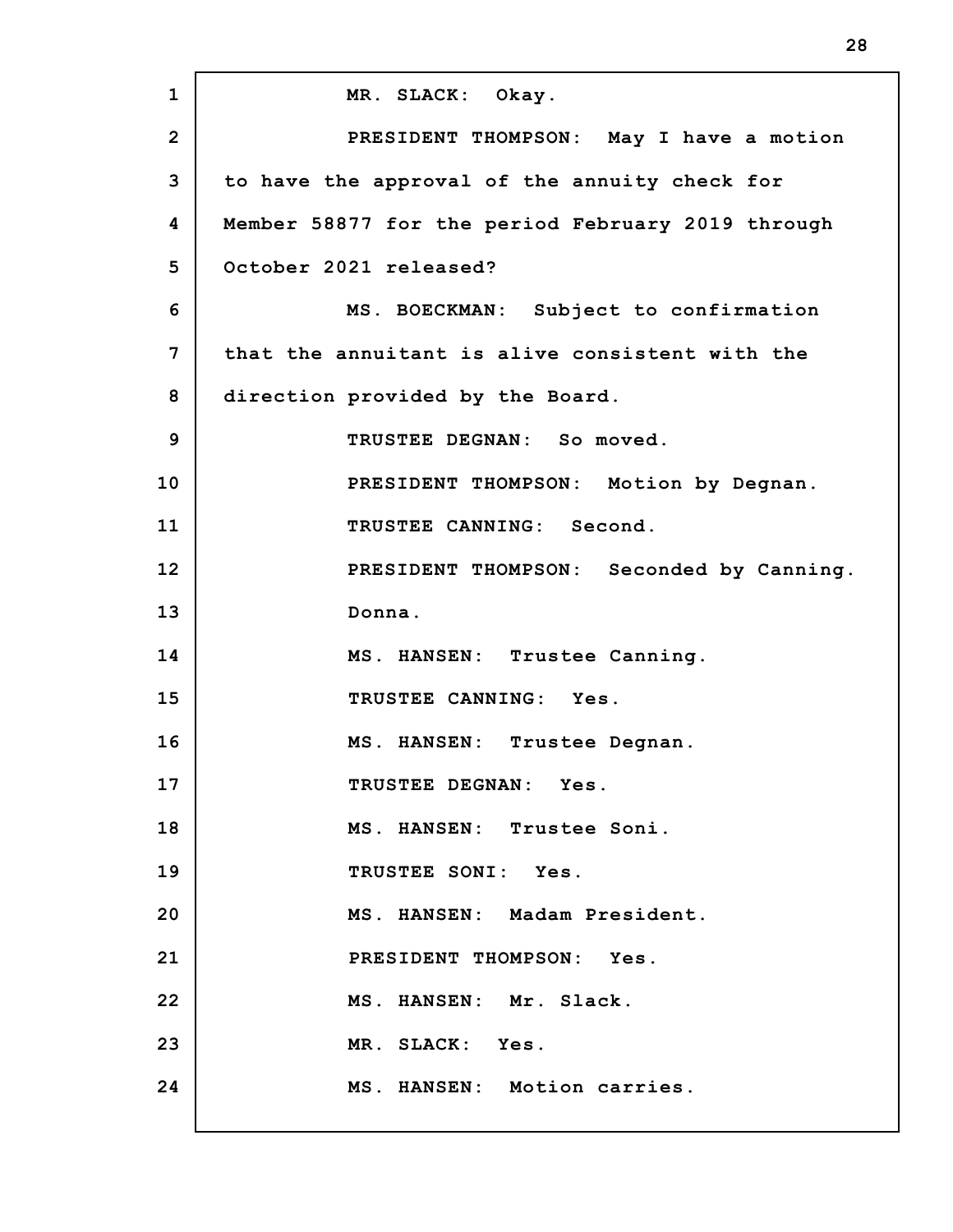**1 2 3 4 5 6 7 8 9 10 11 12 13 14 15 16 17 18 19 20 21 22 23 24 MR. SLACK: Sarah, can I ask one question? MS. BOECKMAN: Sure. MR. SLACK: With the Power of Attorney's request, what followup are we doing? Are we required to do anything more? MS. BOECKMAN: We will let her know what transpired today but you are under no obligation. There should be no problem. I can't guarantee that she won't reach out again because we have seen that on many occasions but this should resolve this problem. MR. SLACK: I will leave it to the legal minds but I didn't understand what she's really asking for. PRESIDENT THOMPSON: What I got out of all of that is that she doesn't want anything that had to do with her father's business or anything that had to do with her being the Power of Attorney for her father's business to be part of the public record. Because this is a public fund and -- MS. BOECKMAN: Public money. PRESIDENT THOMPSON: It is public money. She can't mandate that.**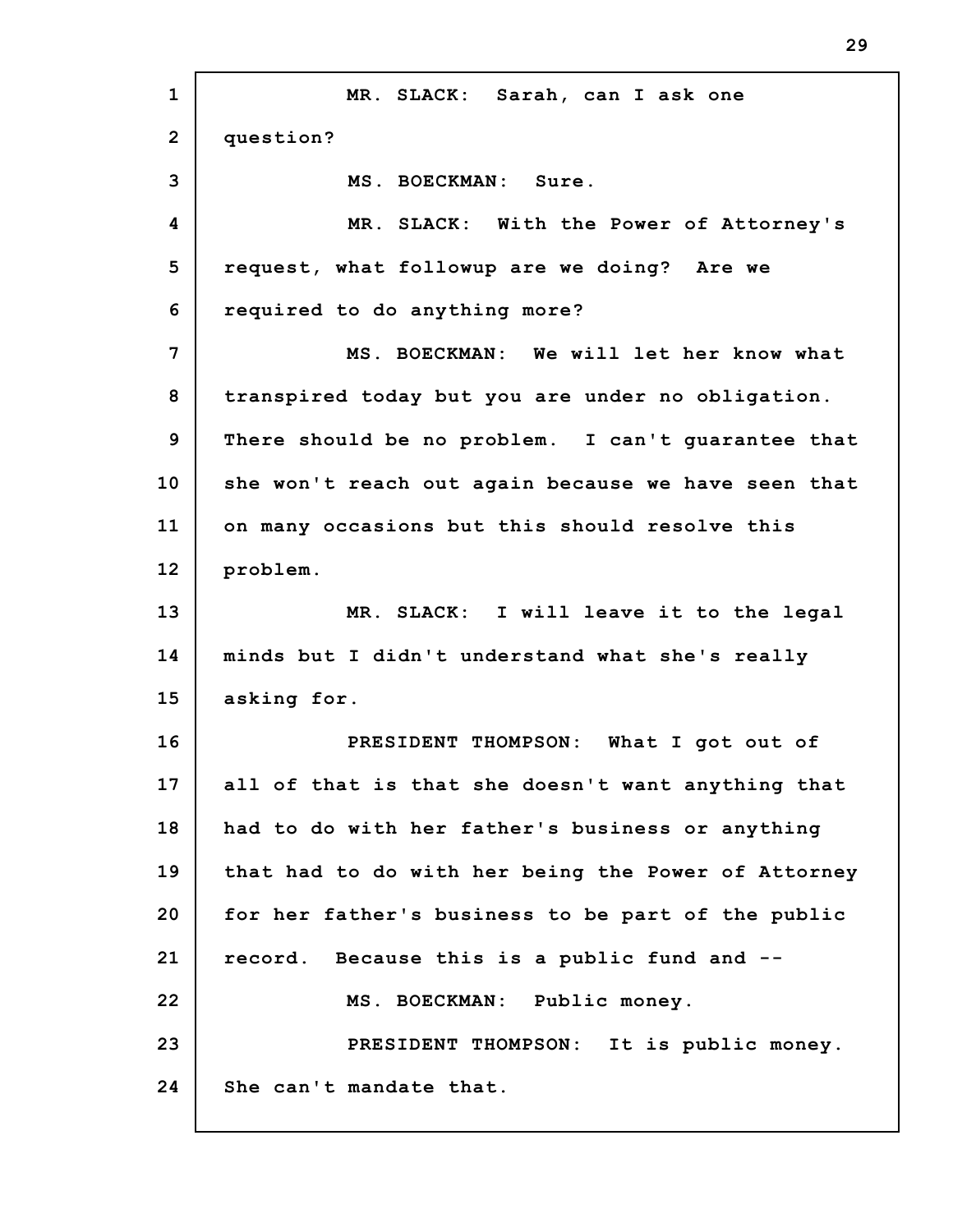| $\mathbf{1}$   | MS. BOECKMAN: You are exactly right.                |
|----------------|-----------------------------------------------------|
| $\overline{2}$ | We were very respectful of her request              |
| 3              | and you will note we attempted to not use her name  |
| 4              | or her father's name. But she has no right to that  |
| 5              | request and we explained that to her when we        |
| 6              | received her request the first time. As it is a     |
| 7              | public meeting, these are public monies, there is   |
| 8              | no exception under the Open Meetings Act to go into |
| $\mathbf{9}$   | closed session for something like that. It had to   |
| 10             | be discussed in the public record. So we explained  |
| 11             | that to her and that was the gist of her call this  |
| 12             | morning.                                            |
| 13             | MR. SLACK: Thank you.                               |
| 14             | MS. BOECKMAN: Absolutely.                           |
| 15             | PRESIDENT THOMPSON: We also have to have            |
| 16             | consideration for possible action and reinstatement |
| 17             | of Member 58877's annuity benefit going forward,    |
| 18             | subject to the future compliance with the Board's   |
| 19             | requirements relating to the pension verification   |
| 20             | process. I need a motion for that.                  |
| 21             | TRUSTEE DEGNAN: Motion.                             |
| 22             | PRESIDENT THOMPSON: Motion by Degnan.               |
| 23             | Second?                                             |
| 24             | TRUSTEE CANNING: Second.                            |
|                |                                                     |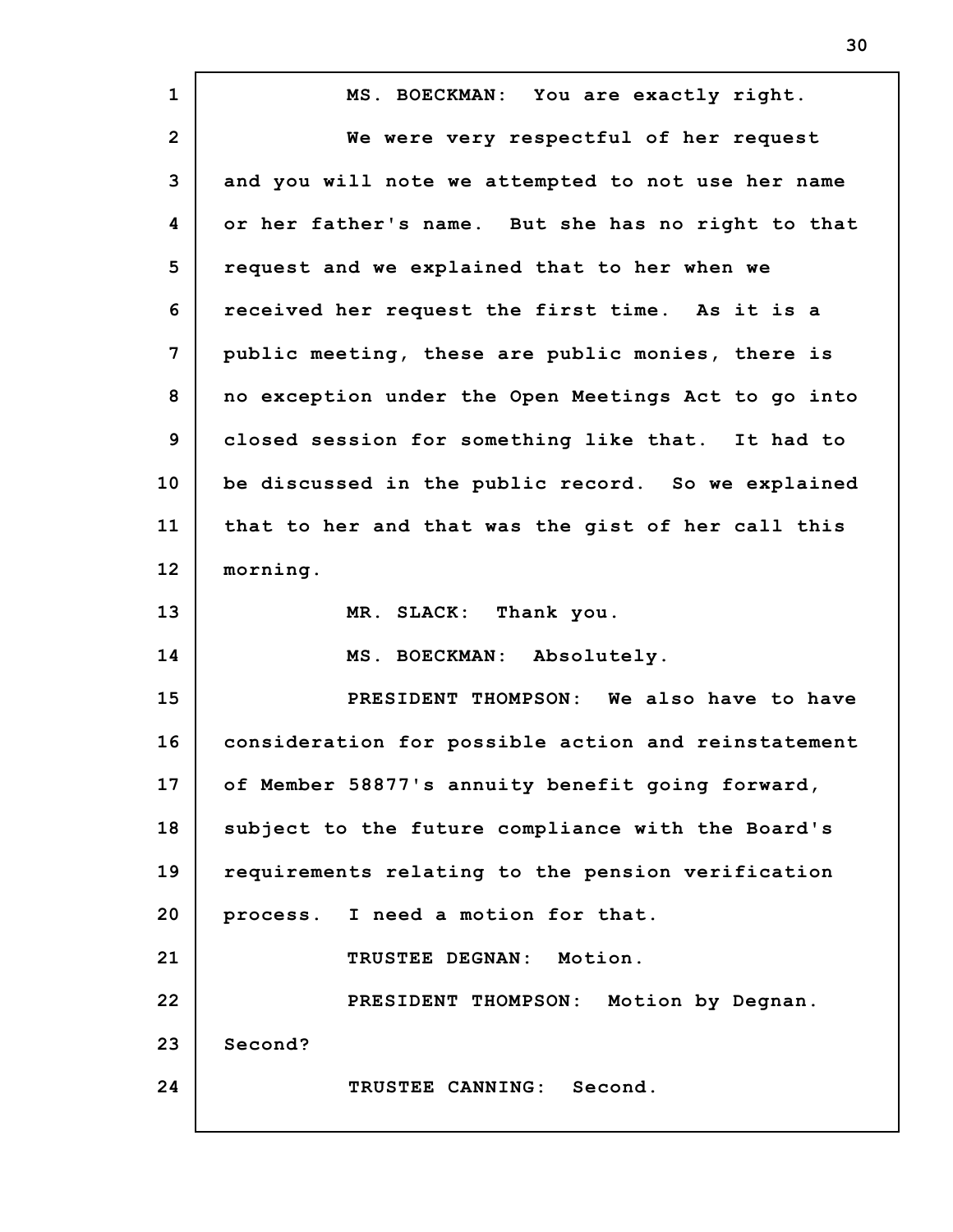**1 2 3 4 5 6 7 8 9 10 11 12 13 14 15 16 17 18 19 20 21 22 23 24 PRESIDENT THOMPSON: Second by Canning. Donna. MS. HANSEN: Trustee Canning. TRUSTEE CANNING: Yes. MS. HANSEN: Trustee Degnan. TRUSTEE DEGNAN: Yes. MS. HANSEN: Trustee Soni. TRUSTEE SONI: Yes. MS. HANSEN: Madam President. PRESIDENT THOMPSON: Yes. MS. HANSEN: Mr. Slack. MR. SLACK: Yes. MS. HANSEN: Motion carries. PRESIDENT THOMPSON: Investments. Jamie, I will turn it over to you. MR. WESNER: Good morning, everyone. We will keep investments rather simple and straightforward today and just talk through a brief update on the broad markets. We will discuss the portfolio performance not only for the month of September but also just kind of give you a framework of where you are year-to-date. We are three-quarters of the way through the year or a little bit more than that, obviously. Also just to**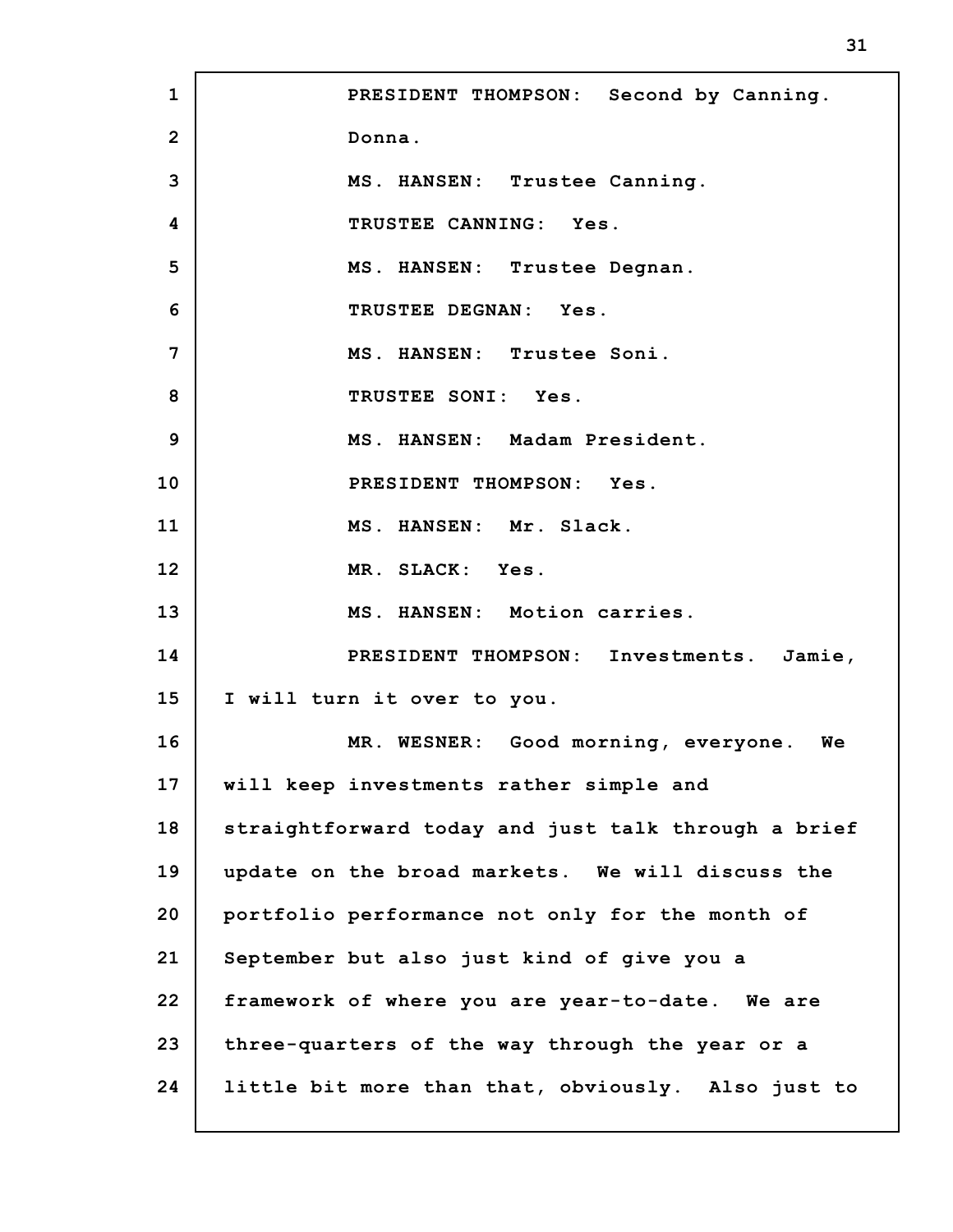**1 2 3 4 5 6 7 8 9 10 11 12 13 14 15 16 17 18 19 20 21 22 23 24 set the stage for some things moving forward. What is up on the screen now is the Market Tracker for the third quarter. Really, as we have talked about what has happened for the third quarter, it was a lot of volatility but at the end of the day the markets didn't move too much. The broad bond market, the broad equity markets, they were all kind of plus or minus a percent or so when you look at the big picture, especially in the U.S. So we had a pretty strong continuation of the run-up in July and August and then September we gave a good chunk of that back. The nice thing is for October thus far we are solidly higher and we have recouped all the losses from September. And most of the U.S. indices, U.S. equity indices, are knocking on the door of all time highs. So for all of the issues out there that could have caused a more serious equity market correction, so the continuation of the Delta variant in Covid. Inflation which has been kind of rearing its ugly head and higher than targets and passed history. Inflation has been running kind of 3 to 4 percent. When you add in energy, it's been**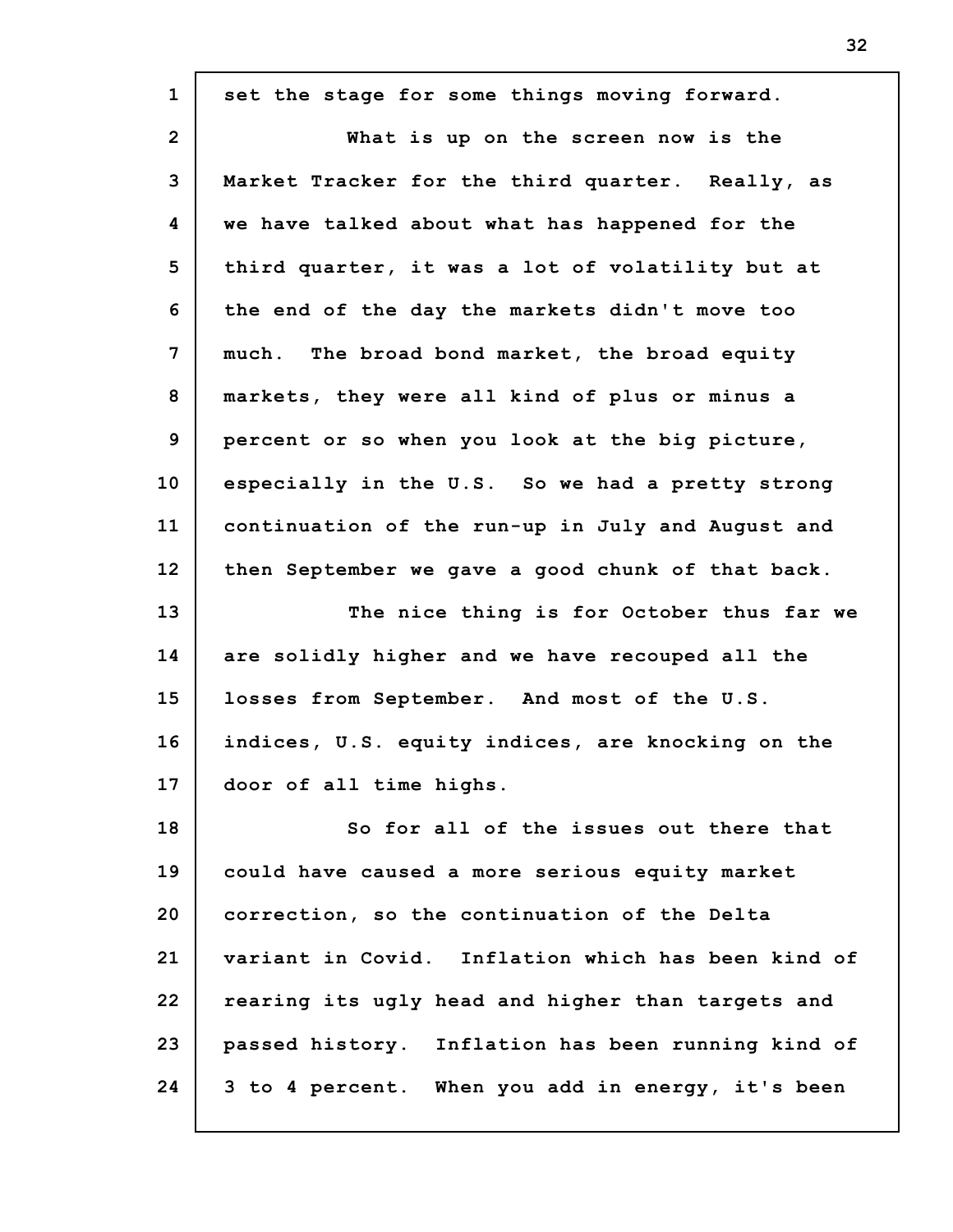**1 2 3 4 5 6 7 8 9 10 11 12 13 14 15 16 17 18 19 20 21 22 23 24 running even higher so that is putting the markets in a little bit of an uneasy position. They are wondering when the Federal Reserve will raise interest rates. That is a big kind of item out there that is causing a lot of sleepless nights maybe for money managers. Just the idea of a geopolitical event. We haven't had any major issues whether it is coming out of the Middle East or other areas like China and North Korea. Things have been pretty quiet. The margins have kind of just shaken off all of these little daily sound bites and continued for the most part to move higher. As we look forward for the rest of 2021 and into 2022, I think the biggest thing we have been talking with clients about is looking for the best relative opportunities. A lot of the time that is some of the private markets. We will continue to talk about filling out that new asset allocation that you recently approved and making some additional allocations to private markets. That is kind of the big picture going forward. If you kind of step back and look at a few of the numbers, starting in the upper**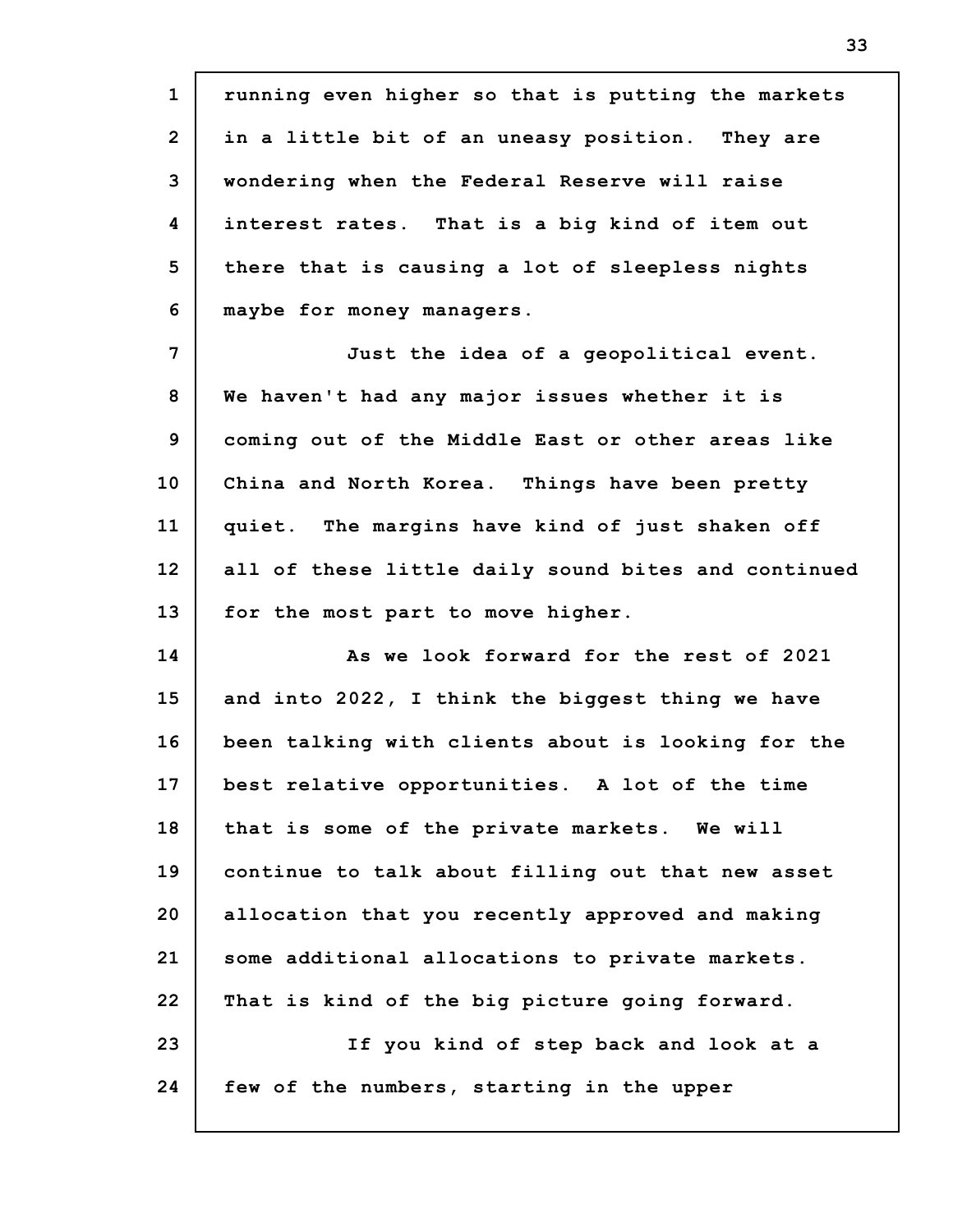**1 2 3 4 5 6 7 8 9 10 11 12 13 14 15 16 17 18 19 20 21 22 23 24 right-hand side of the page, which is fixed income. As I mentioned, core bonds for the third quarter basically flat. Plus one-tenth of a percent. So we have recouped some of the losses from earlier in the year. Core bonds as measured by that aggregate benchmark is now down about 1 and a half percent year-to-date. Some areas of the fixed income market that you have exposure to, like high yield and bank loans, some of the more credit oriented parts of the fixed income market, they have done much better. As you see about two-thirds of the way down that table, high yield and bank loans, each up about a percent for the third quarter. Year-to-date, they are now both up in excess of 4 percent, nearing 5 percent. That certainly helped your fixed income composite as you will see in a moment. On the equity side, shifting over to the left side of the page, the top table is U.S. equities. As I mentioned, basically flat or plus or minus 1 percent for the most part for the third**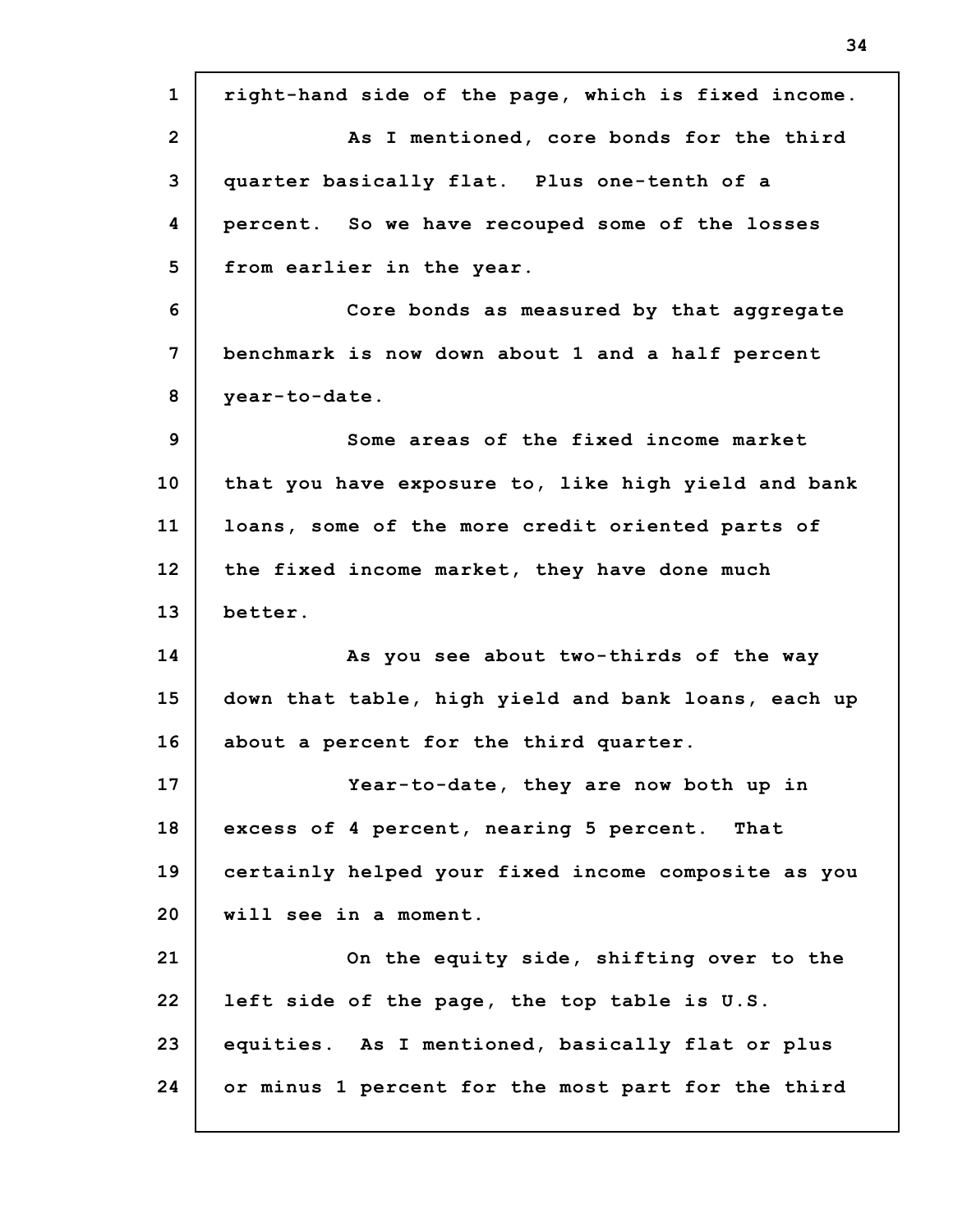**1 2 3 4 5 6 7 8 9 10 11 12 13 14 15 16 17 18 19 20 21 22 23 24 quarter for the major indices. Year-to-date, the S&P is still up 16 percent through the end of the third quarter and we are up another 3 to 4 percent thus far in October. The year-to-date figures for the S&P are now up back towards 20 percent. If we go to the squares in the middle of the page, that will highlight some of the movements in the different parts of the U.S. market. I will just highlight the green square today, which is the movements that we saw in the third quarter. You will see as small cap struggled a bit. So small cap indices down anywhere from 3 to 6 percent. Large caps certainly held up better and large cap growth was the best performing part of the market up 1.2 percent. Small cap has still done quite well year-to-date. Especially the part of the market you have the most exposure to, which is small cap value, where they are up 20 percent plus. It has definitely mattered where you have been across the U.S. equity landscape. On the international front, going to the second table down in the left-hand column in the second row that is labeled the ACWI ex-U.S.**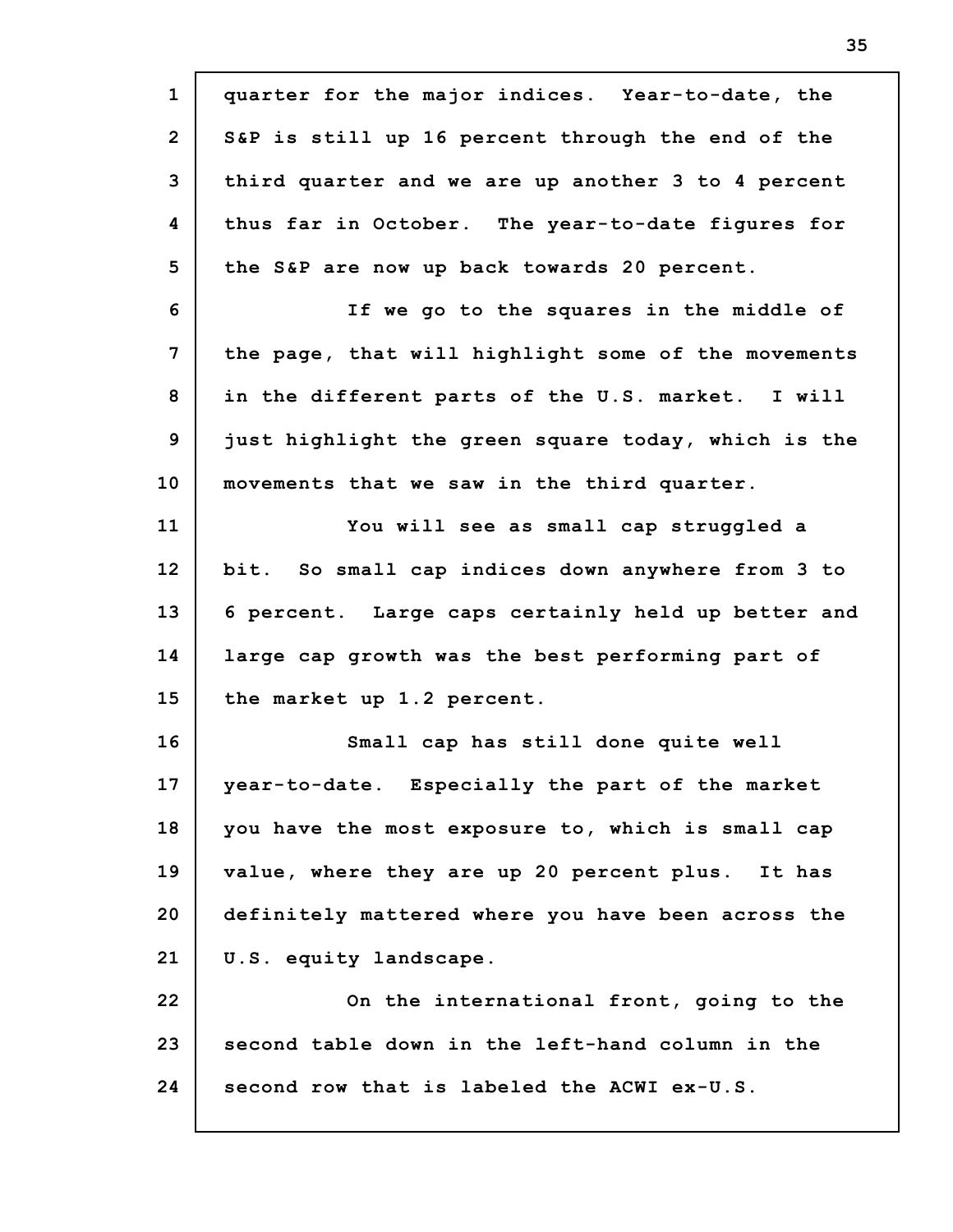| $\mathbf{1}$   | International markets had a little bit              |
|----------------|-----------------------------------------------------|
| $\overline{2}$ | more trouble in the third quarter. The Delta        |
| 3              | variant had a little bit more of an affect. In      |
| 4              | particular, international markets were really hit   |
| 5              | hard in a few kind of localized markets. Most       |
| 6              | notably China and Brazil, which are the two biggest |
| 7              | components of the emerging market index. China was  |
| 8              | down 18 percent for the third quarter. Brazil was   |
| 9              | down 20 percent. That caused the emerging market    |
| 10             | index to be down 8 percent for the third quarter.   |
| 11             | So it is actually in a negative territory or kind   |
| 12             | of teetering around zero year-to-date right now.    |
| 13             | It has also then hurt international more broadly    |
| 14             | which is only up about 6 percent.                   |
| 15             | U.S. has continued to lead the world in             |
| 16             | terms of equity market performance. You heard us    |
| 17             | comment really for the last couple of years         |
| 18             | international equities are more attractively        |
| 19             | priced. It is kind of waiting to see the time when  |
| 20             | valuations matter. Historically, valuations do      |
| 21             | matter. It's just sometimes kind of certain         |
| 22             | markets can run further and longer then one might   |
| 23             | expect and that is certainly what we have seen in   |
| 24             | the U.S. market.                                    |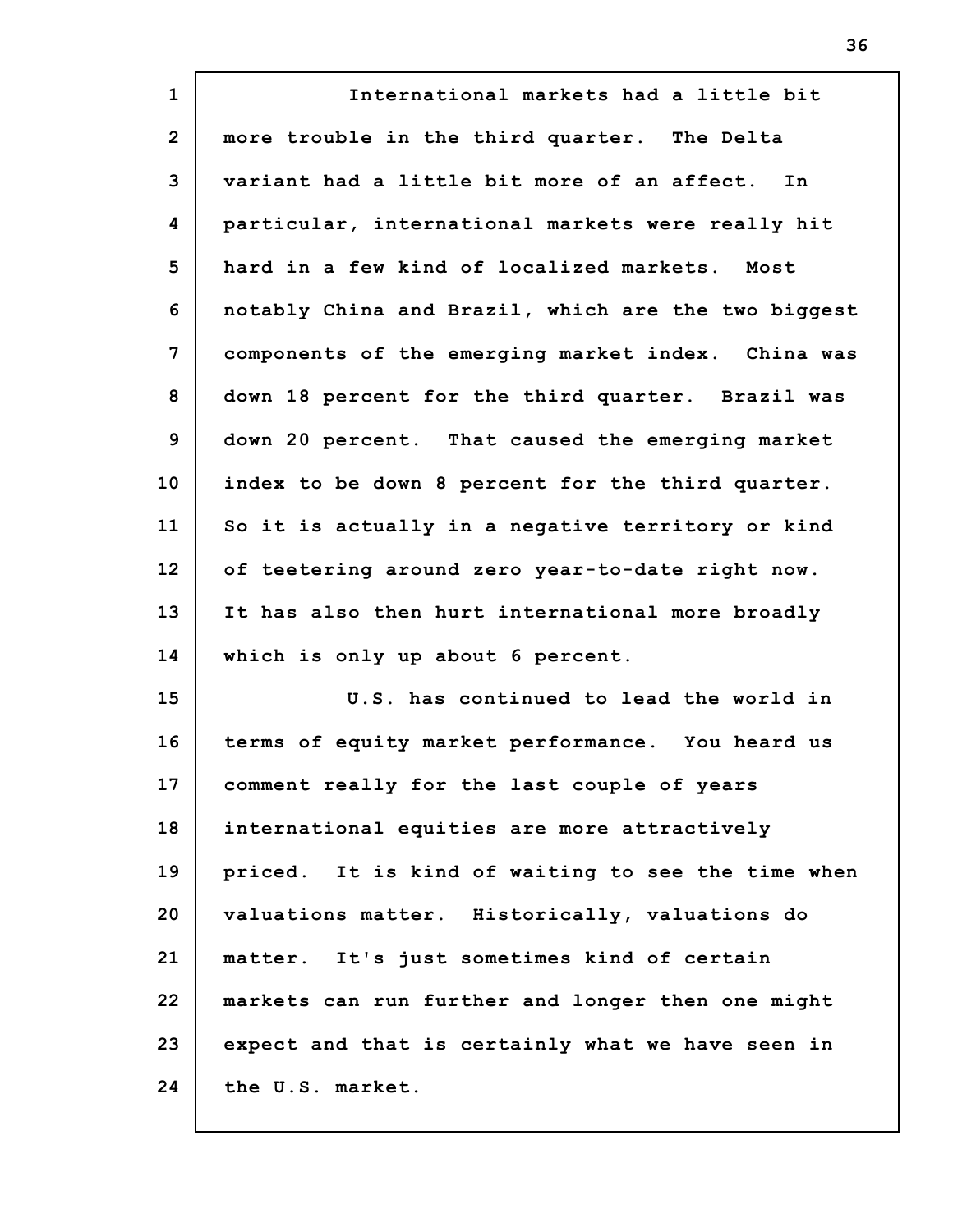**1 2 3 4 5 6 7 8 9 10 11 12 13 14 15 16 17 18 19 20 21 22 23 24 Some of the alternative strategies. Hedge funds, real estate and the like. In the hedge fund space, overall more simple strategies like the volatility risk premium strategies you have with Parametric and Neuberger Berman have performed exceptionally well, especially relative to other hedge found strategies. They are up kind of in the low double digits year-to-date. The index, which is the bottom row on the hedge fund table on the right-hand column, up 13.9 percent year-to-date. And then taking a step back and thinking about some of the real assets. I mentioned earlier concerns about inflation. When you see inflationary pressures out there, again you are paying beneficiaries with U.S. dollars, so if inflation goes up, we want to make sure that your pensioners are getting good value within the portfolio. As we look at that, commodities, real estate, infrastructure, those are the parts of the market that respond the best to inflationary environments. We really saw that in real estate in the third quarter.**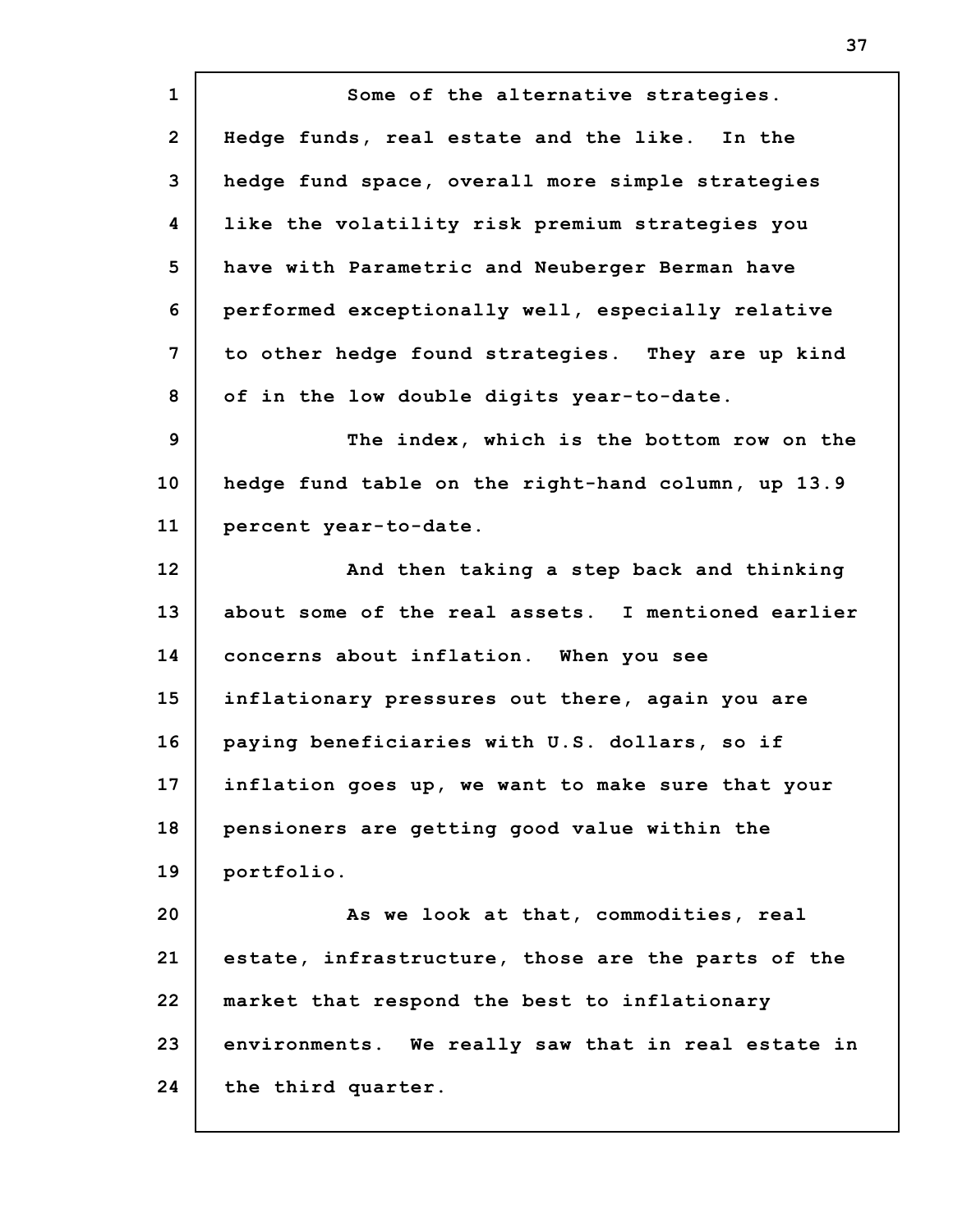**1 2 3 4 5 6 7 8 9 10 11 12 13 14 15 16 17 18 19 20 21 22 23 24 The table on the bottom left-hand side of the page is not updated through third quarter yet because those numbers are just coming out now over the last couple of days. The real estate benchmarks. But we have seen most managers report and real estate returns for the third quarter for many managers, and what we expect for the broad benchmark, is in the 6 percent range. That is 6 percent just for the third quarter. We are now seeing year-to-date figures for the real estate benchmarks kind of up in the 11 to 12 percent range. Real estate, even though we basically got zero from real estate in 2020, real estate is really responding to those inflationary pressures out there. Real estate prices are kicking up quite a bit. On the infrastructure side, infrastructure, if you recall, when you made that investment a few years ago, we don't have the best benchmarks for infrastructure. There are very few open ended infrastructure funds out there. We don't have the reports yet from any of the managers for the third quarter but we are**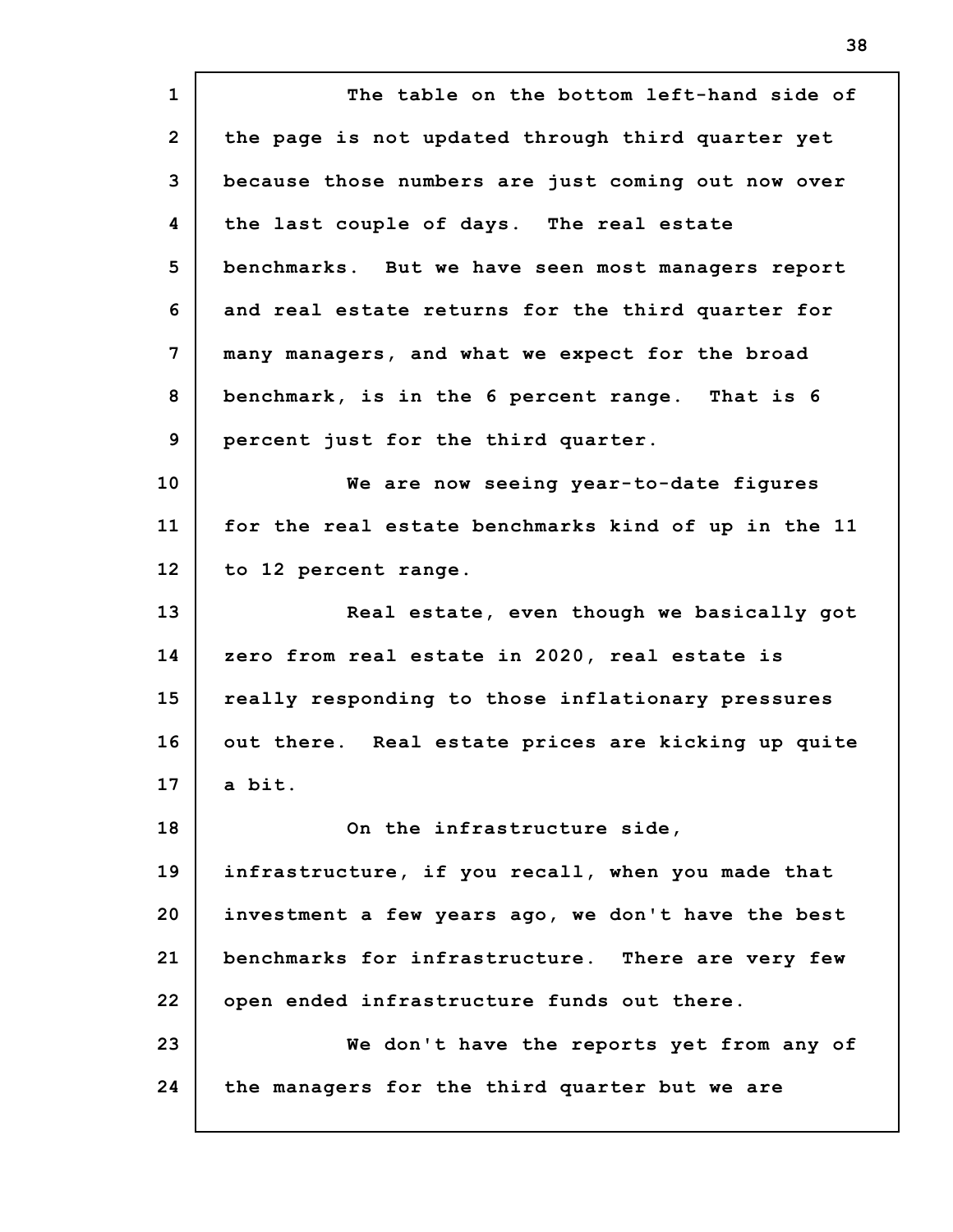**1 2 3 4 5 6 7 8 9 10 11 12 13 14 15 16 17 18 19 20 21 22 23 24 anticipating infrastructure managers to be strongly positive just like real estate but likely not quite to the extent of real estate strong for the third quarter returns. We won't be surprised to see infrastructure managers in that kind of 3 to 5 percent range. Again, it just remains to be seen where those assets are marked. You typically don't get as big a movement in some of those infrastructure assets from a quarter to quarter perspective as you do in real estate. Just wrapping up with some of the private markets as we just hit the end of the quarter. As you recall, you won't be getting your private market returns for most of your private equity funds until two, three months after the quarter end. But we are anticipating, because equity markets have remained strong, that we are going to continue to see writeups in private equity. That will be kind of continued upward pressure on your returns via your overall portfolio as you go through the next couple of months. Overall, there are certainly risks out**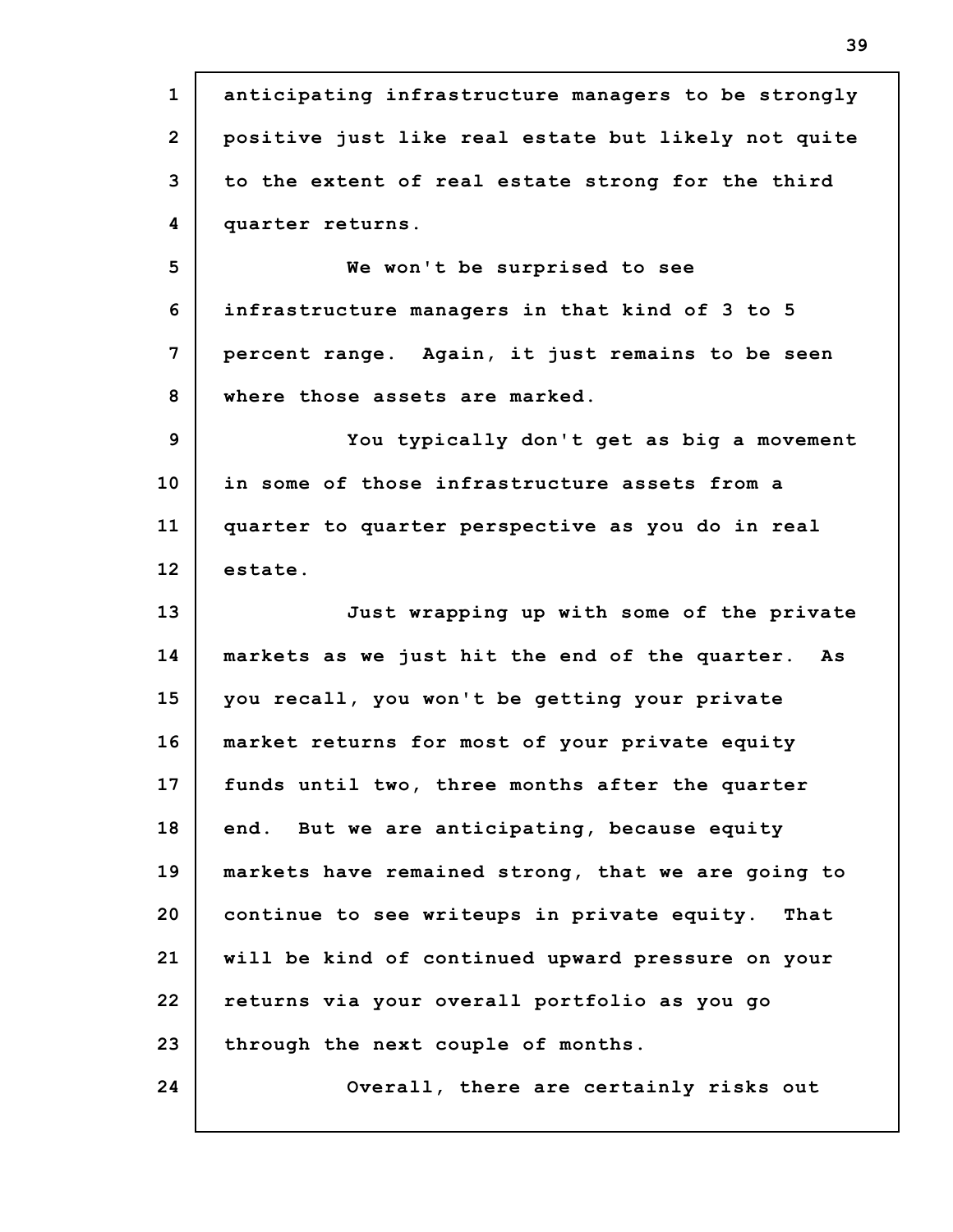| $\mathbf{1}$                     | there but the trends continue to be very positive  |
|----------------------------------|----------------------------------------------------|
| $\overline{2}$                   | not only for your portfolio but for the capital    |
| 3                                | markets in general.                                |
| 4                                | Any questions on the broad market before           |
| 5                                | we step back and take a look at your portfolio?    |
| 6                                | If we step into the Flash Report, move             |
| 7                                | quickly on Page 2 of that report, we will quickly  |
| 8                                | highlight the managers on alert status.            |
| 9                                | So that is Segal Bryant your intermediate          |
| 10                               | fixed income. BMO for global low volatility. If    |
| 11                               | you recall, both managers are on alert for         |
| 12                               | organizational issues.                             |
| 13                               | For Segal Bryant Hamill it was an                  |
|                                  |                                                    |
|                                  | acquisition where they were acquired by a larger   |
|                                  | financial group. And then with BMO, BMO actually   |
|                                  | sold the asset management group to Columbia        |
|                                  | Threadneedle. Both of those organizational changes |
|                                  | we are continuing to work through those.<br>There  |
| 14<br>15<br>16<br>17<br>18<br>19 | will be different outcomes most likely for both of |
| 20                               | those but we just wanted to reassure you that both |
| 21                               | of those portfolios continue to be managed to      |
| 22                               | expectation. So no recommended changes right now   |
| 23                               | for either of those managers but we will keep you  |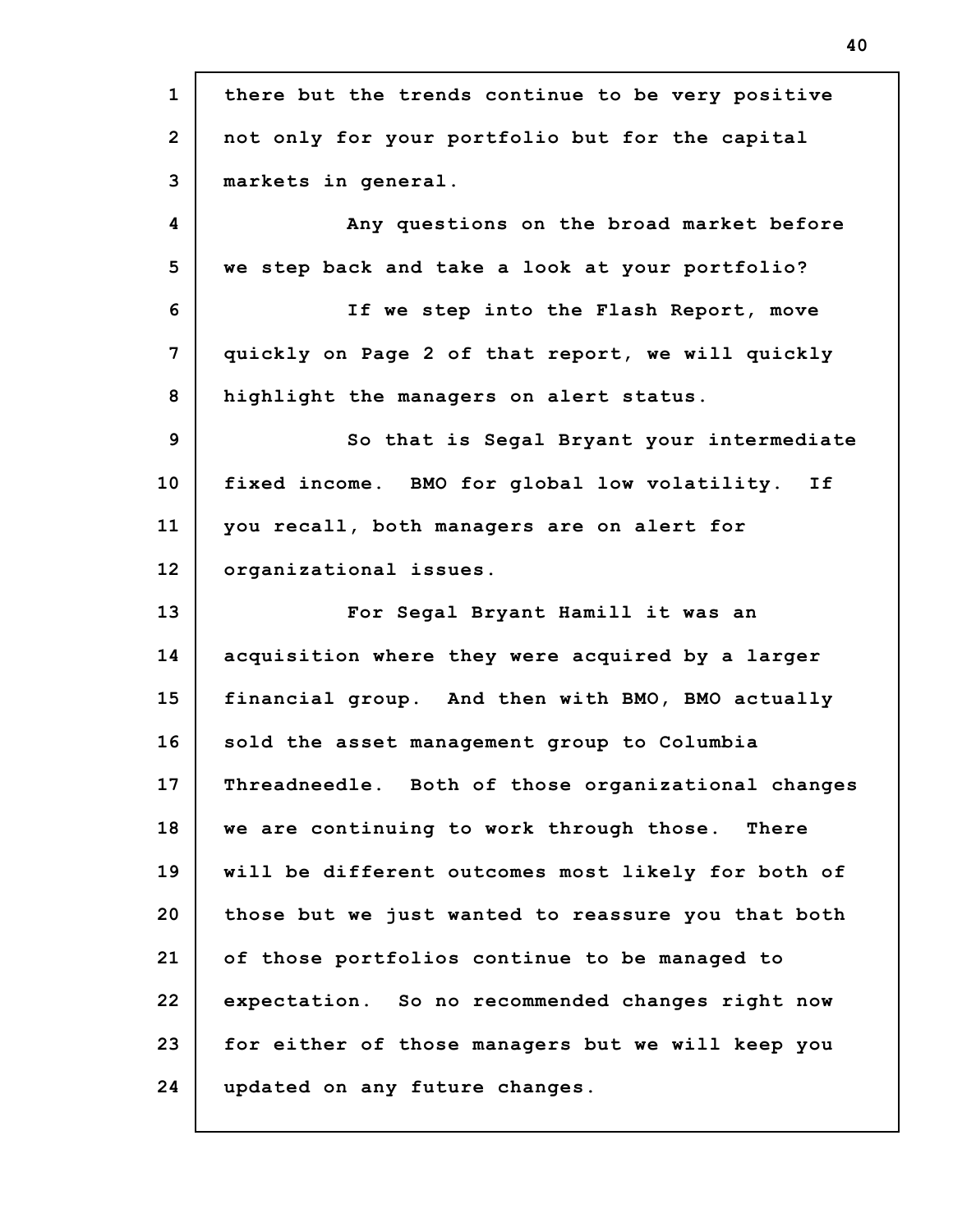**1 2 3 4 5 6 7 8 9 10 11 12 13 14 15 16 17 18 19 20 21 22 23 24 MR. SLACK: Jamie, just a quick question. With an acquisition watch is there a difference in kind of the oversight of that? Is there a difference in the duration of the watch for organizational change versus performance? MR. WESNER: Great question. The short answer is, yes, there is a difference. Typically for a more standard organizational change, like an asset manager being acquired by a larger company, that is the case with Segall Bryant Hamill, we are always told with those types of acquisitions nothing is going to change. The group will be able to manage portfolios in a similar fashion. We put the managers on alert to make sure that plays out. With Segal Bryant Hamill, especially being a local firm that we know very well, everything appears to be playing out as the deal was underwritten to expectation. That is typically about a six month period before our research team will take them off of alert there. Then with BMO, this was a little bit different in that the entire asset management team within BMO was sold to Columbia Threadneedle and**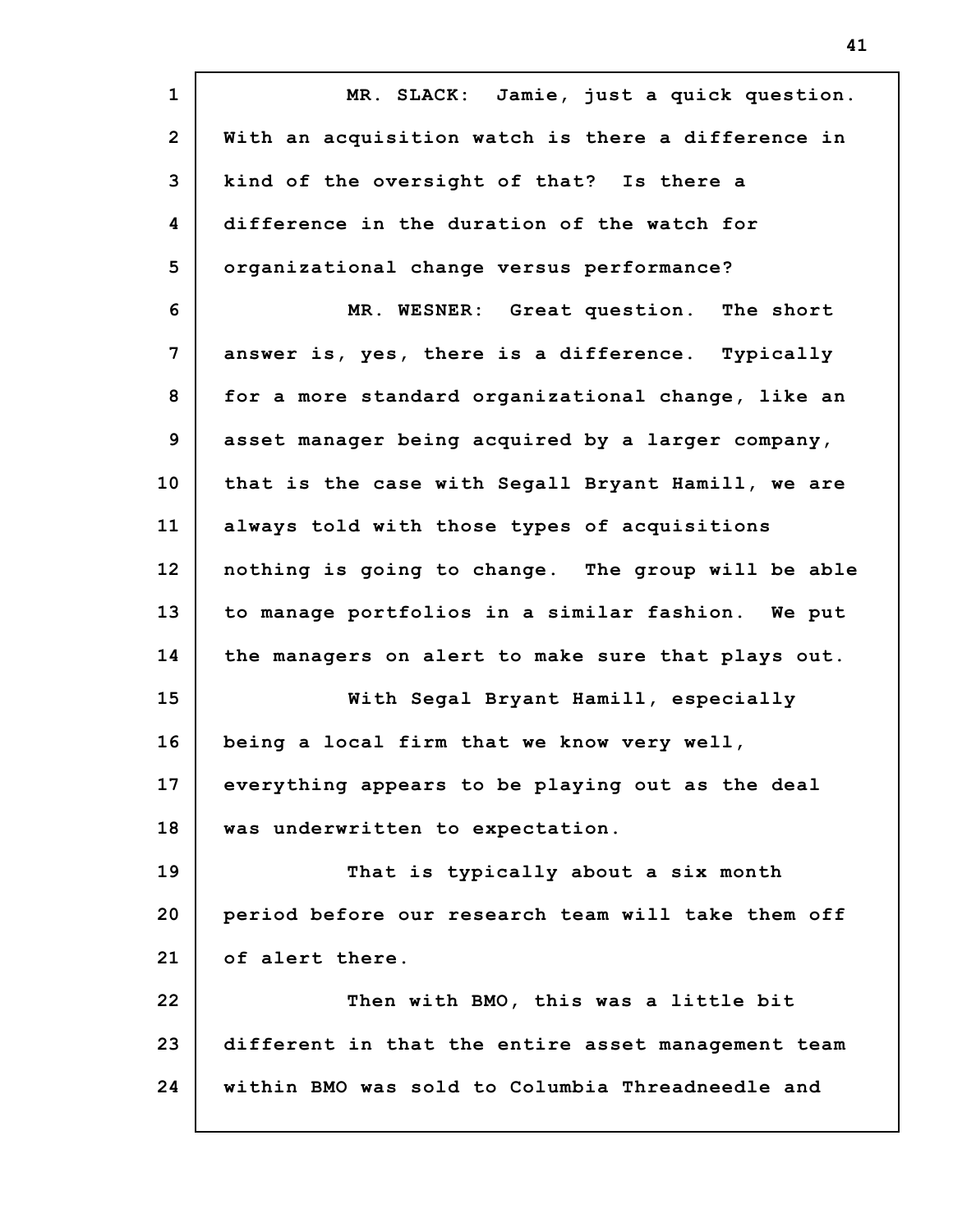| $\mathbf{1}$   | there we are waiting to see what groups stay, what  |
|----------------|-----------------------------------------------------|
| $\overline{2}$ | groups get merged in with Columbia Threadneedle     |
| 3              | groups. So that one is likely to maybe take a       |
| 4              | little longer to play out so that one may be more   |
| 5              | six to nine months that they will be on alert       |
| 6              | status.                                             |
| 7              | MR. SLACK: Thank you so much. I                     |
| 8              | appreciate it.                                      |
| 9              | MR. WESNER: We go to the next page. We              |
| 10             | take a look at performance. Overall performance     |
| 11             | has been relatively strong for the past year. You   |
| 12             | can see for the month of September, obviously, we   |
| 13             | were negative. We have the equity markets down 4    |
| 14             | percent for the month. Your portfolio has a lot of  |
| 15             | equity exposure as most public pensions so you were |
| 16             | down 2 percent. Year-to-date we're still positive   |
| 17             | 8.8 percent. Outpacing your policy benchmark both   |
| 18             | on the year-to-date figure and the one-year.        |
| 19             | If you scroll down a bit more, we can               |
| 20             | look at the relative performance for the various    |
| 21             | composites so the bottom chart on this page.        |
| 22             | Just to highlight here is that for the              |
| 23             | most part all of your various asset classes your    |
| 24             | managers are adding value. Fixed income you are     |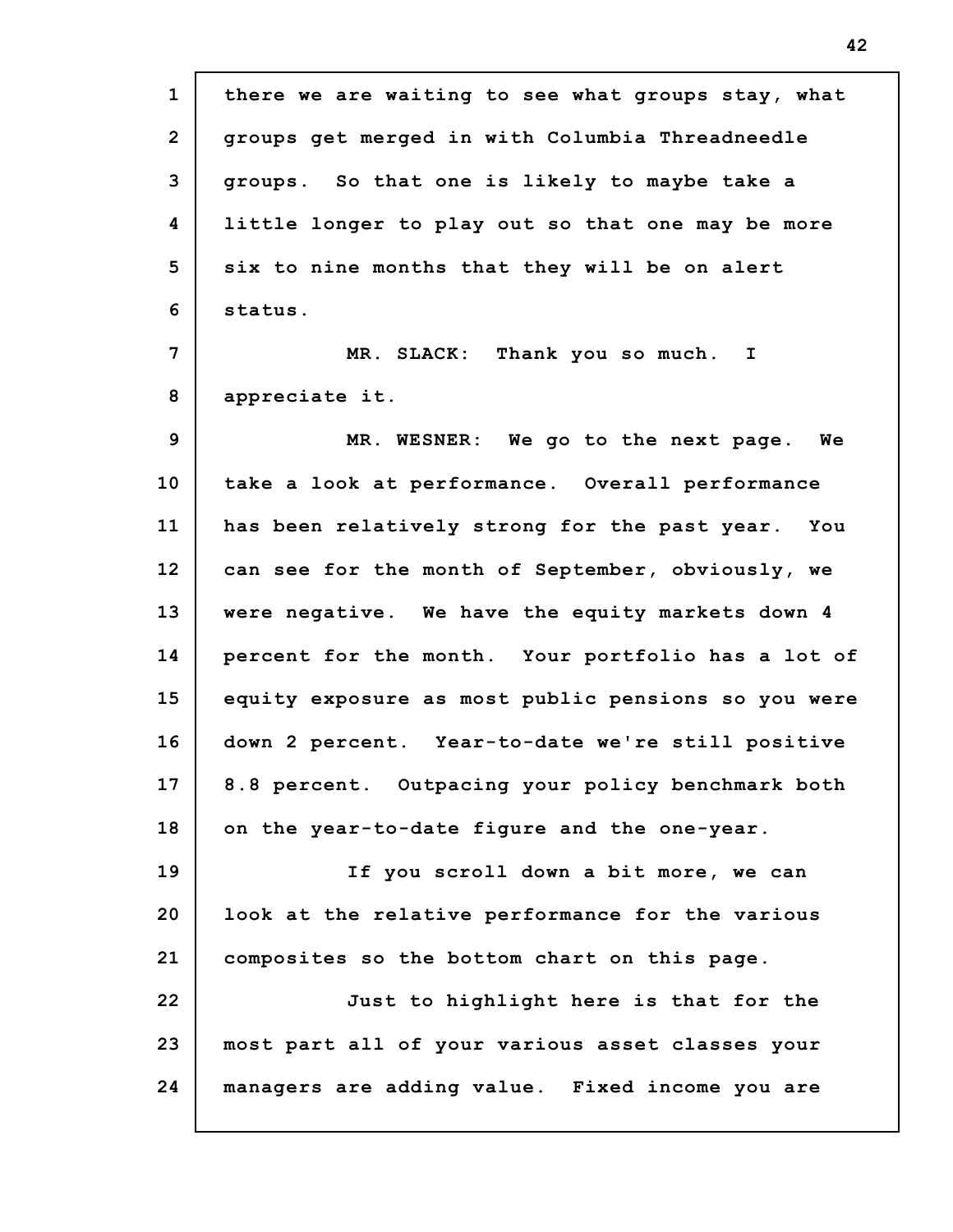| $\mathbf{1}$   | outperforming your policy benchmark by about        |
|----------------|-----------------------------------------------------|
| $\overline{2}$ | seven-tenths of a percent. U.S. equities            |
| 3              | outperforming by more like a percent and a half,    |
| 4              | that is what I want to highlight. You typically     |
| 5              | had some struggles with some active managers within |
| 6              | U.S. equities. Active managers in general in that   |
| 7              | space have struggled to outperform. We're very      |
| 8              | pleased to see those strategies outperforming.      |
| 9              | International outperforming as well. You            |
| 10             | had a long history of success in the international  |
| 11             | markets with active management and then in hedge    |
| 12             | funds right about at the benchmark. We are pretty   |
| 13             | tight with the hedge fund side. Real estate in      |
| 14             | particular a bit kind of more benchmark like but    |
| 15             | strong, high single digit returns there.            |
| 16             | Within our asset allocation on the next             |
| 17             | page, this will be in your staff report as well,    |
| 18             | just the takeaway here is we are always looking at  |
| 19             | this in terms of where to raise capital from.<br>Wе |
| 20             | are looking closely at your managers going forward  |
| 21             | to make sure especially on the alternative side     |
| 22             | that we have plenty of liquidity so we're not       |
| 23             | continuing to have to just take from the liquid     |
| 24             | parts of the portfolio; U.S. and international      |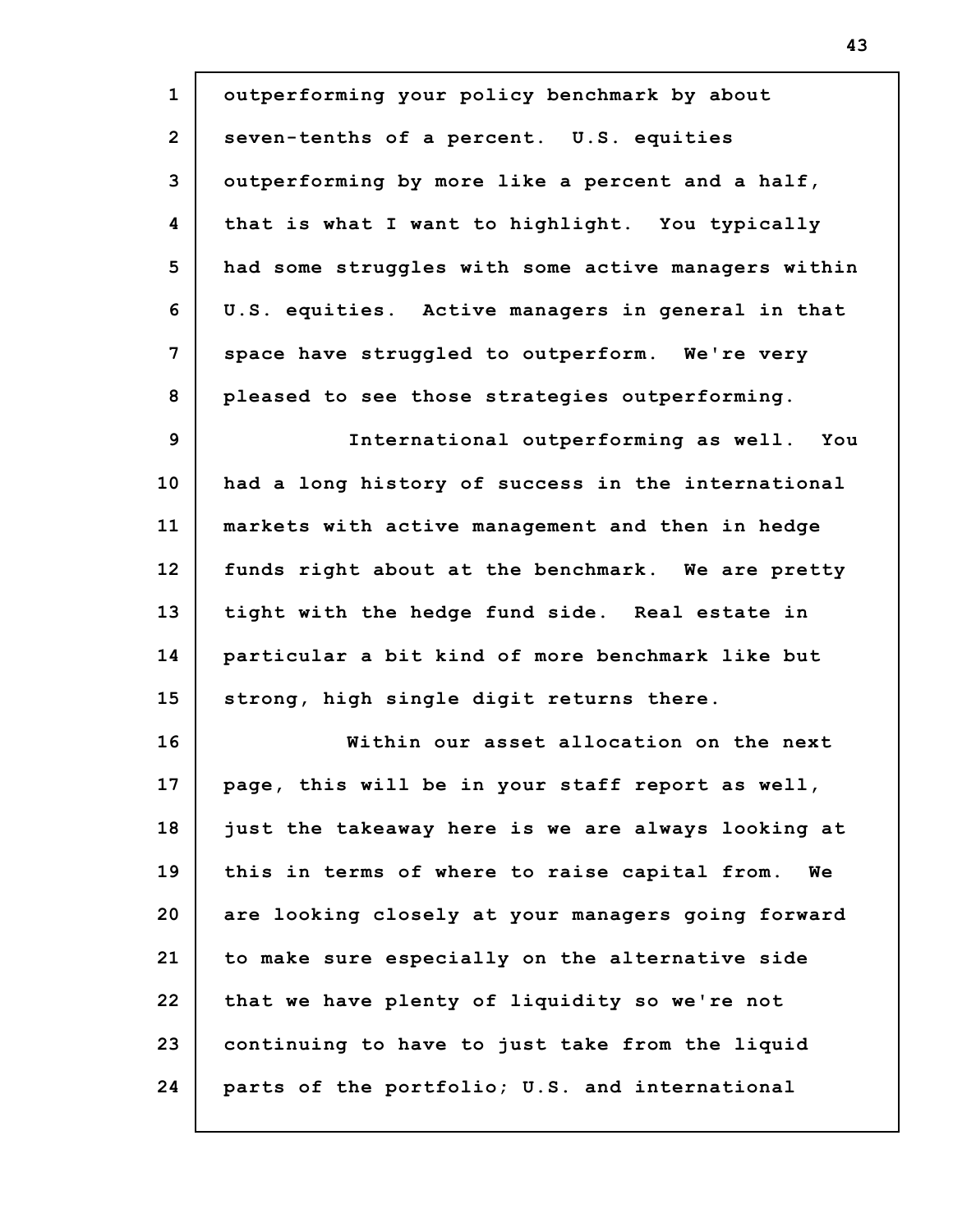| $\mathbf{1}$   | equities.                                           |
|----------------|-----------------------------------------------------|
| $\overline{2}$ | With that, I am going to jump forward to            |
| 3              | some of the performance figures. If you jump        |
| 4              | forward several pages to Page 8, here it is a       |
| 5              | little more granular. I won't go through all these  |
| 6              | numbers because this is really a Flash Report to    |
| 7              | give you a quick snapshot. But, obviously, we are   |
| 8              | outperforming for the short-term and fixed income   |
| 9              | as I mentioned has done exceptionally well. Your    |
| 10             | fixed income portfolio is about 3 percent above the |
| 11             | core fixed income market year-to-date. And really   |
| 12             | the reason for that is not only your exposure to    |
| 13             | high yield and bank loans like I mentioned earlier, |
| 14             | but those strategies, all three of those            |
| 15             | strategies, which is the bottom three on the page   |
| 16             | right now; MacKay Shields, Crescent and Symphony,   |
| 17             | all three of those strategies are outperforming     |
| 18             | year-to-date. That is nice to see because they are  |
| 19             | all three a little bit more on the conservative     |
| 20             | side. It is nice to see they are outperforming      |
| 21             | when that part of the market has shown relative     |
| 22             | strength.                                           |
| 23             | Continuing down towards the bottom of               |
| 24             | this page for U.S. equities. I mentioned how U.S.   |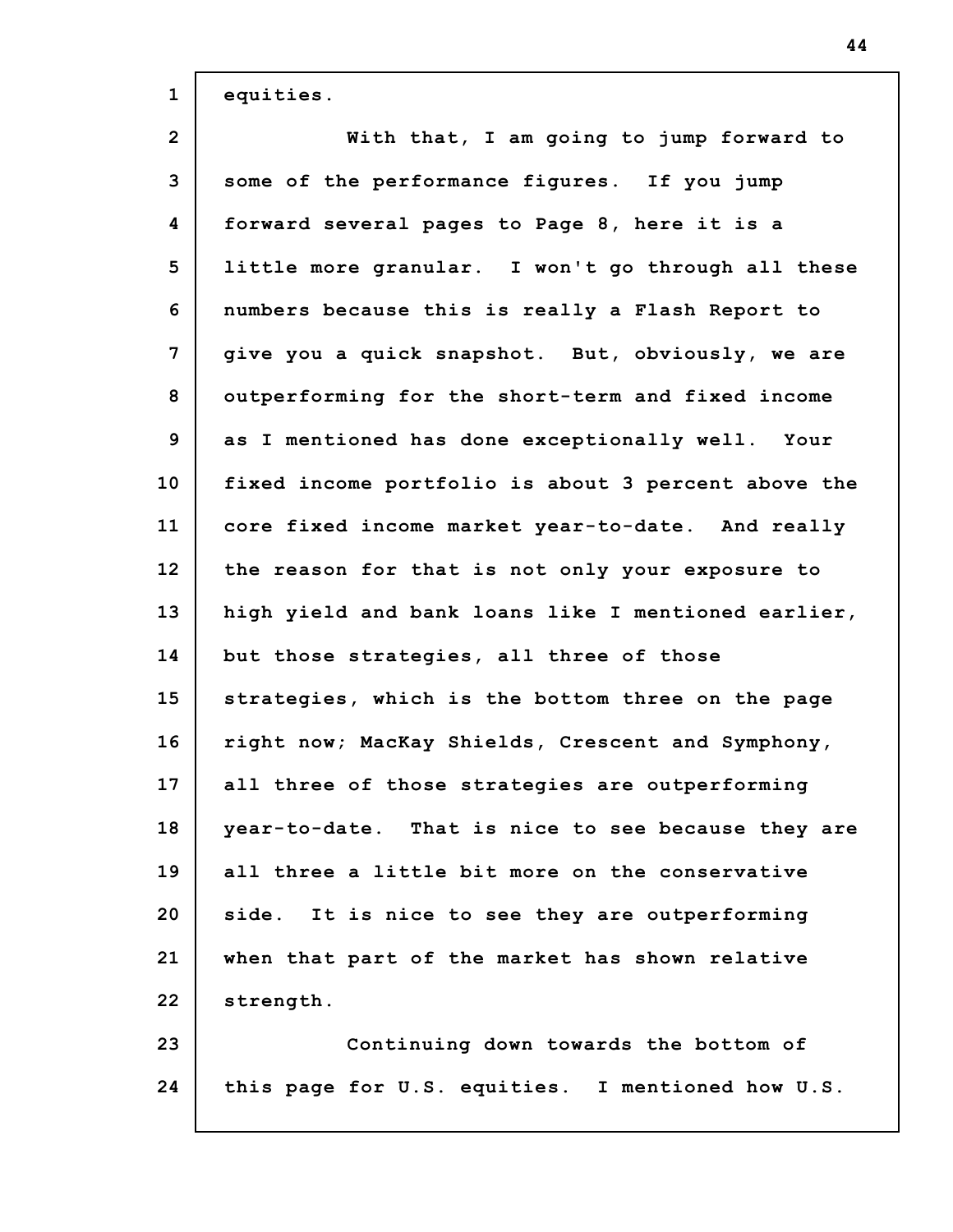| $\mathbf{1}$   | equities has outperformed year-to-date for you.     |
|----------------|-----------------------------------------------------|
| $\overline{2}$ | The only active manager on the page here            |
| 3              | is Ariel which is the bottom row. Their value       |
| 4              | oriented strategies continue to perform well even   |
| 5              | versus the value benchmark. They are still 7        |
| 6              | percent above the benchmark year-to-date.           |
| 7              | If you go up towards the Attucks                    |
| 8              | portfolio, which is your emerging manager portfolio |
| 9              | in U.S equities, that portfolio last year had       |
| 10             | performed relatively well. They have had some       |
| 11             | weakness with a few managers this year. Again, you  |
| 12             | can look through that. It has been a little bit of  |
| 13             | the weakness in an overall bright spot for U.S.     |
| 14             | equities.                                           |
| 15             | Continuing on to the next page are your             |
| 16             | two small cap managers, which round out your U.S.   |
| 17             | equity portfolio.                                   |
| 18             | We kind of knew when we hired these two             |
| 19             | managers that one was going to zig when the other   |
| 20             | zagged and that has continued.                      |
| 21             | The top two managers here, Kayne Anderson           |
| 22             | and Nuveen. Kayne Anderson came out of the gate     |
| 23             | very strong. Still outperforming over the           |
| 24             | long-term but it certainly has been more core like  |
|                |                                                     |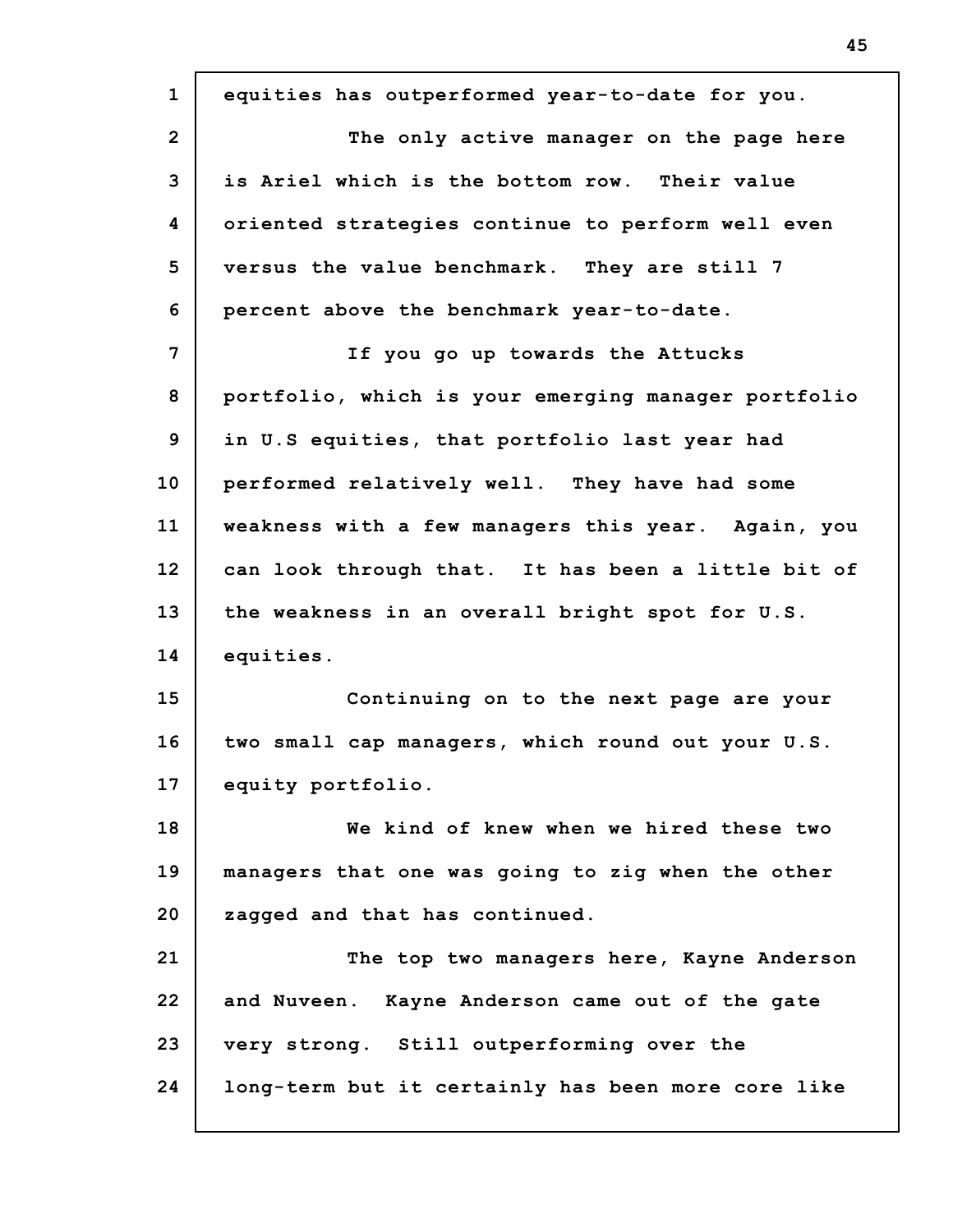| $\mathbf{1}$   | in their investment strategy. So not as value       |
|----------------|-----------------------------------------------------|
| $\overline{2}$ | oriented in a period where value has been           |
| 3              | outperforming during the last year. They            |
| 4              | underperformed quite a bit over the one year period |
| 5              | but as a reminder they outperformed by even more    |
| 6              | than that in 2019 and the early parts of 2020.      |
| 7              | Nuveen is kind of a flip side of that.              |
| 8              | Their longer term performance is still a bit weak   |
| 9              | but over the short-term they have outperformed and  |
| 10             | have shown some nice value add.                     |
| 11             | On the international side, long-term                |
| 12             | international has always been a very positive asset |
| 13             | class for you.                                      |
| 14             | Here I will note that Attucks' managers             |
| 15             | in your emerging manager program are mostly         |
| 16             | outperforming from a year to-date perspective.      |
| 17             | In your active managers, this is one of             |
| 18             | the few times that I can recall in the 13 years     |
| 19             | that we have been working with this fund that       |
| 20             | unfortunately every single active manager for the   |
| 21             | month of September underperformed. Except for,      |
| 22             | obviously, the index fund which matched the         |
| 23             | benchmark.                                          |
| 24             | Over the year-to-date period most of the            |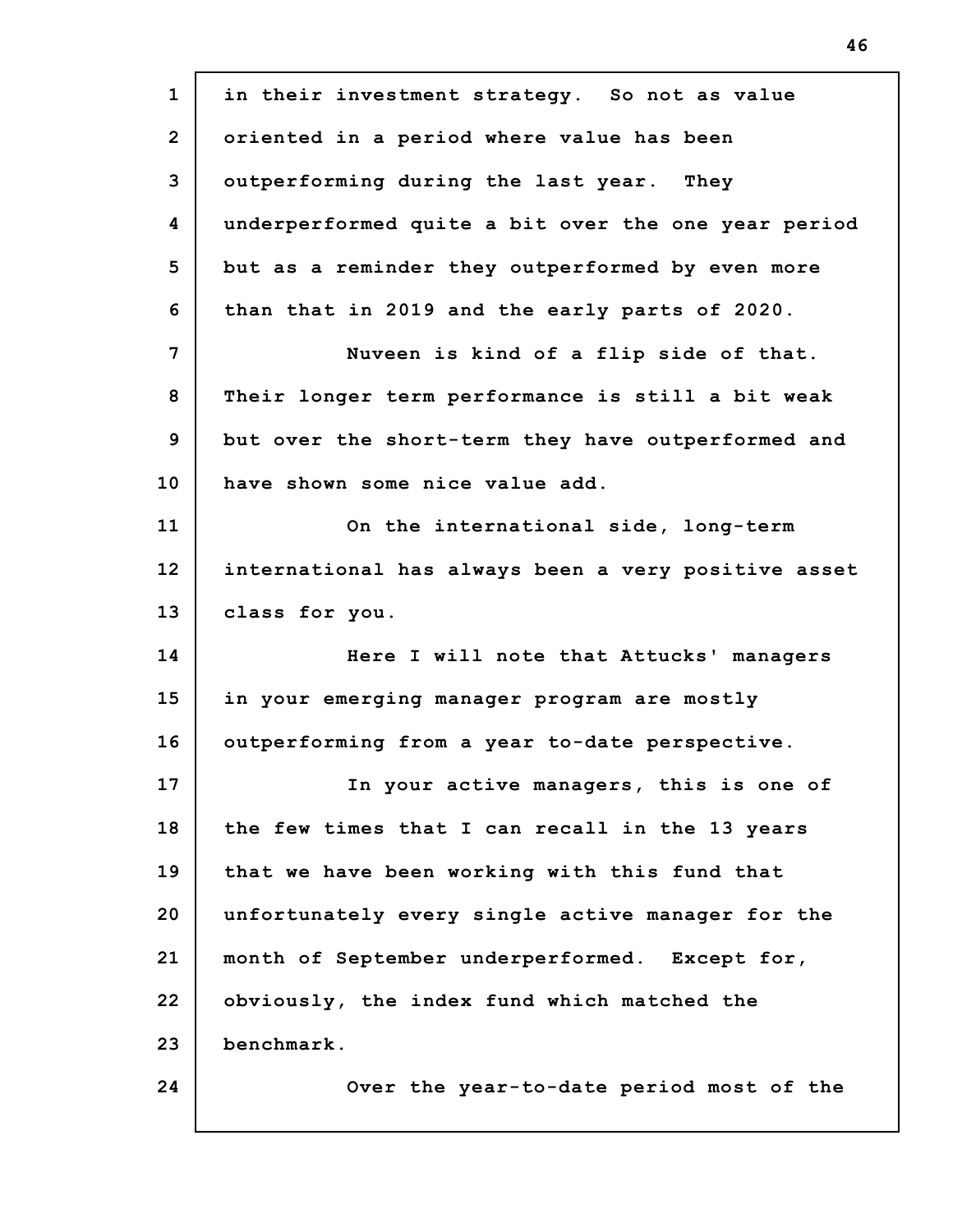| $\mathbf{1}$   | managers are still outperforming and to have one    |
|----------------|-----------------------------------------------------|
| $\overline{2}$ | month of that weakness in performance is nothing to |
| 3              | be concerned about. Again, we look at the           |
| 4              | long-term performance for the managers. Most        |
| 5              | everyone is outperforming quite nicely for you.     |
| 6              | If you scroll down to the bottom, you can           |
| 7              | see the final few managers there; Kayne Anderson    |
| 8              | and William Blair. Again, Kayne Anderson a newer    |
| 9              | strategy in international small cap and William     |
| 10             | Blair a longstanding emerging markets manager.      |
| 11             | Wrapping up with some of the alternative            |
| 12             | strategies on the next few pages. Global low        |
| 13             | volatility. Year to-date your managers are a bit    |
| 14             | ahead of the global low volatility benchmark.       |
| 15             | Positive 8.7 percent here.                          |
| 16             | We talked about how the international has           |
| 17             | been a bit weaker. So with a lot of these           |
| 18             | strategies any extra exposure to international has  |
| 19             | certainly hurt these strategies.                    |
| 20             | On the hedge fund side, on the bottom of            |
| 21             | the page now, RockCreek still outperforming         |
| 22             | year-to-date but the volatility risk premium        |
| 23             |                                                     |
|                | strategies, so Parametric and Neuberger, they are   |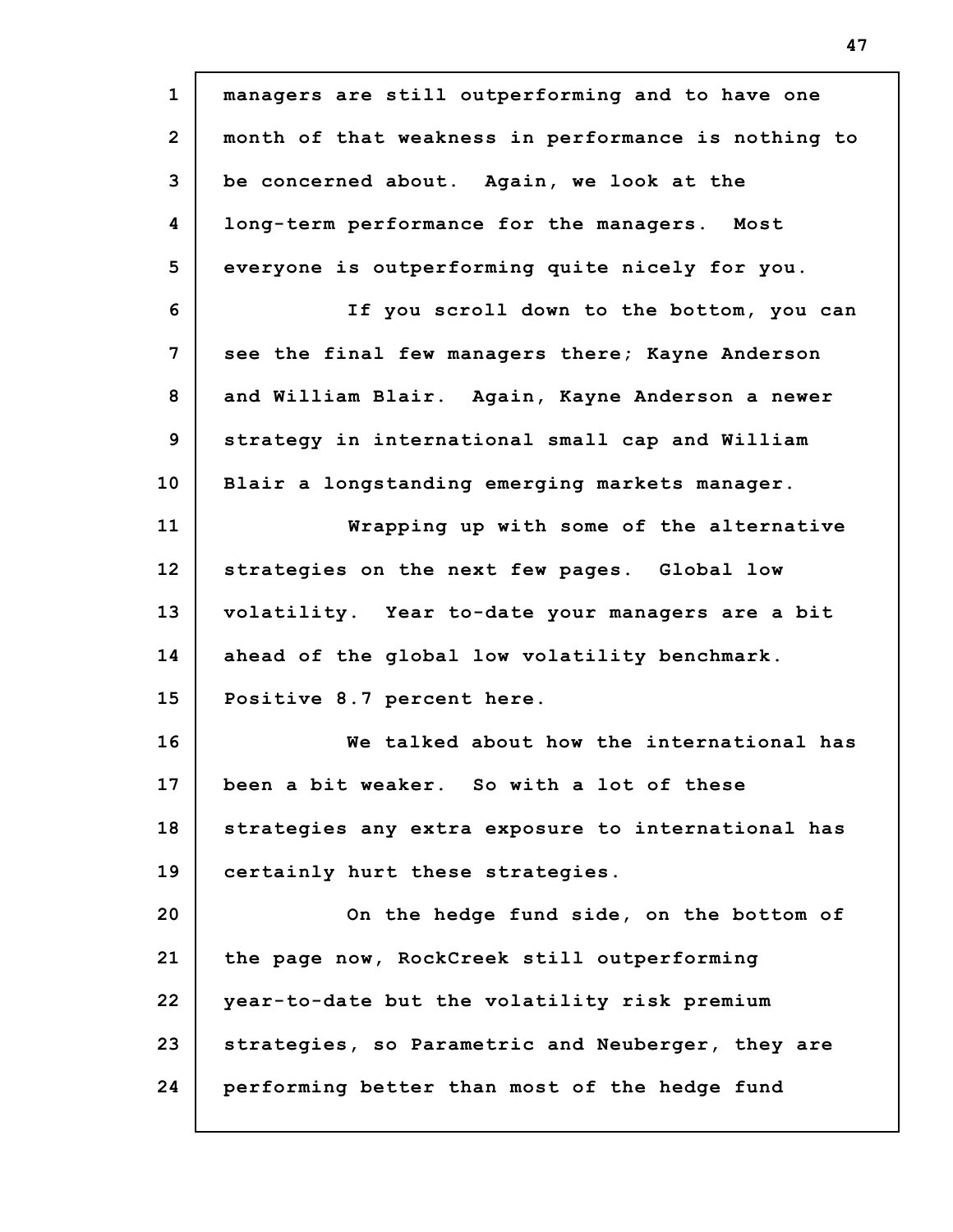**1 2 3 4 5 6 7 8 9 10 11 12 13 14 15 16 17 18 19 20 21 22 23 24 strategies and even better than RockCreek, which is versus that CBOE PutWrite benchmark. They are underperforming a bit. Again, not concerned about some short-term underperformance and compared to all other hedge fund strategies or most other hedge fund strategies, they are performing exceptionally well. Up 11 and 12 and a half percent respectfully. Wrapping up with the real assets as I mentioned before on the next page. This is real estate and infrastructure. Year-to-date from your real estate managers, you're a positive 9.6 percent. Managers like AFL-CIO and the BIT Fund with a bit more development in their portfolios and they continue to lag a bit. We have done a few redemptions out of their portfolio to trim that allocation back. American Realty and JP Morgan have been two of the stronger performers. You can see both up 11 percent plus year-to-date. All three of these managers are a bit more conservative in nature. When you see some of that longer term performance, it is a bit under the benchmark. The benchmarks include a broader range**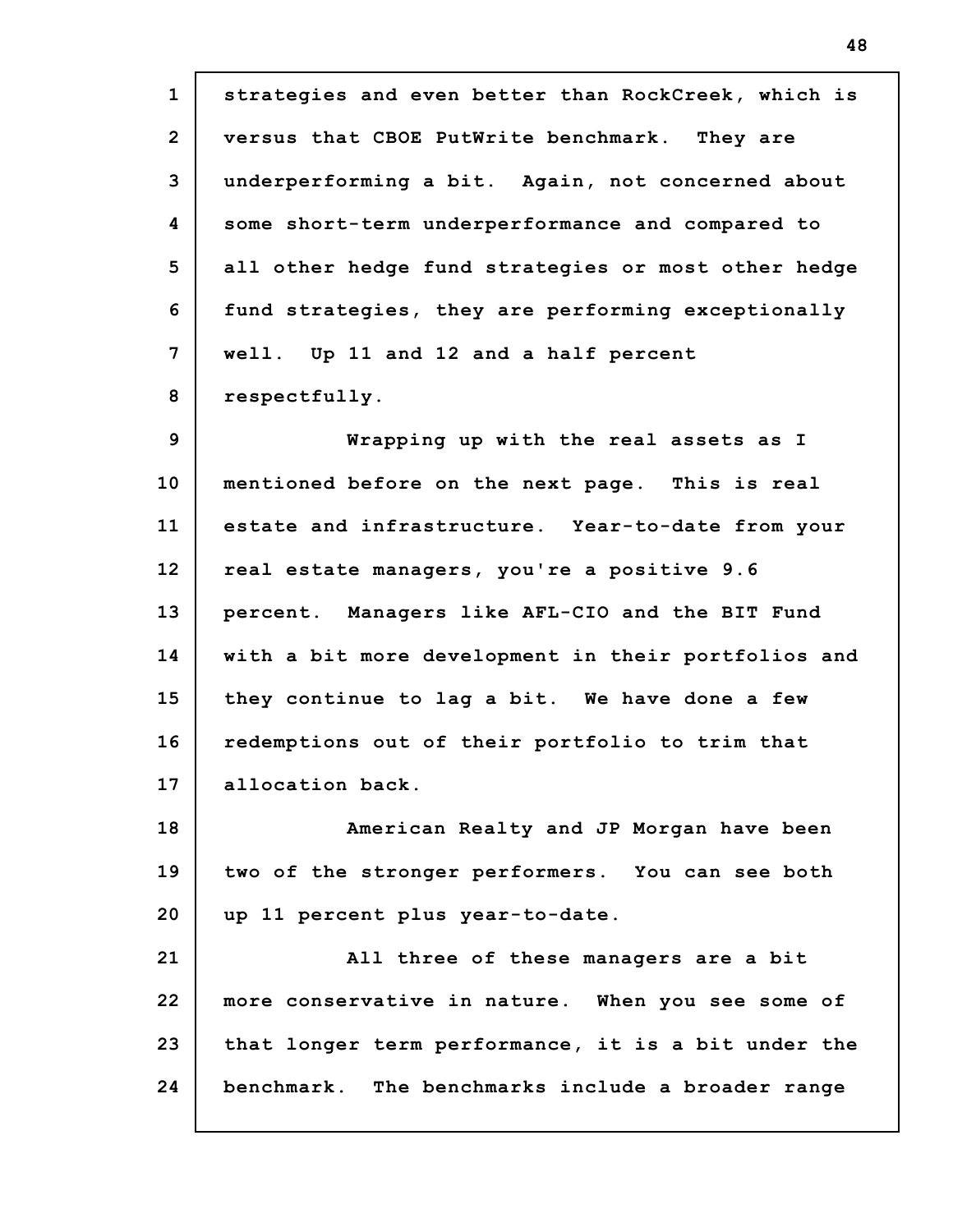| $\mathbf{1}$   | of managers. Some of which are more aggressively    |
|----------------|-----------------------------------------------------|
| $\overline{2}$ | positioned. When you're in a strong market          |
| 3              | aggressively positioned managers are going to       |
| 4              | outperform.                                         |
| 5              | American Realty and JP Morgan no concerns           |
| 6              | about their long-term performance. The AFL-CIO BIT  |
| 7              | Fund is one we are watching closely and hoping to   |
| 8              | get some benefit from their development within that |
| 9              | portfolio.                                          |
| 10             | Infrastructure, as I mentioned before, we           |
| 11             | don't have third quarter figures yet. You see the   |
| 12             | zero there. Just a holding place until we get the   |
| 13             | figures. We anticipate somewhere in that kind of    |
| 14             | broad range of a 2 to 5 percent increase for        |
| 15             | infrastructure going forward.                       |
| 16             | Any questions on the portfolio?                     |
| 17             | Again, we will continue to execute the              |
| 18             | recently asset allocation but other than that no    |
| 19             | recommended changes for the Board today.            |
| 20             | Moving onto just the staff<br>MR. WHITE:            |
| 21             | portion of the investment update. I think since a   |
| 22             | lot of information is sort of similar or is the     |
| 23             | same, I won't kind of bore you with going over the  |
| 24             | same things that Jamie just went through.           |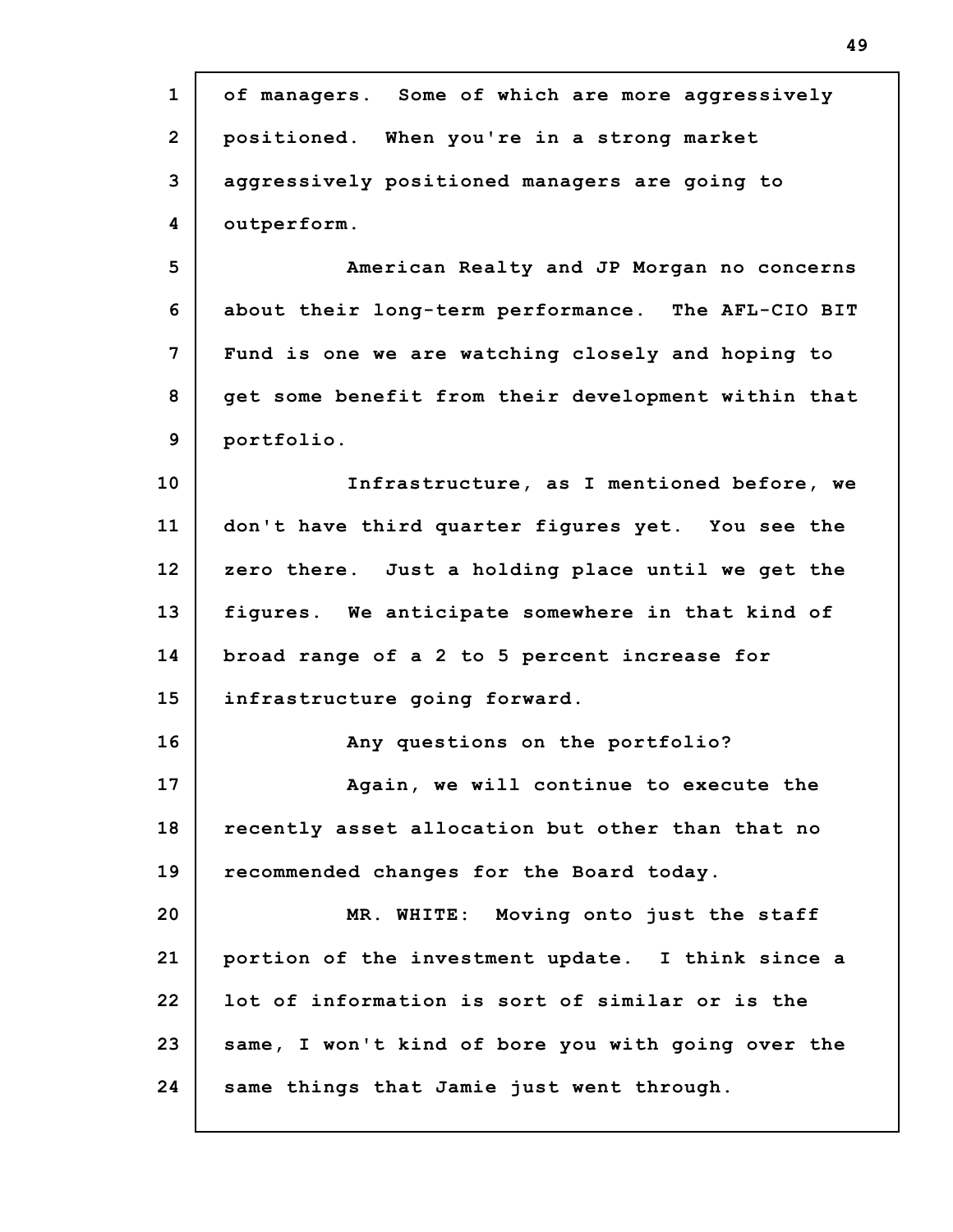**1 2 3 4 5 6 7 8 9 10 11 12 13 14 15 16 17 18 19 20 21 22 23 24 Just if we take a look at our portfolio growth, our ending balance at the end of September, we have about \$3.7 billion. It looks like we did lose a little bit of money over the last month so but year-to-date we are up 2.2 percent. And then I think Jamie alluded to our asset allocation. Hopefully, the information is also in your handouts. If we can't change the orientation of it, we will just describe it. But as you can note, hopefully, we are pretty close to our asset allocation between our actual versus our target with respect to domestic equity. We are slightly above our target for international equity. And I think Jamie alluded to the main fact that it kind of impacts basically one, obviously, the performance of investments. But also, as we liquidate assets to pay bills, it certainly has an impact on our asset allocation. I think with the help of Marquette, we will continue to monitor this and try to make sure we stay as close as possible to our target allocations. The next slide is just a snapshot of our capital activity over the past month. We don't**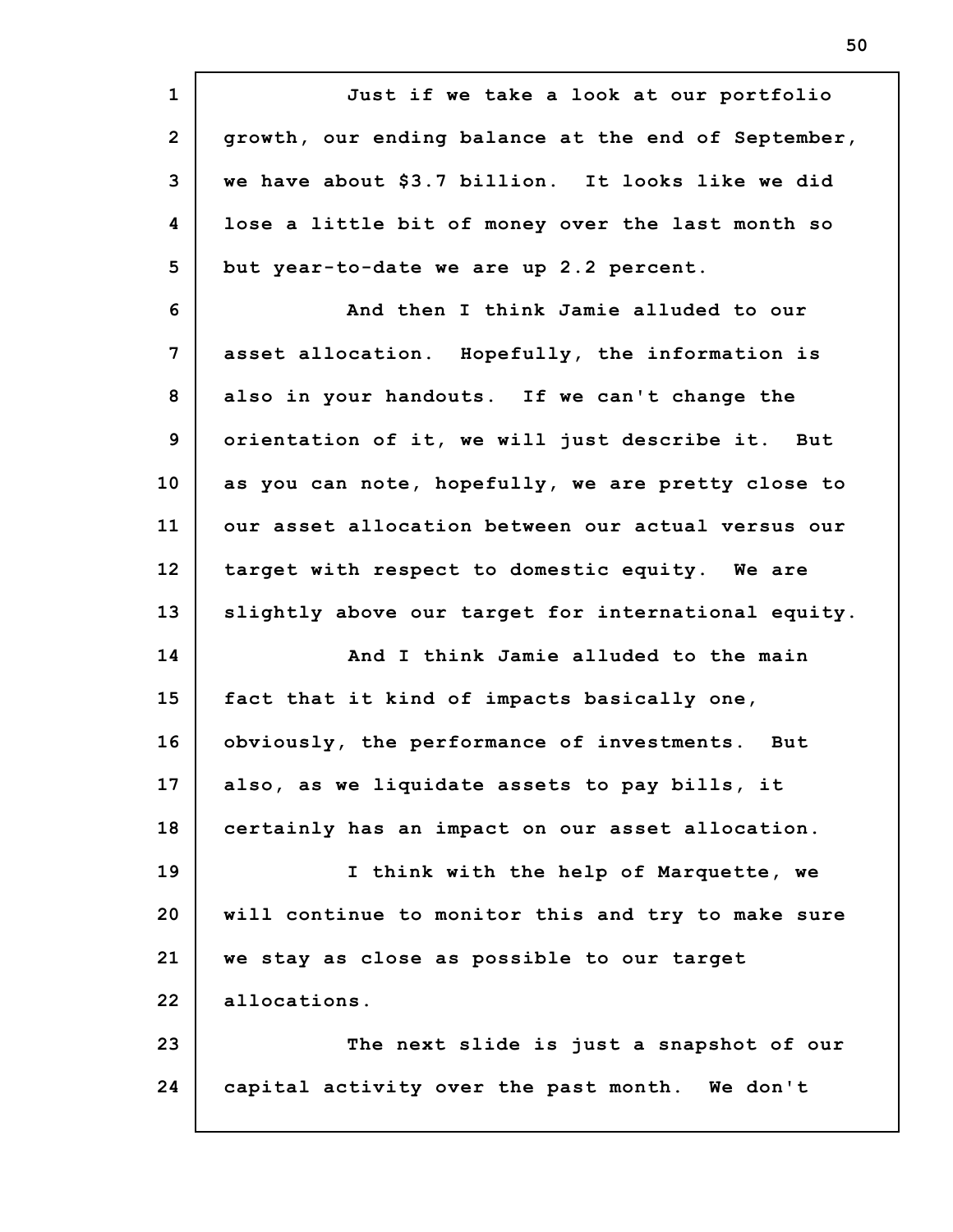| $\mathbf{1}$   | have any calls for infusion of cash either on the    |
|----------------|------------------------------------------------------|
| $\overline{2}$ | private equity side or the real estate side.         |
| 3              | We did receive some distributions from               |
| 4              | private equity. \$6.8 million from three different   |
| 5              | funds and then \$5.7 million on the real estate side |
| 6              | from three different funds. We received about \$12   |
| 7              | and a half million in total.                         |
| 8              | As we note on our next page, taking a                |
| 9              | snapshot of where we are, certainly our current      |
| 10             | cash balance as of October 14th was \$44 million.    |
| 11             | As you well know, we pay about \$87 million each     |
| 12             | month in benefits. So, if you take out \$44.2        |
| 13             | million and then our anticipated employee            |
| 14             | contribution of \$6.7 million and then once you pull |
| 15             | out that \$87.6 million that we pay every month, you |
| 16             | will see we have a shortfall of about \$36 million.  |
| 17             | Then we also try to keep at least a \$10 million     |
| 18             | cushion in the bank. Our estimated liquidity needs   |
| 19             | are \$47 million.                                    |
| 20             | So, certainly, I think at the end of                 |
| 21             | this, we will be asking for authority to liquidate   |
| 22             | up to \$47 million.                                  |
| 23             | Jamie, do you want to speak to where we              |
| 24             | are looking at possibly pulling that \$47 million?   |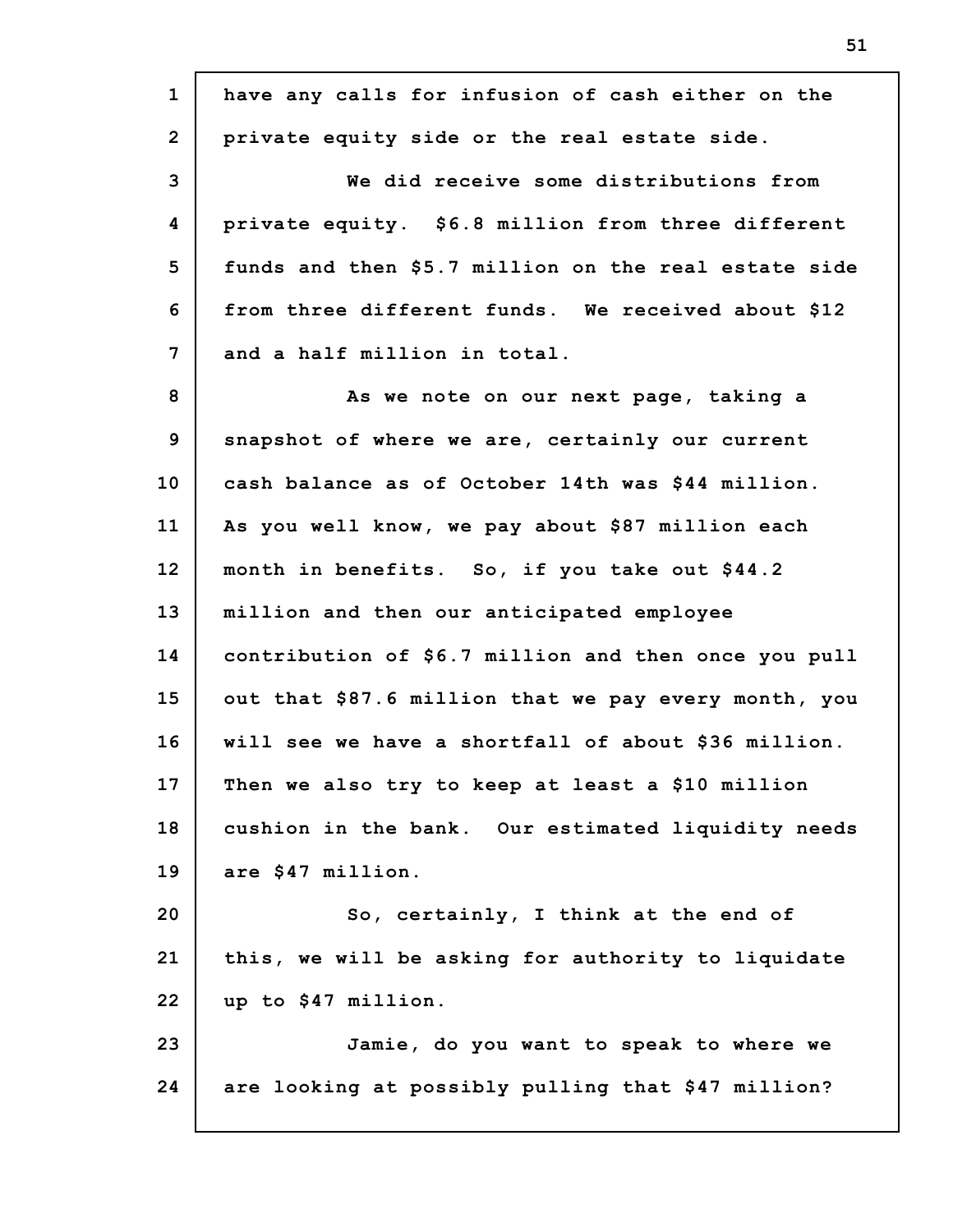| $\mathbf{1}$   | MR. WESNER: Yes. As Dennis actually                 |
|----------------|-----------------------------------------------------|
| $\overline{2}$ | just mentioned a few minutes ago, international     |
| 3              | equities are the area that are overweighted. We     |
| 4              | would look to redeem this up to the 40 plus million |
| 5              | amount from international equities. We do have      |
| 6              | some investment cash as well that we'll be able to  |
| 7              | utilize and hopefully help kind of plug the gap a   |
| 8              | little bit so we will be having to redeem a much    |
| 9              | smaller number from managers. We will look to it    |
| 10             | from a combination of international managers,       |
| 11             | including the Northern Trust Index Fund and         |
| 12             | potentially a few of the strategies from the        |
| 13             | Attucks portfolio as well just to rebalance and get |
| 14             | managers back down towards their targets.           |
| 15             | Is this a good point I guess<br>MR. WHITE:          |
| 16             | to maybe request or seek a motion for authority to  |
| 17             | liquidate up to \$47 million?                       |
| 18             | PRESIDENT THOMPSON: Okay. Cash.                     |
| 19             | MR. WHITE: Hopefully, 2023 is coming                |
| 20             | soon. So certainly as we move forward to get to     |
| 21             | actuarial based funding, we can cease some of these |
| 22             | monthly liquidations.                               |
| 23             | At this point I think we only have about            |
| 24             | another \$7 million coming in from the City.        |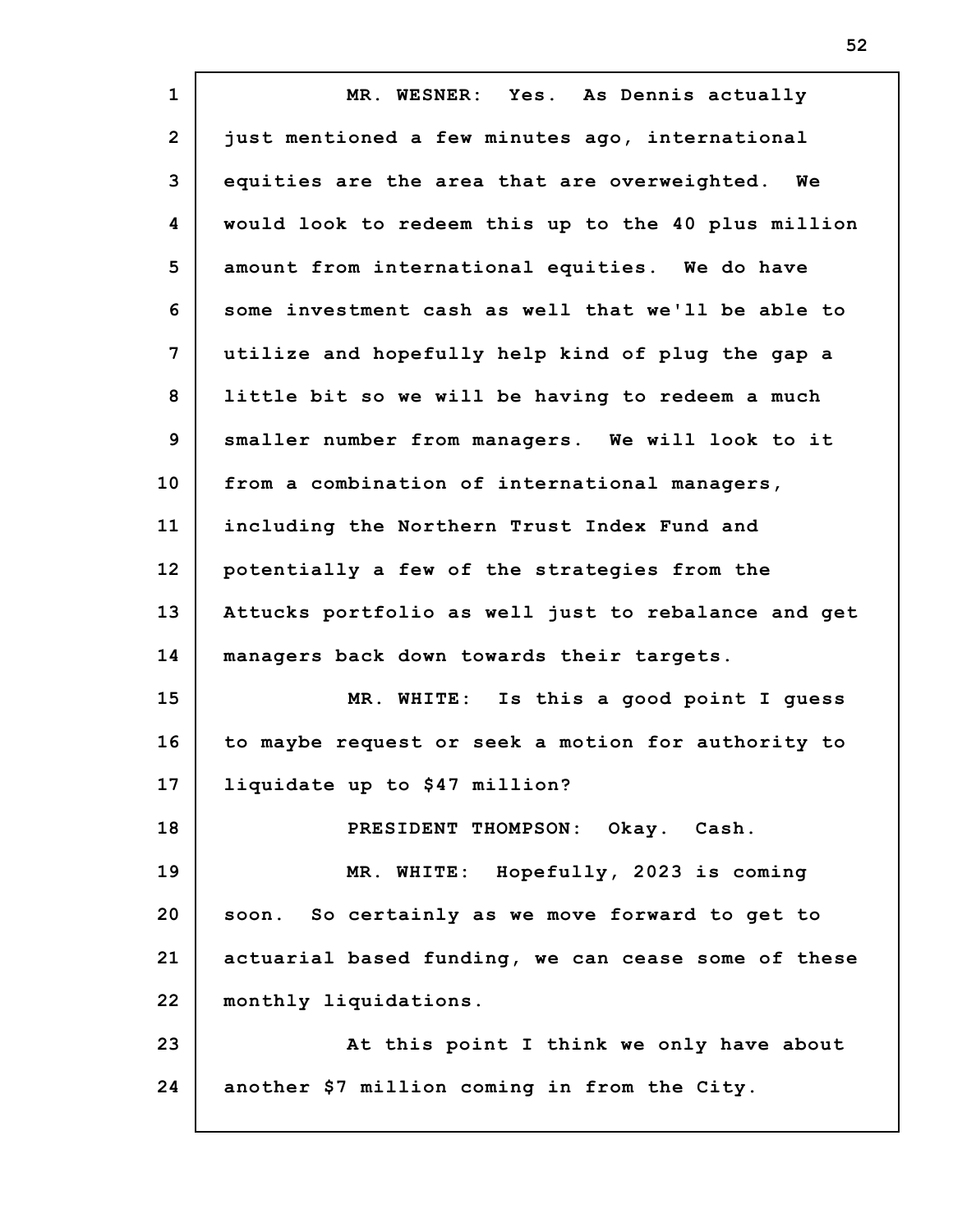| $\mathbf{1}$   | Unfortunately, there is not a lot we can do for the |
|----------------|-----------------------------------------------------|
| $\overline{2}$ | remainder of the year to avoid liquidating funds.   |
| 3              | PRESIDENT THOMPSON: May I have a motion             |
| 4              | to approve the liquidation of up to \$47 million,   |
| 5              | based on the recommendation of the Fund's           |
| 6              | investment consultant to assist in the payment of   |
| 7              | benefits to the Fund's members?                     |
| 8              | TRUSTEE DEGNAN: So moved.                           |
| 9              | PRESIDENT THOMPSON: Degnan moves.                   |
| 10             | TRUSTEE CANNING: Second.                            |
| 11             | PRESIDENT THOMPSON: Canning seconds.                |
| 12             | Donna.                                              |
| 13             | MS. HANSEN: Trustee Canning.                        |
| 14             | TRUSTEE CANNING: Yes.                               |
| 15             | MS. HANSEN: Trustee Degnan.                         |
| 16             | TRUSTEE DEGNAN: Yes.                                |
| 17             | MS. HANSEN: Trustee Soni.                           |
| 18             | PRESIDENT THOMPSON: She had to go.                  |
| 19             | MS. HANSEN: Madam President.                        |
| 20             | PRESIDENT THOMPSON: Yes.                            |
| 21             | MS. HANSEN: Mr. Slack.                              |
| 22             | MR. SLACK: Yes.                                     |
| 23             | MS. HANSEN: Motion carries.                         |
| 24             | MR. WHITE: The remainder of the report              |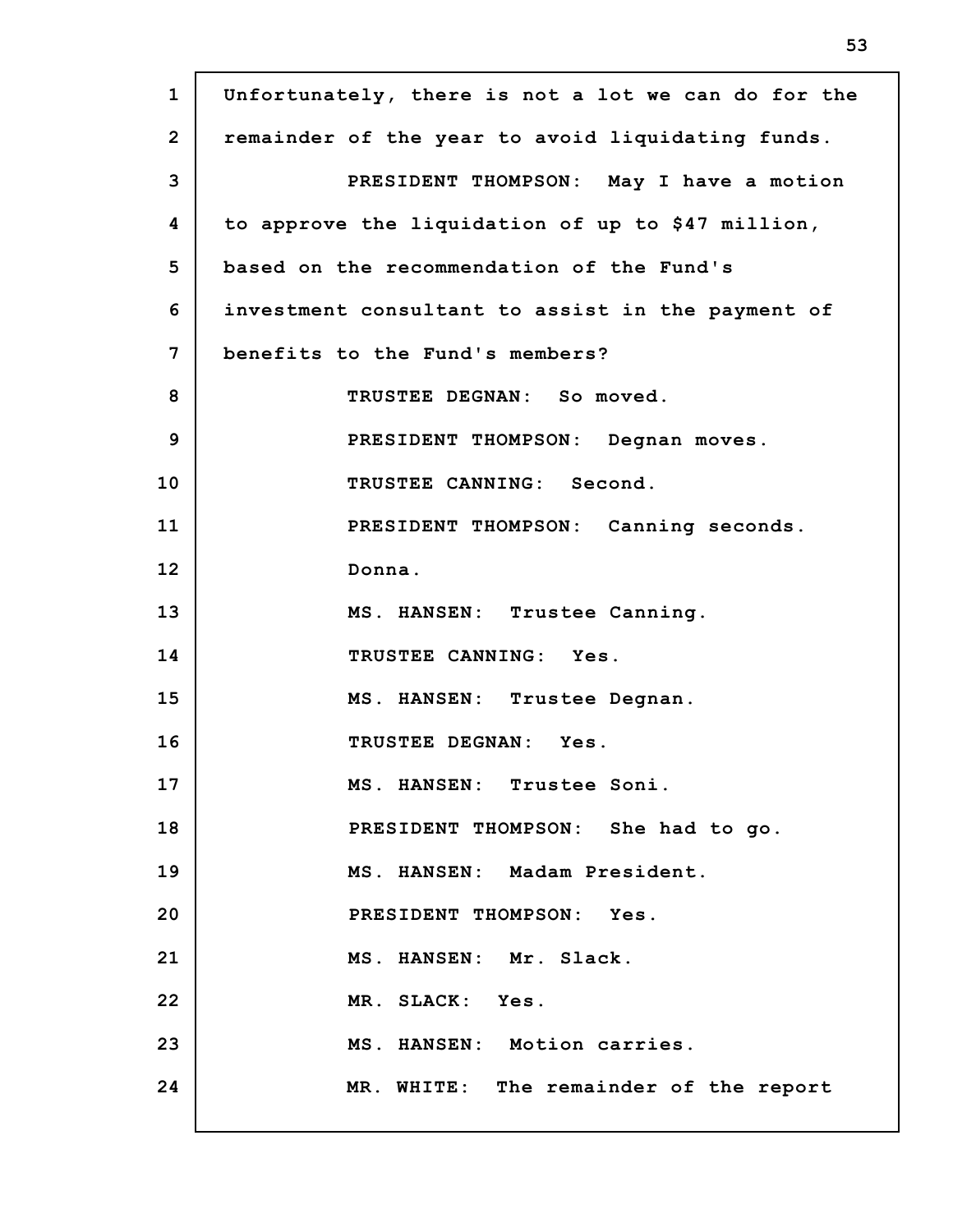**1 2 3 4 5 6 7 8 9 10 11 12 13 14 15 16 17 18 19 20 21 22 23 24 just notes we captured sort of what we liquidated this year in terms of the funds that we liquidated and the sources of the funds from where we pulled that money. I think the final point in terms of the staff update, we tried to get trustees a snapshot of where we are in terms of our minority and women investments. We identified those funds and the market value of those funds as well as the percentage of our total assets that are invested. Based on that, you can see we have about 13.2 percent invested with women owned funds, 6.3 with African owned funds and 9.0 with Hispanic funds. That concludes the staff report. PRESIDENT THOMPSON: Let's talk about the 2021 Trustee election update. Stacey, please, update the Board on any election related matters. MS. RUFFOLO: Thank you, very much for letting me to talk to you about it today. The 2021 Trustee elections for this year, after all the packets for applicants had been received, it was determined that there were only**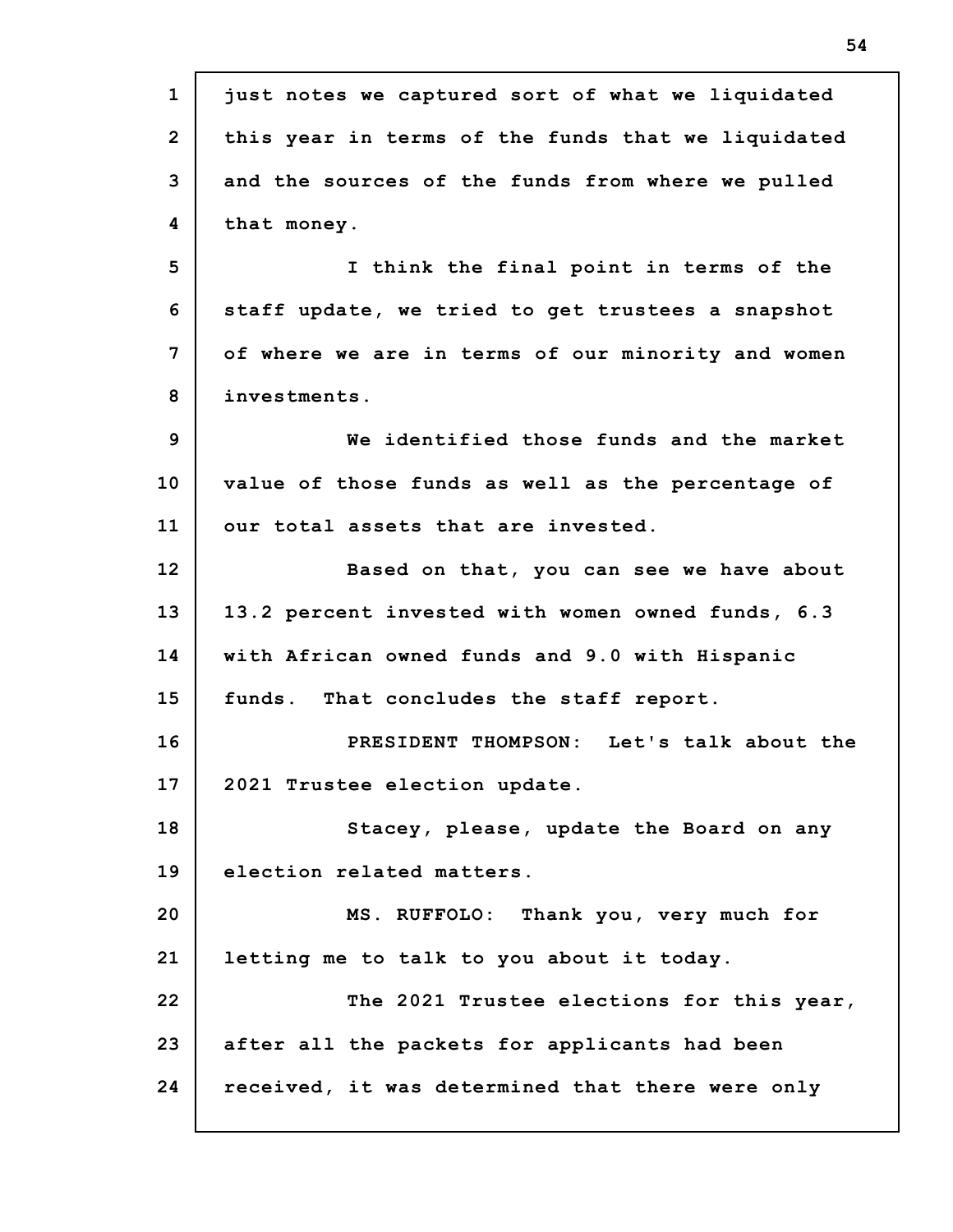| $\mathbf{1}$   | two qualified candidates, one in each of the        |
|----------------|-----------------------------------------------------|
| $\overline{2}$ | different positions opened for election. And those  |
| 3              | candidates are Trustee William Canning and Trustee  |
| 4              | Robert Degnan. So, therefore, there will not be an  |
| 5              | election this year for trustees.                    |
| 6              | PRESIDENT THOMPSON: Congratulations.                |
| 7              | MS. RUFFOLO: The second part of this I              |
| 8              | wanted to talk about the expenditures. This year,   |
| 9              | and actually the same as last year, we had a budget |
| 10             | line item of \$38,580.                              |
| 11             | We spent money in two areas. One for the            |
| 12             | development and one for actual physical envelopes.  |
| 13             | The money, the \$1,904, we cannot get back into the |
| 14             | 2022. It will have to be redone because it will be  |
| 15             | a different election. The envelopes we can use in   |
| 16             | 2022.                                               |
| 17             | Should you choose to use this company               |
| 18             | again, I want you to know, I am sure Donna concurs, |
| 19             | they were super thorough. They were very on top of  |
| 20             | everything. They were very responsive to all of     |
| 21             | our questions and requests. We were really happy    |
| 22             | with them even though we did not have an election.  |
| 23             | They were very good about explaining                |
| 24             | everything. We knew what was going to happen.       |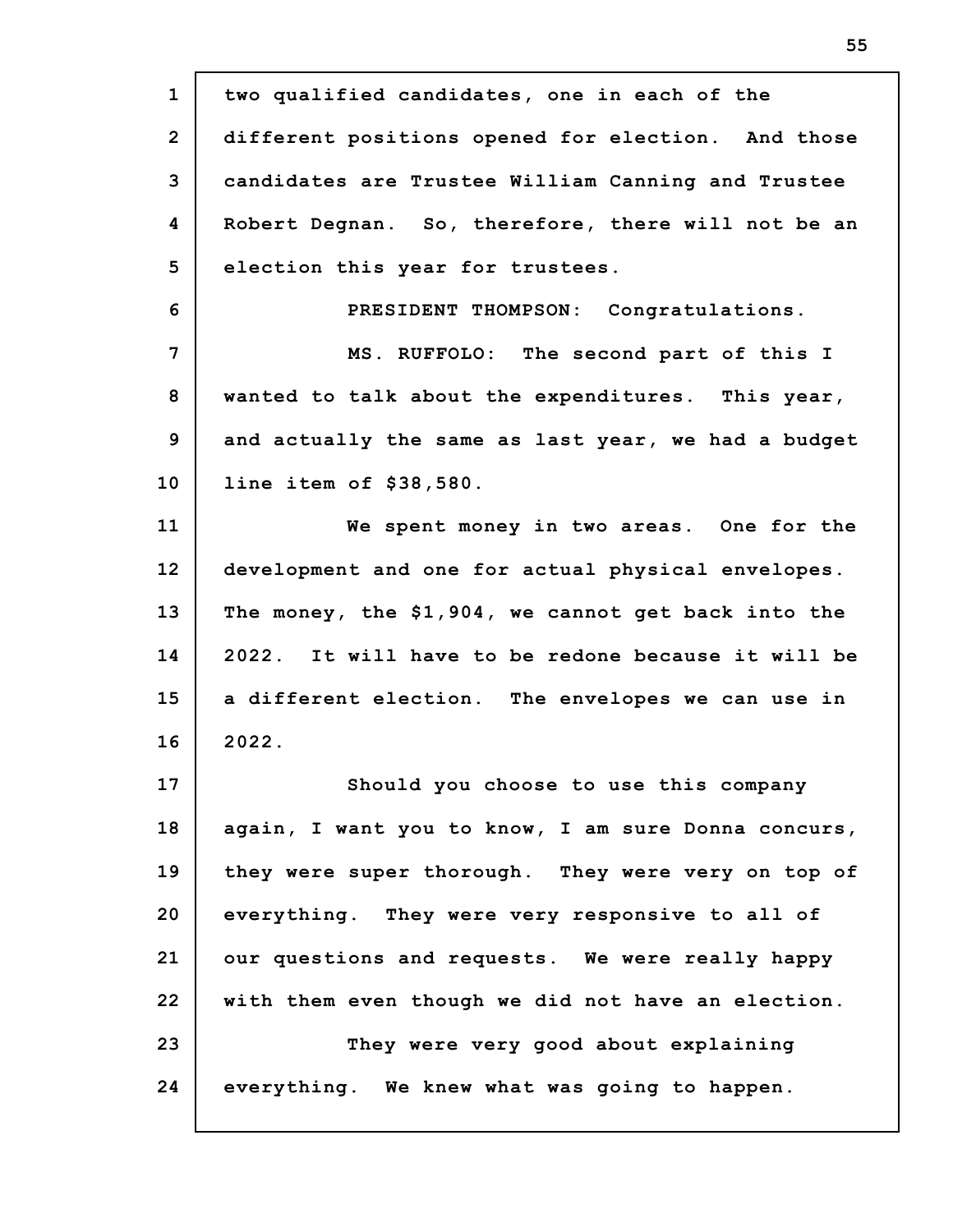| $\mathbf{1}$   | They were very good about coming back to us and    |
|----------------|----------------------------------------------------|
| $\overline{2}$ | saying this is what we are doing. We knew all this |
| 3              | and I wanted to let everybody know that is what we |
| 4              | did.                                               |
| 5              | That is it for the 2021 election.                  |
| 6              | PRESIDENT THOMPSON: Based on the report            |
| 7              | of the Deputy Executive Director, may I have a     |
| 8              | motion to certify the results of the 2021 Trustee  |
| 9              | election certifying Trustee Degnan and Trustee     |
| 10             | Canning as the winners of the special and regular  |
| 11             | election?                                          |
| 12             | MR. SLACK: I make that motion.                     |
| 13             | PRESIDENT THOMPSON: Motion by Slack.               |
| 14             | I will second that motion.                         |
| 15             | Donna.                                             |
| 16             | Trustee Canning.<br>MS. HANSEN:                    |
| 17             | TRUSTEE CANNING: Yes.                              |
| 18             | MS. HANSEN: Trustee Degnan.                        |
| 19             | TRUSTEE DEGNAN: Yes.                               |
| 20             | MS. HANSEN: Madam President.                       |
| 21             | PRESIDENT THOMPSON: Yes.                           |
| 22             | MS. HANSEN: Mr. Slack.                             |
| 23             | MR. SLACK: Yes.                                    |
| 24             | MS. HANSEN: Motion carries.                        |

П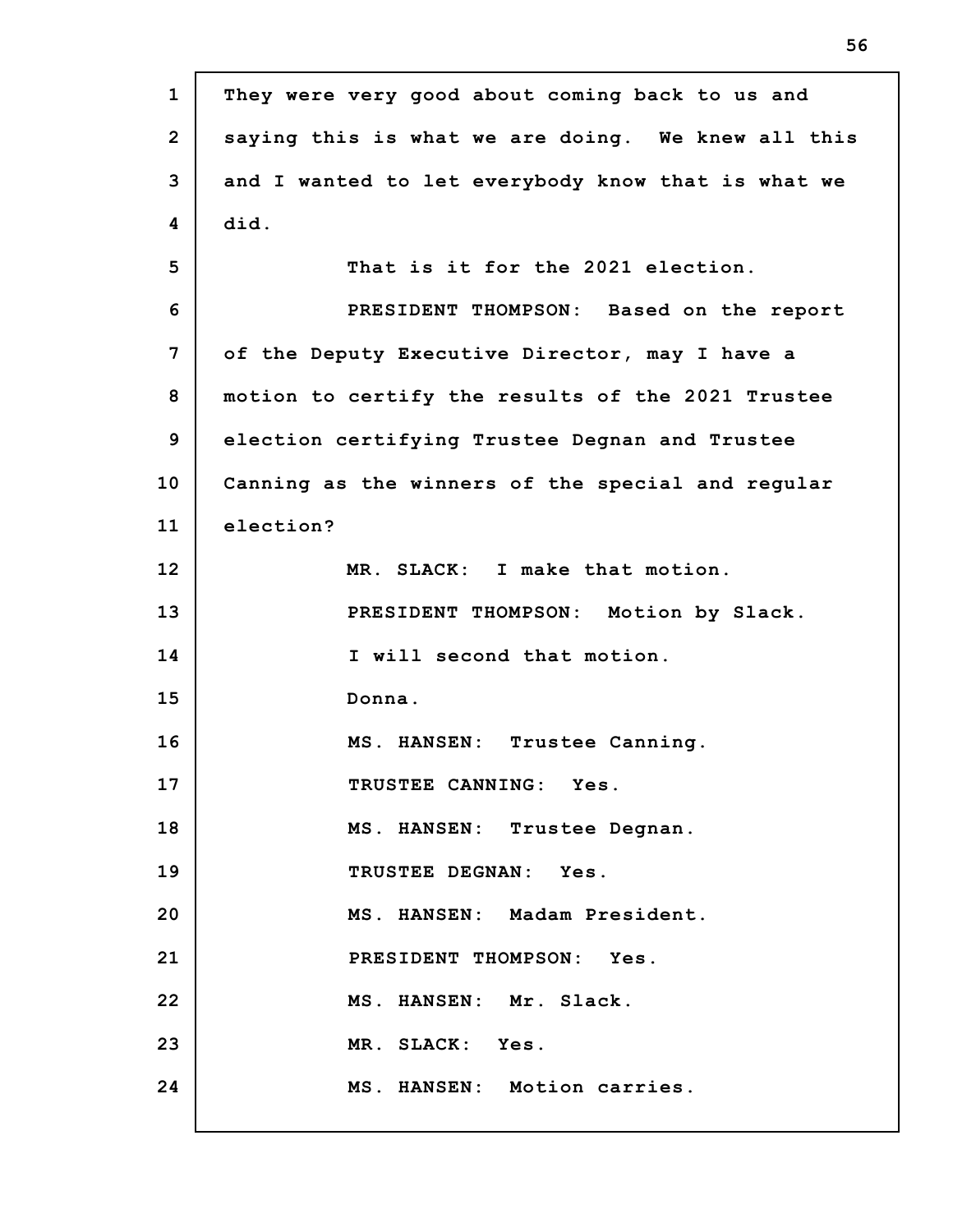| $\mathbf{1}$   | MR. WHITE: Congratulations, again.                  |
|----------------|-----------------------------------------------------|
| $\overline{2}$ | MS. RUFFOLO: The next topic is the 2022             |
| 3              | Board calendar. We still haven't gotten any         |
| 4              | information from the City of Chicago on their       |
| 5              | scheduled holidays for 2022 so we thought we'd go   |
| 6              | ahead and get the stuff on your calendars for 2022. |
| $\overline{7}$ | We are the third Thursday of every month,           |
| 8              | except in March and September we do do an           |
| 9              | investment meeting the first Thursday of the month. |
| 10             | We have put the conferences that are                |
| 11             | traditionally in those months. We still have some   |
| 12             | dates to be determined but we will get those to you |
| 13             | as soon as possible.                                |
| 14             | We are looking for consideration and                |
| 15             | possible approval for the 2022 Board of Trustees    |
| 16             | meeting calendar and secondly the approval and      |
| 17             | related expenditures of the approved conferences    |
| 18             | for 2022.                                           |
| 19             | Just so you're aware, should you find a             |
| 20             | conference that is not listed on this, you are more |
| 21             | than welcome to bring it to our attention. We will  |
| 22             | put it on the agenda for people, if they are        |
| 23             | interested in attending.                            |
| 24             | PRESIDENT THOMPSON: May I have a motion             |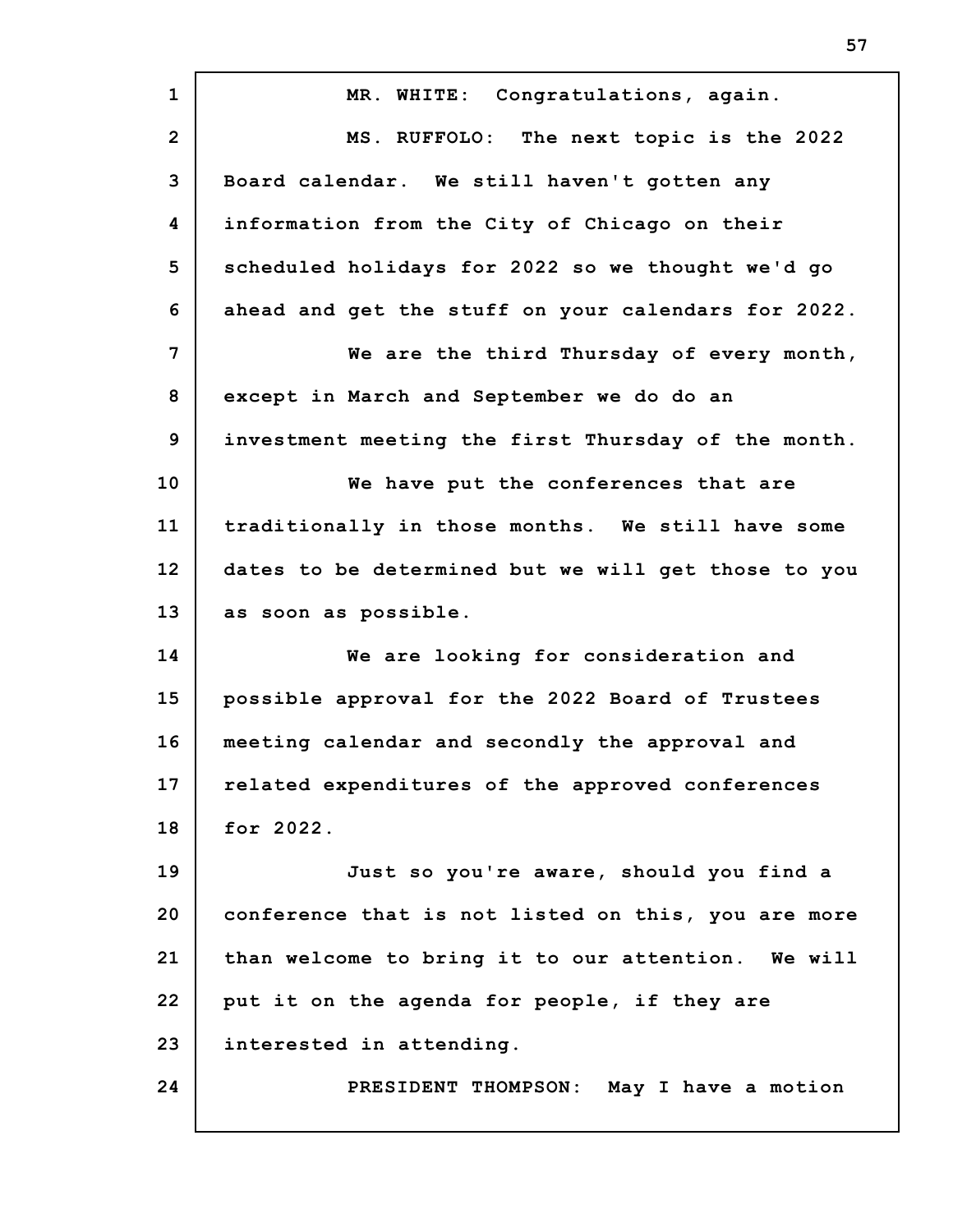**1 2 3 4 5 6 7 8 9 10 11 12 13 14 15 16 17 18 19 20 21 22 23 24 to approve the proposed calendar of the meetings dates that we have presently? TRUSTEE DEGNAN: Motion. PRESIDENT THOMPSON: Motion by Degnan. TRUSTEE CANNING: Second. PRESIDENT THOMPSON: Motion by Degnan. Seconded by Canning. Donna. MS. HANSEN: Trustee Canning. TRUSTEE CANNING: Yes. MS. HANSEN: Trustee Degnan. TRUSTEE DEGNAN: Yes. MS. HANSEN: Madam President. PRESIDENT THOMPSON: Yes. MS. HANSEN: Mr. Slack. MR. SLACK: Yes. MS. HANSEN: Motion carries. PRESIDENT THOMPSON: I need a motion to approve the proposed conferences and all related expenditures for trustee attendance consistent with Fund travel policies towards 2022. TRUSTEE DEGNAN: Motion. PRESIDENT THOMPSON: Motion by Degnan. TRUSTEE CANNING: I second it.**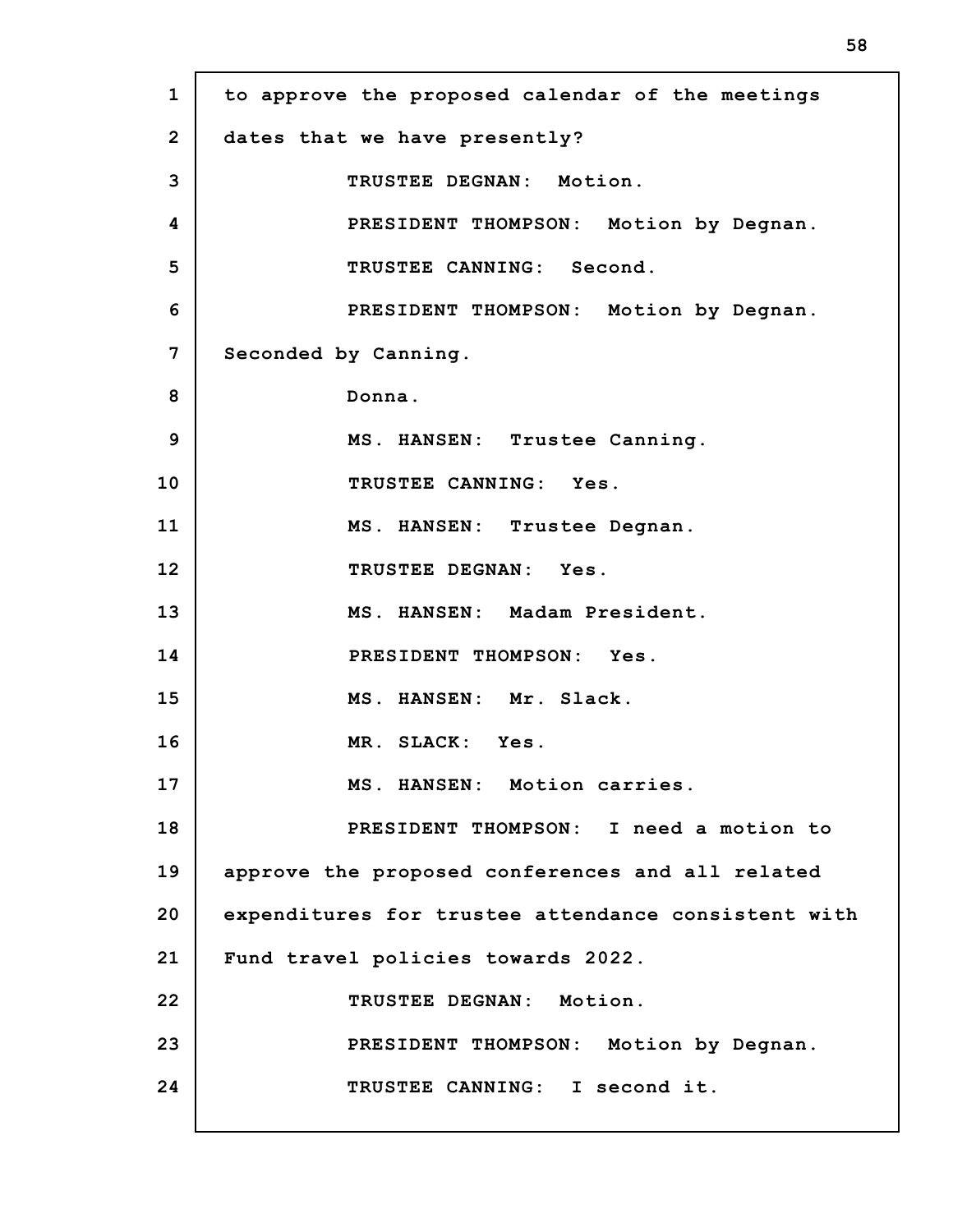**1 2 3 4 5 6 7 8 9 10 11 12 13 14 15 16 17 18 19 20 21 22 23 24 PRESIDENT THOMPSON: Seconded by Canning. Donna. MS. HANSEN: Trustee Canning. TRUSTEE CANNING: Yes. MS. HANSEN: Trustee Degnan. TRUSTEE DEGNAN: Yes. MS. HANSEN: Madam President. PRESIDENT THOMPSON: Yes. MS. HANSEN: Mr. Slack. MR. SLACK: Yes. MS. HANSEN: Motion carries. PRESIDENT THOMPSON: Blind mailing. We have the consideration and approval of blind mailing relating to Blue Cross Blue Shield of Illinois and consideration of approval for blind mailing relating to Aetna. MR. WHITE: Trustees and Madam President, you have before you in your packets a confidentiality agreement with the printing mailing company but also a copy of the proposed mailing. One I think is from Blue Cross, which is from the City sponsored plan, that goes to members to remind them of the opportunity to utilize that insurance and then also one from I think the Laborers**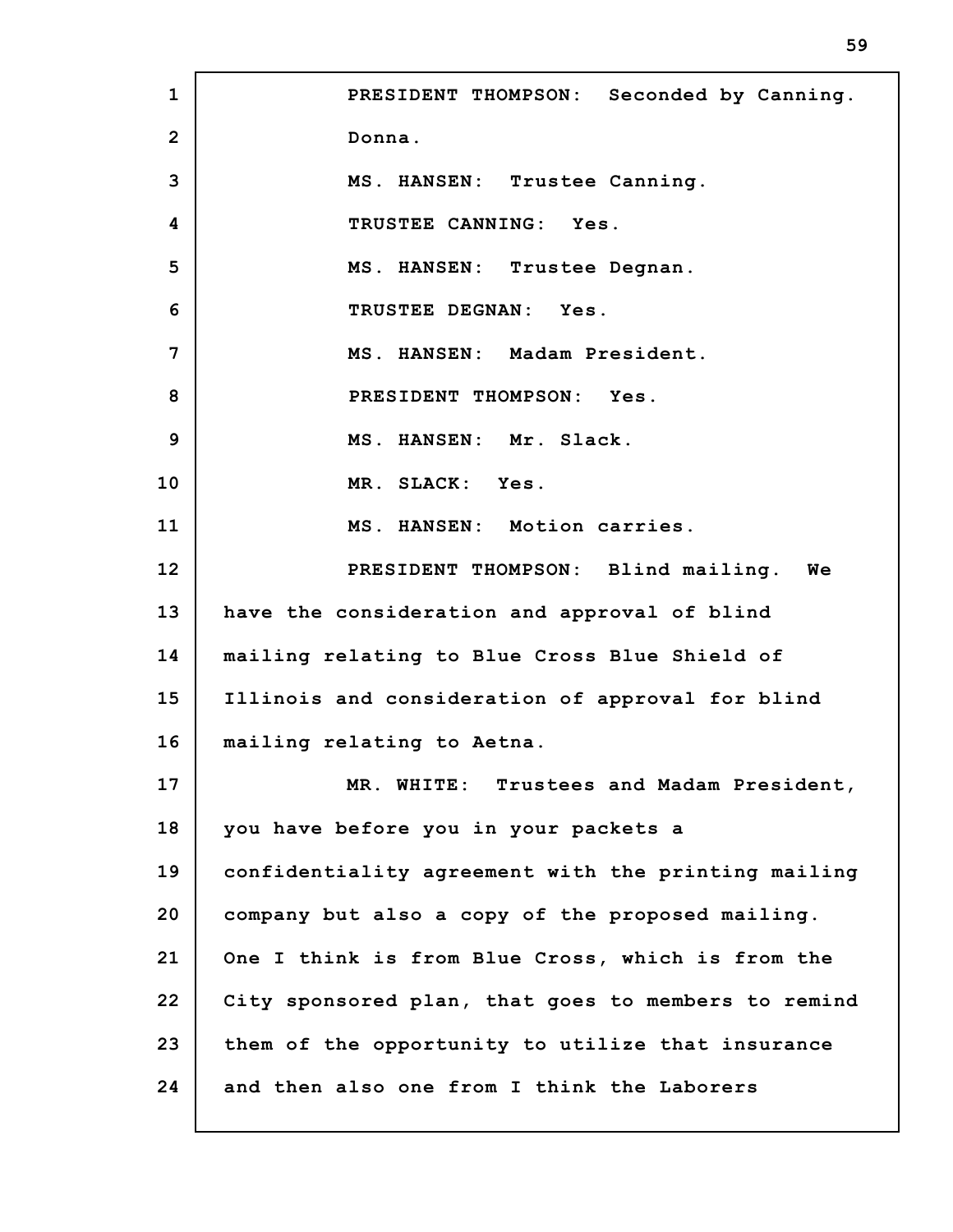**1 2 3 4 5 6 7 8 9 10 11 12 13 14 15 16 17 18 19 20 21 22 23 24 Benefits Association with the plan from Aetna. You have two separate proposals but hopefully they can be considered jointly with a motion. PRESIDENT THOMPSON: Any questions about that? TRUSTEE DEGNAN: This is just a mailing and an advertisement basically for each of these options for insurance? MR. WHITE: Correct. PRESIDENT THOMPSON: For our retirees. MR. WHITE: We don't sponsor either one. PRESIDENT THOMPSON: We don't sponsor anything but because our people are retired, they are going to need insurance. They want to be able to reach out to them and give them a couple of options. TRUSTEE CANNING: We give them their name and their address. They pay for the postage? MR. WHITE: Correct. MS. BOECKMAN: We are not sharing that information directly with Aetna or Blue Cross. That is the purpose of your blind mailing is you share that with a third-party. You have a confidentiality agreement with that third-party**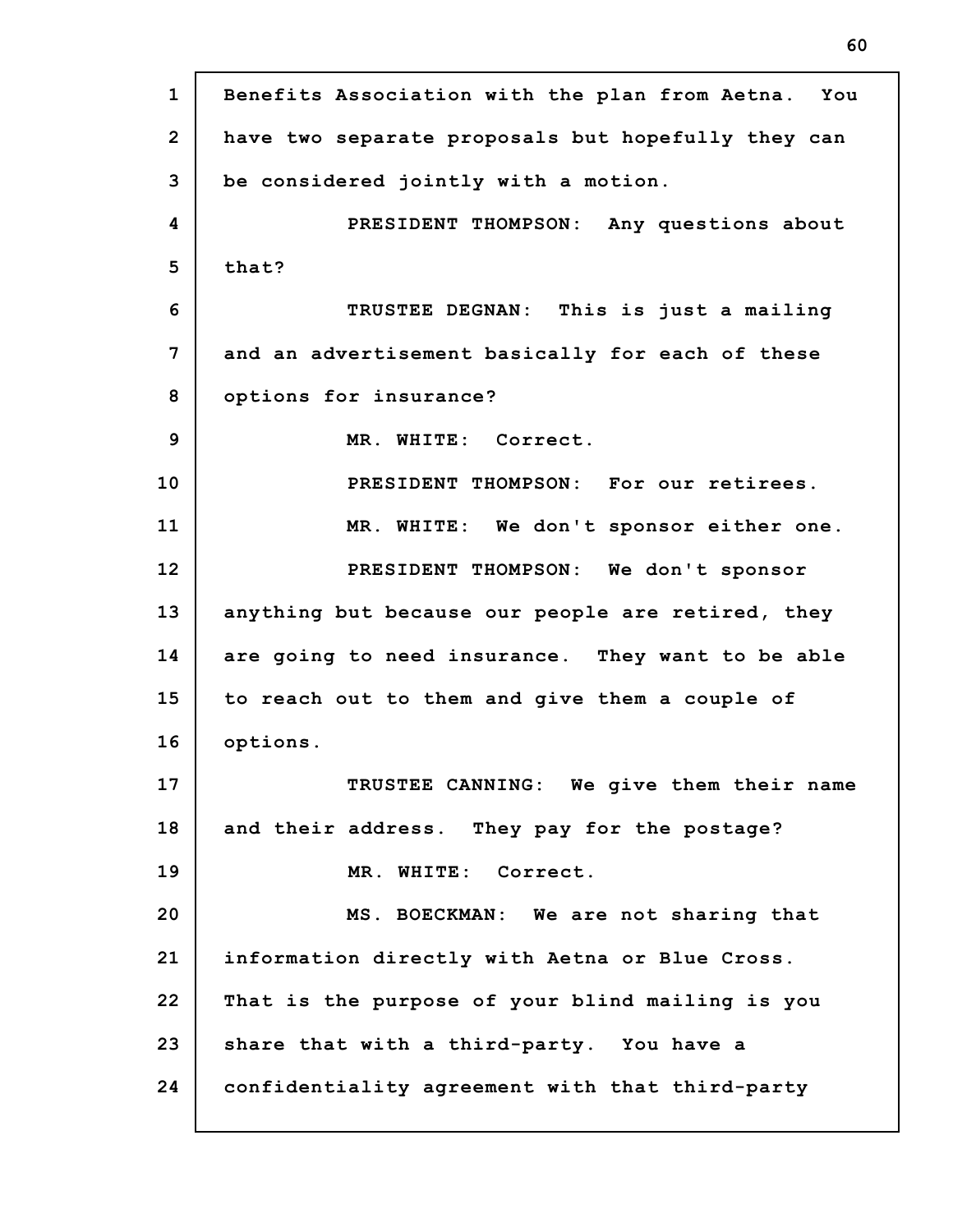| $\mathbf{1}$   | printing house. Under privacy laws, you don't want  |
|----------------|-----------------------------------------------------|
| $\overline{2}$ | to share that directly with either of the           |
| 3              | requesters.                                         |
| 4              | I would just note these are the two                 |
| 5              | healthcare plans that have been previously approved |
| 6              | by the Board.                                       |
| 7              | Like Dennis and President Thompson                  |
| 8              | mentioned, you don't formally sponsor these. Blue   |
| 9              | Cross Blue Shield is sponsored by the City and      |
| 10             | Aetna is sponsored by the Laborers Benefit          |
| 11             | Association.                                        |
| 12             | These are healthcare plan options that              |
| 13             | you have approved for your retirees to consider     |
| 14             | participating in. Those retirees that do            |
| 15             | participate in these two plans, if they are         |
| 16             | eligible, also receive the subsidy from our fund as |
| 17             | well.                                               |
| 18             | TRUSTEE CANNING: All right.                         |
| 19             | MR. WHITE: \$25.                                    |
| 20             | PRESIDENT THOMPSON: Can I have a motion             |
| 21             | to approve the blind mailings for Aetna and Blue    |
| 22             | Cross Blue Shield consistent with the Fund's        |
| 23             | policy?                                             |
| 24             | TRUSTEE DEGNAN: Motion.                             |
|                |                                                     |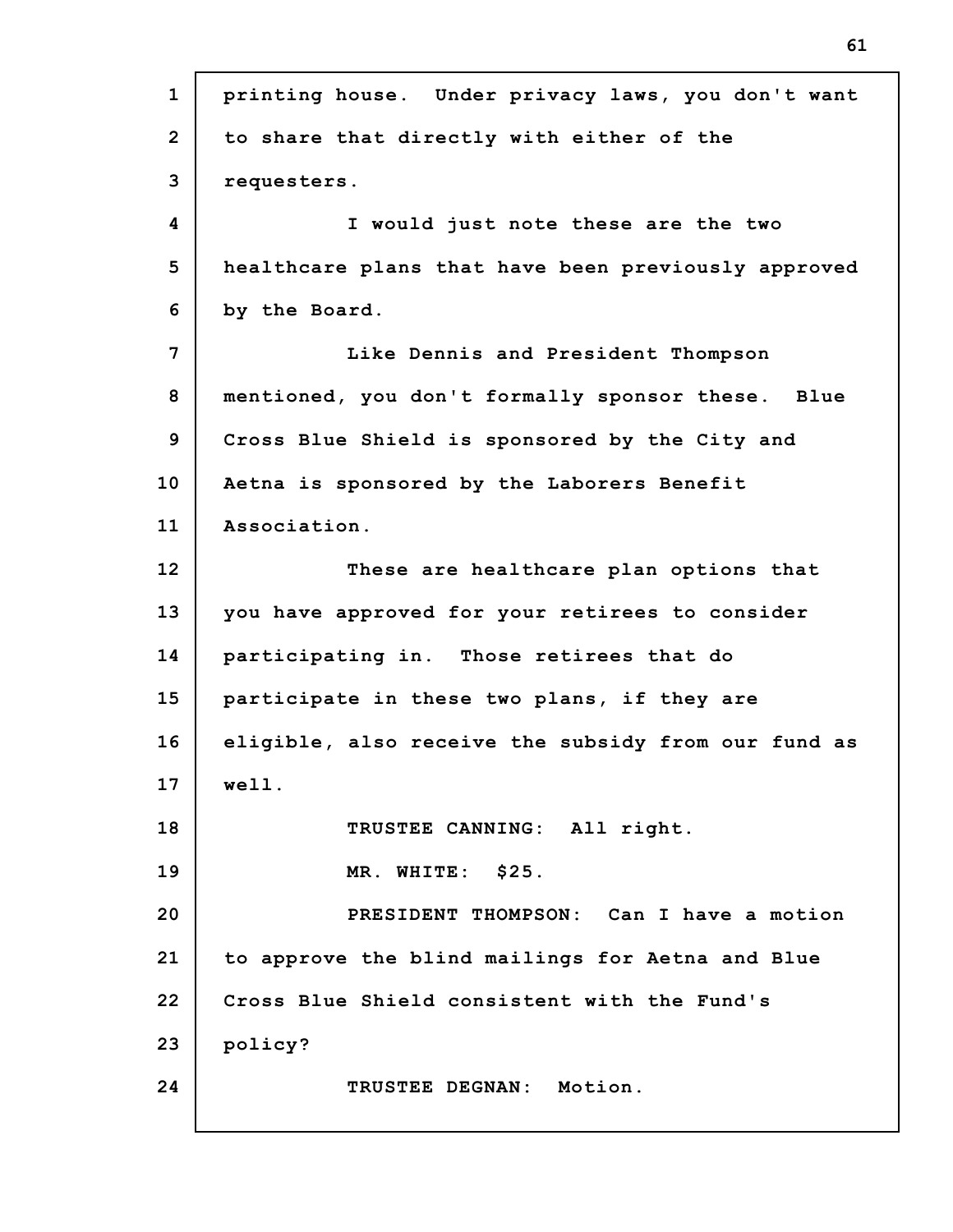**1 2 3 4 5 6 7 8 9 10 11 12 13 14 15 16 17 18 19 20 21 22 23 24 PRESIDENT THOMPSON: Motion by Degnan. TRUSTEE CANNING: Second. PRESIDENT THOMPSON: Seconded by Canning. Donna. MS. HANSEN: Trustee Canning. TRUSTEE CANNING: Yes. MS. HANSEN: Trustee Degnan. TRUSTEE DEGNAN: Yes. MS. HANSEN: Madam President. PRESIDENT THOMPSON: Yes. MS. HANSEN: Mr. Slack. MR. SLACK: Yes. MS. HANSEN: Motion carries. PRESIDENT THOMPSON: Now we have an information request from the Chicago Teachers' Union. MR. WHITE: Before you, you have a request from the Chicago Teachers' Union and they have requested to get member data. I think there were recent statutes passed where I think virtually all of the collective bargaining units have the ability to request information from our fund regarding membership data. Is that correct, Sarah? MS. BOECKMAN: Yes, there is a recent**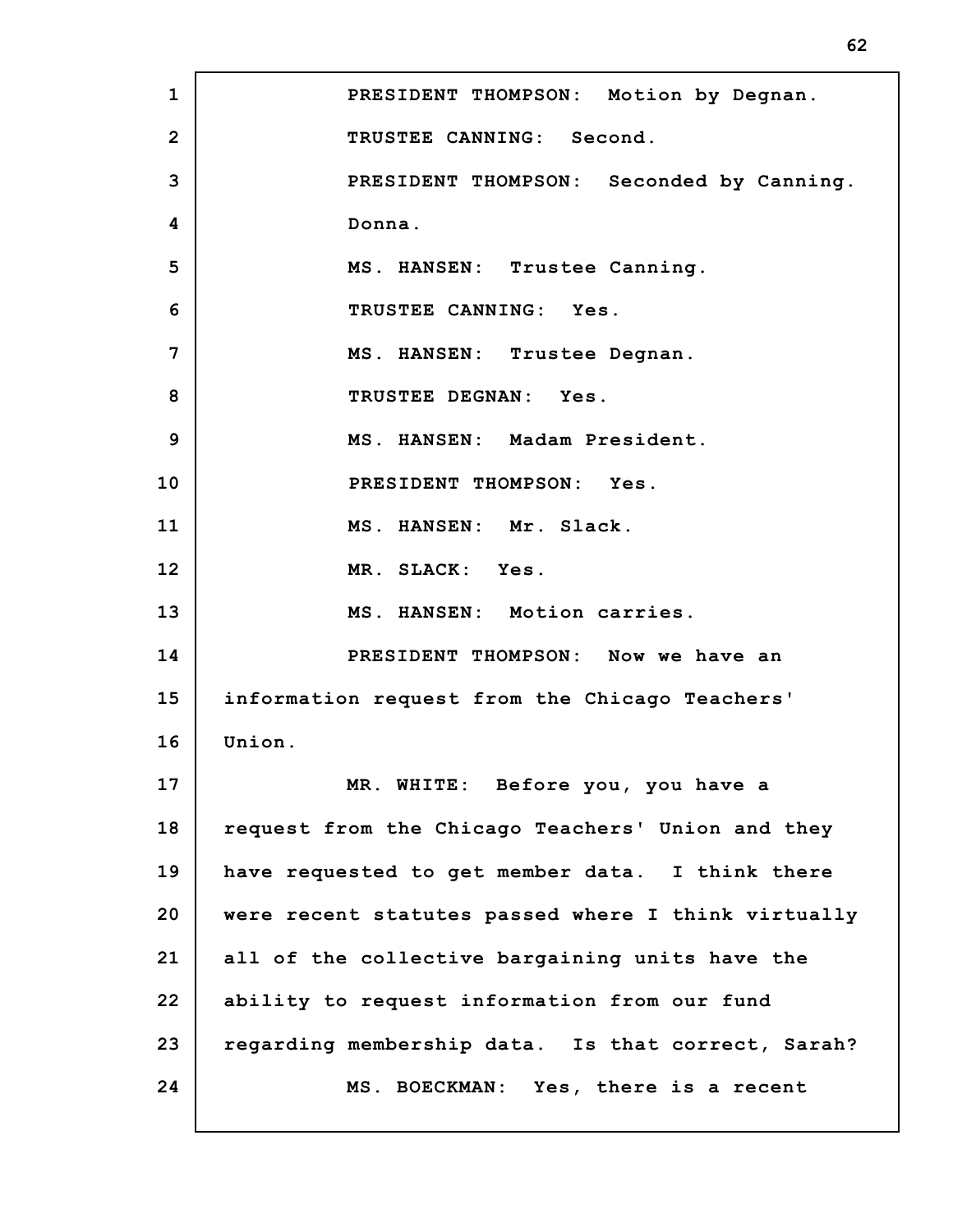| $\mathbf{1}$   | revision to the Pension Code over the last year.    |
|----------------|-----------------------------------------------------|
| $\overline{2}$ | Whereby, the General Assembly added Section 1-167,  |
| 3              | under Articles of the Pension Code so this impacts  |
| 4              | all the funds under the Pension Code. It reminds    |
| 5              | you that you can't share private information about  |
| 6              | your annuitants, like names and addresses, unless   |
| 7              | you are a labor organization seeking that           |
| 8              | information and then the Fund has to comply with    |
| 9              | that request.                                       |
| 10             | We have concerns about this because we              |
| 11             | don't really know what CTU is going to use the      |
| 12             | information for but they do have the right under    |
| 13             | the Pension Code to get this information. We have   |
| 14             | no reason to believe they are not going to use it   |
| 15             | for legitimate purposes.                            |
| 16             | One thing we did talk to Dennis about is            |
| 17             | that maybe you would want to put a notice on your   |
| 18             | website and maybe your newsletter letting           |
| 19             | annuitants know that information, per the request   |
| 20             | of CTU, has been shared; mailing addresses,         |
| 21             | consistent with state statute and that the          |
| 22             | Municipal Fund does not endorse or necessarily      |
| 23             | agree or have any involvement with what information |
| 24             | might be sent.                                      |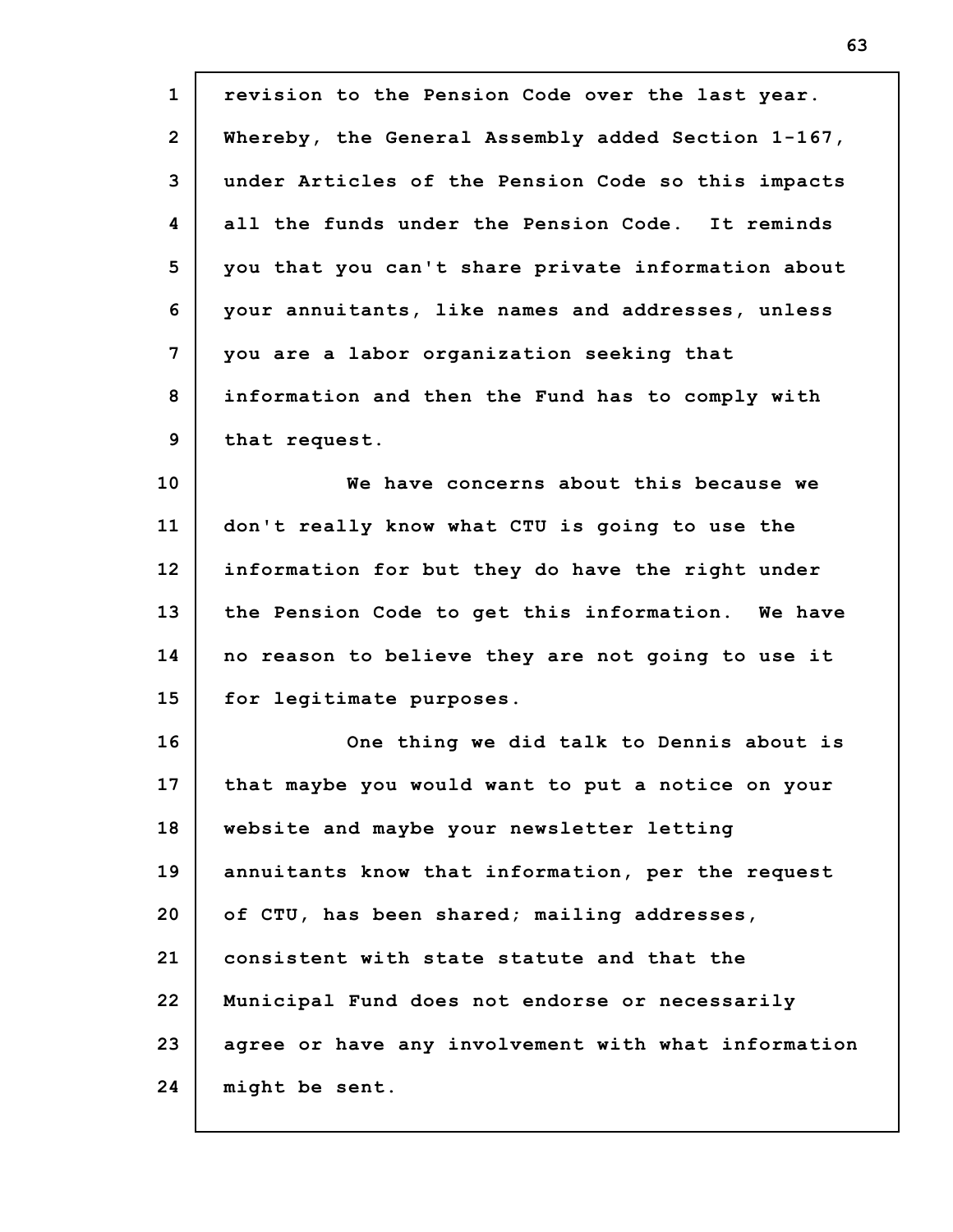**1 2 3 4 5 6 7 8 9 10 11 12 13 14 15 16 17 18 19 20 21 22 23 24 PRESIDENT THOMPSON: I was about to ask like even though they are asking for this and they have that right to ask for it, unlike that confidentiality you have with the third-party, how would that reflect on us? I would want them to be comfortable in knowing that we are not giving their information or we're not selling their information or something like that. I would want them to be comfortable in knowing that. MR. WHITE: The union did send in a copy of a sample agreement to the Chicago Teachers' Pension Fund where they specifically stated that they are not going to disclose this to anybody outside of their union and indicated that they are basically going to use it to try to improve benefits. MS. BOECKMAN: It is obviously not a blind mailing request. They do have a right under state statute to get this. But like President Thompson said, out of an abundance of caution, it is our recommendation that Fund communicate with our members and let them know that this request has been made and fulfilled by the Fund consistent with**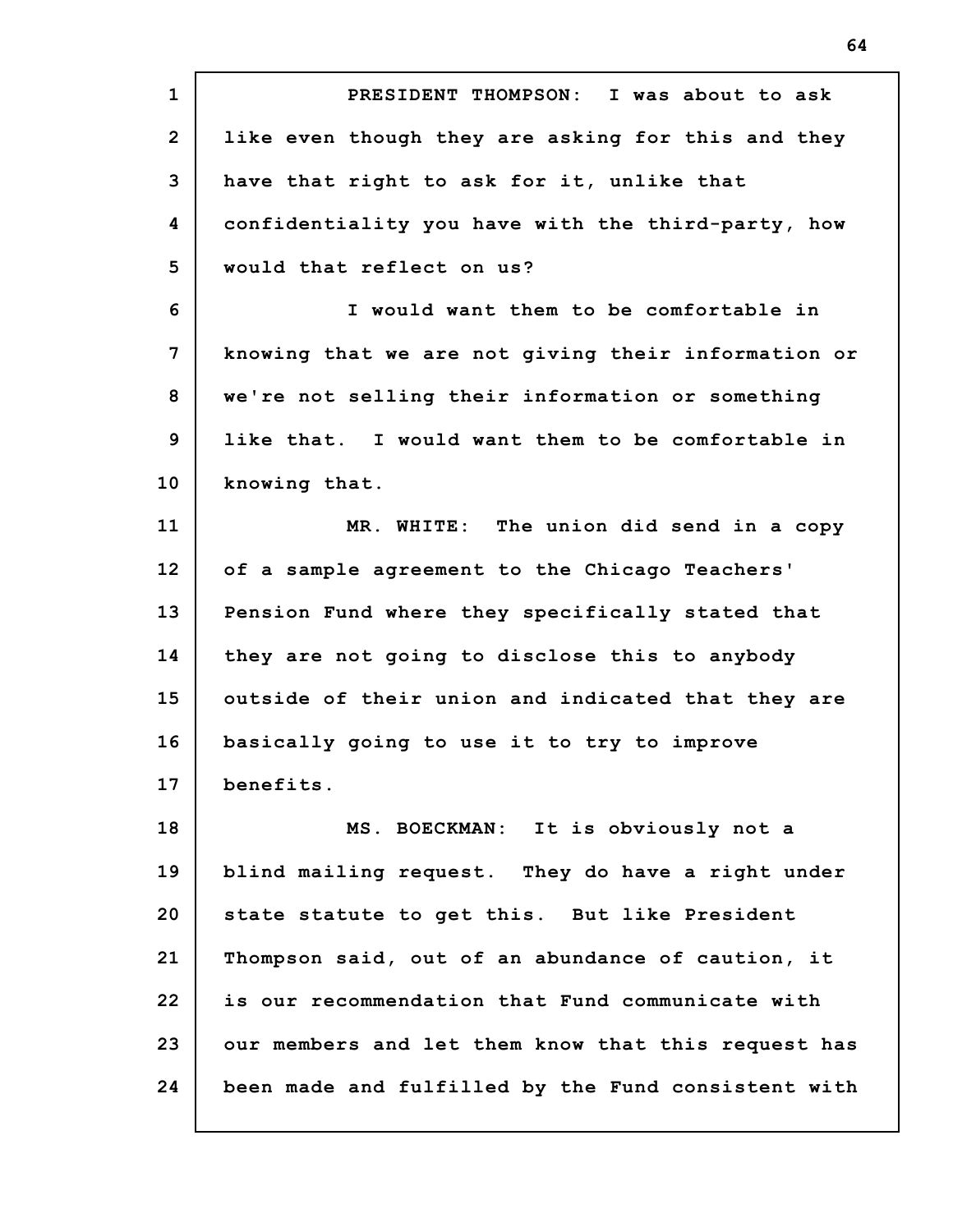| $\mathbf{1}$   | state statute and that we don't necessarily endorse |
|----------------|-----------------------------------------------------|
| $\overline{2}$ | or sponsor any information that they may receive as |
| 3              | a result of us sharing this information.            |
| 4              | TRUSTEE CANNING: The statute obligates              |
| 5              | us to provide this?                                 |
| 6              | MS. BOECKMAN: Yes, sir, it does.                    |
| 7              | PRESIDENT THOMPSON: May I have a motion             |
| 8              | to comply with the request of the Chicago Teachers' |
| 9              | Union for annuitant information consistent with     |
| 10             | Section 1-167 of the Illinois Pension Code? Is      |
| 11             | there anything in addition to that?                 |
| 12             | MS. BOECKMAN: Maybe that Fund counsel               |
| 13             | would work with the Executive Director to notify    |
| 14             | our members on the website and possibly in our      |
| 15             | newsletter.                                         |
| 16             | TRUSTEE DEGNAN: Motion.                             |
| 17             | PRESIDENT THOMPSON: Motion by Degnan.               |
| 18             | Second?                                             |
| 19             | TRUSTEE CANNING: Second.                            |
| 20             | PRESIDENT THOMPSON: Second by Canning.              |
| 21             | Donna.                                              |
| 22             | MS. HANSEN: Trustee Canning.                        |
| 23             | TRUSTEE CANNING: Yes.                               |
| 24             | MS. HANSEN: Trustee Degnan.                         |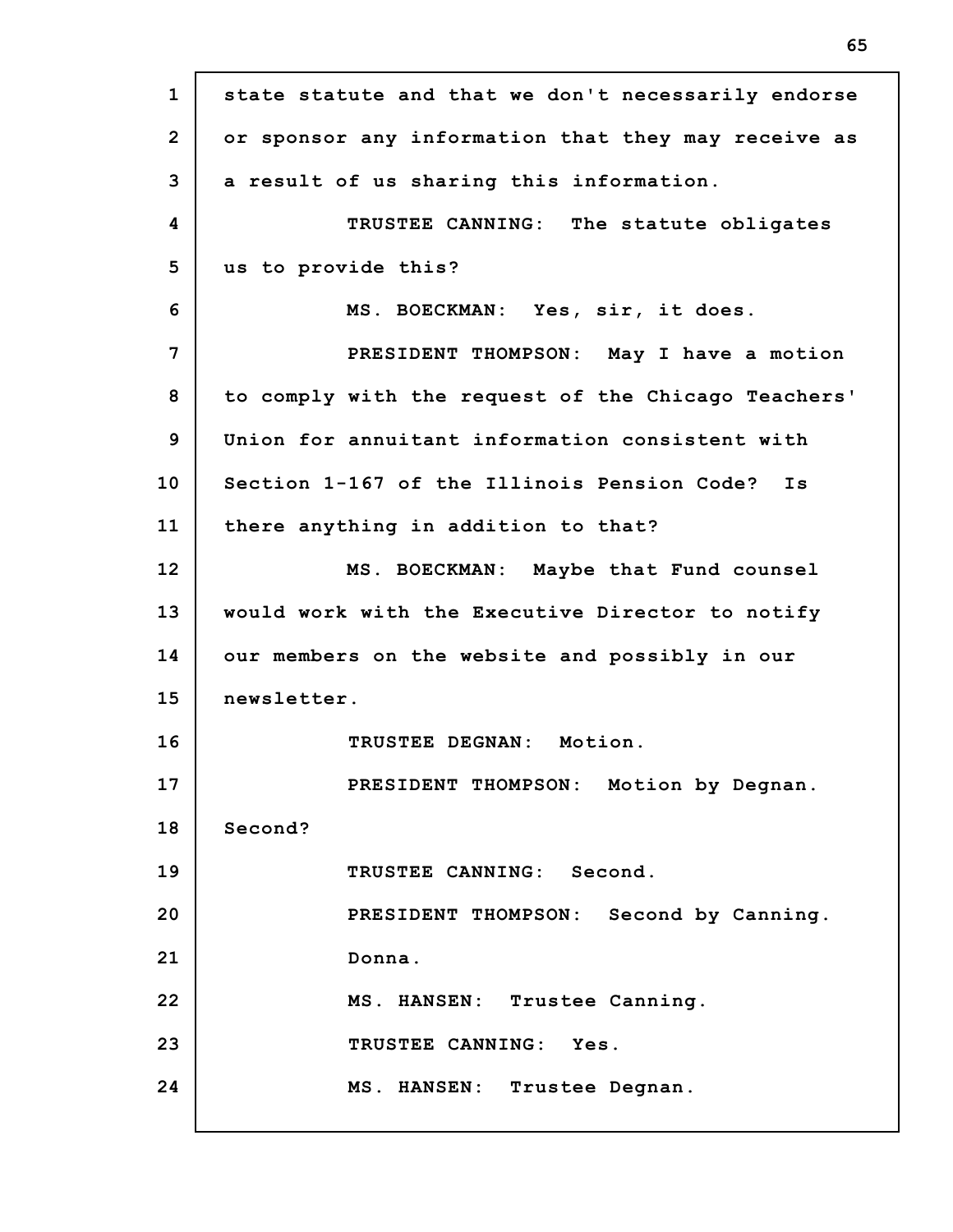**1 2 3 4 5 6 7 8 9 10 11 12 13 14 15 16 17 18 19 20 21 22 23 24 TRUSTEE DEGNAN: Yes. MS. HANSEN: Madam President. PRESIDENT THOMPSON: Yes. MS. HANSEN: Mr. Slack. MR. SLACK: Yes. MS. HANSEN: Motion carries. PRESIDENT THOMPSON: Executive Director's Report. MR. WHITE: I have a brief report for you and the purpose of the report really is to kind of update you on a few things going on at the Fund and projects we are working on and we're fairly excited about a couple of them. They should be good things for us. The first one is sort of the routine FOIA update. I like to keep trustees advised of who is seeking information. Sometimes that gives you an idea what may be coming in the future. For the most part, we have four FOIA requests. Three are fairly routine. We tend to get a monthly request from some periodicals seeking information on our board materials and some of our investment data. We did have one from a member who is**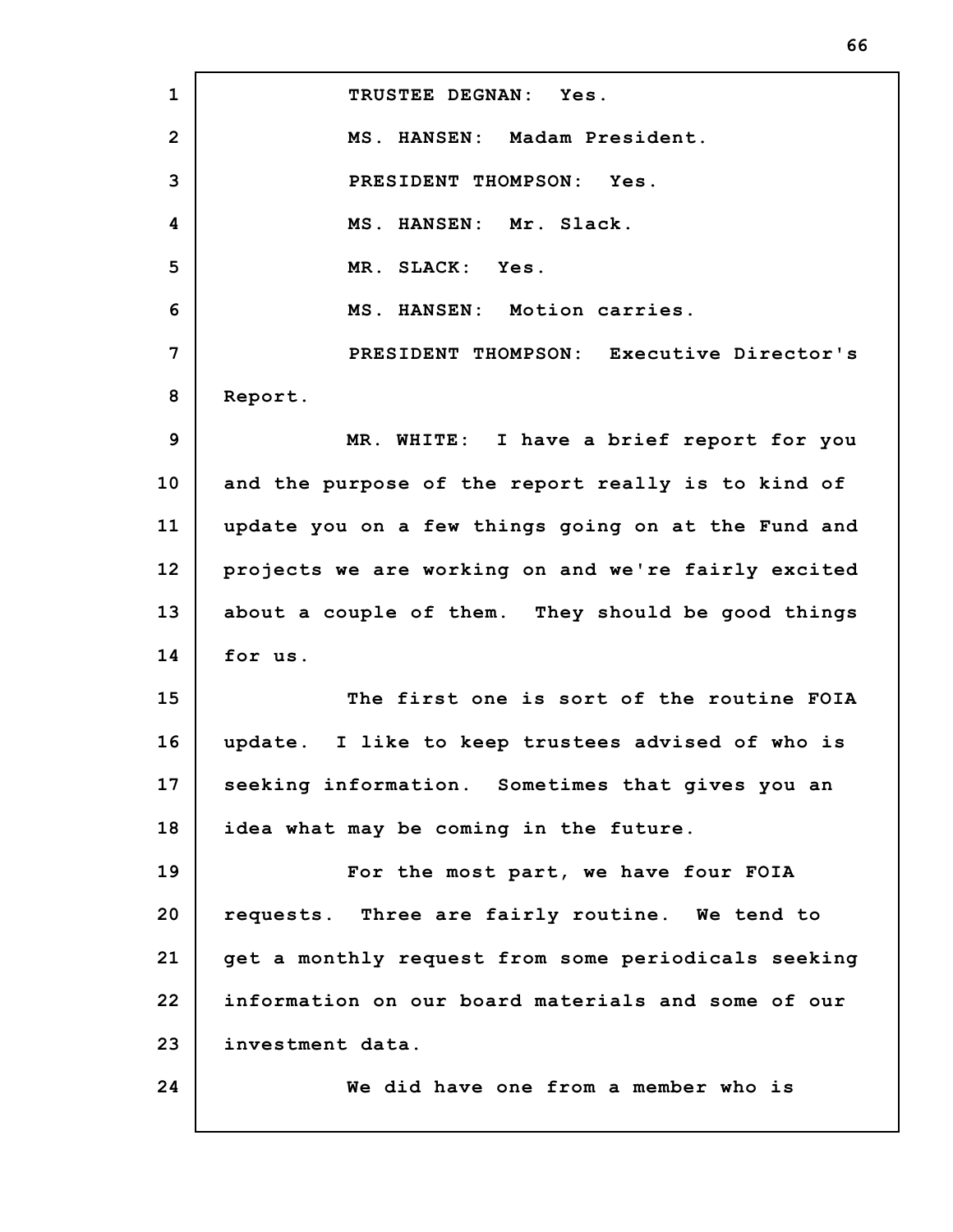| $\mathbf{1}$   | seeking some member information regarding members   |
|----------------|-----------------------------------------------------|
| $\overline{2}$ | who may be similarly situated.                      |
| 3              | Obviously, this is something that may be            |
| 4              | coming to the Board later in terms of their request |
| 5              | for some reciprocal coverage or additional to their |
| 6              | pension fund. They are seeking information          |
| 7              | regarding similarly situated members. That request  |
| 8              | is outstanding, we are putting all the information  |
| 9              | together. We will work with counsel.                |
| 10             | The next thing I wanted to update the               |
| 11             | Board is really a mapping process. We brought on a  |
| 12             | Business Systems Analyst. One of the goals in       |
| 13             | bringing on the Business Systems Analyst is that we |
| 14             | wanted to make sure, in light of some of the        |
| 15             | lengthy pension administration benefit systems      |
| 16             | issues we have had in terms of the previous         |
| 17             | provider or even the current provider has been      |
| 18             | around for about 17 years.                          |
| 19             | I wanted to kind of make sure that as we            |
| 20             | consider making a change in the future that we      |
| 21             | don't sort of fall into the same sort of traps that |
| 22             | kept things extended.                               |
| 23             | So we have kind of engaged our Business             |
| 24             | Systems Analyst internally to work with each of our |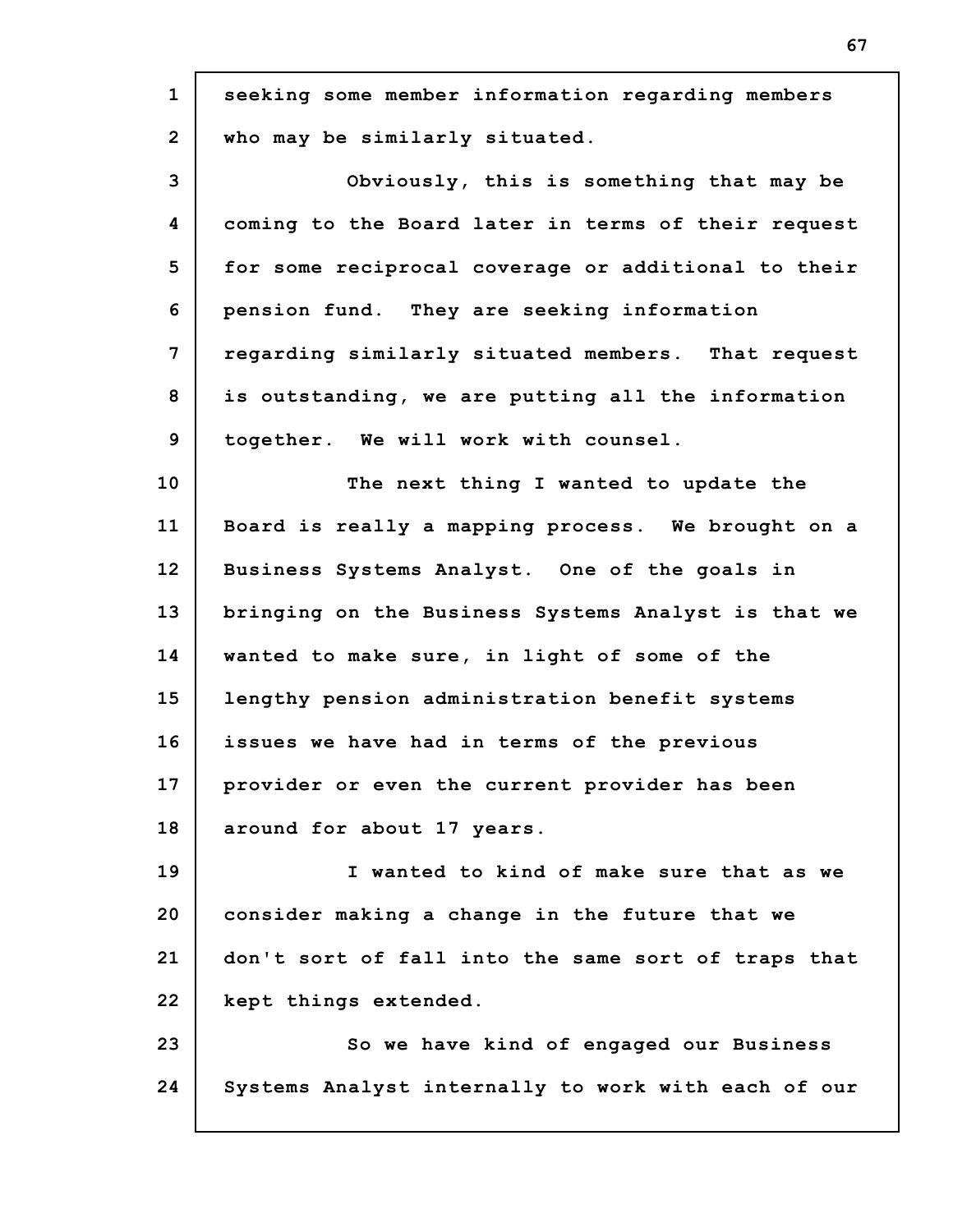| $\mathbf{1}$   | groups and sort of map out what our processes are   |
|----------------|-----------------------------------------------------|
| $\overline{2}$ | and what the steps are and what we are using each   |
| 3              | system for.                                         |
| 4              | We won't be able to necessarily see,                |
| 5              | based on the attachments, what those flow charts .  |
| 6              | what are in there. But as part of the budget        |
| 7              | process, as we come forward with our technology     |
| 8              | needs, on a one-on-one basis, I plan to meet with   |
| 9              | each of the trustees to walk you through some of    |
| 10             | our processes and walk you through our technology   |
| 11             | needs and our technology requests going forward.    |
| 12             | I think actually just seeing what the               |
| 13             | steps are that staff engages in and knowing where   |
| 14             | we are going to do this and we are using this data  |
| 15             | base currently to do this. I think it's helpful,    |
| 16             | certainly it has been helpful to me, to look at not |
| 17             | only our technology needs, we can look why it takes |
| 18             | X amount of days to get an estimate or X amount of  |
| 19             | days to get a refund request. We can also look at   |
| 20             | workloads as well. Who is being bogged down and     |
| 21             | who may have a lighter load then maybe we would     |
| 22             | like.                                               |
| 23             | I think this is sort of an exercise that            |
| 24             | we have done and I am looking forward to sort of    |
|                |                                                     |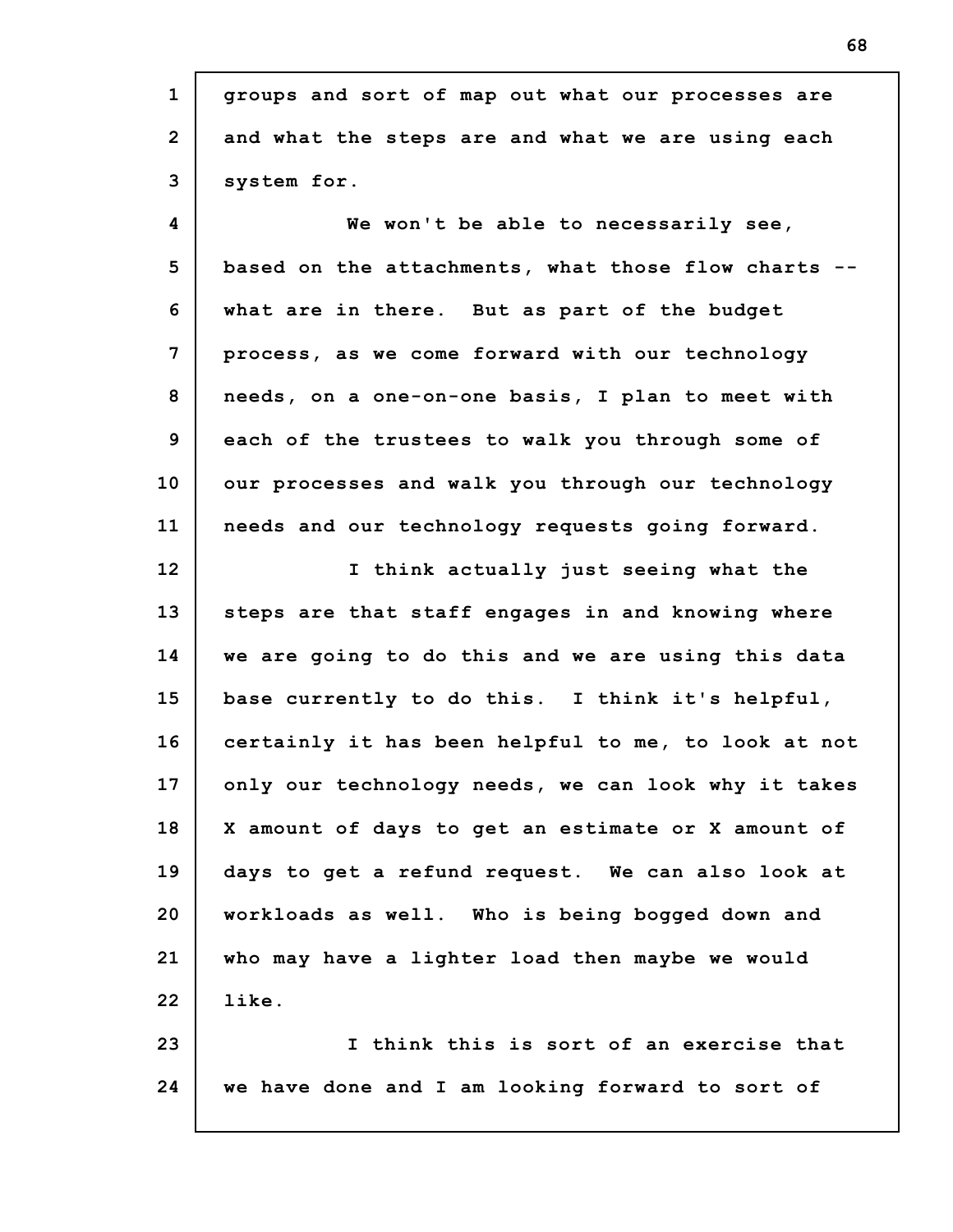| $\mathbf{1}$   | kind of walking through with the trustees           |
|----------------|-----------------------------------------------------|
| $\overline{2}$ | individually with the budget process.               |
| 3              | Which leads me to the next item, the                |
| 4              | Budget. We plan to have a draft of the Budget at    |
| 5              | the next board meeting. We will present it in       |
| 6              | draft to the trustees at the November meeting and   |
| $\overline{7}$ | then my goal is to sort of setup one-on-one         |
| 8              | meetings with each of you, beginning with the Board |
| 9              | President, immediately following that. So sort of   |
| 10             | that week or so after the initial draft is          |
| 11             | presented so we can walk through and see what       |
| 12             | questions you have.                                 |
| 13             | One of the things we can go through is              |
| 14             | some of the mapping but also talk about some things |
| 15             | we did accomplish this year as well as some of the  |
| 16             | things we want to accomplish next year going        |
| 17             | forward.                                            |
| 18             | We will try to use that one or two week             |
| 19             | window right after the November board meeting to    |
| 20             | get that done so we have changes or if any one      |
| 21             | individual trustee raises an issue, we can          |
| 22             | communicate that to the other trustees to get their |
| 23             | feedback and kind of facilitate a smoother approval |
| 24             |                                                     |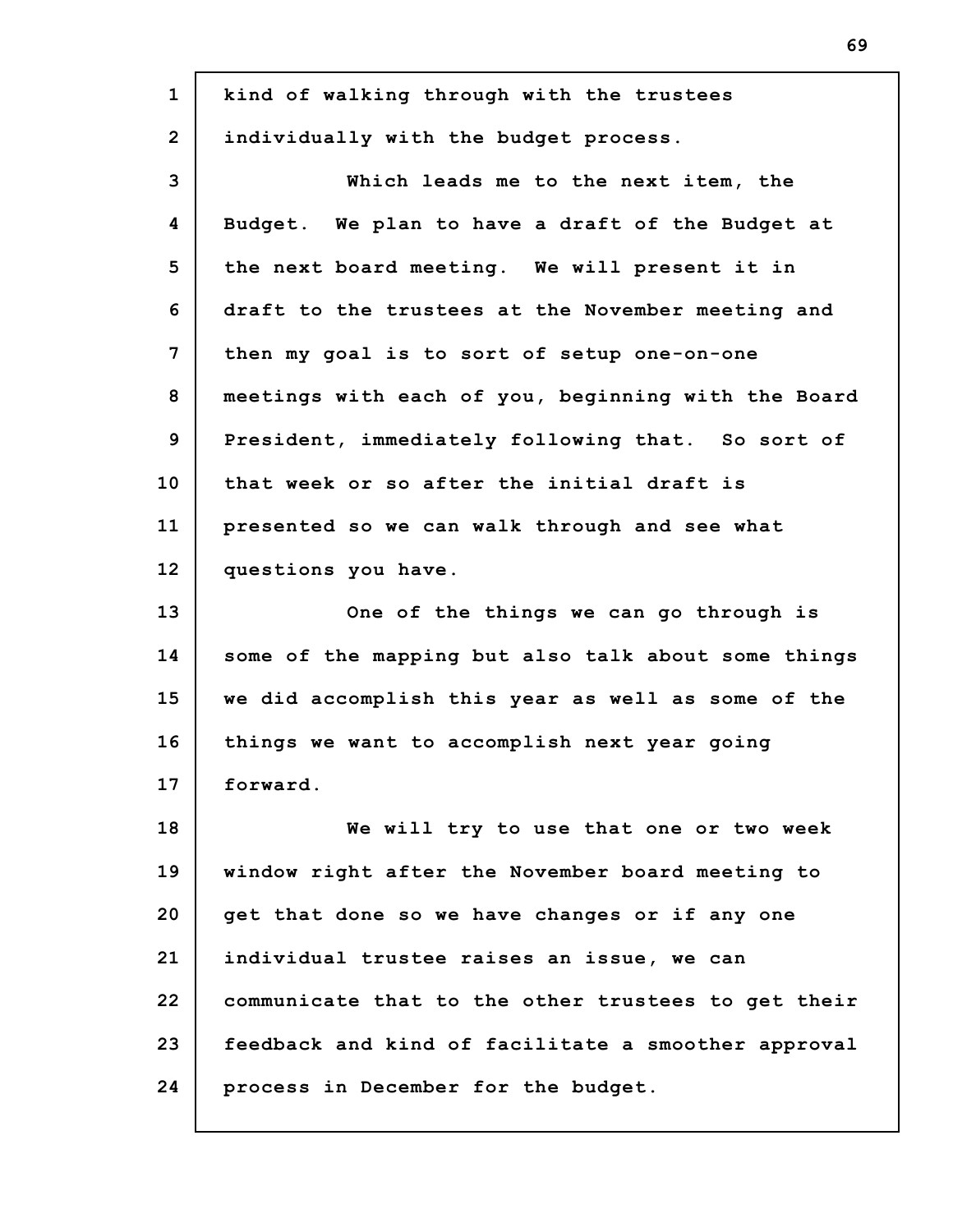**1 2 3 4 5 6 7 8 9 10 11 12 13 14 15 16 17 18 19 20 21 22 23 24 The fourth item I wanted to update the board on is our reconciliation process. As you recall, we had an issue in terms of an audit finding for 2020, which is my first full year here at the Fund. And it really stems from us having a custodial relationship with Northern Trust and them holding our assets. As Northern Trust reports the value, those numbers for some of our alternative investments weren't quite adding up. We put together an initial spreadsheet. I think that is attached. We took one particular date for Northern Trust. Tried to put together a spreadsheet. We are working through that number. We sent a draft of that spreadsheet over to Marquette. And we're working through our numbers, comparing those numbers with Marquette's numbers and the statements that Marquette has. And we have also had, I want to say, at least three meetings with Northern Trust. And as recently as Tuesday, we met with their new plan executive and shared with him our concerns about sort of the alternative investment reporting cycle and the process that they have. So we have got pretty much a process now to at least make sure that all three of the**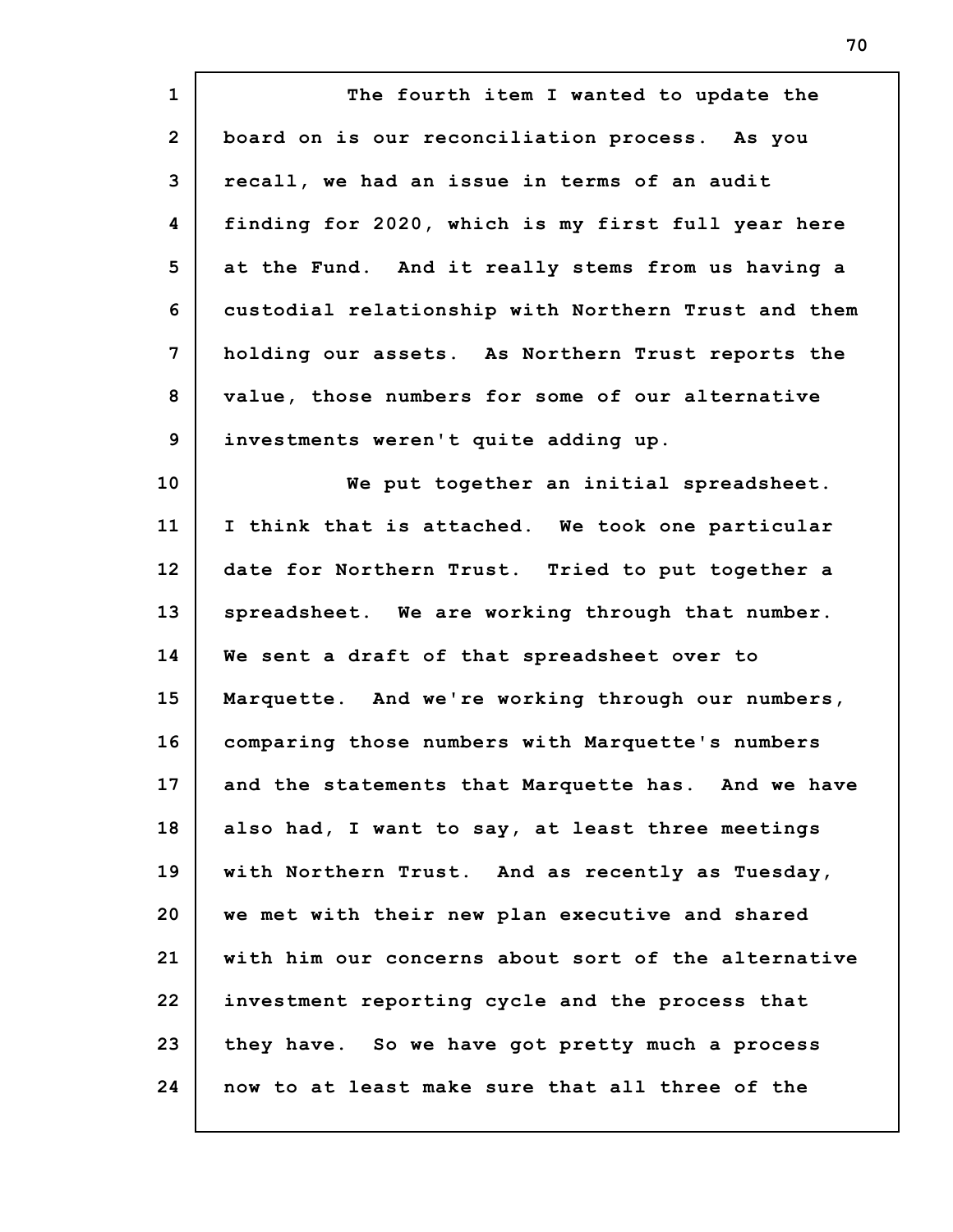| $\mathbf{1}$   | parties involved, sort of Marquette as our          |
|----------------|-----------------------------------------------------|
| $\overline{2}$ | consultant, internally our investment and           |
| 3              | accounting staff, as well as Northern Trust, are    |
| 4              | all looking at kind of measuring the same           |
| 5              | information.                                        |
| 6              | The chart that I have attached is                   |
| 7              | something that will be updated and tweaked. It is   |
| 8              | not necessarily the final running document that we  |
| 9              | will kind of use on a quarterly or even semiannual  |
| 10             | basis, but I think it is helpful, as they say in    |
| 11             | most business cycles, what gets measured gets       |
| 12             | approved. I think you have to put together some     |
| 13             | chart or spreadsheet to look at this and see how    |
| 14             | long it takes for some of our alternative investors |
| 15             | to provide the monthly statements or quarterly      |
| 16             | statements. Then when they get that information     |
| 17             | how different it is from what Northern Trust is     |
| 18             | reporting and what can we do to make sure that      |
| 19             | those changes are adopted in the following monthly  |
| 20             | reports.                                            |
| 21             | That is what we have and that is where we           |
| 22             | are.                                                |
| 23             | And then the final thing I wanted to                |
| 24             | update the Board on is similar to the City of       |
|                |                                                     |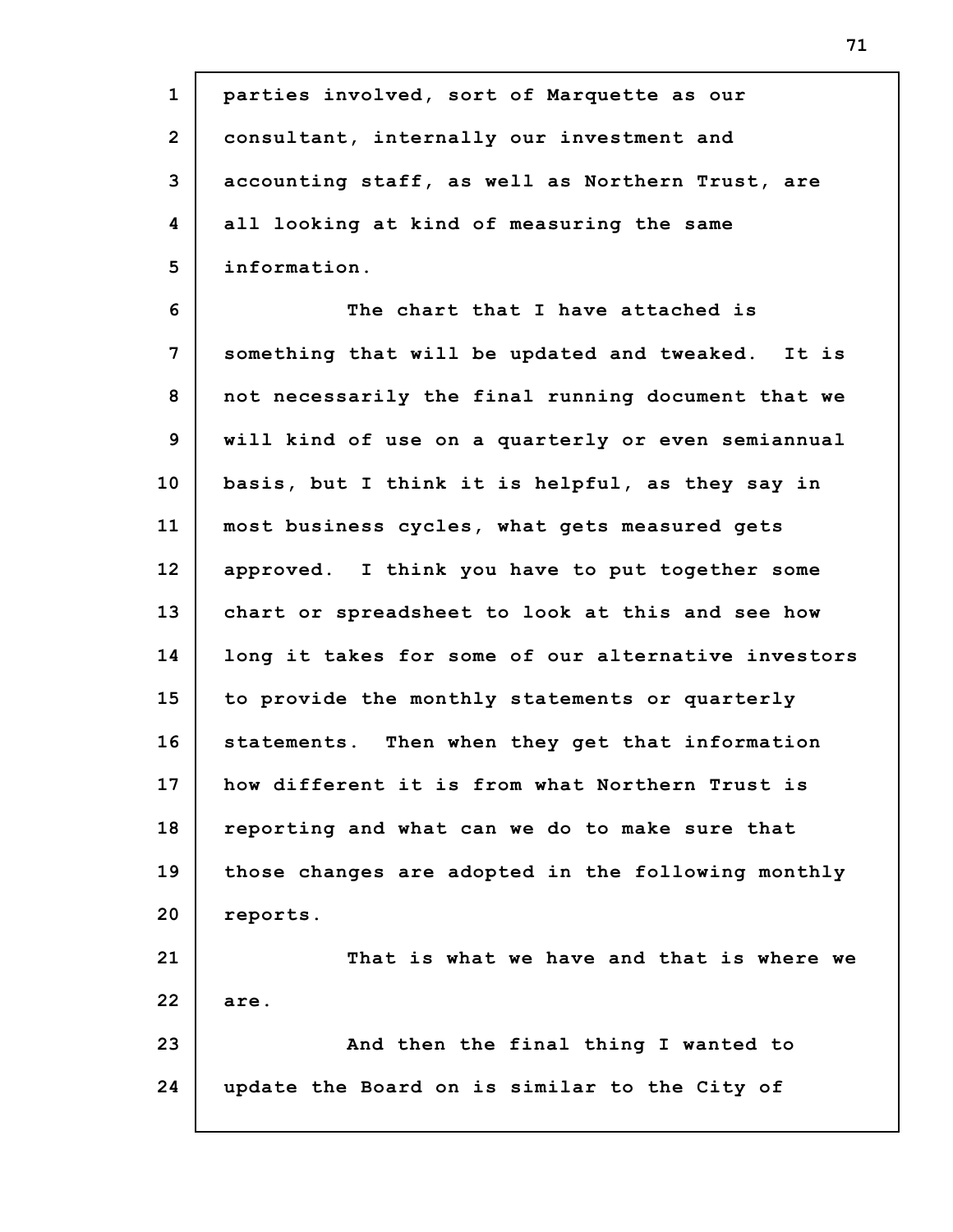**1 2 3 4 5 6 7 8 9 10 11 12 13 14 15 16 17 18 19 20 21 22 23 24 Chicago, this past Monday we asked everyone to return to the office. I think I sent emails to the trustees regarding that. We're happy to report that all but two of our staff members who have returned to the office on a full-time basis all but two have indicated they are vaccinated. The two that have indicated they are not we have asked them to provide a weekly negative test so they can continue to come to the office. MR. SLACK: Are you following City policy on that? MR. WHITE: We haven't threatened anybody with termination or anything like that. We are a much smaller shop. Less than 40 people. So I think it is just a conversation and there are some people who have health issues we have allowed to continue to work from home. PRESIDENT THOMPSON: What is the percentage of people that returned? MR. WHITE: I think we have I want to say seven people in total who have health issues and then there are also two additional people who have indicated that they plan to retire within the next**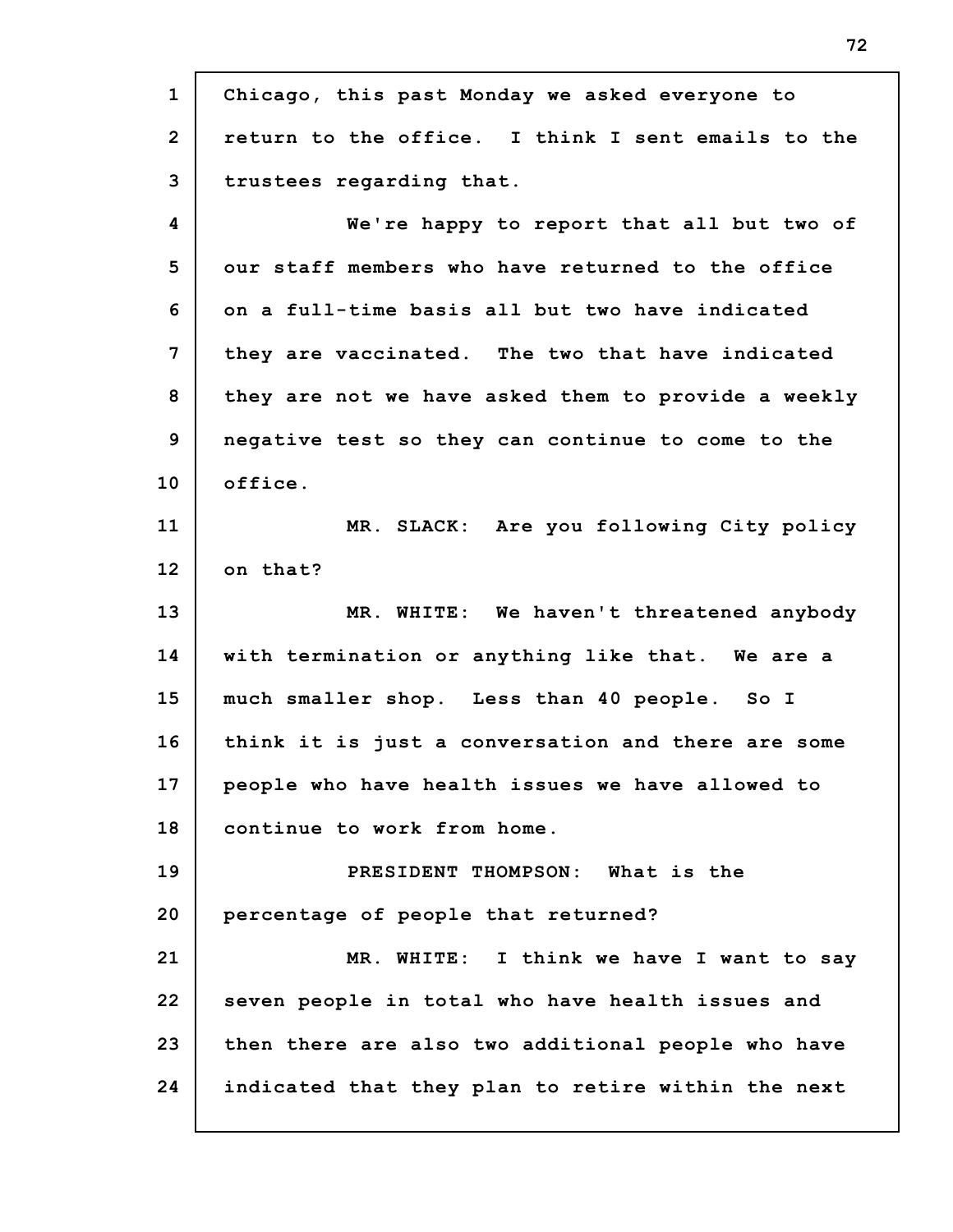| $\mathbf{1}$   | few months. And so if they retire in the next few       |
|----------------|---------------------------------------------------------|
| $\overline{2}$ | months, it is not worth the rigamarole, and I           |
| 3              | appreciate sort of the heads up. That gives us an       |
| 4              | opportunity to plan as part of the budget process       |
| 5              | going forward.                                          |
| 6              | PRESIDENT THOMPSON: As to the question,                 |
| 7              | how many people returned from the whole group?          |
| 8              | MS. RUFFOLO: 75 percent.                                |
| 9              | PRESIDENT THOMPSON: 75 percent, okay.                   |
| 10             | MR. WHITE: That is it for my Executive                  |
| 11             | Director Report.                                        |
| 12             | PRESIDENT THOMPSON: We're going to go                   |
| 13             | into our personnel matters so we need a motion to       |
| 14             | go into closed session.                                 |
| 15             | TRUSTEE DEGNAN: So moved.                               |
| 16             | PRESIDENT THOMPSON: Motion by Degnan.                   |
| 17             | Seconded by?                                            |
| 18             | TRUSTEE CANNING: Second.                                |
| 19             | PRESIDENT THOMPSON: Second by Canning.                  |
| 20             | MS. BOECKMAN: I will just note it is                    |
| 21             | pursuant to Section $2(c)1$ and $2(c)11$ because I will |
| 22             | do a brief legal update at the end so we don't have     |
| 23             | to do another executive session.                        |
| 24             | MS. HANSEN: Trustee Canning.                            |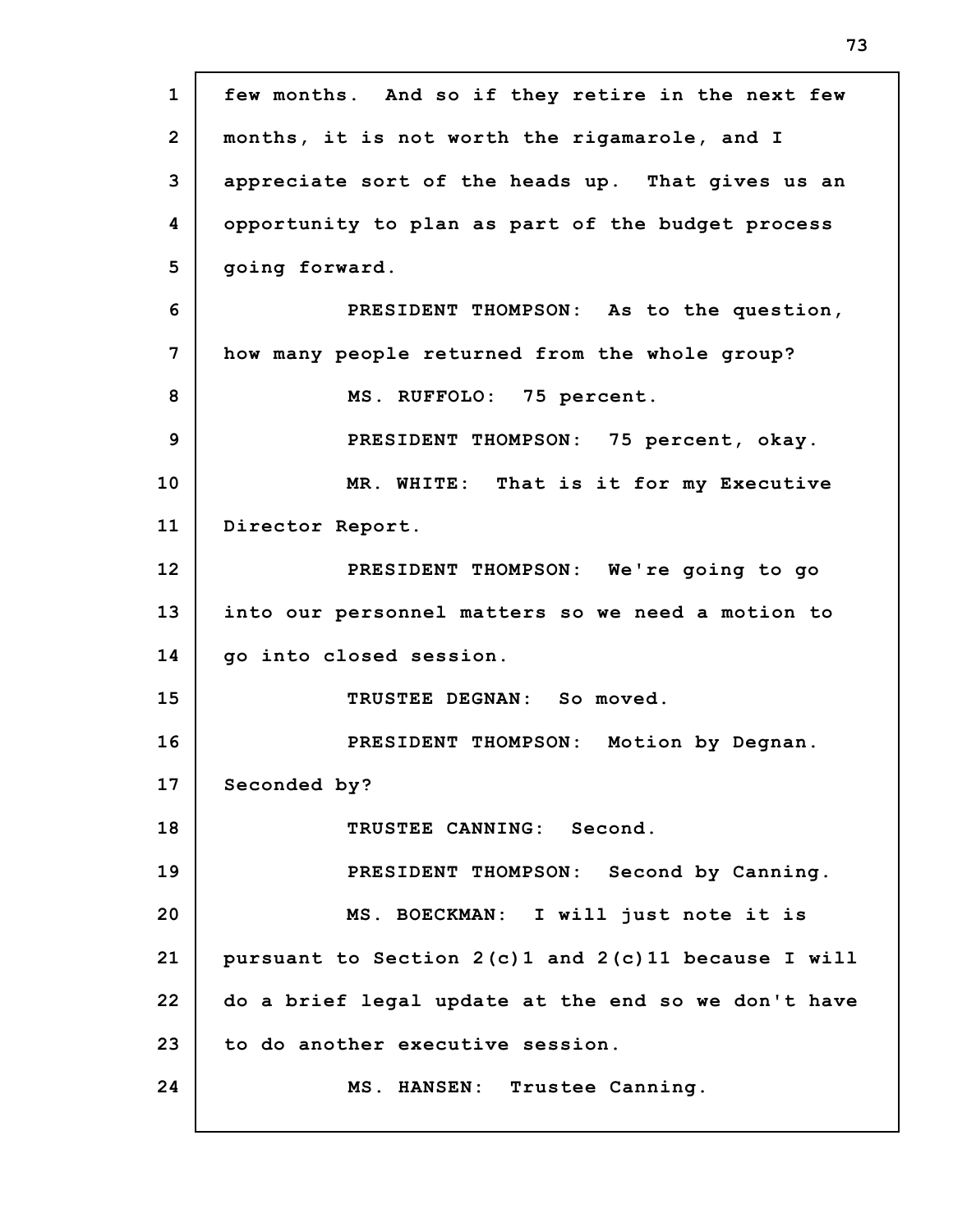**1 2 3 4 5 6 7 8 9 10 11 12 13 14 15 16 17 18 19 20 21 22 23 24 TRUSTEE CANNING: Yes. MS. HANSEN: Trustee Degnan. TRUSTEE DEGNAN: Yes. MS. HANSEN: Madam President. PRESIDENT THOMPSON: Yes. MS. HANSEN: Mr. Slack. MR. SLACK: Yes. MS. HANSEN: Motion carries. (Whereupon, the Board went into Executive Session off the record. No action was taken in Executive Session.) PRESIDENT THOMPSON: Is there any New Business/Old Business? MS. HANSEN: No, ma'am. PRESIDENT THOMPSON: Is there a motion to adjourn today's meeting? TRUSTEE DEGNAN: So moved. PRESIDENT THOMPSON: Moved by Degnan. Second? TRUSTEE CANNING: Second. PRESIDENT THOMPSON: All in favor say " Aye". (Chorus of ayes.)**

**74**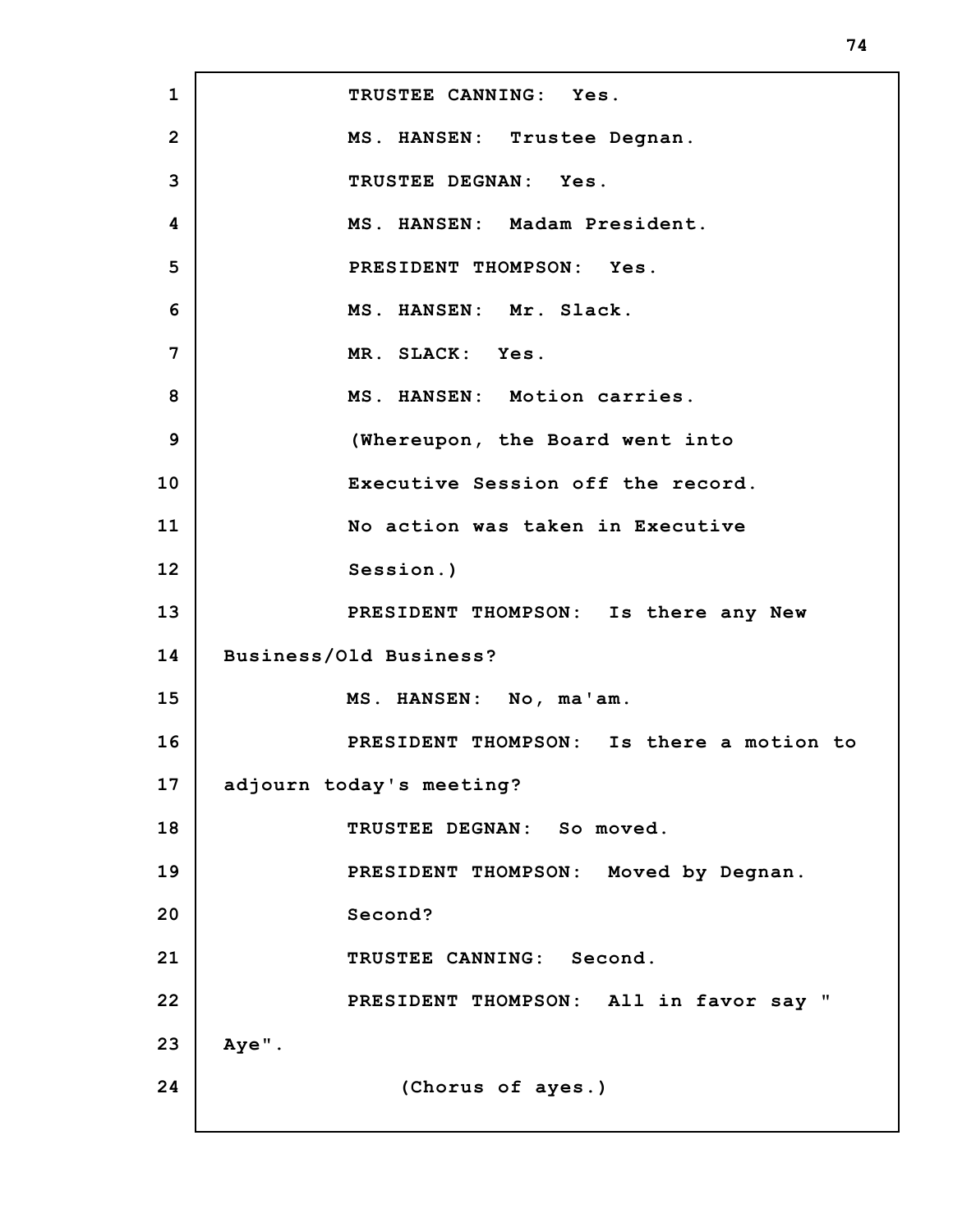| $\mathbf 1$             | PRESIDENT THOMPSON: This meeting is |
|-------------------------|-------------------------------------|
| $\mathbf{2}$            | adjourned.                          |
| $\mathbf{3}$            |                                     |
| $\pmb{4}$               | (WHICH WERE ALL THE PROCEEDINGS     |
| $\overline{\mathbf{5}}$ | IN THE ABOVE-ENTITLED MEETING       |
| $\boldsymbol{6}$        | AT THIS DATE AND TIME.)             |
| $\boldsymbol{7}$        |                                     |
| 8                       |                                     |
| $\boldsymbol{9}$        |                                     |
| 10                      |                                     |
| 11                      |                                     |
| 12                      |                                     |
| 13                      |                                     |
| 14                      |                                     |
| 15                      |                                     |
| 16                      |                                     |
| 17                      |                                     |
| 18                      |                                     |
| 19                      |                                     |
| 20                      |                                     |
| 21                      |                                     |
| 22                      |                                     |
| 23                      |                                     |
| 24                      |                                     |
|                         |                                     |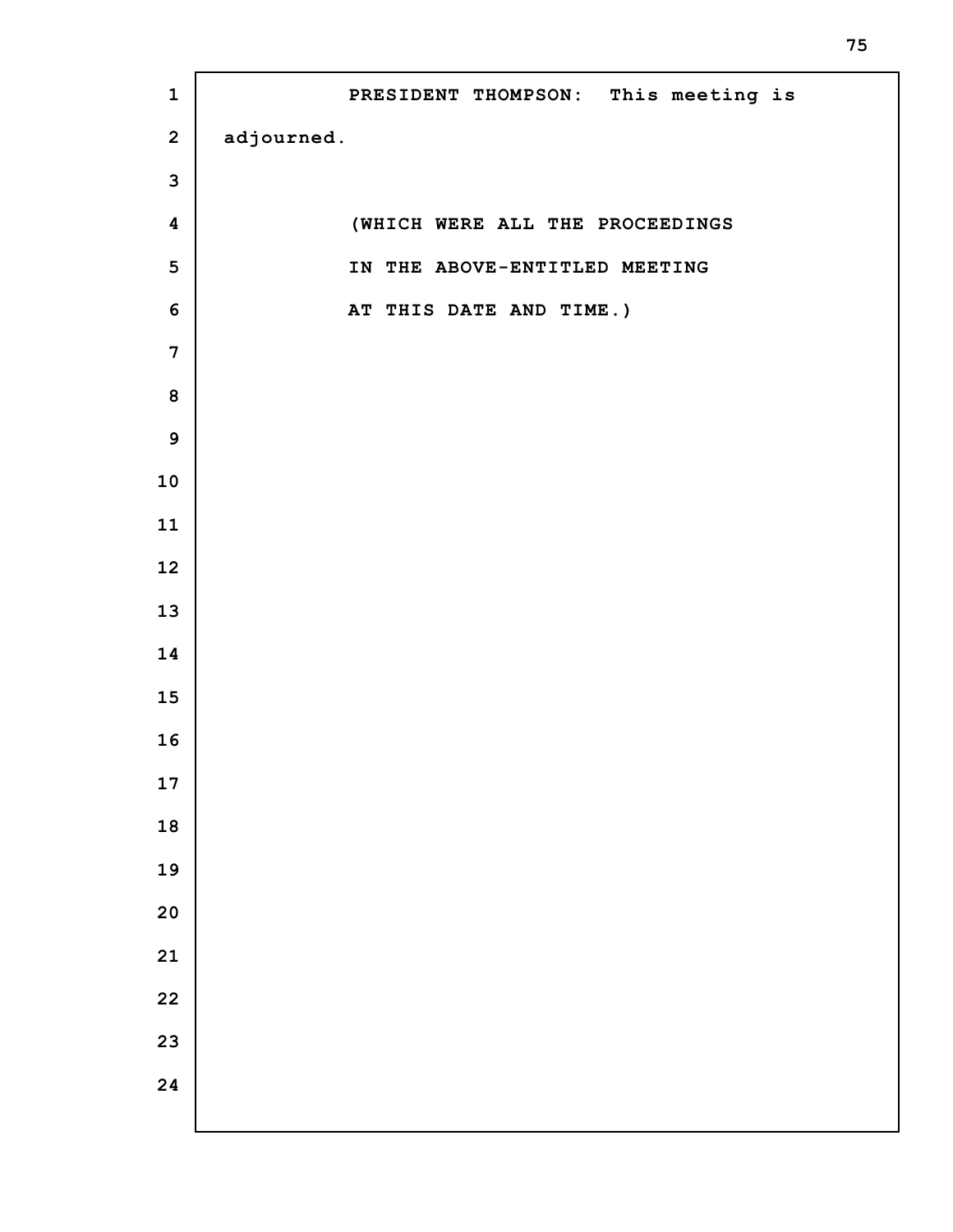**STATE OF ILLINOIS ) ) SS. COUNTY OF DU PAGE ) DEBORAH TYRRELL, being a Certified Shorthand Reporter, on oath says that she is a court reporter doing business in the County of DuPage and State of Illinois, that she reported in shorthand the proceedings given at the taking of said cause and that the foregoing is a true and correct transcript of her shorthand notes so taken as aforesaid; and contains all the proceedings given at said cause. \_\_\_\_\_\_\_\_\_\_\_\_\_\_\_\_\_\_\_\_\_\_ DEBBIE TYRRELL, CSR License No. 084-001078**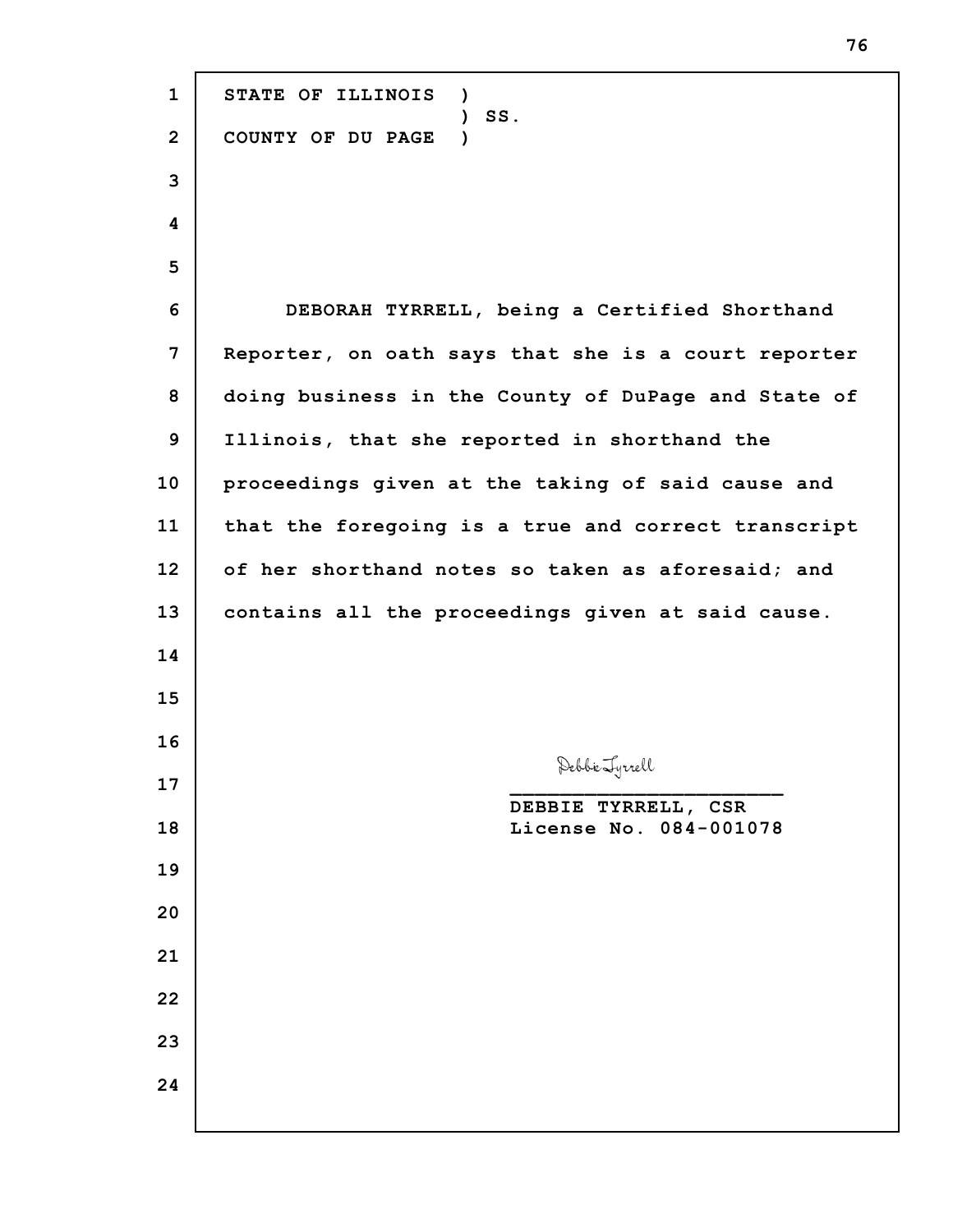| \$                                        | 70:4<br>$2021$ [9] - 1:15, 3:3, | 8                                       | added [1] - 63:2<br>adding [2] - 42:24,       | alive [10] - 24:21, 25:8,<br>26:16, 26:19, 26:22,     |
|-------------------------------------------|---------------------------------|-----------------------------------------|-----------------------------------------------|-------------------------------------------------------|
| $$1,904$ [1] - 55:13                      | 5:13, 28:5, 33:14,              | 8 [2] - 36:10, 44:4                     | 70.9                                          | 27:17, 27:20, 27:23,                                  |
| $$10$ [1] - 51:17                         | 54:17, 54:22, 56:5,             | $8.7$ [1] - 47:15                       | addition $[1] - 65.11$                        | 27:24, 28:7                                           |
| $$12$ [1] - 51:6                          | 56:8                            | $8.8$ [1] - 42:17                       | additional $[5] - 6.14$ ,                     | ALL $[1]$ - 75:4                                      |
| $$138,000$ [1] - 26:3                     | $2021 - 10$ [1] - 1:5           | $87.6$ [1] - 51:15                      | 19:5, 33:21, 67:5,                            | allegedly [1] - 9:5                                   |
| $$183,000$ [2] - 25:3,                    | 2022 [10] - 19:4, 33:15,        |                                         | 72:23                                         | allocation $[7] - 33:20$ ,                            |
| 25:23                                     | 55:14, 55:16, 57:2,             | 9                                       | address $[5] - 4:13$ ,                        | 43:16, 48:17, 49:18,                                  |
| $$25$ [1] - 61:19                         | 57:5, 57:6, 57:15,              |                                         | 7:9, 10:6, 10:11,                             | 50:7, 50:11, 50:18                                    |
| $$3,000$ [1] - 19:3                       | 57:18, 58:21                    | $9.0$ [1] - 54:14                       | 60:18                                         | allocations [2] -                                     |
| $$3,750$ [2] - 19:3, 19:6                 | 2023 [2] - 21:6, 52:19          | $9.6$ [1] - 48:12                       | addresses $[5] - 10:1$ ,                      | 33:21, 50:22                                          |
| $$36$ [1] - 51:16                         | $21$ [2] - 1:15, 3:2            | $91-0715$ [1] - 4:9                     | 10:5, 10:14, 63:6,                            | allow $[1] - 24:13$                                   |
| $$38,580$ [1] - 55:10                     | $21.1$ [1] - 20:23              | $9:00$ [1] - 1:16                       | 63:20                                         | allowed [1] - 72:17                                   |
| $$44$ [1] - 51:10                         | $24$ [1] - 15:9                 |                                         | adjourn [1] - 74:17                           | allowed/condoned [1]                                  |
| \$47 [5] - 51:19, 51:22,                  | $25$ [1] - 16:4                 | A                                       | adjourned [1] - 75:2                          | $-7:12$                                               |
| 51:24, 52:17, 53:4                        | $26$ [1] - 16:4                 |                                         | Adjusted [1] - 15:8                           | allows [1] - 3:17                                     |
| $$87$ [1] - 51:11                         | $27$ [1] - 16:24                | $a.m$ [1] - 1:16                        | adjusted [1] - 17:19                          | <b>alluded</b> $[2] - 50.6$ ,                         |
|                                           | 27th [2] - 11:19, 11:22         | ability [1] - 62:22                     | administration [1] -                          | 50:14                                                 |
| 0                                         | 28 [1] - 16:24                  | able [5] - 23:17, 41:12,                | 67:15                                         | ALSO $[1] - 2:9$                                      |
|                                           | 2nd $[1] - 11:15$               | 52:6, 60:14, 68:4<br>ABOVE [1] - 75:5   | Administrative <sup>[2]</sup> -               | alternative [7] - 26:13,                              |
| 084-001078 [1] - 76:18                    |                                 | <b>ABOVE-ENTITLED</b> [1]               | 7:7,7:14<br>administrative [2] -              | 37:1, 43:21, 47:11,<br>70.8, 70.21, 71:14             |
| 1                                         | 3                               | $-75.5$                                 | 13:14, 14:11                                  | <b>American [2] - 48:18,</b>                          |
|                                           | 3 [6] - 13:14, 32:24,           | above-entitled [1] -                    | adopted [1] - 71:19                           | 49:5                                                  |
| 1 [2] - 34:7, 34:24                       | 35:3, 35:12, 39:6,              | 1:12                                    | advertisement <sup>[1]</sup> -                | amount [5] - 24:23,                                   |
| $1 - 140$ [1] - 24:20                     | 44:10                           | absolutely $[1]$ - 30:14                | 60.7                                          | 25:3, 52:5, 68:18                                     |
| $1-167$ [2] $-63:2, 65:10$                | $3.7$ [1] - 50:3                | abundance [1] - 64:21                   | advised [1] - 66:16                           | Analyst $[3] - 67:12$ ,                               |
| $1.2$ [1] - 35:15                         | 30 [2] - 17:20, 25:2            | acceptable [1] - 23:18                  | Aetna [5] - 59:16,                            | 67:13, 67:24                                          |
| $10$ [1] - 13:15                          | $31$ [1] - 2:12                 | $access$ [4] $- 6.20, 7:2,$             | 60:1, 60:21, 61:10,                           | $AND$ [3] - 1:3, 2:7,                                 |
| 101-0640 [2] - 3:17,                      | $321$ [1] - 1:13                | 8:2, 8:10                               | 61:21                                         | 75:6                                                  |
| 3:24                                      |                                 | accomplish [2] -                        | affect $[1] - 36:3$                           | Anderson [4] - 45:21,                                 |
| 11 $[4] - 14.12, 38.11,$                  | 4                               | 69:15, 69:16                            | AFL [2] - 48:13, 49:6                         | 45:22, 47:7, 47:8                                     |
| 48:7, 48:20                               |                                 | accordance [1] - 4:4                    | $AFL-ClO [2] - 48.13,$                        | annual $[1] - 12:16$                                  |
| $12$ [2] - 38:12, 48:7                    | 4 [4] - 32:24, 34:18,           | accounting $[1]$ - $71:3$               | 49.6                                          | annuitant $[7]$ - 25:7,                               |
| $13$ [1] - 46:18                          | 35:3, 42:13                     | accountings [1] - 7:21                  | aforesaid $[1]$ - 76:12                       | 25:19, 26:16, 26:21,                                  |
| $13.2$ [1] - 54:13                        | 40 [2] - 52:4, 72:15            | acknowledged [1] -                      | African [1] - 54:14                           | 27:17, 28:7, 65:9                                     |
| $13.9$ [1] - 37:10                        | 44.2 [1] - 51:12                | 10:22                                   | <b>AFSCME</b> [1] - 2:12                      | Annuitant [1] - 5:17                                  |
| $14$ [1] - 14:12                          |                                 | acquired [2] - 40:14,                   | agenda [5] - 9:20,                            | annuitant's [1] - 24:14                               |
| 14th $[1] - 51:10$                        | 5                               | 41:9                                    | 13:14, 21:11, 21:17,                          | annuitants [3] - 24:21.                               |
| $15$ [1] - 15:8                           | 5 [3] - 34:18, 39:6,            | acquisition [2] -<br>40:14, 41:2        | 57:22                                         | 63:6, 63:19                                           |
| 15th [2] - 22:3, 22:6                     | 49.14                           | $acquisitions$ $[1]$ -                  | Agent/(non [2] - 7:7,                         | annuities [1] - 15:6<br><b>Annuities</b> $[1]$ - 15:8 |
| $16$ [2] - 5:13, 35:2<br>16th [1] - 11:16 | <b>5.7</b> [1] - 51:5           | 41:11                                   | 7:19<br>Agent/(non-attorney                   | <b>annuity</b> $[4] - 23.4$ ,                         |
| $17$ [1] - 67:18                          | 58877 $[1]$ - 28:4              | Act $[8] - 3.17, 3.21,$                 | $[2] - 7:7, 7:19$                             | 24:22, 28:3, 30:17                                    |
| <b>18</b> [3] - 23:5, 25:1,               | 58877's [1] - 30:17             | 3:23, 4:4, 4:9, 12:17,                  | Agent/Power [1] -                             | <b>Annuity</b> $[3] - 5.6, 5.18,$                     |
| 36.8                                      |                                 | 21:18, 30:8                             | 5:15                                          | 5:23                                                  |
|                                           | 6                               | <b>acted</b> [1] - $3:22$               | aggregate $[1]$ - 34:6                        | <b>ANNUITY</b> $[1]$ - 1:3                            |
| $\mathbf 2$                               |                                 | <b>action</b> $[3] - 22:2$              | aggressively [2] -                            | annuity/account [1] -                                 |
|                                           | 6 [4] - 35:13, 36:14,<br>38:8   | 30:16, 74:11                            | 49:1, 49:3                                    | 6:3                                                   |
| 2 [3] - 40:7, 42:16,                      | 6.3 $[1] - 54.13$               | $active$ [6] - 43.5, 43.6,              | ago [2] - 38:20, 52:2                         | answer [2] - 9:21, 41:7                               |
| 49.14                                     | 6.7 $[1] - 51.14$               | 43:11, 45:2, 46:17,                     | agree [2] - 25:9, 63:23                       | <b>anticipate</b> $[1] - 49:13$                       |
| $2(c)1$ [1] - 73:21                       | $6.8$ [1] - 51:4                | 46:20                                   | agreed [1] - 25:17                            | anticipated $[1]$ - 51:13                             |
| $2(c)$ 11 [1] - 73.21                     |                                 | activity [1] - 50:24                    | agreement [7] - 18:20,                        | anticipating $[2] - 39:1$ ,                           |
| <b>2.06</b> [1] - 12:17                   | 7                               | actual $[5] - 18:24$ ,                  | 18:24, 19:12, 19:18,                          | 39:18                                                 |
| $2.2$ [1] - 50:5                          |                                 | 20:23, 24:5, 50:11,                     | 59:19, 60:24, 64:12                           | any/all [1] - 5:22                                    |
| 20 [3] - 35:5, 35:19,                     | 7 [2] - 45:5, 52:24             | 55:12<br><b>actuarial</b> $[1]$ - 52:21 | ahead $[3] - 11:1$ ,                          | <b>anytime</b> $[1] - 6:16$                           |
| 36.9<br><b>20.4</b> [1] - 20:24           | $700$ [1] - 1:13                | <b>actuary</b> $[1] - 21:7$             | 47:14, 57:6                                   | apologize [1] - 11:2                                  |
| 2019 [2] - 28:4, 46:6                     | $75$ [2] - 73:8, 73:9           | <b>ACWI</b> $[1]$ - 35:24               | aid $[1]$ - 23:16<br>alert [5] - 40:8, 40:11, | appear [1] - 10:9<br>APPEARANCES[1] -                 |
| $2020$ [3] - 38:14, 46:6,                 |                                 | add [2] - 32:24, 46:10                  | 41:14, 41:21, 42:5                            | 2:1                                                   |
|                                           |                                 |                                         |                                               |                                                       |
|                                           | <b>DEBBIE</b>                   | TYRRELL REPORTING SERVICE-              |                                               |                                                       |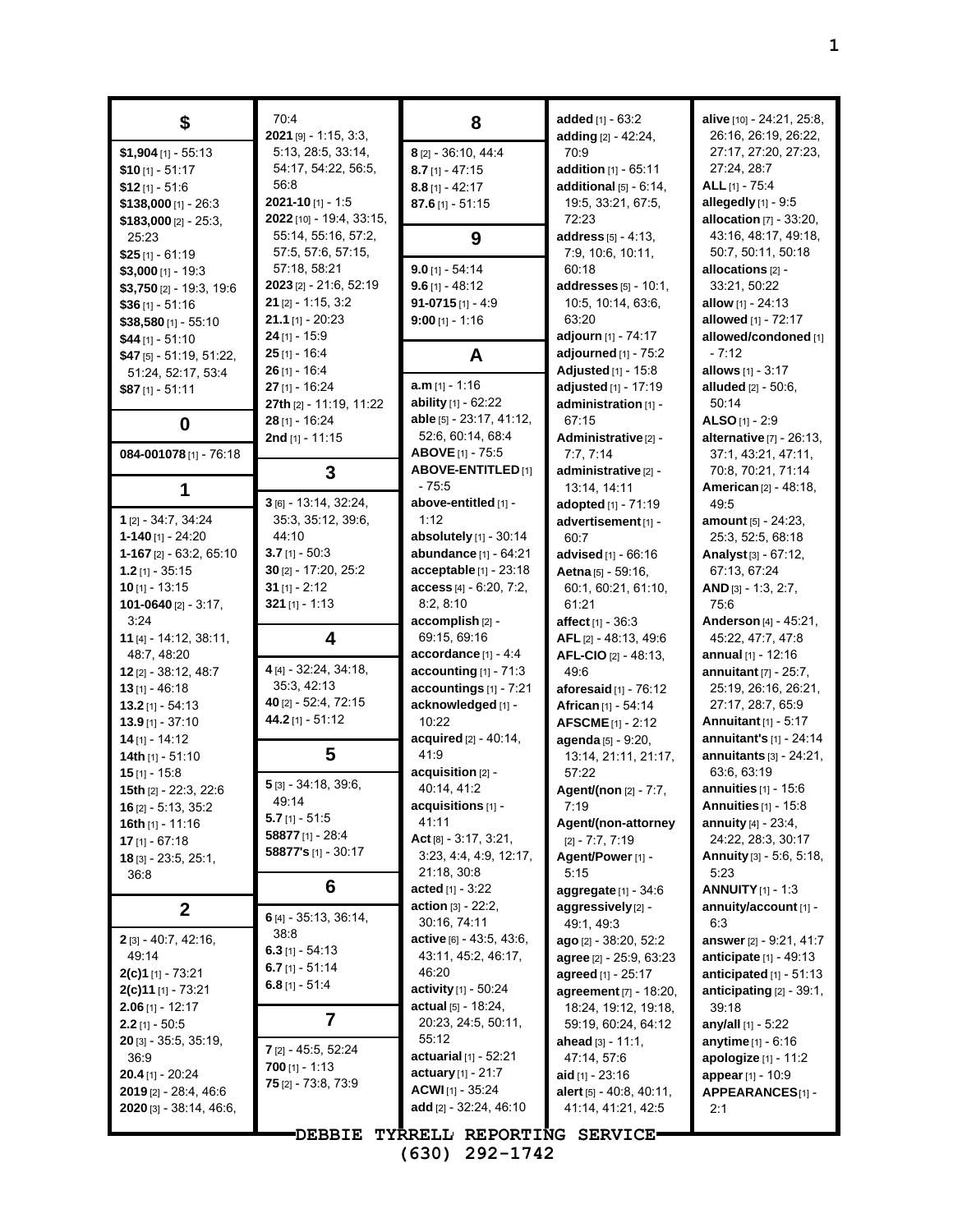| applicants $[1]$ - 54:23<br>application $[2] - 6:13$ ,<br>6:16<br>appreciate $[2] - 42:8$ ,<br>73:3<br>approval [9] - 4:7,<br>13:13, 18:19, 28:3,<br>57:15, 57:16, 59:13,<br>59:15, 69:23<br>approve [9] - 11:13,<br>12:18, 13:18, 24:6,<br>27:15, 53:4, 58:1,<br>58.19, 61.21<br>approved [5] - 33:20,<br>57:17, 61:5, 61:13,<br>71:12<br><b>approving</b> $[1]$ - 26:20 | Attucks [2] - 45:7,<br>52:13<br>Attucks' [1] - 46:14<br>audio [1] - 11:23<br>audit $[1] - 70:3$<br>August [2] - 20:23,<br>32:11<br>authority [3] - 25:18,<br>51:21, 52:16<br>authorize [1] - 6:1<br>authorized $[1] - 6.8$<br>available $[2] - 4:7$ .<br>24:7<br><b>avoid</b> $[1]$ - 53:2<br>aware [3] - 24:8,<br>25:12, 57:19<br>Aye" [1] - 74:23 | <b>better</b> $[4] - 34:13$ ,<br>35:13, 47:24, 48:1<br><b>between</b> $[1]$ - 50:11<br>$big$ [5] - 25:13, 32:9,<br>33:4, 33:22, 39:9<br><b>biggest</b> $[2] - 33:15$ ,<br>36:6<br><b>billion</b> $[1] - 50.3$<br><b>bills</b> $[1] - 50:17$<br><b>bit</b> $[22] - 31:24, 33:2,$<br>35:12, 36:1, 36:3,<br>38:17, 41:22, 42:19,<br>43:14, 44:19, 45:12,<br>46.4, 46.8, 47.13,<br>47:17, 48:3, 48:14,<br>48:15, 48:21, 48:23,<br>50:4, 52:8 | <b>bottom</b> [8] - 37:9,<br>38:1, 42:21, 44:15,<br>44.23, 45.3, 47.6,<br>47:20<br><b>Brazil</b> $[2] - 36.6, 36.8$<br>brief [4] - 4:13, 31:18,<br>66.9, 73.22<br><b>bright</b> $[1]$ - 45:13<br><b>bring</b> $[1] - 57:21$<br><b>bringing</b> $[1] - 67:13$<br>$broad$ [6] - 31:19.<br>32:7, 38:7, 40:4,<br>49:14<br><b>broader</b> [1] - $48:24$<br><b>broadly</b> $[1]$ - 36:13<br>broker [1] - 22:9<br>brought [1] - 67:11 | <b>CANNING</b> [42] - 3:6,<br>12:1, 12:5, 12:24,<br>13:3, 13:20, 14:1,<br>14:17, 14:20, 15:13,<br>15:17, 16:9, 16:13,<br>17:5, 17:9, 18:1,<br>18:5, 19:22, 20:2,<br>22:12, 22:16, 28:11,<br>28:15, 30:24, 31:4,<br>53:10, 53:14, 56:17,<br>58:5, 58:10, 58:24,<br>59.4, 60.17, 61:18,<br>62.2, 62.6, 65.4,<br>65:19, 65:23, 73:18,<br>74:1, 74:21<br>cannot [1] - 55:13<br>cap $[7] - 35:11, 35:12,$ |
|---------------------------------------------------------------------------------------------------------------------------------------------------------------------------------------------------------------------------------------------------------------------------------------------------------------------------------------------------------------------------|-----------------------------------------------------------------------------------------------------------------------------------------------------------------------------------------------------------------------------------------------------------------------------------------------------------------------------------------------------|------------------------------------------------------------------------------------------------------------------------------------------------------------------------------------------------------------------------------------------------------------------------------------------------------------------------------------------------------------------------------------------------------------------------------------------|--------------------------------------------------------------------------------------------------------------------------------------------------------------------------------------------------------------------------------------------------------------------------------------------------------------------------------------------------------------------------------------------------------------------------------|------------------------------------------------------------------------------------------------------------------------------------------------------------------------------------------------------------------------------------------------------------------------------------------------------------------------------------------------------------------------------------------------------|
| area $[1] - 52:3$<br>areas [3] - 33:9, 34:9,                                                                                                                                                                                                                                                                                                                              | ayes [1] - 74:24                                                                                                                                                                                                                                                                                                                                    | <b>BIT</b> $[2] - 48.13, 49.6$<br><b>bites</b> $[1] - 33.12$                                                                                                                                                                                                                                                                                                                                                                             | <b>Bryant</b> $[4] - 40.9$ ,<br>40.13, 41.10, 41.15                                                                                                                                                                                                                                                                                                                                                                            | 35:14, 35:16, 35:18,<br>45:16, 47:9                                                                                                                                                                                                                                                                                                                                                                  |
| 55:11                                                                                                                                                                                                                                                                                                                                                                     | В                                                                                                                                                                                                                                                                                                                                                   | <b>Blair</b> [2] - 47:8, 47:10                                                                                                                                                                                                                                                                                                                                                                                                           | <b>budget</b> $[5] - 55:9$ ,                                                                                                                                                                                                                                                                                                                                                                                                   | capital $[3] - 40:2$ ,                                                                                                                                                                                                                                                                                                                                                                               |
| <b>Ariel</b> [1] - 45:3<br><b>ARNTZEN</b> [8] - 4:18,                                                                                                                                                                                                                                                                                                                     | back-pays [1] - 24:24                                                                                                                                                                                                                                                                                                                               | <b>blind</b> $[6]$ - 59:12,<br>59:13, 59:15, 60:22,                                                                                                                                                                                                                                                                                                                                                                                      | 68:6, 69:2, 69:24,                                                                                                                                                                                                                                                                                                                                                                                                             | 43.19, 50:24<br>caps $[1] - 35:13$                                                                                                                                                                                                                                                                                                                                                                   |
| 5:1, 8:9, 9:21, 10:2,                                                                                                                                                                                                                                                                                                                                                     | background [1] - 7:23                                                                                                                                                                                                                                                                                                                               | 61:21, 64:19                                                                                                                                                                                                                                                                                                                                                                                                                             | 73:4<br><b>Budget</b> [2] - 69:4                                                                                                                                                                                                                                                                                                                                                                                               | captured [1] - 54:1                                                                                                                                                                                                                                                                                                                                                                                  |
| 10.6, 10.18, 10.21                                                                                                                                                                                                                                                                                                                                                        | <b>balance</b> $[2] - 50:2$ ,                                                                                                                                                                                                                                                                                                                       | <b>Blue</b> [8] - 59:14,                                                                                                                                                                                                                                                                                                                                                                                                                 | <b>Burke</b> $[3] - 9.1, 9.9$                                                                                                                                                                                                                                                                                                                                                                                                  | carries [19] - 12:14,                                                                                                                                                                                                                                                                                                                                                                                |
| <b>Arntzen</b> [9] $-5:2, 5:14,$                                                                                                                                                                                                                                                                                                                                          | 51:10                                                                                                                                                                                                                                                                                                                                               | 59:21, 60:21, 61:8,                                                                                                                                                                                                                                                                                                                                                                                                                      | 10:20                                                                                                                                                                                                                                                                                                                                                                                                                          | 13:12, 14:10, 15:5,<br>16:2, 16:22, 17:18,                                                                                                                                                                                                                                                                                                                                                           |
| 5:16, 6:1, 7:6, 7:8,<br>7:14, 9:15, 10:15                                                                                                                                                                                                                                                                                                                                 | <b>bank</b> [4] $-34:10$ ,                                                                                                                                                                                                                                                                                                                          | 61:9, 61:21, 61:22<br><b>BMO</b> [5] $-$ 40:10,                                                                                                                                                                                                                                                                                                                                                                                          | <b>BURKE</b> [1] - 2:7                                                                                                                                                                                                                                                                                                                                                                                                         | 18:14, 20:11, 23:1,                                                                                                                                                                                                                                                                                                                                                                                  |
| <b>Arntzen's [1] - 7:18</b>                                                                                                                                                                                                                                                                                                                                               | 34:15, 44:13, 51:18<br><b>bargaining</b> $[1]$ - 62:21                                                                                                                                                                                                                                                                                              | 40:15, 41:22, 41:24                                                                                                                                                                                                                                                                                                                                                                                                                      | <b>Burns</b> [5] - 5:4, 5:21,<br>9:1, 9:9, 10:20                                                                                                                                                                                                                                                                                                                                                                               | 28:24, 31:13, 53:23,                                                                                                                                                                                                                                                                                                                                                                                 |
| <b>Articles</b> $[1] - 63.3$                                                                                                                                                                                                                                                                                                                                              | <b>base</b> $[1] - 68:15$                                                                                                                                                                                                                                                                                                                           | <b>board</b> $[6] - 21:14$ ,                                                                                                                                                                                                                                                                                                                                                                                                             | <b>BURNS</b> $[1]$ - 2:7                                                                                                                                                                                                                                                                                                                                                                                                       | 56:24, 58:17, 59:11,                                                                                                                                                                                                                                                                                                                                                                                 |
| <b>aspect</b> $[1] - 6:2$                                                                                                                                                                                                                                                                                                                                                 | based [10] - 5:3, 21:7,                                                                                                                                                                                                                                                                                                                             | 25:11, 66:22, 69:5,                                                                                                                                                                                                                                                                                                                                                                                                                      | <b>Business</b> [4] - 67:12,                                                                                                                                                                                                                                                                                                                                                                                                   | 62:13, 66:6, 74:8                                                                                                                                                                                                                                                                                                                                                                                    |
| Assembly [1] - 63:2                                                                                                                                                                                                                                                                                                                                                       | 24:1, 24:7, 27:14,                                                                                                                                                                                                                                                                                                                                  | 69:19, 70:2                                                                                                                                                                                                                                                                                                                                                                                                                              | 67:13, 67:23, 74:14                                                                                                                                                                                                                                                                                                                                                                                                            | case [1] - 41:10                                                                                                                                                                                                                                                                                                                                                                                     |
| <b>asset</b> $[11] - 33.19$ ,                                                                                                                                                                                                                                                                                                                                             | 52:21, 53:5, 54:12,                                                                                                                                                                                                                                                                                                                                 | <b>BOARD</b> $[2] - 1.4, 2.2$                                                                                                                                                                                                                                                                                                                                                                                                            | <b>business</b> [4] - 29:18,                                                                                                                                                                                                                                                                                                                                                                                                   | cash $[4] - 51:1, 51:10,$<br>52:6, 52:18                                                                                                                                                                                                                                                                                                                                                             |
| 40:16, 41:9, 41:23,<br>42:23, 43:16, 46:12,                                                                                                                                                                                                                                                                                                                               | 56.6, 68.5<br><b>basis</b> [5] - 19:6, 20:22,                                                                                                                                                                                                                                                                                                       | <b>Board</b> [33] - $3.2$ , $4.10$ ,<br>4:11, 4:14, 5:19,                                                                                                                                                                                                                                                                                                                                                                                | 29:20, 71:11, 76:8                                                                                                                                                                                                                                                                                                                                                                                                             | caused [2] - 32:19,                                                                                                                                                                                                                                                                                                                                                                                  |
| 49:18, 50:7, 50:11,                                                                                                                                                                                                                                                                                                                                                       | 68:8, 71:10, 72:6                                                                                                                                                                                                                                                                                                                                   | 8:20, 8:23, 8:24,                                                                                                                                                                                                                                                                                                                                                                                                                        | Business/Old [1] -<br>74:14                                                                                                                                                                                                                                                                                                                                                                                                    | 36:9                                                                                                                                                                                                                                                                                                                                                                                                 |
| 50:18                                                                                                                                                                                                                                                                                                                                                                     | <b>BEFORE</b> [1] - 1:1                                                                                                                                                                                                                                                                                                                             | 9.11, 9.12, 9.13,                                                                                                                                                                                                                                                                                                                                                                                                                        | $BY$ [1] - 2:8                                                                                                                                                                                                                                                                                                                                                                                                                 | <b>causing</b> $[1] - 33.5$                                                                                                                                                                                                                                                                                                                                                                          |
| assets [7] - 37:13,                                                                                                                                                                                                                                                                                                                                                       | beginning [1] - 69:8                                                                                                                                                                                                                                                                                                                                | 9:16, 9:22, 9:24,                                                                                                                                                                                                                                                                                                                                                                                                                        |                                                                                                                                                                                                                                                                                                                                                                                                                                | caution [1] - 64:21                                                                                                                                                                                                                                                                                                                                                                                  |
| 39:8, 39:10, 48:9,                                                                                                                                                                                                                                                                                                                                                        | benchmark [12] -                                                                                                                                                                                                                                                                                                                                    | 11:17, 18:22, 22:3,                                                                                                                                                                                                                                                                                                                                                                                                                      | C                                                                                                                                                                                                                                                                                                                                                                                                                              | CBOE $[1] - 48.2$                                                                                                                                                                                                                                                                                                                                                                                    |
| 50:17, 54:11, 70:7                                                                                                                                                                                                                                                                                                                                                        | 34.7, 38.8, 42.17,                                                                                                                                                                                                                                                                                                                                  | 23:18, 23:20, 24:4,<br>24.8, 25.6, 28.8,                                                                                                                                                                                                                                                                                                                                                                                                 |                                                                                                                                                                                                                                                                                                                                                                                                                                | cease [1] - 52:21<br>certain [1] - 36:21                                                                                                                                                                                                                                                                                                                                                             |
| assist [2] - 23:15, 53:6<br>Associates <sup>[1]</sup> - 2:13                                                                                                                                                                                                                                                                                                              | 43.1, 43.12, 43.14,<br>45:5, 45:6, 46:23,                                                                                                                                                                                                                                                                                                           | 49:19, 54:18, 57:3,                                                                                                                                                                                                                                                                                                                                                                                                                      | calendar [3] - 57:3,<br>57:16, 58:1                                                                                                                                                                                                                                                                                                                                                                                            | certainly [12] - 21:1,                                                                                                                                                                                                                                                                                                                                                                               |
| <b>Association</b> $[2] - 60:1$ ,                                                                                                                                                                                                                                                                                                                                         | 47:14, 48:2, 48:24                                                                                                                                                                                                                                                                                                                                  | 57:15, 61:6, 67:4,                                                                                                                                                                                                                                                                                                                                                                                                                       | calendars $[1]$ - 57:6                                                                                                                                                                                                                                                                                                                                                                                                         | 34:19, 35:13, 36:23,                                                                                                                                                                                                                                                                                                                                                                                 |
| 61:11                                                                                                                                                                                                                                                                                                                                                                     | benchmarks [4] -                                                                                                                                                                                                                                                                                                                                    | 67:11, 69:8, 71:24,                                                                                                                                                                                                                                                                                                                                                                                                                      | call/Zoom [1] - 6:7                                                                                                                                                                                                                                                                                                                                                                                                            | 39:24, 45:24, 47:19,                                                                                                                                                                                                                                                                                                                                                                                 |
| $AT_{[1]} - 75.6$                                                                                                                                                                                                                                                                                                                                                         | 38.5, 38.11, 38.21,                                                                                                                                                                                                                                                                                                                                 | 74:9                                                                                                                                                                                                                                                                                                                                                                                                                                     | candidates [2] - 55:1,                                                                                                                                                                                                                                                                                                                                                                                                         | 50:18, 51:9, 51:20,                                                                                                                                                                                                                                                                                                                                                                                  |
| <b>attached</b> [2] - 70:11,                                                                                                                                                                                                                                                                                                                                              | 48:24                                                                                                                                                                                                                                                                                                                                               | <b>Board's</b> $[3] - 4.21$ ,<br>25:18, 30:18                                                                                                                                                                                                                                                                                                                                                                                            | 55:3                                                                                                                                                                                                                                                                                                                                                                                                                           | 52:20, 68:16<br><b>Certified</b> $[1]$ - 76:6                                                                                                                                                                                                                                                                                                                                                        |
| 71:6<br>attachments [1] - 68:5                                                                                                                                                                                                                                                                                                                                            | beneficiaries [1] -<br>37:16                                                                                                                                                                                                                                                                                                                        | <b>BOECKMAN</b> [24] -                                                                                                                                                                                                                                                                                                                                                                                                                   | canning [1] - 12:2<br>Canning [39] - 2:6,                                                                                                                                                                                                                                                                                                                                                                                      | <b>certify</b> $[1] - 56.8$                                                                                                                                                                                                                                                                                                                                                                          |
| attempted $[1]$ - 30:3                                                                                                                                                                                                                                                                                                                                                    | <b>benefit</b> $[4] - 21:2$ ,                                                                                                                                                                                                                                                                                                                       | 2.8, 4.19, 9.15, 9.24,                                                                                                                                                                                                                                                                                                                                                                                                                   | 3:5, 12:4, 13:2,                                                                                                                                                                                                                                                                                                                                                                                                               | certifying $[1]$ - 56:9                                                                                                                                                                                                                                                                                                                                                                              |
| <b>attendance</b> [1] - 58:20                                                                                                                                                                                                                                                                                                                                             | 30:17, 49:8, 67:15                                                                                                                                                                                                                                                                                                                                  | 10:4, 10:15, 10:19,                                                                                                                                                                                                                                                                                                                                                                                                                      | 13:22, 13:24, 14:19,                                                                                                                                                                                                                                                                                                                                                                                                           | cetera [1] - $7:21$                                                                                                                                                                                                                                                                                                                                                                                  |
| <b>attending</b> $[1] - 57:23$                                                                                                                                                                                                                                                                                                                                            | <b>Benefit</b> [4] - 5:6, 5:18,                                                                                                                                                                                                                                                                                                                     | 11:8, 24:8, 26:13,                                                                                                                                                                                                                                                                                                                                                                                                                       | 15:14, 15:16, 16:10,                                                                                                                                                                                                                                                                                                                                                                                                           | cetera) [1] - 6:19                                                                                                                                                                                                                                                                                                                                                                                   |
| attention [1] - 57:21                                                                                                                                                                                                                                                                                                                                                     | 5:23, 61:10                                                                                                                                                                                                                                                                                                                                         | 27:7, 27:22, 28:6,<br>29:3, 29:7, 29:22,                                                                                                                                                                                                                                                                                                                                                                                                 | 16:12, 17:6, 17:8,                                                                                                                                                                                                                                                                                                                                                                                                             | change [5] - 41:5.                                                                                                                                                                                                                                                                                                                                                                                   |
| attorney [1] - 7:19                                                                                                                                                                                                                                                                                                                                                       | <b>BENEFIT</b> $[1] - 1.3$                                                                                                                                                                                                                                                                                                                          | 30:1, 30:14, 60:20,                                                                                                                                                                                                                                                                                                                                                                                                                      | 18:1, 18:2, 18:4,<br>19:23, 20:1, 22:13,                                                                                                                                                                                                                                                                                                                                                                                       | 41.8, 41.12, 50.8,<br>67:20                                                                                                                                                                                                                                                                                                                                                                          |
| Attorney [12] - 5:15,<br>7:7, 7:8, 7:19, 23:6,                                                                                                                                                                                                                                                                                                                            | <b>Benefits</b> $[3] - 2:11$ ,<br>16:4, 60:1                                                                                                                                                                                                                                                                                                        | 62:24, 64:18, 65:6,                                                                                                                                                                                                                                                                                                                                                                                                                      | 22:15, 28:12, 28:14,                                                                                                                                                                                                                                                                                                                                                                                                           | changes $[6] - 40:17$ ,                                                                                                                                                                                                                                                                                                                                                                              |
| 23:11, 23:12, 24:10,                                                                                                                                                                                                                                                                                                                                                      | <b>benefits</b> $[6] - 21:1$ ,                                                                                                                                                                                                                                                                                                                      | 65:12, 73:20                                                                                                                                                                                                                                                                                                                                                                                                                             | 31.1, 31.3, 53.11,                                                                                                                                                                                                                                                                                                                                                                                                             | 40:22, 40:24, 49:19,                                                                                                                                                                                                                                                                                                                                                                                 |
| 25:16, 25:20, 26:4,                                                                                                                                                                                                                                                                                                                                                       | 26:17, 27:10, 51:12,                                                                                                                                                                                                                                                                                                                                | <b>Boeckman</b> [1] - 5:22                                                                                                                                                                                                                                                                                                                                                                                                               | 53:13, 55:3, 56:10,                                                                                                                                                                                                                                                                                                                                                                                                            | 69:20, 71:19                                                                                                                                                                                                                                                                                                                                                                                         |
| 29:19                                                                                                                                                                                                                                                                                                                                                                     | 53:7, 64:17                                                                                                                                                                                                                                                                                                                                         | <b>bogged</b> $[1] - 68:20$<br><b>bond</b> [1] - 32:7                                                                                                                                                                                                                                                                                                                                                                                    | 56:16, 58:7, 58:9,                                                                                                                                                                                                                                                                                                                                                                                                             | chart $[3] - 42.21$ , 71.6,                                                                                                                                                                                                                                                                                                                                                                          |
| <b>Attorney's [2] - 26:8,</b>                                                                                                                                                                                                                                                                                                                                             | <b>Berman</b> $[1]$ - 37:5<br>best [4] - 33:17, 35:14,                                                                                                                                                                                                                                                                                              | <b>bonds</b> $[2] - 34:2, 34:6$                                                                                                                                                                                                                                                                                                                                                                                                          | 59:1, 59:3, 62:3,<br>62:5, 65:20, 65:22,                                                                                                                                                                                                                                                                                                                                                                                       | 71:13<br><b>charts</b> $[1] - 68.5$                                                                                                                                                                                                                                                                                                                                                                  |
| 29:4<br>attractively [1] - 36:18                                                                                                                                                                                                                                                                                                                                          | 37:22, 38:20                                                                                                                                                                                                                                                                                                                                        | <b>bore</b> [1] - 49:23                                                                                                                                                                                                                                                                                                                                                                                                                  | 73:19, 73:24                                                                                                                                                                                                                                                                                                                                                                                                                   | check [2] - 27:16, 28:3                                                                                                                                                                                                                                                                                                                                                                              |
|                                                                                                                                                                                                                                                                                                                                                                           |                                                                                                                                                                                                                                                                                                                                                     |                                                                                                                                                                                                                                                                                                                                                                                                                                          |                                                                                                                                                                                                                                                                                                                                                                                                                                |                                                                                                                                                                                                                                                                                                                                                                                                      |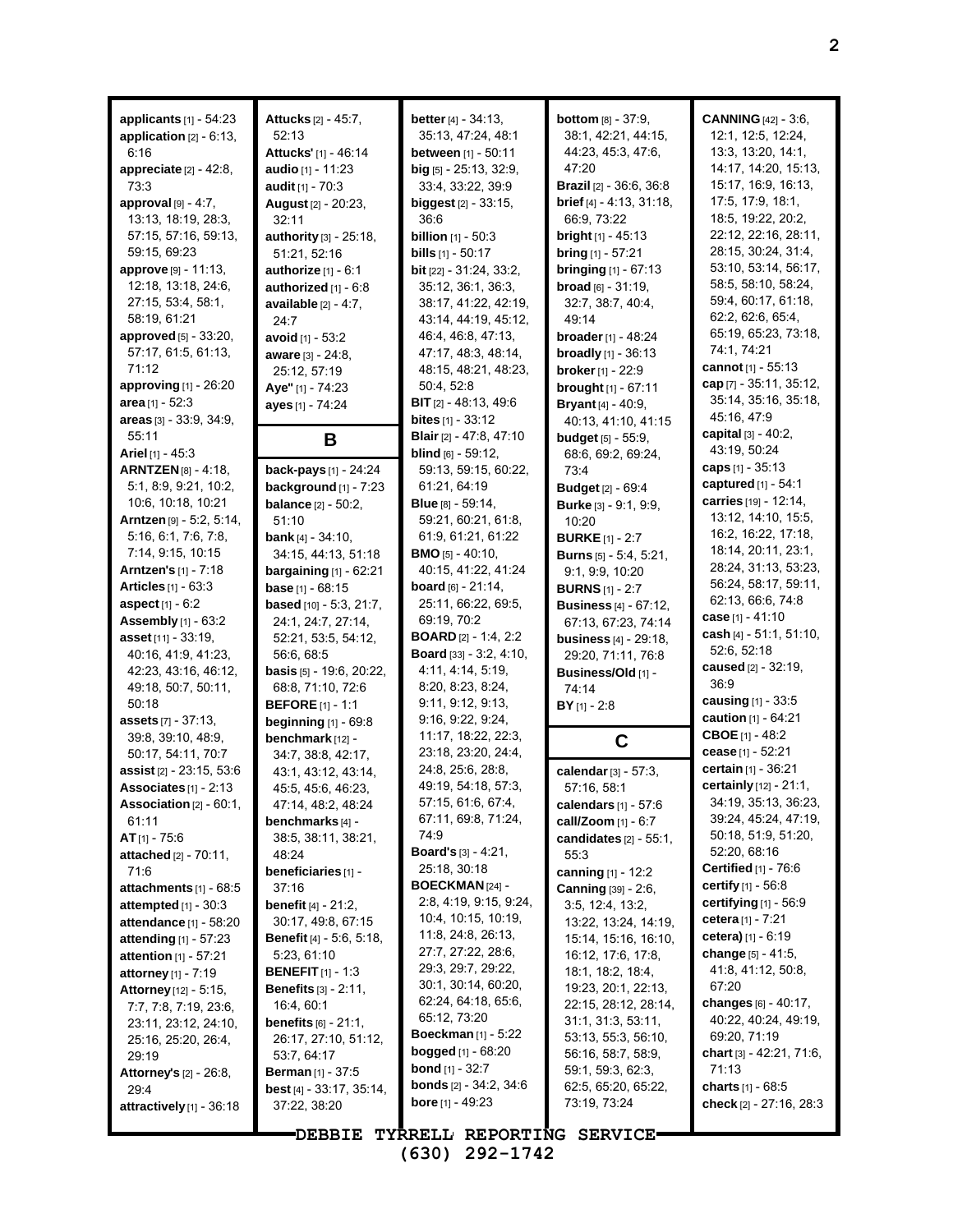**checking** [2] - 7:24, 23:23 **checks** [3] - 24:22, 25:6, 25:19 **CHICAGO** [1] - 1:3 **Chicago** [11] - 1:14, 5:6, 5:16, 5:18, 5:24, 57:4, 62:15, 62:18, 64:12, 65:8, 72:1 **Children** [1] - 15:7 **China** [2] - 33:10, 36:6 **china** [1] - 36:7 **choose** [1] - 55:17 **Chorus** [1] - 74:24 **chunk** [1] - 32:12 **CIO** [2] - 48:13, 49:6 **City** [11] - 1:14, 2:6, 5:16, 5:20, 21:3, 52:24, 57:4, 59:22, 61:9, 71:24, 72:11 **civil** [2] - 6:24, 8:14 **civilian** [3] - 6:3, 6:4, 6:11 **claimed** [1] - 9:6 **Clark** [1] - 1:13 **class** [1] - 46:13 **classes** [1] - 42:23 **clear**[1] - 5:12 **client** [2] - 5:9, 8:16 **Client** [1] - 5:24 **clients** [2] - 19:8, 33:16 **close** [2] - 50:10, 50:21 **closed** [5] - 11:16, 12:16, 12:21, 30:9, 73:14 **closely** [2] - 43:20, 49:7 **Code** [6] - 24:20, 63:1, 63:3, 63:4, 63:13, 65:10 **collective** [1] - 62:21 **Columbia** [3] - 40:16, 41:24, 42:2 **column** [2] - 35:23, 37:10 **combination** [1] - 52:10 **comfortable** [5] - 24:15, 25:13, 26:23, 64:6, 64:9 **coming** [7] - 33:9, 38:3, 52:19, 52:24, 56:1, 66:18, 67:4 **commencing** [1] - 1:15 **comment** [2] - 4:15, 36:17 **comments** [3] - 9:17,

11:9, 11:11 **Committee** [3] - 11:15, 11:20, 11:22 **committees** [1] - 4:12 **commodities** [1] - 37:20 **communicate** [2] - 64:22, 69:22 **communication** [6] - 5:7, 9:8, 9:9, 9:12, 9:16, 10:23 **communications** [2] - 5:4, 25:10 **company** [3] - 41:9, 55:17, 59:20 **Company** [1] - 22:8 **compared** [1] - 48:4 **comparing** [1] - 70:16 **compliance** [1] - 30:18 **comply** [2] - 63:8, 65:8 **components** [1] - 36:7 **composite** [1] - 34:19 **composites** [1] - 42:21 **Comptroller**[1] - 2:11 **concern** [3] - 23:19, 26:16, 27:9 **concerned** [3] - 27:11, 47:3, 48:3 **concerns** [4] - 37:14, 49:5, 63:10, 70:21 **concludes** [1] - 54:15 **concurs** [1] - 55:18 **conducted** [3] - 3:18, 21:19, 22:6 **conference** [3] - 3:18, 6:7, 57:20 **conferences** [3] - 57:10, 57:17, 58:19 **confidential** [1] - 9:9 **confidentiality** [4] - 12:21, 59:19, 60:24, 64:4 **confidentially** [2] - 8:21, 9:14 **confirm** [3] - 26:18, 27:1, 27:13 **confirmation** [5] - 11:5, 26:21, 27:1, 27:16, 28:6 **confirming** [1] - 11:7 **Congratulations** [1] - 57:1 **congratulations** [1] - 55:6 **consent** [3] - 6:1, 7:15, 7:21 **consented** [1] - 7:23 **conservative**[2] -

44:19, 48:22 **consider**[2] - 61:13, 67:20 **consideration** [5] - 18:18, 30:16, 57:14, 59:13, 59:15 **considered** [1] - 60:3 **consistent** [9] - 3:23, 21:17, 27:18, 28:7, 58:20, 61:22, 63:21, 64:24, 65:9 **Consistent** [1] - 4:9 **constraints** [1] - 4:10 **consultant** [2] - 53:6, 71:2 **Consultant** [2] - 7:7, 7:14 **Consulting** [1] - 19:18 **consulting** [1] - 18:20 **contains** [1] - 76:13 **content** [1] - 6:10 **contest** [1] - 27:11 **contingent** [1] - 27:16 **continuation** [2] - 32:11, 32:20 **continue** [13] - 3:19, 21:1, 24:21, 33:19, 39:20, 40:1, 40:21, 45:4, 48:15, 49:17, 50:20, 72:9, 72:18 **continued** [5] - 27:9, 33:12, 36:15, 39:21, 45:20 **continuing** [4] - 40:18, 43:23, 44:23, 45:15 **contract** [1] - 19:1 **contribution** [1] - 51:14 **convene** [1] - 3:1 **conversation** [3] - 6:9, 6:17, 72:16 **conversations** [2] - 6:4, 25:5 **Cook** [1] - 1:14 **copy** [2] - 59:20, 64:11 **core** [4] - 34:2, 34:6, 44:11, 45:24 **correct** [4] - 60:9, 60:19, 62:23, 76:11 **correction** [1] - 32:20 **cost** [1] - 19:7 **costs** [1] - 21:2 **Council** [1] - 2:12 **counsel** [6] - 12:19, 23:15, 23:16, 23:19, 65:12, 67:9 **COUNTY** [1] - 76:2 **County** [2] - 1:14, 76:8 **couple** [5] - 36:17, 38:4, 39:23, 60:15,

**court** [1] - 76:7 **coverage** [1] - 67:5 **Covid** [1] - 32:21 **COVID-19** [1] - 3:21 **Cowbell** [3] - 21:21, 21:24, 22:7 **Craig** [1] - 2:6 **credit** [1] - 34:11 **Crescent** [1] - 44:16 **criminal** [2] - 6:24, 8:14 **Cross** [5] - 59:14, 59:21, 60:21, 61:9, 61:22 **CSR** [1] - 76:17 **CTU** [2] - 63:11, 63:20 **current** [3] - 18:24, 51:9, 67:17 **cushion** [1] - 51:18 **custodial** [1] - 70:6 **cutoff** [2] - 8:5, 8:6 **cyber**[4] - 21:11, 21:16, 21:20, 22:7 **cycle** [1] - 70:22 **cycles** [1] - 71:11 **D daily** [1] - 33:12 **data** [5] - 8:3, 62:19, 62:23, 66:23, 68:14

**DATE**[1] - 75:6 **date** [24] - 31:22, 34:8, 34:17, 35:1, 35:4, 35:17, 36:12, 37:8, 37:11, 38:10, 42:16, 42:18, 44:11, 44:18, 45:1, 45:6, 46:16, 46:24, 47:13, 47:22, 48:11, 48:20, 50:5,

70:12 **dated** [1] - 5:13 **dates** [2] - 57:12, 58:2 **days** [3] - 38:4, 68:18,

68:19 **deal** [1] - 41:17 **dealings** [1] - 8:1 **death** [1] - 23:23 **DEBBIE** [1] - 76:17 **DEBORAH** [1] - 76:6 **deceased** [2] - 24:3,

26:3

8:12

**December**[1] - 69:24 **deemed** [2] - 6:22,

**definitely** [1] - 35:20 **DEGNAN** [41] - 3:8, 11:18, 12:7, 12:23, 13:5, 13:19, 14:3,

66:13

28:9, 28:17, 30:21, 31:6, 53:8, 53:16, 56:19, 58:3, 58:12, 58:22, 59:6, 60:6, 61:24, 62:8, 65:16, 66:1, 73:15, 74:3, 74:18 **Degnan** [41] - 2:5, 3:7, 11:23, 12:6, 13:4, 13:21, 14:2, 14:16, 14:21, 15:18, 16:8, 16:14, 17:4, 17:10, 17:24, 18:6, 19:21, 20:3, 22:11, 22:17, 28:10, 28:16, 30:22, 31:5, 53:9, 53:15, 55:4, 56:9, 56:18, 58:4, 58:6, 58:11, 58:23, 59:5, 62:1, 62:7, 65:17, 65:24, 73:16, 74:2, 74:19 **deliver**[1] - 25:18 **delivered** [1] - 25:6 **Delta** [2] - 32:20, 36:2 **Dennis** [12] - 2:9, 18:21, 20:13, 23:8, 24:24, 25:4, 25:10, 25:17, 27:2, 52:1, 61:7, 63:16 **deny** [1] - 7:10 **deployment** [1] - 7:22 **Deputy** [3] - 2:6, 2:10, 56:7 **describe** [1] - 50:9 **detective** [1] - 26:24 **determined** [3] - 4:10, 54:24, 57:12 **development** [3] - 48:14, 49:8, 55:12 **DeWald** [1] - 2:13 **difference** [3] - 41:2, 41:4, 41:7 **different** [10] - 5:8, 10:10, 35:8, 40:19, 41:23, 51:4, 51:6, 55:2, 55:15, 71:17 **difficulty** [1] - 23:13 **digit** [1] - 43:15 **digits** [1] - 37:8 **diligence** [2] - 23:22, 25:23 **direct** [2] - 9:11, 10:11 **direction** [3] - 21:6, 27:18, 28:8 **directly** [6] - 8:20,

**DEBBIE TYRRELL REPORTING SERVICE (630) 292-1742**

14:15, 14:22, 15:12, 15:19, 16:7, 16:15, 17:3, 17:11, 17:23, 18:7, 19:20, 20:4, 22:10, 22:18, 27:3,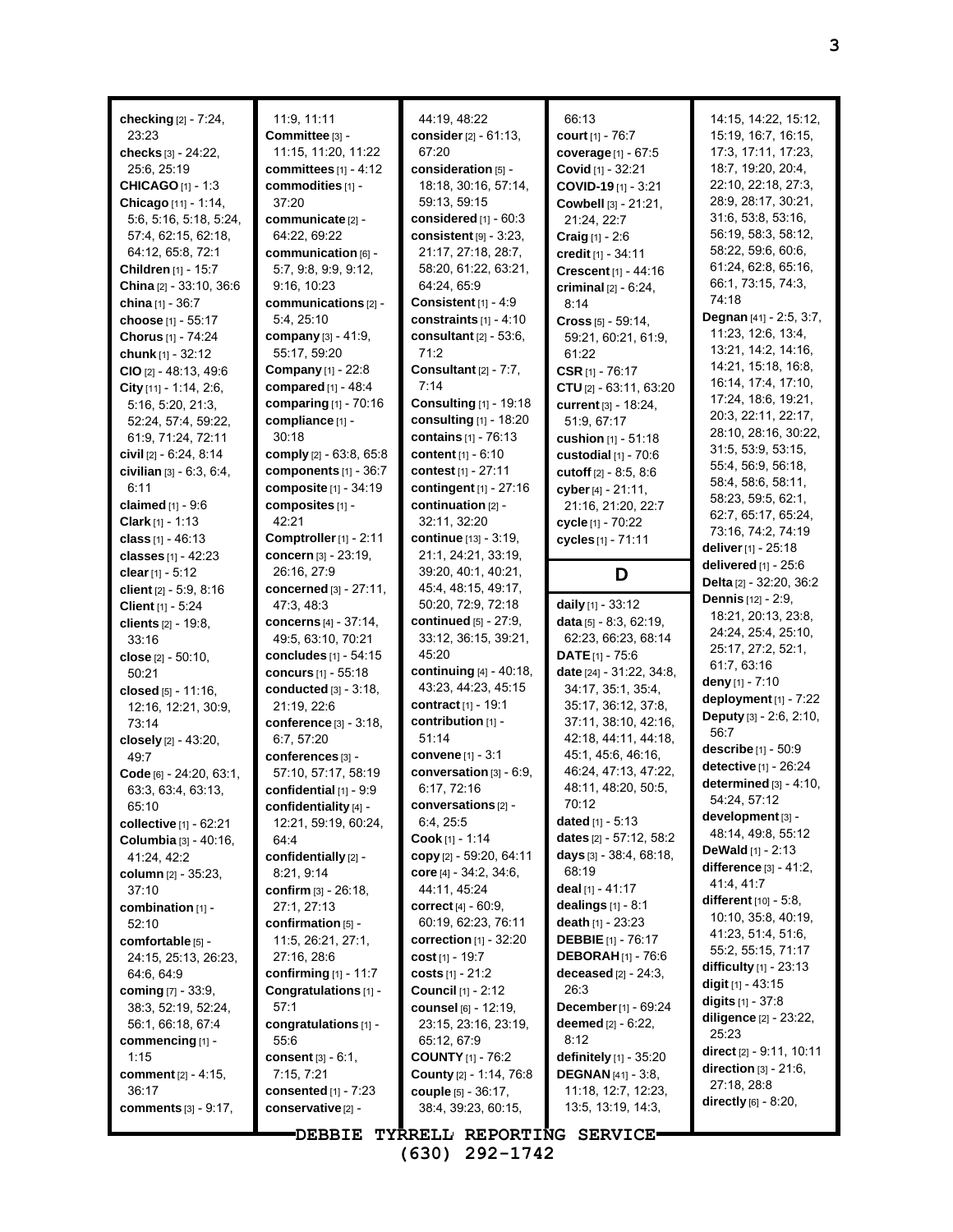| 9:14, 9:22, 25:19,<br>60:21, 61:2 | <b>Duty</b> $[2] - 16:3, 16:23$ | 44:1, 44:24, 45:1,<br>45:9, 45:14, 52:3, | 8:11<br><b>extended</b> $[1]$ - $67:22$ | Form [4] - 23:3, 23:7,<br>24:11, 24:13 |
|-----------------------------------|---------------------------------|------------------------------------------|-----------------------------------------|----------------------------------------|
| Director $[8] - 2.9$ ,            | Е                               | 52:5                                     | Extensions $[1]$ - 16:24                | form [3] - 24:9, 25:13,                |
| 2:10, 4:1, 9:5, 10:13,            |                                 | equity [16] - 32:7,                      | extent [1] - 39:3                       | 27:15                                  |
| 56:7, 65:13, 73:11                | early [1] - 46:6                | 32:16, 32:19, 34:21,                     | extra [3] - 25:16, 27:4,                | <b>formal</b> $[1] - 7:23$             |
| <b>Director's</b> $[1] - 66:7$    | East $[1] - 33.9$               | 35:21, 36:16, 39:16,                     | 47:18                                   | <b>formally</b> $[1] - 61:8$           |
| Directors $[1]$ - 8:20            | effective [1] - 19:3            | 39:18, 39:20, 42:13,                     | extrapolation $[1]$ - 8:3               | <b>format</b> $[2] - 6.5, 10.3$        |
| <b>Disabilities</b> $[1]$ - 17:20 | either $[5] - 6:15$ ,           | 42:15, 45:17, 50:12,                     | eyes [1] - 23:21                        | <b>formatting</b> $[1] - 10:10$        |
| disability $[1]$ - 27:10          | 40:23, 51:1, 60:11,             | 50:13, 51:2, 51:4                        |                                         | <b>former</b> $[1] - 21:24$            |
| Disability [2] - 16:4,            | 61:2                            | <b>especially</b> $[5] - 32:10$ ,        | F                                       | forum $[1] - 6.8$                      |
| 16:24                             | <b>Election</b> [2] - 11:20,    | 35:17, 37:6, 41:15,                      |                                         | forums $[1] - 6.6$                     |
| disabled $[1] - 27:12$            | 11:22                           | 43:21                                    | facilitate [1] - 69:23                  | forward [16] - 21:23.                  |
| disclose [1] - 64:14              | <b>election</b> $[9] - 54:17$ , | <b>estate</b> $[18] - 37:2$              | fact [4] - 25:7, 26:22,                 | 27:18, 30:17, 32:1,                    |
| discourse [1] - 6:9               | 54:19, 55:2, 55:5,              | 37:21, 37:23, 38:4,                      | 27:17, 50:15                            | 33:14, 33:22, 43:20,                   |
| discuss [1] - 31:19               | 55:15, 55:22, 56:5,             | 38:6, 38:11, 38:13,                      | failure [1] - 23:5                      | 44:2, 44:4, 49:15,                     |
| discussed $[2] - 6:5$ ,           | 56:9, 56:11                     | 38:14, 38:16, 39:2,                      | fairly [2] - 66:12, 66:20               | 52:20, 68:7, 68:11,                    |
| 30:10                             | elections $[1] - 54:22$         | 39:3, 39:12, 43:13,                      | <b>fall</b> $[1]$ - 67:21               | 68:24, 69:17, 73:5                     |
| dissemination [2] -               | eligibility $[1]$ - 27:9        | 48:11, 48:12, 51:2,                      | <b>familiar</b> $[1]$ - 23:10           | four $[1] - 66:19$                     |
| 6:10, 7:16                        | eligible [3] - 24:21,           | 51:5                                     | family $[1]$ - 23:11                    | <b>fourth</b> $[1] - 70:1$             |
| distributions [1] -               | 26:17, 61:16                    | estimate [1] - 68:18                     | far $[2] - 32:13, 35:4$                 | framework $[1] - 31:22$                |
| 51:3                              | email $[6] - 10.1$ , 10.5,      | <b>estimated</b> $[2] - 20:23$ ,         | fashion [1] - 41:13                     | fraud $[1] - 26:7$                     |
| <b>DOCTOR</b> [4] - 16:5,         | 10:6, 10:10, 10:11,             | 51:18                                    | father's [3] - 29:18,                   | <b>front</b> $[1]$ - 35:22             |
| 17:1, 17:21, 18:16                | 10:14                           | et $[2] - 6.19, 7.21$                    | 29:20, 30:4                             | fulfilled [1] - 64:24                  |
| doctor [1] - 18:15                | emails [2] - 10:8, 72:2         | event $[1] - 33.7$                       | favor $[2] - 21:23$ ,                   | fulfills [1] - 24:19                   |
| document [1] - 71:8               | emerging [5] - 36:7,            | <b>ex</b> $[1] - 35:24$                  | 74:22                                   | full [2] - 70:4, 72:6                  |
| documentation [4] -               | 36.9, 45.8, 46.15,              | <b>ex-U.S</b> [1] - 35:24                | February [1] - 28:4                     | full-time [1] - 72:6                   |
| 6.11, 6.15, 7.20,                 | 47:10                           | <b>exactly</b> $[1] - 30:1$              | <b>Federal</b> [2] - 5:20,              | fund [13] - 29:21, 37:3,               |
| 11.6                              | employee [1] - 51:13            | exceed [1] - 21:2                        | 33.3                                    | 37:10, 43:13, 46:19,                   |
| documents $[1]$ - 23:17           | <b>Employee</b> [2] - 5:18,     | except $[2] - 46:21$ ,                   | feedback $[1]$ - 69:23                  | 46:22, 47:20, 47:24,                   |
| dollars $[1] - 37:16$             | 5:23                            | 57:8                                     | Fees $[1] - 14:12$                      | 48:5, 48:6, 61:16,                     |
| domestic [1] - 50:12              | <b>Employees</b> [3] - 5:19,    | exception $[1]$ - 30:8                   | few [15] - 5:8, 33:24,                  | 62:22, 67:6                            |
| done [8] - 23:22,                 | 5:20, 15:7                      | exceptionally [3] -                      | 36.5, 38.20, 38.21,                     | <b>FUND</b> $[1] - 1:3$                |
| 26:15, 34:12, 35:16,              | <b>EMPLOYEES'</b> [1] - 1:2     | 37:6, 44:9, 48:6                         | 45:11, 46:18, 47:7,                     | <b>Fund</b> $[19] - 5.6, 5.18$         |
| 44.9, 48.15, 68.24,               | <b>Employees'</b> [1] - 5:5     | <b>excess</b> $[1] - 34:18$              | 47:12, 48:15, 52:2,                     | 5:23, 5:24, 6:7, 6:18,                 |
| 69.20                             | enclosures/                     | excited [1] - 66:12                      | 52:12, 66:11, 73:1                      | 12:19, 48:13, 49:7,                    |
| Donna [20] - 2:10, 3:4,           | attachments [1] -               | <b>execute</b> [1] - 49:17               | figure $[1] - 42:18$                    | 52:11, 58:21, 63:8,                    |
| 12:3, 13:23, 14:18,               | 6.14                            | <b>executed</b> $[1] - 24:12$            | figures [5] - 35:4,                     | 63:22, 64:13, 64:22,                   |
| 15:15, 16:11, 17:7,               | end $[8] - 8:22, 32:6,$         | executive [2] - 70:20,                   | 38:10, 44:3, 49:11,                     | 64:24, 65:12, 66:11,                   |
| 18:3, 19:24, 22:14,               | 35:2, 39:14, 39:18,             | 73:23                                    | 49.13                                   | 70:5                                   |
| 28:13, 31:2, 53:12,               | 50:2, 51:20, 73:22              | <b>Executive</b> [11] - 2:9,             | filling $[1]$ - 33:19                   | <b>Fund's</b> $[12] - 4:2, 4:7,$       |
| 55:18, 56:15, 58:8,               | ended [1] - 38:22               | 2:10, 4:1, 9:5, 10:12,                   | final [4] - 47:7, 54:5,                 | 10:1, 19:17, 20:12,                    |
| 59:2, 62:4, 65:21                 | ending $[1]$ - 50:2             | 56:7, 65:13, 66:7,                       | 71.8, 71.23                             | 20:15, 22:9, 24:10,                    |
| <b>donna</b> [1] - 13:1           | endorse <sup>[2]</sup> - 63:22, | 73:10, 74:10, 74:11                      | financial $[1] - 40:15$                 | 24:17, 53:5, 53:7,                     |
| door $[1]$ - 32:17                | 65:1                            | <b>exercise</b> $[1] - 68:23$            | firm $[1] - 41:16$                      | 61:22                                  |
| <b>double</b> [1] - 37:8          | energy [1] - 32:24              | <b>exists</b> $[1]$ - 12:22              | first $[4] - 30.6, 57.9$ ,              | funding [4] - 20:21,                   |
| down [15] - 20:22,                | engaged $[1] - 67:23$           | expect $[2] - 36:23$ ,                   | 66:15, 70:4                             | 21:5, 21:7, 52:21                      |
| 34:7, 34:15, 35:12,               | engages $[1] - 68:13$           | 38:7                                     | <b>fixed</b> թթ - 34:1, 34:9,           | <b>funds</b> [16] - 26:15,             |
| 35:23, 36:8, 36:9,                | entire [2] - 9:7, 41:23         | expectation $[2]$ -                      | 34:12, 34:19, 40:10,                    | 37:2, 38:22, 39:17,                    |
| 36:10, 42:13, 42:16,              | entirely [1] - 5:12             | 40:22, 41:18                             | 42:24, 44:8, 44:10,                     | 43:12, 51:5, 51:6,                     |
| 42.19, 44.23, 47.6,               | entirety $[2] - 5.3, 9.18$      | expenditures [3] -                       | 44:11                                   | 53:2, 54:2, 54:3,                      |
| 52:14, 68:20                      | <b>entities</b> [1] - 23:24     | 55:8, 57:17, 58:20                       | <b>Flash</b> $[2] - 40.6, 44.6$         | 54:9, 54:10, 54:13,                    |
| draft $[4] - 69.4, 69.6,$         | <b>ENTITLED</b> $[1]$ - 75:5    | expired [1] - 18:24                      | <b>flat</b> [2] - 34:3, 34:23           | 54:14, 54:15, 63:4                     |
| 69:10, 70:14                      | entitled [2] - 1:12,            | explained [2] - 30:5,                    | flip $[1] - 46:7$                       | furthermore $[1]$ - 7:13               |
| drop $[2] - 8.18, 11.1$           | 27:24                           | 30:10                                    | flow $[1] - 68.5$                       | <b>future</b> $[5] - 6:2$ , 30:18,     |
| DU $[1] - 76.2$                   | envelopes [2] - 55:12,          | explaining $[1]$ - 55:23                 | FOIA [2] - 66:15, 66:19                 | 40:24, 66:18, 67:20                    |
| due $[4] - 3:20, 23:5,$           | 55:15                           | exposure [5] - 34:10,                    | follow [1] - 9:6                        |                                        |
| 23.22, 25:23                      | environments [1] -              | 35:18, 42:15, 44:12,                     | following [3] - 69:9,                   | G                                      |
| <b>DuPage</b> $[1] - 76.8$        | 37:23                           | 47:18                                    | 71:19, 72:11                            |                                        |
| <b>duration</b> $[1] - 41.4$      | equities [11] - 34:23,          | <b>Express</b> $[1] - 7:3$               | followup [1] - 29:5                     | gap [1] - 52:7                         |
| during $[1] - 46:3$               | 36:18, 43:2, 43:6,              | expressed $[2] - 6.21$ ,                 | foregoing [1] - 76:11                   | <b>gate</b> $[1] - 45:22$              |
|                                   |                                 |                                          |                                         |                                        |
|                                   | <b>DEBBIE</b>                   | TYRRELL REPORTING SERVICE                |                                         |                                        |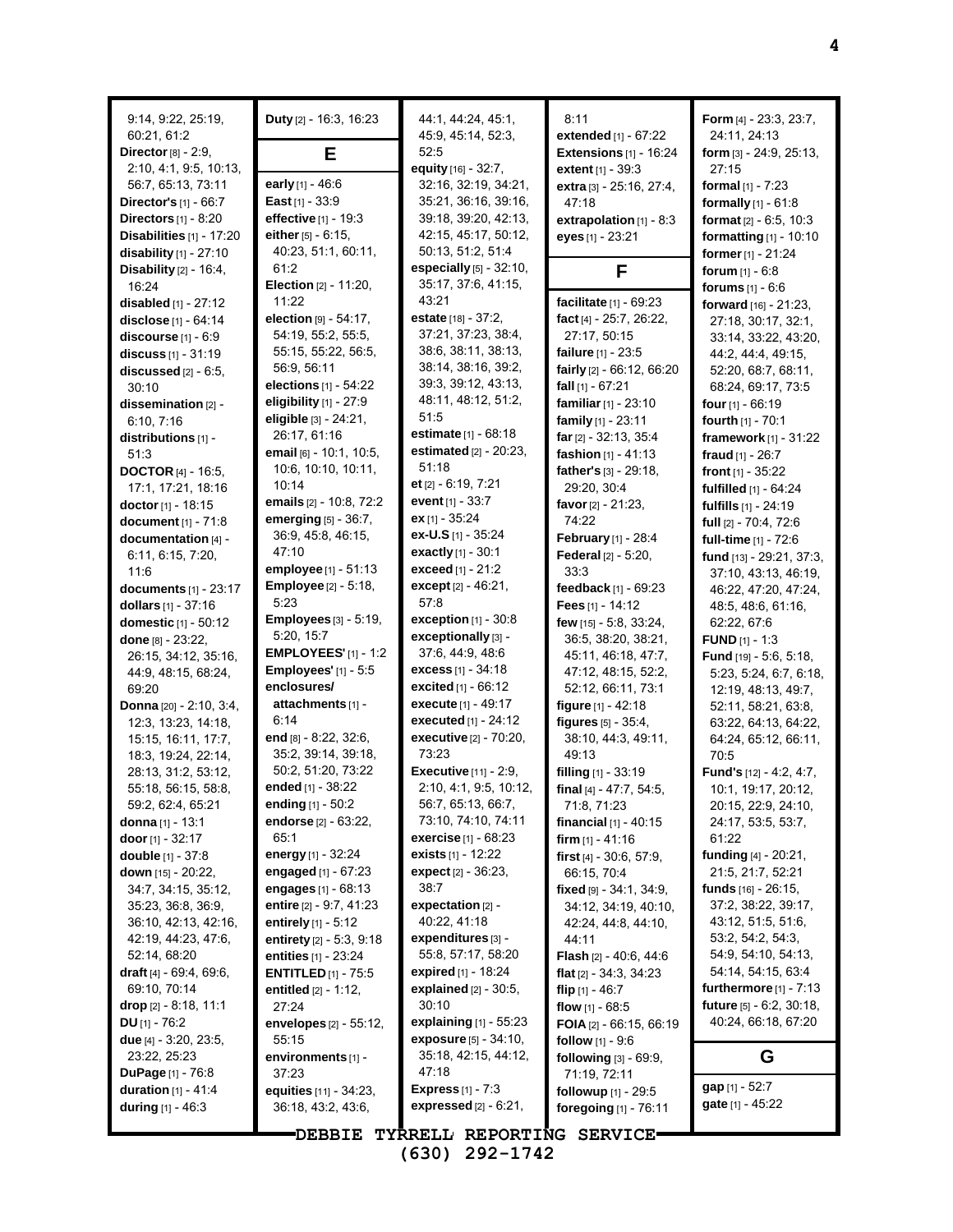| <b>General</b> $[1] - 63:2$<br>general [2] - 40:3,<br>43.6<br>geopolitical [1] - 33:7<br>gist [1] - 30:11<br>given [3] - 23:11,<br>76:10, 76:13<br>global [3] - 40:10,<br>47:12, 47:14<br>goal $[1]$ - 69:7 | 23:1, 28:14, 28:16,<br>28:18, 28:20, 28:22,<br>28:24, 31:3, 31:5,<br>31:7, 31:9, 31:11,<br>31:13, 53:13, 53:15,<br>53:17, 53:19, 53:21,<br>53:23, 56:16, 56:18,<br>56:20, 56:22, 56:24,<br>58:9, 58:11, 58:13,<br>58:15, 58:17, 59:3, | hopefully [7] - 21:6,<br>21:8, 50:7, 50:10,<br>52:7, 52:19, 60:2<br>hoping [1] - 49:7<br>hour $[1] - 1.16$<br>house $[1] - 61:1$<br>hurt [2] - 36:13, 47:19 | 19:5, 23:14, 24:7,<br>49:22, 50:7, 57:4,<br>60:21, 62:15, 62:22,<br>63:5, 63:8, 63:12,<br>63:13, 63:19, 63:23,<br>64:7, 64:8, 65:2,<br>65:3, 65:9, 66:17,<br>66.22, 67:1, 67:6,<br>67:8, 71:5, 71:16<br>infrastructure [11] - | 70:3<br>issues $[6] - 32:18$ ,<br>33.8, 40.12, 67.16,<br>72:17, 72:22<br>item [9] - 9:19, 10:17,<br>12:15, 21:11, 23:2,<br>33.4, 55.10, 69.3,<br>70:1<br>items [2] - 5:8, 13:14 |
|-------------------------------------------------------------------------------------------------------------------------------------------------------------------------------------------------------------|---------------------------------------------------------------------------------------------------------------------------------------------------------------------------------------------------------------------------------------|-------------------------------------------------------------------------------------------------------------------------------------------------------------|-------------------------------------------------------------------------------------------------------------------------------------------------------------------------------------------------------------------------------|---------------------------------------------------------------------------------------------------------------------------------------------------------------------------------|
| goals [1] - 67:12                                                                                                                                                                                           | 59:5, 59:7, 59:9,                                                                                                                                                                                                                     | idea [2] - 33:7, 66:18                                                                                                                                      | 37:21, 38:18, 38:19,                                                                                                                                                                                                          | J                                                                                                                                                                               |
| granular [1] - 44:5                                                                                                                                                                                         | 59:11, 62:5, 62:7,                                                                                                                                                                                                                    | identified $[1]$ - 54:9                                                                                                                                     | 38.21, 38:22, 39.1,                                                                                                                                                                                                           |                                                                                                                                                                                 |
| Great [1] - 41:6                                                                                                                                                                                            | 62:9, 62:11, 62:13,                                                                                                                                                                                                                   | <b>identify</b> [2] - 4:19,                                                                                                                                 | 39:6, 39:10, 48:11,                                                                                                                                                                                                           | Jamie [7] - 2:13,                                                                                                                                                               |
| great [3] - 10:21, 11:8,                                                                                                                                                                                    | 65:22, 65:24, 66:2,<br>66.4, 66.6, 73.24,                                                                                                                                                                                             | 4:23                                                                                                                                                        | 49:10, 49:15<br><b>infusion</b> $[1] - 51:1$                                                                                                                                                                                  | 31:14, 41:1, 49:24,<br>50:6, 50:14, 51:23                                                                                                                                       |
| 18:17                                                                                                                                                                                                       | 74.2, 74.4, 74.6,                                                                                                                                                                                                                     | <b>Illinois</b> [4] - 1:15,<br>59:15, 65:10, 76:9                                                                                                           | <b>initial</b> $[2] - 69:10$ ,                                                                                                                                                                                                | <b>January</b> [1] - 19:4                                                                                                                                                       |
| green [1] - 35:9                                                                                                                                                                                            | 74:8, 74:15                                                                                                                                                                                                                           | <b>ILLINOIS</b> [1] - 76:1                                                                                                                                  | 70:10                                                                                                                                                                                                                         | jointly [1] - 60:3                                                                                                                                                              |
| grounds [1] - 27:6                                                                                                                                                                                          | happy [2] - 55:21, 72:4                                                                                                                                                                                                               | immediately [1] - 69:9                                                                                                                                      | instance [1] - 26:2                                                                                                                                                                                                           | JP $[2] - 48:18, 49:5$                                                                                                                                                          |
| group [4] - 40:15,<br>40:16, 41:12, 73:7                                                                                                                                                                    | <b>hard</b> $[1] - 36:5$                                                                                                                                                                                                              | <b>impact</b> $[2] - 21:4$ ,                                                                                                                                | instigated $[2] - 6:24$ ,                                                                                                                                                                                                     | July [1] - 32:11                                                                                                                                                                |
| groups $[4] - 42.1$ ,                                                                                                                                                                                       | <b>head</b> [1] - $32:22$                                                                                                                                                                                                             | 50:18                                                                                                                                                       | 8:14                                                                                                                                                                                                                          | jump [3] - 20:20, 44:2,                                                                                                                                                         |
| 42:2, 42:3, 68:1                                                                                                                                                                                            | heads $[1] - 73.3$                                                                                                                                                                                                                    | <b>impacts</b> $[2] - 50:15$ ,                                                                                                                              | <b>Insurance</b> $[1] - 22.8$                                                                                                                                                                                                 | 44.3                                                                                                                                                                            |
| growth $[2] - 35:14$ ,                                                                                                                                                                                      | health $[2] - 72:17$ ,                                                                                                                                                                                                                | 63.3                                                                                                                                                        | insurance [6] - 21:14,                                                                                                                                                                                                        |                                                                                                                                                                                 |
| 50:2                                                                                                                                                                                                        | 72:22                                                                                                                                                                                                                                 | <b>implied</b> $[2] - 6:21$ ,                                                                                                                               | 22:7, 22:9, 59:23,                                                                                                                                                                                                            | K                                                                                                                                                                               |
| guarantee [1] - 29:9                                                                                                                                                                                        | <b>healthcare</b> $[2] - 61:5$ ,<br>61:12                                                                                                                                                                                             | 8:11                                                                                                                                                        | 60:8, 60:14                                                                                                                                                                                                                   | <b>Karl</b> [1] - 7:8                                                                                                                                                           |
| <b>Guenther</b> [4] - 5:15,                                                                                                                                                                                 | hear [2] - 10.24, 11:3                                                                                                                                                                                                                | improve [1] - 64:16                                                                                                                                         | interaction $[1] - 6:17$<br>interactions $[2] - 6:4$ ,                                                                                                                                                                        | <b>Kayne</b> [4] - 45:21,                                                                                                                                                       |
| 5:24, 7:8, 7:18                                                                                                                                                                                             | heard [2] - 10:23,                                                                                                                                                                                                                    | $IN$ [1] - 75:5<br>in-person [1] - 25:7                                                                                                                     | 7:20                                                                                                                                                                                                                          | 45:22, 47:7, 47:8                                                                                                                                                               |
| guess [1] - 52:15                                                                                                                                                                                           | 36:16                                                                                                                                                                                                                                 | include [1] - 48:24                                                                                                                                         | <b>interest</b> $[1] - 33.4$                                                                                                                                                                                                  | <b>keep</b> $[4] - 31:17$ ,                                                                                                                                                     |
| Н                                                                                                                                                                                                           | <b>hearing</b> $[1] - 8.5$                                                                                                                                                                                                            | included $[2] - 24:11$ ,                                                                                                                                    | interested [1] - 57:23                                                                                                                                                                                                        | 40:23, 51:17, 66:16                                                                                                                                                             |
|                                                                                                                                                                                                             | <b>hedge</b> $[10] - 37:2$ ,                                                                                                                                                                                                          | 25:2                                                                                                                                                        | intermediate [1] - 40:9                                                                                                                                                                                                       | kept [1] - 67:22                                                                                                                                                                |
| half $[4] - 34.7, 43.3$ ,                                                                                                                                                                                   | 37:3, 37:7, 37:10,                                                                                                                                                                                                                    | including $[4] - 5:21$ ,                                                                                                                                    | internally [2] - 67:24,                                                                                                                                                                                                       | kicking [1] - 38:16                                                                                                                                                             |
| 48:7, 51:7                                                                                                                                                                                                  | 43:11, 43:13, 47:20,                                                                                                                                                                                                                  | 6.12, 8.1, 52.11                                                                                                                                            | 71:2                                                                                                                                                                                                                          | kind [31] - 31:21, 32:8,                                                                                                                                                        |
| <b>Hamill</b> $[3] - 40.13$ ,                                                                                                                                                                               | 47:24, 48:5                                                                                                                                                                                                                           | income $[9] - 34:1$ ,                                                                                                                                       | international [16] -                                                                                                                                                                                                          | 32.21, 32.23, 33.4,                                                                                                                                                             |
| 41:10, 41:15                                                                                                                                                                                                | held $[4] - 1:13, 6:6,$<br>23:4, 35:13                                                                                                                                                                                                | 34:9, 34:12, 34:19,                                                                                                                                         | 35:22, 36:4, 36:13,                                                                                                                                                                                                           | 33:11, 33:22, 33:23,<br>36:5, 36:11, 36:19,                                                                                                                                     |
| <b>hand</b> [4] - 34: 1, 35: 23,                                                                                                                                                                            | help [2] - 50:19, 52:7                                                                                                                                                                                                                | 40:10, 42:24, 44:8,                                                                                                                                         | 36:18, 43:9, 43:10,<br>43:24, 46:11, 46:12,                                                                                                                                                                                   | 36:21, 37:7, 38:11,                                                                                                                                                             |
| 37:10, 38:1<br><b>handouts</b> $[1] - 50.8$                                                                                                                                                                 | helped [1] - 34:19                                                                                                                                                                                                                    | 44:10, 44:11<br>increase [2] - 19:2.                                                                                                                        | 47.9, 47.16, 47.18,                                                                                                                                                                                                           | 39:6, 39:21, 41:3,                                                                                                                                                              |
| Hansen [1] - 2:10                                                                                                                                                                                           | helpful [3] - 68:15,                                                                                                                                                                                                                  | 49:14                                                                                                                                                       | 50:13, 52:2, 52:5,                                                                                                                                                                                                            | 43:14, 45:18, 46:7,                                                                                                                                                             |
| HANSEN [116] - 3:5,                                                                                                                                                                                         | 68:16, 71:10                                                                                                                                                                                                                          | Independent [2] - 7:6,                                                                                                                                      | 52:10                                                                                                                                                                                                                         | 49:13, 49:23, 50:15,                                                                                                                                                            |
| 3:7, 3:9, 3:11, 3:13,                                                                                                                                                                                       | <b>Hereby</b> $[1]$ - 5:17                                                                                                                                                                                                            | 7.14                                                                                                                                                        | International [1] -                                                                                                                                                                                                           | 52:7, 66:10, 67:19,                                                                                                                                                             |
| 4:17, 8:7, 12:4, 12:6,                                                                                                                                                                                      | hereby $[1] - 3:1$                                                                                                                                                                                                                    | Index [1] - 52:11                                                                                                                                           | 36:1                                                                                                                                                                                                                          | 67:23, 69:1, 69:23,                                                                                                                                                             |
| 12:8, 12:10, 12:12,                                                                                                                                                                                         | high $[4]$ - 34:10,                                                                                                                                                                                                                   | index [4] - 36:7, 36:10,                                                                                                                                    | <b>invested</b> $[2] - 54:11$ ,                                                                                                                                                                                               | 71:4, 71:9                                                                                                                                                                      |
| 12:14, 13:2, 13:4,                                                                                                                                                                                          | 34:15, 43:15, 44:13                                                                                                                                                                                                                   | 37:9, 46:22                                                                                                                                                 | 54:13                                                                                                                                                                                                                         | knocking $[1] - 32.16$<br><b>knowing</b> $[3] - 64:7$ ,                                                                                                                         |
| 13.6, 13.8, 13.10,                                                                                                                                                                                          | higher $[4] - 32:14$ ,                                                                                                                                                                                                                | indicate [1] - 7:9                                                                                                                                          | investigator [1] -                                                                                                                                                                                                            | 64:10, 68:13                                                                                                                                                                    |
| 13:12, 13:24, 14:2,                                                                                                                                                                                         | 32:22, 33:1, 33:13<br>highlight $[5]$ - 35:7,                                                                                                                                                                                         | indicated [4] - 64:15,                                                                                                                                      | 26:14<br>Investment $[2]$ -                                                                                                                                                                                                   | <b>Korea</b> [1] - 33:10                                                                                                                                                        |
| 14:4, 14:6, 14:8,<br>14:10, 14:19, 14:21,                                                                                                                                                                   | 35:9, 40:8, 42:22,                                                                                                                                                                                                                    | 72:6, 72:7, 72:24<br>indices [4] - 32:16,                                                                                                                   | 11:15, 14:12                                                                                                                                                                                                                  | <b>Kristen</b> [2] - 2:13, 5:14                                                                                                                                                 |
| 14:23, 15:1, 15:3,                                                                                                                                                                                          | 43:4                                                                                                                                                                                                                                  | 35:1, 35:12                                                                                                                                                 | investment [10] - 21:4,                                                                                                                                                                                                       | <b>Kristin</b> [3] - 5:1, 7:6,                                                                                                                                                  |
| 15:5, 15:16, 15:18,                                                                                                                                                                                         | highs $[1]$ - 32:17                                                                                                                                                                                                                   | individual [6] - 23:12,                                                                                                                                     | 38:20, 46:1, 49:21,                                                                                                                                                                                                           | 7:13                                                                                                                                                                            |
| 15:20, 15:22, 15:24,                                                                                                                                                                                        | hire [2] - 26:14, 26:17                                                                                                                                                                                                               | 24:2, 24:3, 25:5,                                                                                                                                           | 52:6, 53:6, 57:9,                                                                                                                                                                                                             |                                                                                                                                                                                 |
| 16:2, 16:12, 16:14,                                                                                                                                                                                         | hired [1] - 45:18                                                                                                                                                                                                                     | 26:18, 69:21                                                                                                                                                | 66.23, 70.22, 71.2                                                                                                                                                                                                            | L                                                                                                                                                                               |
| 16:16, 16:18, 16:20,                                                                                                                                                                                        | <b>Hispanic</b> [1] - 54:14                                                                                                                                                                                                           | individually [1] - 69:2                                                                                                                                     | investments [5] -                                                                                                                                                                                                             | labeled [1] - 35:24                                                                                                                                                             |
| 16:22, 17:8, 17:10,                                                                                                                                                                                         | historically [1] - 36:20                                                                                                                                                                                                              | individuals $[4]$ - 5:5,                                                                                                                                    | 31:14, 31:17, 50:16,                                                                                                                                                                                                          | <b>labor</b> $[1] - 63:7$                                                                                                                                                       |
| 17:12, 17:14, 17:16,                                                                                                                                                                                        | history [2] - 32:23,                                                                                                                                                                                                                  | 8:23, 10.9, 11:4                                                                                                                                            | 54.8, 70.9<br><b>investors</b> [1] - 71:14                                                                                                                                                                                    | <b>Laborers</b> $[2] - 59:24$ ,                                                                                                                                                 |
| 17:18, 18:4, 18:6,<br>18:8, 18:10, 18:12,                                                                                                                                                                   | 43:10<br><b>hit</b> $[2]$ - 36:4, 39:14                                                                                                                                                                                               | inflation $[5] - 19.7$ ,                                                                                                                                    | <b>involved</b> $[1]$ - 71:1                                                                                                                                                                                                  | 61:10                                                                                                                                                                           |
| 18:14, 20:1, 20:3,                                                                                                                                                                                          | holding [2] - 49:12,                                                                                                                                                                                                                  | 32:21, 32:23, 37:14,<br>37:17                                                                                                                               | $involvement[1] -$                                                                                                                                                                                                            | $\log$ [1] - 48:15                                                                                                                                                              |
| 20:5, 20:7, 20:9,                                                                                                                                                                                           | 70:7                                                                                                                                                                                                                                  | inflationary [3] -                                                                                                                                          | 63.23                                                                                                                                                                                                                         | landscape [1] - 35:21                                                                                                                                                           |
| 20:11, 22:15, 22:17,                                                                                                                                                                                        | holidays [1] - 57:5                                                                                                                                                                                                                   | 37:15, 37:22, 38:15                                                                                                                                         | involves $[1]$ - $23:3$                                                                                                                                                                                                       | large [2] - 35:13,                                                                                                                                                              |
| 22:19, 22:21, 22:23,                                                                                                                                                                                        | home $[1] - 72:18$                                                                                                                                                                                                                    | information $[27]$ -                                                                                                                                        | <b>issue</b> $[3] - 24.4, 69.21,$                                                                                                                                                                                             | 35:14                                                                                                                                                                           |
|                                                                                                                                                                                                             |                                                                                                                                                                                                                                       | DEBBIE TYRRELL REPORTING SERVICE.                                                                                                                           |                                                                                                                                                                                                                               |                                                                                                                                                                                 |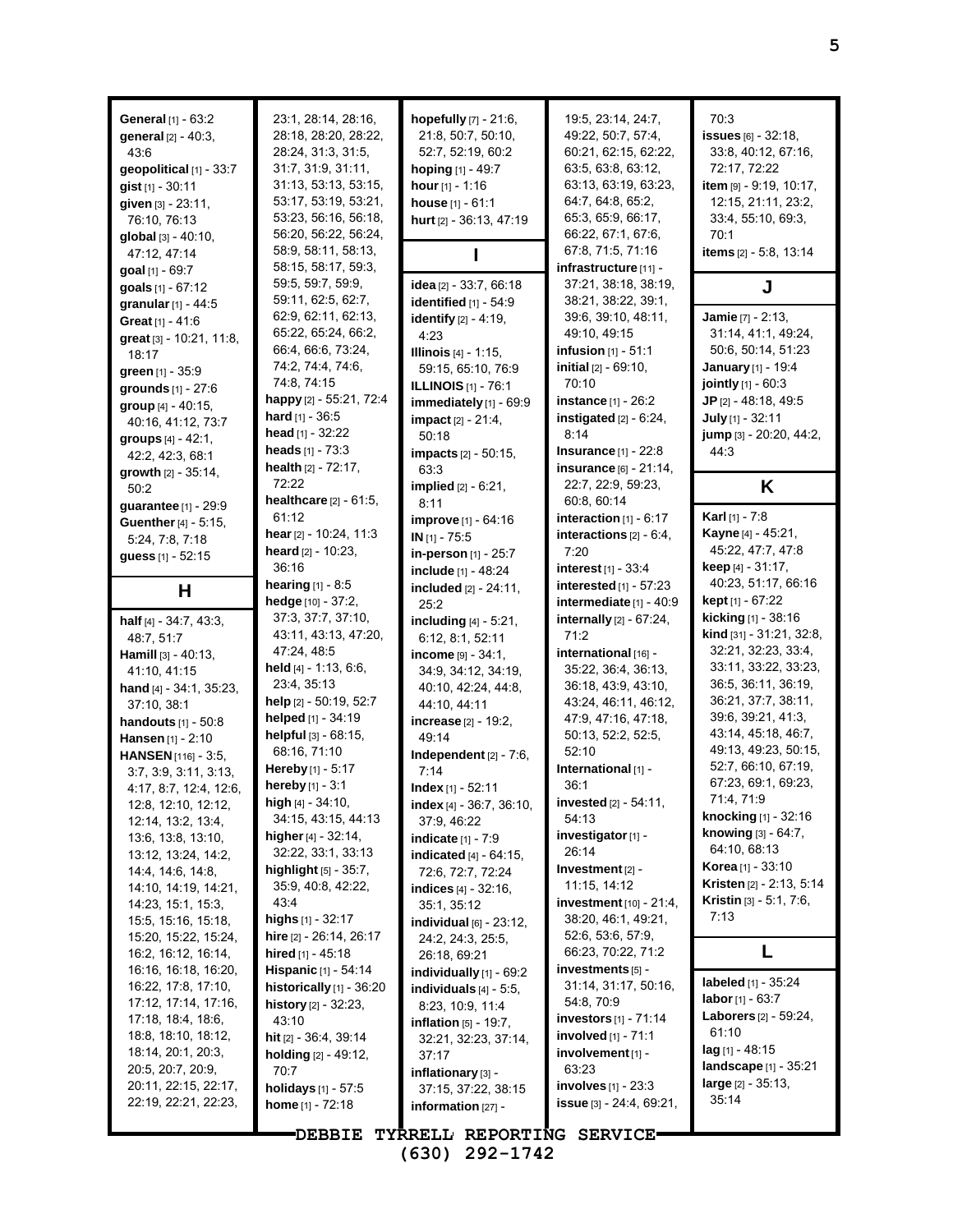**larger**[2] - 40:14, 41:9 **last** [9] - 8:9, 21:14, 36:17, 38:4, 45:9, 46:3, 50:4, 55:9, 63:1 **laws** [1] - 61:1 **lay** [1] - 23:21 **lead** [1] - 36:15 **leads** [1] - 69:3 **least** [3] - 51:17, 70:18, 70:24 **leave** [1] - 29:13 **left** [3] - 34:22, 35:23, 38:1 **left-hand** [2] - 35:23, 38:1 **Legal** [1] - 5:22 **legal** [10] - 7:5, 9:1, 23:15, 23:16, 24:15, 24:18, 25:14, 27:5, 29:13, 73:22 **legally** [1] - 7:12 **legislative** [1] - 18:19 **legitimate** [1] - 63:15 **lengthy** [1] - 67:15 **less** [1] - 72:15 **letter**[2] - 5:11, 5:13 **letters** [1] - 5:10 **letting** [2] - 54:21, 63:18 **liability** [1] - 21:12 **liaison** [1] - 18:19 **License** [1] - 76:18 **life** [2] - 8:1, 27:1 **light** [1] - 67:14 **lighter** [1] - 68:21 **likely** [3] - 39:2, 40:19, 42:3 **limited** [2] - 6:12, 8:2 **line** [1] - 55:10 **liquid** [1] - 43:23 **liquidate** [3] - 50:17, 51:21, 52:17 **liquidated** [2] - 54:1, 54:2 **liquidating** [1] - 53:2 **liquidation** [1] - 53:4 **liquidations** [1] - 52:22 **liquidity** [2] - 43:22, 51:18 **listed** [4] - 7:3, 10:1, 10:7, 57:20 **load** [1] - 68:21 **loans** [3] - 34:11, 34:15, 44:13 **lobbyist** [1] - 18:24 **local** [1] - 41:16 **localized** [1] - 36:5

**long-term** [4] - 45:24, 46:11, 47:4, 49:6 **longstanding** [1] - 47:10 **look** [17] - 24:6, 32:9, 33:14, 33:23, 37:20, 40:5, 42:10, 42:20, 45:12, 47:3, 50:1, 52:4, 52:9, 68:16, 68:17, 68:19, 71:13 **looking** [7] - 33:16, 43:18, 43:20, 51:24, 57:14, 68:24, 71:4 **looks** [1] - 50:3 **lose** [1] - 50:4 **losses** [2] - 32:15, 34:4 **low** [4] - 37:8, 40:10, 47:12, 47:14 **LTD** [1] - 2:7 **M M.A.I** [1] - 19:18 **M.D** [1] - 2:12 **ma'am** [1] - 74:15 **MacKay** [1] - 44:16 **Madam** [23] - 3:11, 12:10, 13:8, 14:6, 15:1, 15:22, 16:18, 17:14, 18:10, 18:22, 20:7, 20:14, 22:21, 28:20, 31:9, 53:19, 56:20, 58:13, 59:7, 59:17, 62:9, 66:2, 74:4 **mailing** [9] - 59:12, 59:14, 59:16, 59:19, 59:20, 60:6, 60:22, 63:20, 64:19 **mailings** [1] - 61:21 **main** [2] - 24:4, 50:14 **major**[2] - 33:8, 35:1 **man** [2] - 8:24, 9:2 **manage** [1] - 41:13 **managed** [1] - 40:21 **management** [3] - 40:16, 41:23, 43:11 **Manager**[3] - 2:10, 2:11, 2:13 **manager**[6] - 41:9, 45:2, 45:8, 46:15, 46:20, 47:10 **managers** [32] - 33:6, 38:5, 38:7, 38:24, 39:1, 39:6, 40:8, 40:11, 40:23, 41:14, 42:24, 43:5, 43:6, 43:20, 45:11, 45:16, 45:19, 45:21, 46:14,

46:17, 47:1, 47:4, 47:7, 47:13, 48:12, 48:13, 48:21, 49:1, 49:3, 52:9, 52:10, 52:14 **mandate** [1] - 29:24 **map** [1] - 68:1 **mapping** [2] - 67:11, 69:14 **March** [1] - 57:8 **margins** [1] - 33:11 **marked** [1] - 39:8 **Market**[1] - 32:3 **market** [18] - 32:7, 32:19, 34:9, 34:12, 35:8, 35:15, 35:17, 36:7, 36:9, 36:16, 36:24, 37:22, 39:16, 40:4, 44:11, 44:21, 49:2, 54:9 **markets** [16] - 31:19, 32:6, 32:8, 33:1, 33:18, 33:21, 36:1, 36:4, 36:5, 36:22, 39:14, 39:19, 40:3, 42:13, 43:11, 47:10 **Marquette** [5] - 2:13, 50:19, 70:15, 70:17, 71:1 **Marquette's** [1] - 70:16 **MARTHA**[1] - 2:12 **Mary** [2] - 5:4, 5:21 **matched** [1] - 46:22 **materials** [3] - 24:12, 25:2, 66:22 **matter**[7] - 1:13, 3:22, 18:21, 23:3, 23:16, 36:20, 36:21 **mattered** [1] - 35:20 **matters** [3] - 4:14, 54:19, 73:13 **MEABF** [4] - 5:17, 9:5, 9:10, 10:9 **MEABF/"Fund** [1] - 6:12 **means** [2] - 7:5, 8:4 **measured** [2] - 34:6, 71:11 **measuring** [1] - 71:4 **medical** [1] - 24:14 **medium** [1] - 6:18 **meet** [1] - 68:8 **MEETING** [2] - 1:5, 75:5 **meeting** [25] - 1:12, 3:2, 3:16, 3:17, 3:20, 4:3, 4:5, 4:11, 6:5, 6:7, 11:5, 11:13, 11:15, 11:17, 11:23,

21:14, 21:17, 30:7, 57:9, 57:16, 69:5, 69:6, 69:19, 74:17, 75:1 **Meetings** [4] - 4:4, 12:17, 21:18, 30:8 **meetings**  $[5]$  - 6:6, 11:14, 58:1, 69:8, 70:18 **member**[8] - 23:4, 23:10, 23:11, 23:21, 62:19, 66:24, 67:1 **Member**[3] - 2:13, 28:4, 30:17 **member's** [2] - 23:5, 24:9 **Members** [3] - 5:19, 5:20 **MEMBERS**[1] - 2:2 **members** [8] - 4:12, 53:7, 59:22, 64:23, 65:14, 67:1, 67:7, 72:5 **membership** [1] - 62:23 **mental** [1] - 27:21 **mentioned** [11] - 24:24, 34:2, 34:23, 37:13, 44:9, 44:13, 44:24, 48:10, 49:10, 52:2, 61:8 **merged** [1] - 42:2 **MERRILL** [1] - 2:12 **met** [1] - 70:20 **method** [1] - 8:4 **methods** [2] - 6:21, 8:11 **Michelle** [4] - 5:2, 5:14, 7:6, 7:13 **Middle** [1] - 33:9 **middle** [3] - 8:24, 9:2, 35:6 **might** [3] - 27:12, 36:22, 63:24 **million** [17] - 51:4, 51:5, 51:7, 51:10, 51:11, 51:13, 51:14, 51:15, 51:16, 51:17, 51:19, 51:22, 51:24, 52:4, 52:17, 52:24, 53:4 **minds** [1] - 29:14 **Minor**[1] - 15:7 **minority** [1] - 54:7 **minus** [2] - 32:8, 34:24 **minutes** [10] - 4:22, 9:18, 11:12, 11:13, 11:16, 11:22, 12:16, 12:20, 52:2

**Miss** [3] - 5:14, 7:5, 7:13 **mode** [1] - 8:4 **modes** [2] - 6:21, 8:11 **modify** [2] - 24:9, 24:10 **moment** [1] - 34:20 **Monday** [1] - 72:1 **money** [8] - 26:6, 29:22, 29:23, 33:6, 50:4, 54:4, 55:11, 55:13 **monies** [1] - 30:7 **monitor** [1] - 50:20 **month** [16] - 19:3, 20:18, 20:19, 31:20, 41:19, 42:12, 42:14, 46:21, 47:2, 50:4, 50:24, 51:12, 51:15, 57:7, 57:9 **monthly** [6] - 19:2, 20:22, 52:22, 66:21, 71:15, 71:19 **months** [8] - 23:5, 25:1, 39:17, 39:23, 42:5, 57:11, 73:1, 73:2 **Morgan** [2] - 48:18, 49:5 **morning** [2] - 30:12, 31:16 **mortality** [1] - 23:24 **most** [17] - 24:1, 32:15, 33:13, 34:24, 35:18, 36:5, 38:5, 39:16, 40:19, 42:15, 42:23, 46:24, 47:4, 47:24, 48:5, 66:19, 71:11 **mostly** [1] - 46:15 **motion** [76] - 11:12, 11:24, 12:14, 12:18, 12:23, 13:12, 13:17, 13:19, 13:21, 14:10, 14:14, 14:15, 14:16, 15:5, 15:11, 15:12, 16:2, 16:6, 16:7, 16:8, 16:22, 17:2, 17:3, 17:4, 17:18, 17:22, 17:23, 17:24, 18:14, 19:17, 19:20, 19:21, 20:11, 22:1, 22:5, 22:10, 22:11, 23:1, 26:19, 28:2, 28:10, 28:24, 30:20, 30:21, 30:22, 31:13, 52:16, 53:3, 53:23, 56:8, 56:12, 56:13, 56:14, 56:24, 57:24, 58:3, 58:4, 58:6,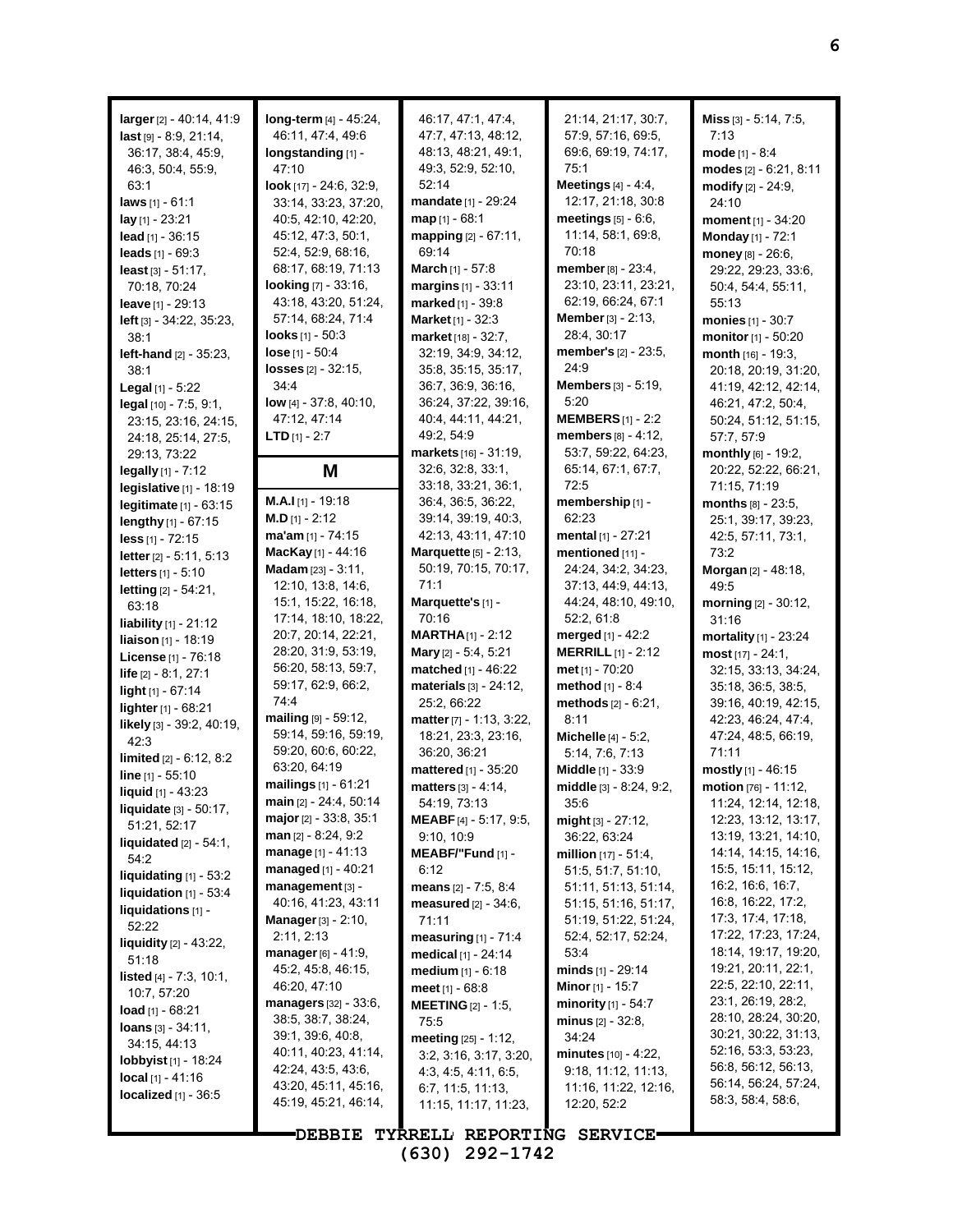| 58:17, 58:18, 58:22,<br>58:23, 59:11, 60:3,<br>61.20, 61.24, 62.1,<br>62:13, 65:7, 65:16,<br>65:17, 66:6, 73:13,<br>73:16, 74:8, 74:16<br>move [8] - 9:19, 10:17,<br>21:7, 27:18, 32:6,<br>33:13, 40:6, 52:20<br>moved [6] - 11:18.<br>28.9, 53.8, 73.15,<br>74:18, 74:19<br>movement [1] - 39:9 | 18:6, 18:8, 18:10,<br>18:12, 18:14, 20:1,<br>20:3, 20:5, 20:7,<br>20:9, 20:11, 22:15,<br>22:17, 22:19, 22:21,<br>22:23, 23:1, 24:8,<br>26.13, 27:7, 27:22,<br>28:6, 28:14, 28:16,<br>28:18, 28:20, 28:22,<br>28:24, 29:3, 29:7,<br>29:22, 30:1, 30:14,<br>31:3, 31:5, 31:7,<br>31:9, 31:11, 31:13, | 65:15<br>next [21] - 9:19, 10:17,<br>12:15, 21:11, 23:2,<br>23:3, 39:23, 42:9,<br>43:16, 45:15, 47:12,<br>48:10, 50:23, 51:8,<br>57:2, 67:10, 69:3,<br>69:5, 69:16, 72:24,<br>73:1<br>nice [4] - 32:13, 44:18,<br>44:20, 46:10<br>nicely [1] - 47:5<br>nights [1] - 33:5 | once [1] - 51:14<br>one [37] - 19:9, 19:11,<br>19:18, 23:19, 24:16,<br>25:16, 25:22, 29:1,<br>34:3, 36:22, 42:3,<br>42:4, 42:18, 45:19,<br>46.4, 46.17, 47.1,<br>49.7, 50.15, 55.1,<br>55:11, 55:12, 59:21,<br>59:24, 60:11, 63:16,<br>66:15, 66:24, 67:12,<br>68:8, 69:7, 69:13,<br>69:18, 69:20, 70:11 | outstanding $[1]$ - 67:8<br>overall $[5] - 37:3$ ,<br>39:22, 39:24, 42:10,<br>45:13<br>overnighted [1] - 5:10<br>oversight $[1] - 41:3$<br>overweighted [1] -<br>52:3<br>owed [1] - 24:24<br>owned [2] - 54:13,<br>54:14<br>P |
|--------------------------------------------------------------------------------------------------------------------------------------------------------------------------------------------------------------------------------------------------------------------------------------------------|----------------------------------------------------------------------------------------------------------------------------------------------------------------------------------------------------------------------------------------------------------------------------------------------------|--------------------------------------------------------------------------------------------------------------------------------------------------------------------------------------------------------------------------------------------------------------------------|----------------------------------------------------------------------------------------------------------------------------------------------------------------------------------------------------------------------------------------------------------------------------------------------------------|-------------------------------------------------------------------------------------------------------------------------------------------------------------------------------------------------------------------------------|
| movements $[2] - 35:7$ ,                                                                                                                                                                                                                                                                         | 53:13, 53:15, 53:17,                                                                                                                                                                                                                                                                               | <b>Nikki</b> [1] - 2:11                                                                                                                                                                                                                                                  | one-on-one [2] - 68:8,                                                                                                                                                                                                                                                                                   |                                                                                                                                                                                                                               |
| 35:10                                                                                                                                                                                                                                                                                            | 53:19, 53:21, 53:23,                                                                                                                                                                                                                                                                               | nine $[1] - 42.5$                                                                                                                                                                                                                                                        | 69:7                                                                                                                                                                                                                                                                                                     | packets [2] - 54:23,                                                                                                                                                                                                          |
| moves $[1] - 53.9$                                                                                                                                                                                                                                                                               | 54:20, 55:7, 56:16,<br>56:18, 56:20, 56:22,                                                                                                                                                                                                                                                        | $NO$ [1] - 1:5                                                                                                                                                                                                                                                           | <b>one-tenth</b> $[1]$ - 34:3                                                                                                                                                                                                                                                                            | 59:18                                                                                                                                                                                                                         |
| moving $[4] - 21:5$ ,<br>21:23, 32:1, 49:20                                                                                                                                                                                                                                                      | 56:24, 57:2, 58:9,                                                                                                                                                                                                                                                                                 | North [2] - 1:13, 33:10<br>Northern [7] - 52:11,                                                                                                                                                                                                                         | one-year [1] - 42:18<br>online [1] - 10:3                                                                                                                                                                                                                                                                | page [14] - 34:1,<br>34:22, 35:7, 38:2,                                                                                                                                                                                       |
| MR [58] - 3:14, 8:8,                                                                                                                                                                                                                                                                             | 58:11, 58:13, 58:15,                                                                                                                                                                                                                                                                               | 70:6, 70:7, 70:12,                                                                                                                                                                                                                                                       | Open [4] - 4:4, 12:17,                                                                                                                                                                                                                                                                                   | 42.9, 42.21, 43.17,                                                                                                                                                                                                           |
| 11.9, 11.19, 12:13,                                                                                                                                                                                                                                                                              | 58:17, 59:3, 59:5,                                                                                                                                                                                                                                                                                 | 70:19, 71:3, 71:17                                                                                                                                                                                                                                                       | 21:18, 30:8                                                                                                                                                                                                                                                                                              | 44:15, 44:24, 45:2,                                                                                                                                                                                                           |
| 13:11, 14:9, 15:4,                                                                                                                                                                                                                                                                               | 59:7, 59:9, 59:11,                                                                                                                                                                                                                                                                                 | notably [1] - 36:6                                                                                                                                                                                                                                                       | open [5] - 4:12, 11:13,                                                                                                                                                                                                                                                                                  | 45:15, 47:21, 48:10,                                                                                                                                                                                                          |
| 16:1, 16:21, 17:17,                                                                                                                                                                                                                                                                              | 60:20, 62:5, 62:7,                                                                                                                                                                                                                                                                                 | notarized [1] - 24:16                                                                                                                                                                                                                                                    | 11:16, 11:21, 38:22                                                                                                                                                                                                                                                                                      | 51:8                                                                                                                                                                                                                          |
| 18:13, 18:22, 19:11,                                                                                                                                                                                                                                                                             | 62.9, 62.11, 62.13,<br>62.24, 64:18, 65.6,                                                                                                                                                                                                                                                         | note [8] - 3:24, 20:22,                                                                                                                                                                                                                                                  | opened [2] - 12:20,                                                                                                                                                                                                                                                                                      | Page [3] - 17:20, 40:7,                                                                                                                                                                                                       |
| 20:10, 20:14, 21:13,                                                                                                                                                                                                                                                                             | 65:12, 65:22, 65:24,                                                                                                                                                                                                                                                                               | 30:3, 46:14, 50:10,                                                                                                                                                                                                                                                      | 55:2                                                                                                                                                                                                                                                                                                     | 4444                                                                                                                                                                                                                          |
| 22:24, 23:9, 27:20,<br>28:1, 28:23, 29:1,                                                                                                                                                                                                                                                        | 66:2, 66:4, 66:6,                                                                                                                                                                                                                                                                                  | 51.8, 61.4, 73.20                                                                                                                                                                                                                                                        | opportunities [1] -                                                                                                                                                                                                                                                                                      | <b>PAGE</b> $[1]$ - 76:2                                                                                                                                                                                                      |
| 29:4, 29:13, 30:13,                                                                                                                                                                                                                                                                              | 73.8, 73.20, 73.24,                                                                                                                                                                                                                                                                                | noted [1] - 25:4<br>notes [2] - 54:1, 76:12                                                                                                                                                                                                                              | 33:17<br>opportunity [2] -                                                                                                                                                                                                                                                                               | pages [2] - 44:4, 47:12<br>Pages [5] - 13:14,                                                                                                                                                                                 |
| 31:12, 31:16, 41:1,                                                                                                                                                                                                                                                                              | 74.2, 74.4, 74.6,                                                                                                                                                                                                                                                                                  | nothing [2] - 41:12,                                                                                                                                                                                                                                                     | 59:23, 73:4                                                                                                                                                                                                                                                                                              | 14:12, 15:8, 16:4,                                                                                                                                                                                                            |
| 41.6, 42.7, 42.9,                                                                                                                                                                                                                                                                                | 74:8, 74:15                                                                                                                                                                                                                                                                                        | 47:2                                                                                                                                                                                                                                                                     | opposed [2] - 25:10,                                                                                                                                                                                                                                                                                     | 16:24                                                                                                                                                                                                                         |
| 49:20, 52:1, 52:15,                                                                                                                                                                                                                                                                              | Municipal $[4]$ - 5:5,                                                                                                                                                                                                                                                                             | notice [2] - 4:3, 63:17                                                                                                                                                                                                                                                  | 27:1                                                                                                                                                                                                                                                                                                     | pandemic [1] - 3:21                                                                                                                                                                                                           |
| 52:19, 53:22, 53:24,                                                                                                                                                                                                                                                                             | 5:17, 5:23, 63:22                                                                                                                                                                                                                                                                                  | notify [2] - 5:17, 65:13                                                                                                                                                                                                                                                 | option [1] - 26:22                                                                                                                                                                                                                                                                                       | parameter [1] - 27:21                                                                                                                                                                                                         |
| 56:12, 56:23, 57:1,                                                                                                                                                                                                                                                                              | MUNICIPAL $[1]$ - 1:2                                                                                                                                                                                                                                                                              | <b>November</b> [2] - 69:6,                                                                                                                                                                                                                                              | <b>options</b> [3] - 60:8,                                                                                                                                                                                                                                                                               | Parametric [2] - 37:5,                                                                                                                                                                                                        |
| 58:16, 59:10, 59:17,                                                                                                                                                                                                                                                                             | must $[1] - 7:4$                                                                                                                                                                                                                                                                                   | 69:19                                                                                                                                                                                                                                                                    | 60:16, 61:12                                                                                                                                                                                                                                                                                             | 47:23                                                                                                                                                                                                                         |
| 60.9, 60.11, 60.19,<br>61:19, 62:12, 62:17,                                                                                                                                                                                                                                                      | N                                                                                                                                                                                                                                                                                                  | number [2] - 52:9,                                                                                                                                                                                                                                                       | order [6] - 13:16,                                                                                                                                                                                                                                                                                       | <b>part</b> [12] - 8:9, 29:20,                                                                                                                                                                                                |
| 64:11, 66:5, 66:9,                                                                                                                                                                                                                                                                               |                                                                                                                                                                                                                                                                                                    | 70:13                                                                                                                                                                                                                                                                    | 14:13, 15:10, 16:5,                                                                                                                                                                                                                                                                                      | 33:13, 34:24, 35:14,                                                                                                                                                                                                          |
| 72:11, 72:13, 72:21,                                                                                                                                                                                                                                                                             | name $[4] - 5:1, 30:3,$                                                                                                                                                                                                                                                                            | numbers [8] - 21:20,                                                                                                                                                                                                                                                     | 17:1, 17:21<br>ordinary [2] - 16:3,                                                                                                                                                                                                                                                                      | 35:17, 42:23, 44:21,<br>55:7, 66:19, 68:6,                                                                                                                                                                                    |
| 73:10, 74:7                                                                                                                                                                                                                                                                                      | 30:4, 60:17                                                                                                                                                                                                                                                                                        | 33:24, 38:3, 44:6,<br>70:8, 70:15, 70:16                                                                                                                                                                                                                                 | 16:23                                                                                                                                                                                                                                                                                                    | 73:4                                                                                                                                                                                                                          |
| $MS$ [155] - 2:8, 3:5, 3:7,                                                                                                                                                                                                                                                                      | names [2] - 10:8, 63:6                                                                                                                                                                                                                                                                             | <b>Nuveen</b> [2] - 45:22,                                                                                                                                                                                                                                               | Ordinary [1] - 17:19                                                                                                                                                                                                                                                                                     | participate [1] - 61:15                                                                                                                                                                                                       |
| 3:9, 3:11, 3:13, 4:17,                                                                                                                                                                                                                                                                           | nature [2] - 24:1,                                                                                                                                                                                                                                                                                 | 46:7                                                                                                                                                                                                                                                                     | organization [1] - 63:7                                                                                                                                                                                                                                                                                  | participating [1] -                                                                                                                                                                                                           |
| 4:18, 4:19, 5:1, 8:7,                                                                                                                                                                                                                                                                            | 48:22                                                                                                                                                                                                                                                                                              |                                                                                                                                                                                                                                                                          | organizational [4] -                                                                                                                                                                                                                                                                                     | 61:14                                                                                                                                                                                                                         |
| 8.9, 9.15, 9.21, 9.24,                                                                                                                                                                                                                                                                           | <b>nearing</b> $[1]$ - 34:18                                                                                                                                                                                                                                                                       | O                                                                                                                                                                                                                                                                        | 40:12, 40:17, 41:5,                                                                                                                                                                                                                                                                                      | particular [6] - 5:9,                                                                                                                                                                                                         |
| 10:2, 10:4, 10:6,<br>10:15, 10:18, 10:19,                                                                                                                                                                                                                                                        | necessarily [4] -<br>63:22, 65:1, 68:4,                                                                                                                                                                                                                                                            |                                                                                                                                                                                                                                                                          | 41:8                                                                                                                                                                                                                                                                                                     | 23:10, 24:13, 36:4,                                                                                                                                                                                                           |
| 10:21, 11:8, 12:4,                                                                                                                                                                                                                                                                               | 71:8                                                                                                                                                                                                                                                                                               | oath [1] - 76:7                                                                                                                                                                                                                                                          | orientation [1] - 50:9                                                                                                                                                                                                                                                                                   | 43:14, 70:11                                                                                                                                                                                                                  |
| 12:6, 12:8, 12:10,                                                                                                                                                                                                                                                                               | need [7] - 8:19, 9:7,                                                                                                                                                                                                                                                                              | obligates [1] - 65:4                                                                                                                                                                                                                                                     | <b>oriented</b> $[3] - 34:11$ ,                                                                                                                                                                                                                                                                          | <b>parties</b> $[1] - 71.1$                                                                                                                                                                                                   |
| 12:12, 12:14, 13:2,                                                                                                                                                                                                                                                                              | 12:21, 30:20, 58:18,                                                                                                                                                                                                                                                                               | obligation [1] - 29:8<br>obviously [8] - 27:8,                                                                                                                                                                                                                           | 45.4, 46.2<br>ourselves [1] - 26:2                                                                                                                                                                                                                                                                       | <b>parts</b> $[5] - 34.11, 35.8,$<br>37:21, 43:24, 46:6                                                                                                                                                                       |
| 13.4, 13.6, 13.8,                                                                                                                                                                                                                                                                                | 60.14, 73.13                                                                                                                                                                                                                                                                                       | 31:24, 42:12, 44:7,                                                                                                                                                                                                                                                      | outcomes [1] - 40:19                                                                                                                                                                                                                                                                                     | party [3] - 60:23,                                                                                                                                                                                                            |
| 13:10, 13:12, 13:16,                                                                                                                                                                                                                                                                             | needs [4] - 51:18,                                                                                                                                                                                                                                                                                 | 46:22, 50:16, 64:18,                                                                                                                                                                                                                                                     | outpacing $[1]$ - 42:17                                                                                                                                                                                                                                                                                  | 60.24, 64:4                                                                                                                                                                                                                   |
| 13:24, 14:2, 14:4,                                                                                                                                                                                                                                                                               | 68:8, 68:11, 68:17                                                                                                                                                                                                                                                                                 | 67:3                                                                                                                                                                                                                                                                     | outperform $[2] - 43:7$ ,                                                                                                                                                                                                                                                                                | passed [2] - 32:23,                                                                                                                                                                                                           |
| 14:6, 14:8, 14:10,                                                                                                                                                                                                                                                                               | negative [3] - 36:11,                                                                                                                                                                                                                                                                              | occasions $[1]$ - 29:11                                                                                                                                                                                                                                                  | 49.4                                                                                                                                                                                                                                                                                                     | 62:20                                                                                                                                                                                                                         |
| 14:13, 14:19, 14:21,<br>14:23, 15:1, 15:3,                                                                                                                                                                                                                                                       | 42:13, 72:9<br>net [2] - 20:12, 20:15                                                                                                                                                                                                                                                              | October [7] - 1:15,                                                                                                                                                                                                                                                      | outperformed [3] -                                                                                                                                                                                                                                                                                       | past [3] - 42:11, 50:24,                                                                                                                                                                                                      |
| 15:5, 15:10, 15:16,                                                                                                                                                                                                                                                                              | <b>Neuberger</b> [2] - 37:5,                                                                                                                                                                                                                                                                       | 3:2, 5:13, 28:5,                                                                                                                                                                                                                                                         | 45:1, 46:5, 46:9                                                                                                                                                                                                                                                                                         | 72:1                                                                                                                                                                                                                          |
| 15:18, 15:20, 15:22,                                                                                                                                                                                                                                                                             | 47:23                                                                                                                                                                                                                                                                                              | 32:13, 35:4, 51:10                                                                                                                                                                                                                                                       | outperforming [13] -                                                                                                                                                                                                                                                                                     | <b>Patricia</b> [2] - 5:4, 5:21                                                                                                                                                                                               |
| 15:24, 16:2, 16:12,                                                                                                                                                                                                                                                                              | <b>New</b> [1] - 74:13                                                                                                                                                                                                                                                                             | <b>OF</b> [5] - 1:3, 1:4, 1:11,                                                                                                                                                                                                                                          | 43:1, 43:3, 43:8,                                                                                                                                                                                                                                                                                        | <b>pay</b> $[5]$ - 21:1, 50:17,                                                                                                                                                                                               |
| 16:14, 16:16, 16:18,                                                                                                                                                                                                                                                                             | new [5] - 19:14, 21:20,                                                                                                                                                                                                                                                                            | 76:1, 76:2<br>Office $[2] - 2:10, 26:8$                                                                                                                                                                                                                                  | 43.9, 44.8, 44.17,<br>44:20, 45:23, 46:3,                                                                                                                                                                                                                                                                | 51:11, 51:15, 60:18<br><b>paying</b> [2] - 19:8,                                                                                                                                                                              |
| 16:20, 16:22, 17:8,                                                                                                                                                                                                                                                                              | 21:21, 33:19, 70:20                                                                                                                                                                                                                                                                                | office [4] - 4:2, 72:2,                                                                                                                                                                                                                                                  | 46:16, 47:1, 47:5,                                                                                                                                                                                                                                                                                       | 37:16                                                                                                                                                                                                                         |
| 17:10, 17:12, 17:14,                                                                                                                                                                                                                                                                             |                                                                                                                                                                                                                                                                                                    |                                                                                                                                                                                                                                                                          |                                                                                                                                                                                                                                                                                                          |                                                                                                                                                                                                                               |
| 17:16, 17:18, 18:4,                                                                                                                                                                                                                                                                              | newer $[1] - 47:8$                                                                                                                                                                                                                                                                                 |                                                                                                                                                                                                                                                                          | 47:21                                                                                                                                                                                                                                                                                                    |                                                                                                                                                                                                                               |
|                                                                                                                                                                                                                                                                                                  | newsletter [2] - 63:18,                                                                                                                                                                                                                                                                            | 72:5, 72:10<br><b>Official</b> $[1] - 7:18$                                                                                                                                                                                                                              | outside [1] - 64:15                                                                                                                                                                                                                                                                                      | payment [3] - 26:20,<br>27:24, 53:6                                                                                                                                                                                           |
|                                                                                                                                                                                                                                                                                                  | <b>DEBBIE</b>                                                                                                                                                                                                                                                                                      | TYRRELL REPORTING SERVICE-                                                                                                                                                                                                                                               |                                                                                                                                                                                                                                                                                                          |                                                                                                                                                                                                                               |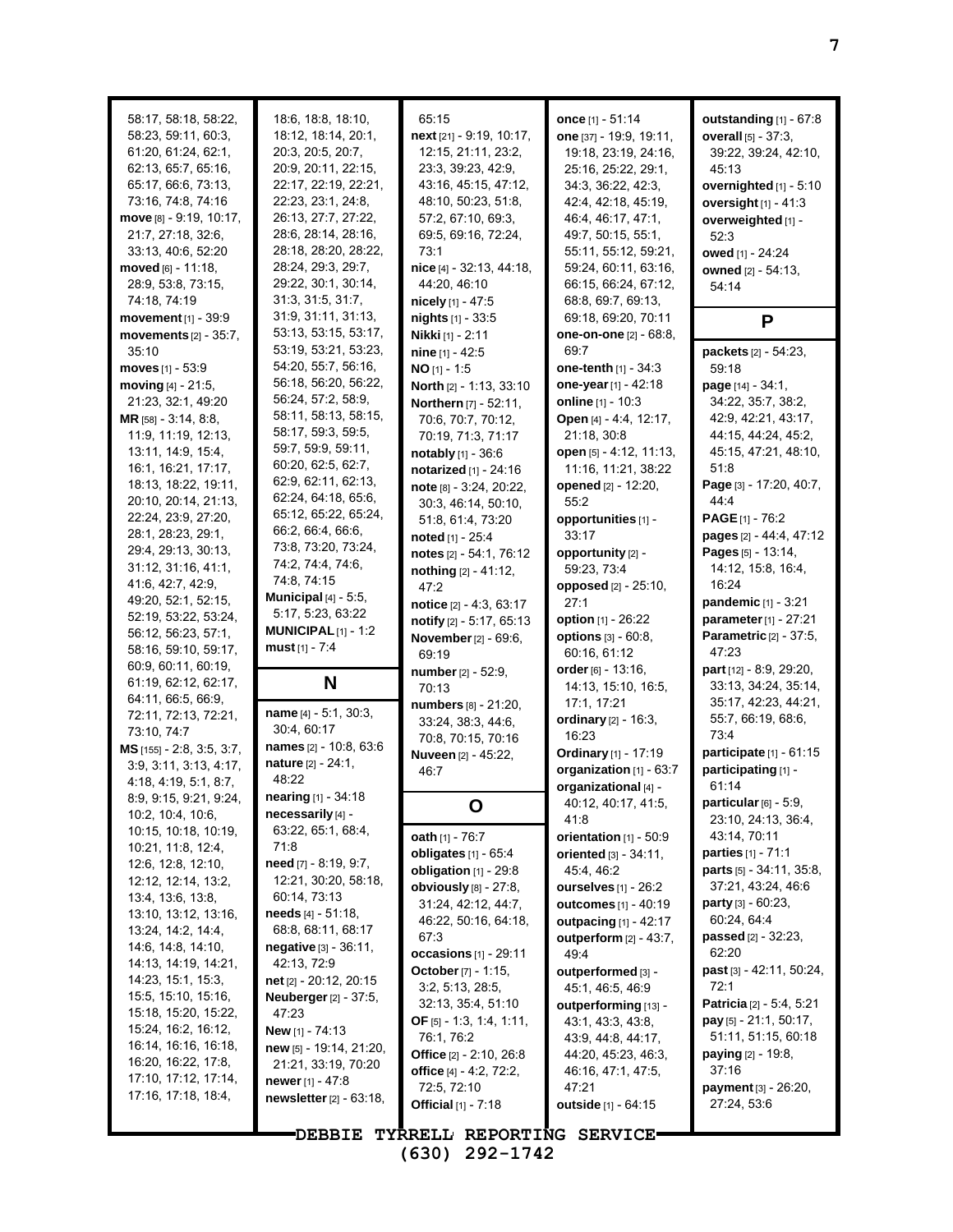| payments [2] - 23:4,<br>25:2<br>pays [1] - 24:24<br>Pension [12] - 5:16,<br>23:2, 23:6, 24:11,<br>24:12, 24:20, 63:1,<br>63:3, 63:4, 63:13,<br>64:13, 65:10<br><b>pension</b> $[4] - 6:3$ ,                                                                                                                                                                                                                                                                                                                                                                                                                              | 22:5<br>physical [1] - 55:12<br>physically [1] - 4:1<br>picture [2] - 32:9,<br>33:22<br>Pinelli [3] - 9:2, 9:10,<br>10:20<br><b>PINELLI</b> [1] - 2:7<br>place [1] - 49:12                                                                                                                                                                                                                                                                                                                                                                                                                                                        | 26:4, 29:4, 29:19<br>$practical$ [1] - 3:20<br>premium [2] - 37:4,<br>47:22<br>prepared $[1] - 4.6$<br><b>PRESENT</b> [1] - 2:9<br><b>present</b> $[4] - 4:1$ ,<br>18:21, 20:18, 69:5<br>presented [3] - 19:19,                                                                                                                                                                                                                                                                                                                                                                                                                                  | pressures [2] - 37:15,<br>38:15<br>pretty [5] - 32:10,<br>33:10, 43:12, 50:10,<br>70:23<br>previous [3] - 11:14,<br>20:19, 67:16<br>previously $[2]$ - $22:3$ ,<br>61:5                                                                                                                                                                                                                                                                                                                                                                                           | 30:10, 42:15<br>pull [1] - 51:14<br>pulled [2] - 23:15.<br>54:3<br>pulling [1] - 51:24<br>punishment [2] - 6:24,<br>8:14<br>purchase [1] - 22:7<br>purpose [3] - 22:1,                                                                                                                                                                                                                                                                                                                                                             |
|--------------------------------------------------------------------------------------------------------------------------------------------------------------------------------------------------------------------------------------------------------------------------------------------------------------------------------------------------------------------------------------------------------------------------------------------------------------------------------------------------------------------------------------------------------------------------------------------------------------------------|-----------------------------------------------------------------------------------------------------------------------------------------------------------------------------------------------------------------------------------------------------------------------------------------------------------------------------------------------------------------------------------------------------------------------------------------------------------------------------------------------------------------------------------------------------------------------------------------------------------------------------------|--------------------------------------------------------------------------------------------------------------------------------------------------------------------------------------------------------------------------------------------------------------------------------------------------------------------------------------------------------------------------------------------------------------------------------------------------------------------------------------------------------------------------------------------------------------------------------------------------------------------------------------------------|-------------------------------------------------------------------------------------------------------------------------------------------------------------------------------------------------------------------------------------------------------------------------------------------------------------------------------------------------------------------------------------------------------------------------------------------------------------------------------------------------------------------------------------------------------------------|------------------------------------------------------------------------------------------------------------------------------------------------------------------------------------------------------------------------------------------------------------------------------------------------------------------------------------------------------------------------------------------------------------------------------------------------------------------------------------------------------------------------------------|
| 30:19, 67:6, 67:15<br><b>pensioners</b> $[1] - 37:18$<br>pensions [1] - 42:15<br>people [8] - 57:22,<br>60:13, 72:15, 72:17,<br>72:20, 72:22, 72:23,<br>73:7<br>per [3] - 6:5, 21:6,<br>63:19<br>percent [41] - 20:23,<br>20:24, 32:9, 32:24,<br>34:4, 34:7, 34:16,                                                                                                                                                                                                                                                                                                                                                      | plan [9] - 5:2, 59:22,<br>60:1, 61:12, 68:8,<br>69:4, 70:20, 72:24,<br>73:4<br>plans [2] - 61:5, 61:15<br>play [1] - 42:4<br>playing [1] - 41:17<br>plays [1] - 41:14<br>pleased [1] - 43:8<br>plenty [1] - 43:22<br>plug [1] - 52:7                                                                                                                                                                                                                                                                                                                                                                                              | 22:8, 69:11<br>presently $[1]$ - 58:2<br><b>President</b> [28] - 2:3,<br>2:4, 3:11, 12:10,<br>13:8, 14:6, 15:1,<br>15:22, 16:18, 17:14,<br>18:10, 18:22, 20:7,<br>20:14, 22:21, 28:20,<br>31:9, 53:19, 56:20,<br>58:13, 59:7, 59:17,<br>61:7, 62:9, 64:20,<br>66:2, 69.9, 74.4                                                                                                                                                                                                                                                                                                                                                                   | <b>priced</b> $[1] - 36:19$<br>prices [1] - 38:16<br>printing [2] - 59:19,<br>61:1<br>privacy [1] - 61:1<br>private [17] - 6:2, 6:3,<br>6:11, 7:24, 8:3, 9:8,<br>26:14, 26:24, 33:18,<br>33:21, 39:13, 39:15,<br>39:16, 39:20, 51:2,<br>51.4, 63.5<br>privately $[1]$ - 9:14                                                                                                                                                                                                                                                                                      | 60:22, 66:10<br>purposes [1] - 63:15<br>pursuant [3] - 20:17,<br>21:22, 73:21<br>put [9] - 21:16, 21:20,<br>41:13, 57:10, 57:22,<br>63:17, 70:10, 70:12,<br>71:12<br>putting [2] - 33:1, 67:8<br><b>PutWrite</b> [1] - 48:2                                                                                                                                                                                                                                                                                                        |
| 34:18, 34:24, 35:2,<br>35:3, 35:5, 35:13,<br>35:15, 35:19, 36:8,<br>36:9, 36:10, 36:14,<br>37:11, 38:8, 38:9,<br>38:12, 39:7, 42:14,<br>42:16, 42:17, 43:2,<br>43:3, 44:10, 45:6,<br>47:15, 48:7, 48:13,<br>48:20, 49:14, 50:5,<br>54:13, 73:8, 73:9<br>percentage [2] -<br>54:10, 72:20<br>perform [1] - 45:4<br>performance [13] -<br>31:20, 36:16, 41:5,<br>42:10, 42:20, 44:3,<br>46.8, 47:2, 47:4,<br>48:23, 49:6, 50:16<br>performed [2] - 37:6,<br>45:10<br><b>performers</b> $[1] - 48:19$<br>performing [3] -<br>35:14, 47:24, 48:6<br>perhaps [1] - 25:5<br><b>period</b> $[5] - 28:4$ ,<br>41.20, 46.2, 46.4, | plus $[7] - 25:1, 32:8,$<br>34:3, 34:23, 35:19,<br>48:20, 52:4<br>POA [2] - 24:13, 25:9<br>point [5] - 23:9, 25:22,<br>52:15, 52:23, 54:5<br>policies [1] - 58:21<br>policy [6] - 4:21, 22:7,<br>42:17, 43:1, 61:23,<br>72:11<br>poll [5] - 21:12, 21:19,<br>21:22, 22:3, 22:6<br>portfolio [17] - 31:20,<br>37:19, 39:22, 40:2,<br>40.5, 42.14, 43.24,<br>44:10, 45:8, 45:9,<br>45:17, 48:16, 49:9,<br>49:16, 50:1, 52:13<br>portfolios [3] - 40:21,<br>41:13, 48:14<br>portion [1] - 49:21<br>position [3] - 20:13,<br>20:16, 33:2<br>positioned $[2]$ - 49:2,<br>49.3<br>positions $[1]$ - 55:2<br><b>positive</b> [6] - 39:2, | PRESIDENT <sub>[111]</sub> -<br>3:1, 3:12, 3:15,<br>11:10, 11:21, 12:2,<br>12:11, 12:15, 13:1,<br>13:9, 13:13, 13:17,<br>13:21, 14:7, 14:11,<br>14:14, 14:16, 14:18,<br>15:2, 15:6, 15:11,<br>15:14, 15:23, 16:3,<br>16.6, 16.8, 16.10,<br>16:19, 16:23, 17:2,<br>17:4, 17:6, 17:15,<br>17:19, 17:22, 17:24,<br>18:2, 18:11, 18:15,<br>18:18, 19:9, 19:13,<br>19:21, 19:23, 20:8,<br>20:12, 21:10, 22:4,<br>22:11, 22:13, 22:22,<br>23:2, 25:21, 26:23,<br>28:2, 28:10, 28:12,<br>28:21, 29:16, 29:23,<br>30:15, 30:22, 31:1,<br>31:10, 31:14, 52:18,<br>53:3, 53:9, 53:11,<br>53:18, 53:20, 54:16,<br>55:6, 56:6, 56:13,<br>56:21, 57:24, 58:4, | problem $[3] - 9:3$ ,<br>29:9, 29:12<br>proceed [1] - 7:9<br>proceedings [3] - 4:6,<br>76:10, 76:13<br>PROCEEDINGS [2] -<br>1:11, 75:4<br>$process$ [9] - 30:20,<br>67:11, 68:7, 69:2,<br>69:24, 70:2, 70:22,<br>70:23, 73:4<br>$processes$ [2] - 68:1,<br>68:10<br>professional [1] - 8:1<br>program [1] - 46:15<br>$projects_{[1]} - 66.12$<br>proposal [2] - 21:16,<br>21:21<br>proposals $[1]$ - $60:2$<br>proposed [3] - 58:1,<br>58:19, 59:20<br>protect [1] - 26:1<br>protected [1] - 25:14<br>$\n  provide [5] - 23.14,\n$<br>23:24, 65:5, 71:15,<br>72:8 | Q<br>qualified [1] - 55:1<br>quarter [21] - 32:3.<br>32:5, 34:3, 34:16,<br>35:1, 35:3, 35:10,<br>36:2, 36:8, 36:10,<br>37:24, 38:2, 38:6,<br>38.9, 38.24, 39.4,<br>39:11, 39:14, 39:17,<br>49:11<br><b>quarterly</b> [2] - 71:9,<br>71:15<br>quarters [1] - 31:23<br>questions [9] - 19:15,<br>21:9, 21:10, 22:4,<br>40.4, 49.16, 55.21,<br>60:4, 69:12<br>quick [3] - 5:11, 41:1,<br>44:7<br>quickly [2] - 40:7<br>quiet [1] - 33:11<br><b>quite</b> [6] - 35:16,<br>38:16, 39:2, 46:4,<br>47:5, 70:9<br>quorum $[1] - 3:16$<br>R |
| 46:24<br>periodicals [1] - 66:21<br>perpetrators $[2] - 7:1$ ,<br>8:15<br><b>persist</b> $[1] - 9:3$<br>person [2] - 24:6, 25:7<br>personal $[1] - 8:3$<br>personnel [1] - 73:13<br>perspective [5] -<br>24:16, 24:18, 25:14,<br>39:11, 46:16<br>phone [2] - 21:12,                                                                                                                                                                                                                                                                                                                                                      | 40:1, 42:16, 46:12,<br>47:15, 48:12<br>possible [5] - 18:19,<br>30:16, 50:21, 57:13,<br>57:15<br><b>possibly</b> $[3] - 26:1$ ,<br>51:24, 65:14<br><b>postage</b> $[1] - 60:18$<br>posted $[1] - 4:3$<br>potentially $[1]$ - 52:12<br>Power [11] - 7:8, 7:19,<br>23.6, 23.11, 23.12,<br>24:9, 25:16, 25:20,                                                                                                                                                                                                                                                                                                                       | 58:6, 58:14, 58:18,<br>58:23, 59:1, 59:8,<br>59:12, 60:4, 60:10,<br>60:12, 61:20, 62:1,<br>62:3, 62:10, 62:14,<br>64:1, 65:7, 65:17,<br>65:20, 66:3, 66:7,<br>72:19, 73:6, 73:9,<br>73:12, 73:16, 73:19,<br>74:5, 74:13, 74:16,<br>74:19, 74:22, 75:1<br>pressure [1] - 39:21                                                                                                                                                                                                                                                                                                                                                                    | <b>provided</b> $[1]$ - 28:8<br>provider $[4] - 21:22$ ,<br>21:24, 67:17<br>prudent [2] - 3:19,<br>23:20<br>Public [4] - 3:17, 3:23,<br>4:9, 5:21<br><b>public</b> $[20] - 3.20$ ,<br>4:12, 4:13, 4:15,<br>4:17, 4:18, 6:5, 6:7,<br>6.9, 7:16, 11.9,<br>11:11, 29:20, 29:21,<br>29:22, 29:23, 30:7,                                                                                                                                                                                                                                                               | raise [2] - 33:3, 43:19<br><b>raises</b> $[1] - 69.21$<br>range $[5] - 38.8$ ,<br>38:12, 39:7, 48:24,<br>49:14<br>rate $[1] - 19:2$<br><b>rates</b> $[1] - 33.4$<br>rather $[1] - 31:17$<br>ratification $[1]$ - 21:12<br>ratify [2] - 22:2, 22:5<br>ratio [2] - 20:21, 21:5                                                                                                                                                                                                                                                       |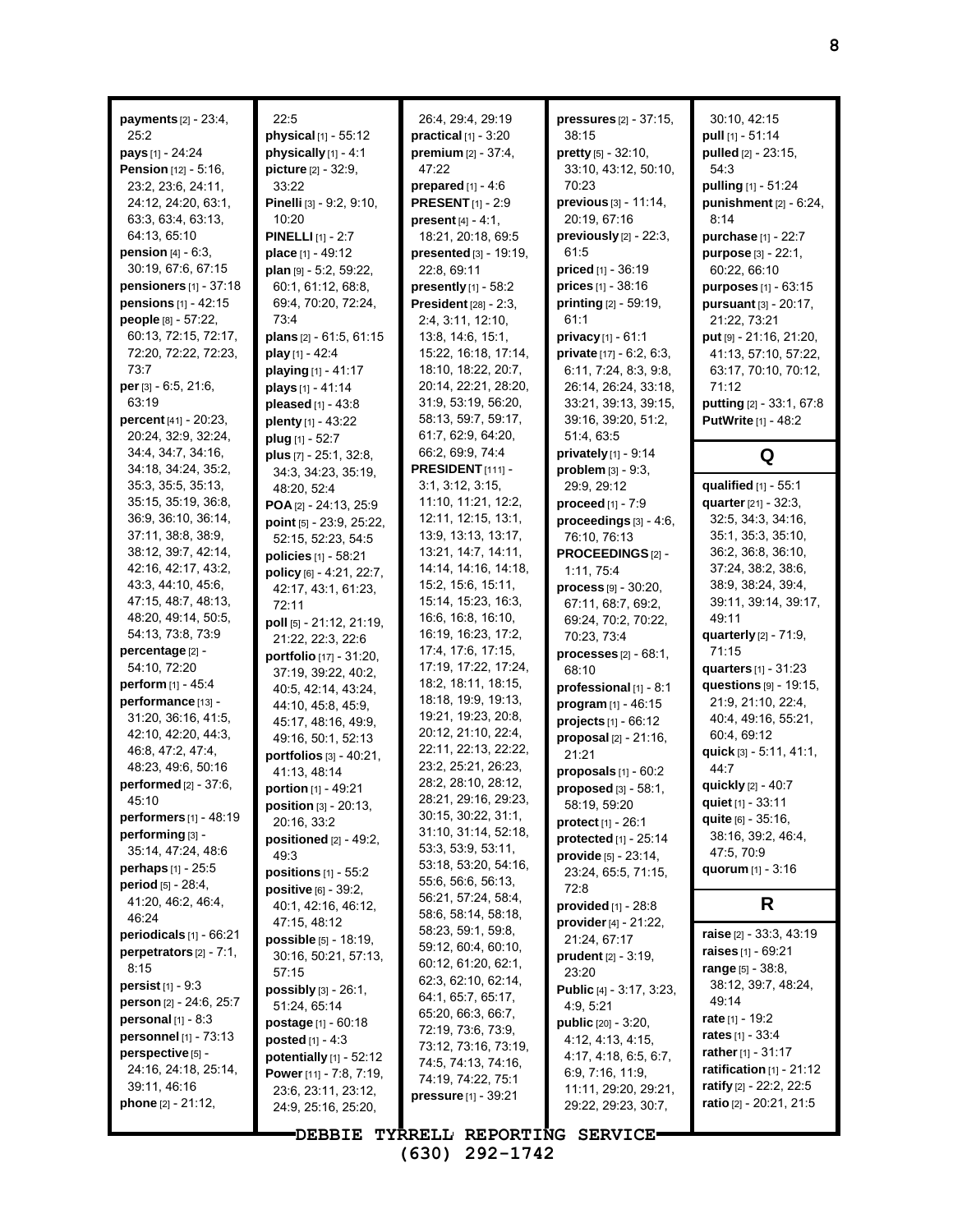| reach $[7] - 8:20, 9:13$ ,<br>9.22, 9.24, 11.4,<br>29:10, 60:15<br>read [3] - 5:11, 10:23,<br>11.6<br>real [20] - 37:2, 37:13,<br>37:20, 37:23, 38:4,<br>38.6, 38.11, 38.13,<br>38:14, 38:16, 39:2,<br>39.3, 39.11, 43.13,<br>48:9, 48:10, 48:12,<br>51:2, 51:5<br>really [17] - 5:11, 11:4,<br>20:20, 25:11, 29:14,<br>32:3, 36:4, 36:17,<br>37:23, 38:15, 44:6,                                                                                                                                                           | redeem [2] - 52:4,<br>52:8<br>redemptions [1] -<br>48:16<br>redone [1] - 55:14<br><b>reflect</b> [1] - 64:5<br>reflects [1] - 19:7<br>refund [1] - 68:19<br>Refunds [2] - 13:14,<br>13:18<br>regarding $[5]$ - 19:6,<br>62:23, 67:1, 67:7,<br>72:3<br>regardless $[2] - 6:18$ ,<br>8:4                                                                                                                                                                                                                                                                                                   | reports [3] - 38:23,<br>70:7, 71:20<br>Representation [1] -<br>5:22<br>representatives [1] -<br>9:1<br>request $[26] - 4.13$ ,<br>4:17, 4:18, 7:4,<br>18:23, 19:6, 20:17,<br>23:13, 23:14, 29:5,<br>30:2, 30:5, 30:6,<br>52:16, 62:15, 62:18,<br>62:22, 63:9, 63:19,<br>64:19, 64:23, 65:8,<br>66:21, 67:4, 67:7,<br>68:19                                                                                                                                                                                                                                                                           | <b>revenues</b> $[1] - 21:2$<br>reversing[1] - 21:8<br>review [2] - 7:5, 12:16<br>revision $[2] - 24:15$ ,<br>63:1<br>Revisionary [1] - 15:8<br>Rials [1] - 2:11<br>RIALS [3] - 13:16,<br>14:13, 15:10<br>rigamarole $[1]$ - $73:2$<br>right-hand [2] - 34:1,<br>37:10<br>rights $[1] - 7:10$<br>risk [2] - 37:4, 47:22<br>risks [1] - 39:24                                                                                                                                                                                                                                                   | seconded [9] - 13:22,<br>15:14, 17:6, 18:1,<br>28:12, 58:7, 59:1,<br>62.3, 73.17<br>secondly [1] - 57:16<br>seconds [1] - 53:11<br>Secretary $[1]$ - 2:5<br>section [1] - 24:14<br>Section [5] - 12:17,<br>24:20, 63:2, 65:10,<br>73:21<br><b>secure</b> [1] - 23:17<br>security [2] - 21:16,<br>21:21<br>see [23] - 25:3, 25:7,                                                                                                                                                                                                                                    |
|-----------------------------------------------------------------------------------------------------------------------------------------------------------------------------------------------------------------------------------------------------------------------------------------------------------------------------------------------------------------------------------------------------------------------------------------------------------------------------------------------------------------------------|------------------------------------------------------------------------------------------------------------------------------------------------------------------------------------------------------------------------------------------------------------------------------------------------------------------------------------------------------------------------------------------------------------------------------------------------------------------------------------------------------------------------------------------------------------------------------------------|------------------------------------------------------------------------------------------------------------------------------------------------------------------------------------------------------------------------------------------------------------------------------------------------------------------------------------------------------------------------------------------------------------------------------------------------------------------------------------------------------------------------------------------------------------------------------------------------------|------------------------------------------------------------------------------------------------------------------------------------------------------------------------------------------------------------------------------------------------------------------------------------------------------------------------------------------------------------------------------------------------------------------------------------------------------------------------------------------------------------------------------------------------------------------------------------------------|---------------------------------------------------------------------------------------------------------------------------------------------------------------------------------------------------------------------------------------------------------------------------------------------------------------------------------------------------------------------------------------------------------------------------------------------------------------------------------------------------------------------------------------------------------------------|
| 44:11, 55:21, 63:11,<br>66:10, 67:11, 70:5<br><b>Realty</b> $[2] - 48.18$ ,<br>49:5<br>rearing $[1] - 32:22$<br>reason [4] - 7:11,<br>44:12, 63:14<br>reasonable $[1] - 4:10$<br>reassure [1] - 40:20<br>rebalance [1] - 52:13                                                                                                                                                                                                                                                                                              | regular [2] - 4:11,<br>56:10<br>reinstatement [1] -<br>30:16<br>related [5] - 11:23,<br>22:6, 54:19, 57:17,<br>58:19<br>relating [4] - 24:14,<br>30:19, 59:14, 59:16<br>relationship $[1]$ - 70:6<br>relative [4] - 33:17,                                                                                                                                                                                                                                                                                                                                                               | requested $[3] - 7:3$ ,<br>19:1, 62:19<br>requesters $[1] - 61:3$<br>requests $[6] - 4:15$ ,<br>7:2, 7:11, 55:21,<br>66:20, 68:11<br>required [3] - 6:15,<br>12:16, 29:6<br>requirements [4] -<br>21:18, 24:17, 27:23,<br>30:19                                                                                                                                                                                                                                                                                                                                                                      | Robert [2] - 2:5, 55:4<br>RockCreek <sup>[2]</sup> -<br>47:21, 48:1<br>roll $[2] - 3.4, 3.21$<br>round [1] - 45:16<br>routine [2] - 66:15,<br>66:20<br>row [3] - 35:24, 37:9,<br>45:3<br>RUFFOLO [4] - 54:20,<br>55:7, 57:2, 73:8                                                                                                                                                                                                                                                                                                                                                              | 34:14, 34:20, 35:11,<br>36:19, 37:14, 39:5,<br>39:20, 42:1, 42:12,<br>43.8, 44.18, 44.20,<br>47:7, 48:19, 48:22,<br>49:11, 51:16, 54:12,<br>68:4, 69:11, 71:13<br>seeing [2] - 38:10,<br>68:12<br>seek [1] - 52:16<br>seeking [5] - 63:7,                                                                                                                                                                                                                                                                                                                           |
| receive $[5] - 21:15$ ,<br>24:22, 51:3, 61:16,<br>65:2<br>received $[9] - 9:11$ ,<br>10:23, 11:4, 11:6,<br>21:3, 27:15, 30:6,<br>51:6, 54:24<br>recent $[3] - 24:1$ ,<br>62:20, 62:24                                                                                                                                                                                                                                                                                                                                       | 37:6, 42:20, 44:21<br>relatively [2] - 42:11,<br>45:10<br>release [2] - 26:20,<br>27:16<br>released [1] - 28:5<br>relevant $[1] - 4:14$<br>remainder $[2] - 53:2$ ,<br>53:24                                                                                                                                                                                                                                                                                                                                                                                                             | requires $[1] - 3:21$<br>requiring [1] - 25:6<br>research [2] - 7:24,<br>41:20<br><b>Reserve</b> [1] - 33:3<br><b>reserved</b> $[1] - 7:10$<br>Reshma [1] - 2:4<br>resolve [1] - 29:11                                                                                                                                                                                                                                                                                                                                                                                                               | Ruffolo [1] - 2:10<br>run [2] - 32:11, 36:22<br>run-up [1] - 32:11<br>running [3] - 32:23,<br>33.1, 71.8<br>S<br>$S\&P_{[2]} - 35.2, 35.5$                                                                                                                                                                                                                                                                                                                                                                                                                                                     | 66:17, 66:21, 67:1,<br>67:6<br>seem [1] - 25:17<br>Segal [3] - 40.9,<br>40:13, 41:15<br>Segall [1] - 41:10<br>selling [1] - 64:8<br>semi [1] - 12:16<br>semi-annual [1] -                                                                                                                                                                                                                                                                                                                                                                                           |
| recently [3] - 33:20,<br>49:18, 70:19<br>reciprocal $[1]$ - $67:5$<br>recommend [1] -<br>27:14<br>recommendation $[2]$ -<br>53:5, 64:22<br>recommendations [1]<br>- 12:19<br>recommended [3] -<br>22:9, 40:22, 49:19<br>reconciliation $[1]$ -<br>70:2<br>record $[6] - 3.24, 4.20,$<br>4:24, 29:21, 30:10,<br>74:10<br><b>recorded</b> $[2] - 4.5$ ,<br>6:19<br>recording $[2] - 8.6$ ,<br>10:24<br>Recording $[1]$ - 2:5<br>recordings $[1]$ - $7:20$<br>records $[1] - 23:23$<br><b>recouped</b> $[2] - 32:14$ ,<br>34:4 | remained [2] - 12:21,<br>39:19<br>remaining $[1] - 5:2$<br>remains $[1] - 39.7$<br>remind [1] - 59:22<br>reminder $[2] - 4:21$ ,<br>46:5<br>reminds [1] - 63:4<br>renew [2] - 19:1, 19:17<br><b>renewal</b> [1] - 18:19<br>renewals [1] - 21:15<br>repeatedly $[1]$ - 8:22<br>replacing $[1]$ - 21:24<br><b>REPORT</b> $[1]$ - 1:11<br>report [9] - 38:5, 40:7,<br>43:17, 53:24, 54:15,<br>56.6, 66.9, 66.10,<br>72:4<br><b>Report</b> [4] - 40:6,<br>44.6, 66.8, 73.11<br><b>reported</b> $[1] - 76.9$<br>Reporter [1] - 76:7<br>reporter [1] - 76:7<br>reporting [2] - 70:22,<br>71:18 | respect [1] - 50:12<br>respectful $[1]$ - 30:2<br>respectfully [1] - 48:8<br>respond [1] - 37:22<br>responding [2] -<br>23:13, 38:15<br>responsibility [1] -<br>24:19<br>responsive [1] - 55:20<br>rest $[1]$ - 33:14<br>result $[4] - 6.23, 8.13,$<br>21:19, 65:3<br><b>results</b> $[1] - 56.8$<br>retire [2] - 72.24, 73.1<br><b>retired</b> $[1] - 60:13$<br><b>Retiree</b> $[1] - 5:16$<br>retirees $[3] - 60:10$ ,<br>61:13, 61:14<br>retirement $[1] - 6.13$<br>return $[1] - 72.2$<br>returned $[3] - 72.5$ ,<br>72:20, 73:7<br>returns $[6] - 21.4$ ,<br>38.6, 39.4, 39.16,<br>39:22, 43:15 | sample [1] - 64:12<br>Sandra [1] - 2:11<br>Sarah [5] - 5:21,<br>10:19, 26:12, 29:1,<br>62:23<br><b>SARAH</b> $[1]$ - 2:8<br>saw [2] - 35:10, 37:23<br><b>scheduled</b> $[1]$ - 57:5<br>scope [2] - 6.9, 7.17<br>screen [1] - 32:2<br>scroll [2] - 42:19, 47:6<br>search [1] - 24:2<br>second [31] - 11:24,<br>12:1, 12:2, 12:24,<br>13:20, 14:17, 15:13,<br>16.9, 16.10, 17:5,<br>19:22, 19:23, 22:12,<br>22:13, 28:11, 30:23,<br>30:24, 31:1, 35:23,<br>35:24, 53:10, 55:7,<br>56:14, 58:5, 58:24,<br>62:2, 65:19, 65:20,<br>73:18, 74:20, 74:21<br><b>Second</b> [3] - 18:2,<br>65:18, 73:19 | 12:16<br>semiannual $[1]$ - $71.9$<br>send [3] - 26:7, 27:12,<br>64:11<br>sending [1] - 27:1<br>sent [5] - 9:8, 9:10,<br>63:24, 70:14, 72:2<br>separate [1] - 60:2<br>September [14] -<br>11:15, 11:16, 11:19,<br>11:22, 21:17, 22:3,<br>22:6, 31:21, 32:12,<br>32:15, 42:12, 46:21,<br>50:2, 57:8<br><b>serious</b> [1] - 32:19<br><b>Services</b> [1] - 2:13<br><b>Session</b> [2] - 74:10,<br>74:12<br><b>session</b> $[3] - 30.9$ ,<br>73:14, 73:23<br>set $[1] - 32:1$<br><b>setup</b> $[1] - 69.7$<br>seven [2] - 43.2, 72:22<br>seven-tenths $[1]$ -<br>43:2 |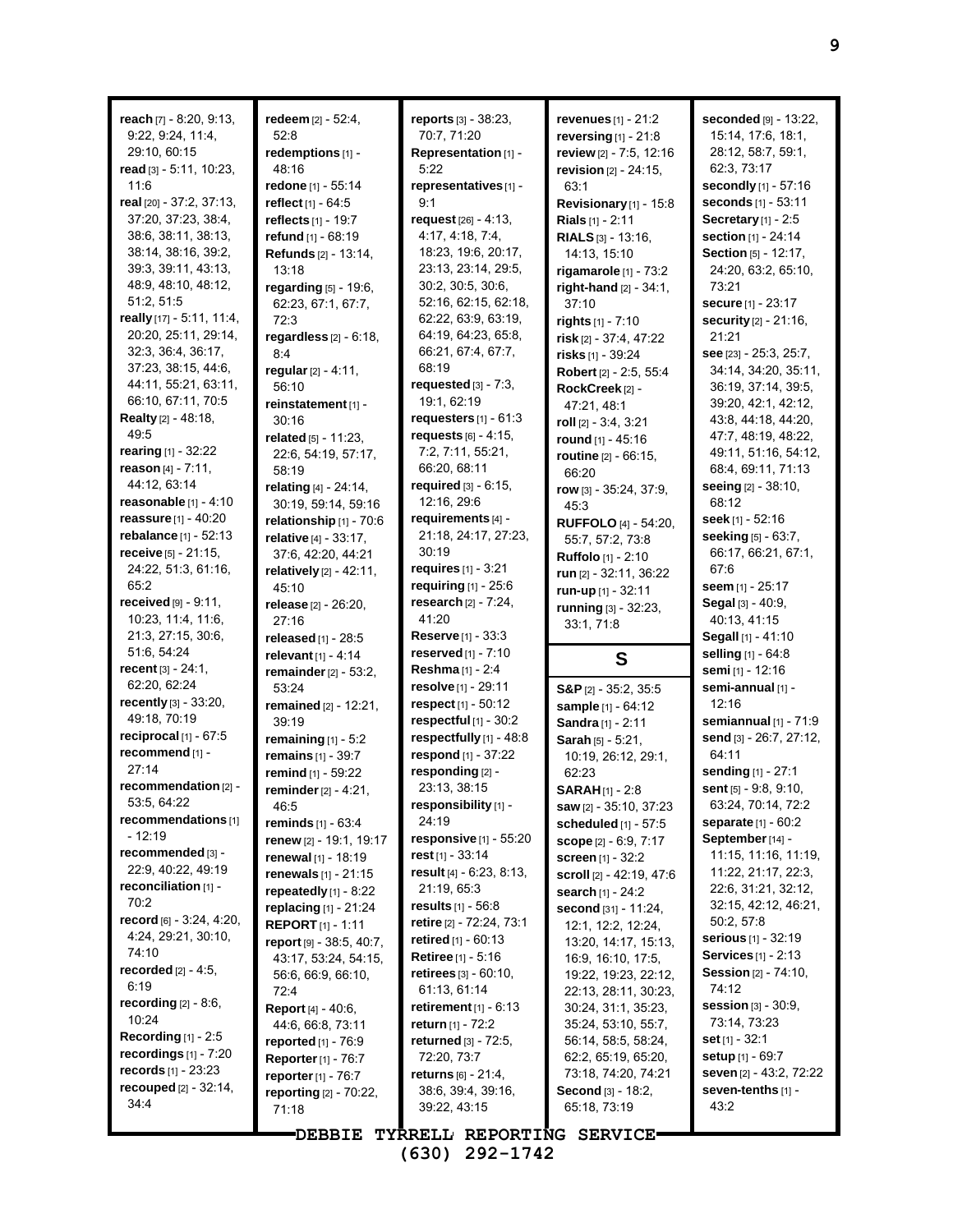| <b>several</b> $[1] - 44.4$           | 28:23, 29:1, 29:4,                 | 64:13                             | 47.9                             | terms [11] - 19:19,                        |
|---------------------------------------|------------------------------------|-----------------------------------|----------------------------------|--------------------------------------------|
| shaken [1] - 33:11                    | 29:13, 30:13, 31:12,               | spent [1] - 55:11                 | Street <sub>[1]</sub> - 1:13     | 22:8, 23:22, 36:16,                        |
| share $[3] - 60:23$ ,                 | 41.1, 42.7, 53.22,                 | sponsor [4] - 60:11,              | strength [1] - 44:22             | 43:19, 54:2, 54:5,                         |
| 61:2,63:5                             | 56:12, 56:23, 58:16,               | 60:12, 61:8, 65:2                 | strike [1] - 24:13               | 54.7, 67.4, 67.16,                         |
| shared [3] - 9:16,                    | 59:10, 62:12, 66:5,                | sponsored $[4] - 6.6$ ,           | strong [7] - 32:10,              | 70:3                                       |
| 63:20, 70:20                          | 72:11, 74:7                        | 59:22, 61:9, 61:10                | 39:3, 39:19, 42:11,              | territory [1] - $36:11$                    |
| sharing [3] - 6:10,                   | sleepless $[1]$ - 33:5             | spot $[1] - 45:13$                | 43.15, 45.23, 49.2               | test [1] - 72:9                            |
| 60:20, 65:3                           | slide [1] - 50:23                  | spreadsheet [4] -                 | stronger [1] - 48:19             | THE $[3] - 1.2, 75.4,$                     |
| <b>Shelby</b> [1] - 2:11              | slightly [3] - 24:9,               | 70:10, 70:13, 70:14,              | strongly [1] - 39:1              | 75:5                                       |
| Shield [3] - 59:14,                   | 24:10, 50:13                       | 71:13                             | <b>struggled</b> $[2] - 35:11$ , | thereafter $[1] - 6.16$                    |
| 61:9, 61:22                           | small $[6] - 35:11$ ,              | square [1] - 35:9                 | 43:7                             | therefore [1] - 55:4                       |
| <b>Shields</b> [1] - 44:16            | 35:12, 35:16, 35:18,               | <b>squares</b> [1] - 35:6         | struggles [1] - 43:5             | thereof [1] - 6:4                          |
| shifting [1] - 34:21                  | 45.16, 47:9                        | $SS$ <sub>[1]</sub> - 76:1        | stuff [1] - 57:6                 | thinking [1] - 37:12                       |
| shop [1] - 72:15                      | <b>smaller</b> $[2] - 52:9$ ,      | Stacey [2] - 2:10,                | subject [3] - 26:21,             | third [21] - 32:3, 32:5,                   |
| short $[4] - 41.6$ , 44.8,            | 72:15                              | 54:18                             | 28:6, 30:18                      | 34.2, 34.16, 34.24,                        |
| 46.9, 48.4                            | smoother [1] - 69:23               | staff $[8] - 23:14$ ,             | submitted [1] - 7:4              | 35.3, 35.10, 36.2,                         |
| short-term $\lbrack 3\rbrack$ - 44:8, | snapshot $[4] - 44.7$ ,            | 43:17, 49:20, 54:6,               | subsidy [1] - 61:16              | 36:8, 36:10, 37:24,                        |
| 46:9, 48:4                            | 50:23, 51:9, 54:6                  | 54:15, 68:13, 71:3,               | <b>success</b> $[1] - 43:10$     | 38.2, 38.6, 38.9,                          |
| shortfall $[1] - 51:16$               | sold [2] - 40:16, 41:24            | 72:5                              | <b>Suite</b> [1] - 1:13          | 38:24, 39:3, 49:11,                        |
| Shorthand [1] - 76:6                  | sole $[1]$ - 5:15                  | stage [1] - 32:1                  | <b>Sullivan</b> [1] - 2:12       | 57:7, 60:23, 60:24,                        |
| shorthand [2] - 76:9,                 | solidly [1] - 32:14                | <b>standard</b> $[1] - 41.8$      | <b>SULLIVAN</b> [4] - 16:5,      | 64.4                                       |
| 76:12                                 | <b>solved</b> $[1] - 9.4$          | <b>start</b> [1] - 21:8           | 17:1, 17:21, 18:16               | third-party [3] - 60:23,                   |
| show [1] - 24:2                       | <b>someone</b> [4] - 26:14,        | starting [1] - 33:24              | super [1] - 55:19                | 60:24, 64:4                                |
| <b>shown</b> $[2] - 44:21$ ,          | 26:18, 27:11, 27:12                | State [3] - 1:14, 5:20,           | surprised [1] - 39:5             | thirds $[1] - 34:14$                       |
| 46:10                                 | sometimes [3] -                    | 76:8                              | Symphony [1] - 44:16             | <b>THIS</b> $[1]$ - 75:6                   |
| side $[14] - 34.1, 34.21,$            | 27:10, 36:21, 66:17                | <b>state</b> $[3] - 63:21$ ,      | system [1] - 68:3                | <b>Thompson</b> $[3] - 2:3$ ,              |
| 34.22, 38:1, 38:18,                   | somewhere [1] -                    | 64:20, 65:1                       | Systems [3] - 67:12,             | 61:7, 64:21                                |
| 43:13, 43:21, 44:20,                  | 49:13                              | <b>STATE</b> $[1]$ - 76:1         | 67:13, 67:24                     | <b>THOMPSON</b> [111] -                    |
| 46:7, 46:11, 47:20,                   | <b>SONI</b> [13] - $3:10, 12:9$ ,  | State's [1] - 26:8                | <b>systems</b> $[1] - 67:15$     | 3.1, 3.12, 3.15,                           |
| 51:2, 51:5                            | 13.7, 14.5, 14.24,                 | statements [3] -                  |                                  | 11:10, 11:21, 12:2,                        |
|                                       |                                    |                                   |                                  |                                            |
|                                       |                                    |                                   |                                  |                                            |
| sign $[1]$ - 23:6                     | 15:21, 16:17, 17:13,               | 70:17, 71:15, 71:16               | Τ                                | 12:11, 12:15, 13:1,                        |
| signed $[1] - 8:16$                   | 18.9, 20.6, 22.20,                 | status [3] - 24:14,               |                                  | 13:9, 13:13, 13:17,<br>13:21, 14:7, 14:11, |
| <b>similar</b> $[3]$ - 41:13,         | 28:19, 31:8                        | 40.8, 42:6                        | table $[5] - 34:15$ ,            |                                            |
| 49.22, 71.24                          | <b>Soni</b> [15] $- 2.4$ , $3.9$ , | <b>statute</b> [5] - 21:6,        | 34:22, 35:23, 37:10,             | 14:14, 14:16, 14:18,<br>15:2, 15:6, 15:11, |
| <b>similarly</b> $[2] - 67:2$ ,       | 12.8, 13.6, 14.4,                  | 63:21, 64:20, 65:1,               | 38:1                             | 15:14, 15:23, 16:3,                        |
| 67:7                                  | 14:23, 15:20, 16:16,               | 65:4                              | tailored $[1] - 5.9$             | 16.6, 16.8, 16.10,                         |
| simple [2] - 31:17,                   | 17:12, 18:8, 20:5,                 | statutes [1] - 62:20              | takeaway [1] - 43:18             | 16:19, 16:23, 17:2,                        |
| 37:3                                  | 22:19, 28:18, 31:7,<br>53:17       | stay [2] - 42:1, 50:21            | <b>tangible</b> $[1] - 7:16$     |                                            |
| single $[2] - 43:15$ ,                |                                    | stems [1] - 70:5                  | $tangibles$ $[3] - 6:22$ ,       | 17:4, 17:6, 17:15,<br>17:19, 17:22, 17:24, |
| 46.20                                 | <b>Soni's [1] - 20:17</b>          | STENOGRAPHIC [1] -                | 7:17, 8:12                       | 18:2, 18:11, 18:15,                        |
| <b>situated</b> $[2] - 67:2$ ,        | soon $[2] - 52:20$ ,               | 1:11                              | target [3] - 50:12,              | 18:18, 19:9, 19:13,                        |
| 67:7                                  | 57:13                              | step $[10] - 24.5, 25.13,$        | 50:13, 50:21                     | 19:21, 19:23, 20:8,                        |
| <b>situation</b> $[2] - 5:12$ ,       | <b>sort</b> [14] - $21:2$ , 49:22, | 25:16, 25:24, 26:1,               | <b>targets</b> $[2] - 32:22$ ,   | 20.12, 21:10, 22:4,                        |
| 27.8                                  | 54:1, 66:15, 67:21,                | 27:5, 33:23, 37:12,               | 52:14                            | 22:11, 22:13, 22:22,                       |
| $\sin$ [2] - 41:19, 42:5              | 68:1, 68:23, 68:24,                | 40.5, 40.6                        | Teachers' [4] - 62:15,           | 23.2, 25.21, 26.23,                        |
| <b>sizable</b> $[1] - 24:23$          | 69.7, 69.9, 70.21,                 | steps [2] - 68:2, 68:13           | 62.18, 64.12, 65.8               | 28:2, 28:10, 28:12,                        |
| <b>slack</b> $[2] - 28.22$ ,          | 71.1, 73.3                         | still [11] - 12:22, 35:2,         | team $[2] - 41:20, 41:23$        | 28:21, 29:16, 29:23,                       |
| 31:11                                 | sought [2] - 7:1, 8:15             | 35:16, 42:16, 45:5,               | technology $[4]$ - $68:7$ ,      | 30:15, 30:22, 31:1,                        |
| <b>Slack</b> $[20] - 2:6, 3:13,$      | <b>sound</b> [2] - 27:5,           | 45:23, 46:8, 47:1,                | 68.10, 68.11, 68.17              | 31:10, 31:14, 52:18,                       |
| 12:12, 13:10, 14:8,                   | 33:12                              | 47:21, 57:3, 57:11                | teetering $[1]$ - 36:12          | 53.3, 53.9, 53.11,                         |
| 15:3, 15:24, 16:20,                   | <b>soundness</b> $[1] - 27:21$     | straightforward [1] -             | tend $[1] - 66:20$               | 53:18, 53:20, 54:16,                       |
| 17:16, 18:12, 20:9,                   | <b>sounds</b> [1] - 27:4           | 31:18                             | <b>tenth</b> $[1] - 34.3$        | 55.6, 56.6, 56.13,                         |
| 22:23, 53:21, 56:13,                  | <b>sources</b> $[1] - 54:3$        | <b>strategies</b> $[17] - 37:1$ , | <b>tenths</b> $[1] - 43:2$       | 56:21, 57:24, 58:4,                        |
| 56:22, 58:15, 59:9,                   | space [2] - 37:3, 43:7             | 37:3, 37:4, 37:7,                 | Terence $[1] - 2:12$             | 58:6, 58:14, 58:18,                        |
| 62:11, 66:4, 74:6                     | <b>speaking</b> $[2] - 10:18$ ,    | 43.8, 44.14, 44.15,               | term [10] - 19:19, 44:8,         | 58:23, 59:1, 59:8,                         |
| <b>SLACK</b> $[30] - 3.14$ ,          | 10:19                              | 44:17, 45:4, 47:12,               | 45:24, 46:8, 46:9,               | 59:12, 60:4, 60:10,                        |
| 12:13, 13:11, 14:9,                   | special [1] - 56:10                | 47:18, 47:19, 47:23,              | 46.11, 47:4, 48:4,               | 60.12, 61:20, 62:1,                        |
| 15.4, 16.1, 16.21,                    | Special [1] - 11:15                | 48:1, 48:5, 48:6,                 | 48.23, 49.6                      | 62:3, 62:10, 62:14,                        |
| 17:17, 18:13, 20:10,                  | specifically [5] - 5:8,            | 52:12                             | termination $[1]$ -              | 64.1, 65.7, 65.17,                         |
| 22:24, 27:20, 28:1,                   | 8:19, 10:7, 10:14,                 | strategy [2] - 46:1,              | 72:14                            |                                            |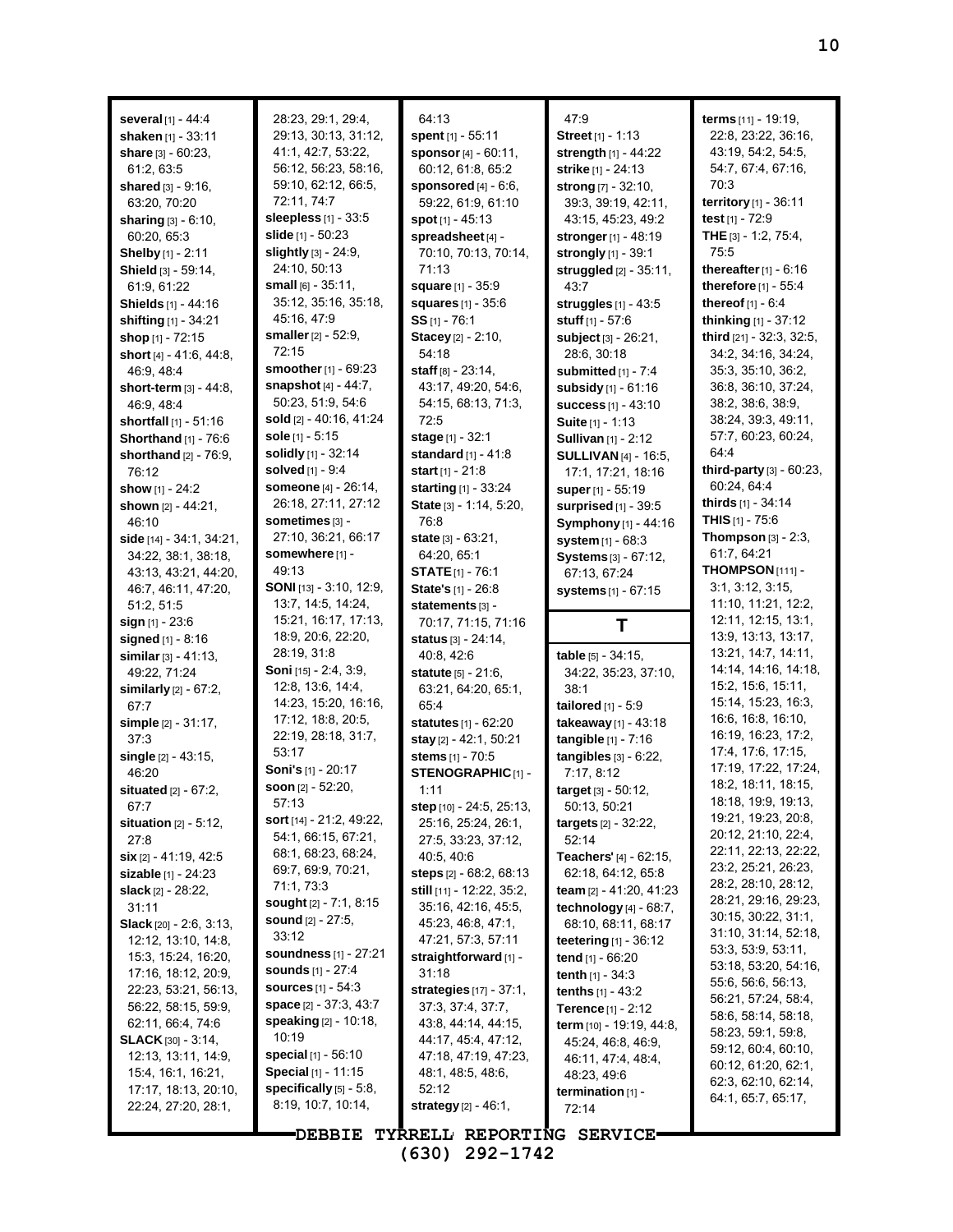| 65:20, 66:3, 66:7,<br>72:19, 73:6, 73:9,<br>73:12, 73:16, 73:19,<br>74:5, 74:13, 74:16,<br>74:19, 74:22, 75:1<br>thorough [1] - 55:19<br>Threadneedle [3] -<br>40:17, 41:24, 42:2<br><b>threatened</b> $[1]$ - 72:13<br>three [15] - 4:22, 9:18,<br>25:21, 31:23, 39:17,<br>44:14, 44:15, 44:17,<br>44:19, 48:21, 51:4,                                                                                                         | 70:7, 70:12, 70:19,<br>71:3, 71:17<br>TRUSTEE [96] - 3:6,<br>3:8, 3:10, 11:18,<br>12:1, 12:5, 12:7,<br>12.9, 12.23, 12:24,<br>13.3, 13.5, 13.7,<br>13:19, 13:20, 14:1,<br>14.3, 14.5, 14.15,<br>14:17, 14:20, 14:22,<br>14:24, 15:12, 15:13,<br>15:17, 15:19, 15:21,<br>16:7, 16:9, 16:13,                                                                                                                                                                                        | 69:22, 72:3<br>Trustees $[12] - 3.2$ ,<br>4:11, 5:19, 8:24,<br>9:13, 18:23, 20:14,<br>20:21, 21:23, 22:2,<br>57:15, 59:17<br><b>TRUSTEES</b> $[1]$ - 1:4<br>try [4] - 50:20, 51:17,<br>64:16, 69:18<br>trying [1] - 8:21<br>Tuesday [1] - 70:19<br>turn $[1] - 31:15$<br>tweaked [1] - 71:7                                                                                                                             | unformal $[1]$ - 7:23<br>unfortunately [3] -<br>21:15, 46:20, 53:1<br><b>Union</b> $[3] - 62:16$ ,<br>62:18, 65:9<br>union $[2] - 64:11$ ,<br>64:15<br><b>units</b> $[1] - 62:21$<br>unless [1] - 63:6<br>unlike [1] - 64:3<br>up [33] - 20:20, 24:2,<br>25:11, 25:22, 32:2,<br>32:11, 34:15, 34:17,                                                                                                                                                    | Vice-President [1] -<br>2:4<br>video/audio [1] - 3:18<br>videoconference [1] -<br>1:12<br>virtually $[1] - 62.20$<br>Vision [1] - 19:18<br>volatility $[6]$ - 32:5,<br>37:4, 40:10, 47:13,<br>47:14, 47:22<br><b>vote</b> $[1] - 3:22$<br>voted $[1] - 21:23$                                                                                                                                           |
|---------------------------------------------------------------------------------------------------------------------------------------------------------------------------------------------------------------------------------------------------------------------------------------------------------------------------------------------------------------------------------------------------------------------------------|-----------------------------------------------------------------------------------------------------------------------------------------------------------------------------------------------------------------------------------------------------------------------------------------------------------------------------------------------------------------------------------------------------------------------------------------------------------------------------------|-------------------------------------------------------------------------------------------------------------------------------------------------------------------------------------------------------------------------------------------------------------------------------------------------------------------------------------------------------------------------------------------------------------------------|---------------------------------------------------------------------------------------------------------------------------------------------------------------------------------------------------------------------------------------------------------------------------------------------------------------------------------------------------------------------------------------------------------------------------------------------------------|---------------------------------------------------------------------------------------------------------------------------------------------------------------------------------------------------------------------------------------------------------------------------------------------------------------------------------------------------------------------------------------------------------|
| 51:6, 66:20, 70:18,                                                                                                                                                                                                                                                                                                                                                                                                             | 16:15, 16:17, 17:3,                                                                                                                                                                                                                                                                                                                                                                                                                                                               | two [17] - 34:14, 36:6,                                                                                                                                                                                                                                                                                                                                                                                                 | 35:2, 35:3, 35:5,                                                                                                                                                                                                                                                                                                                                                                                                                                       | W                                                                                                                                                                                                                                                                                                                                                                                                       |
| 70:24<br>three-quarters [1] -<br>31:23<br>throughout [1] - 7:17<br>Thursday [2] - 57:7,<br>57.9<br>tight [1] - 43:13<br>TIME $[1]$ - 75:6<br>to-date $[2] - 46.16$ ,<br>47:13<br>today [8] - 4:16, 26:19,<br>27:14, 29:8, 31:18,<br>35.9, 49.19, 54.21<br><b>today's</b> $[2] - 3.16$ ,<br>74:17<br>together [4] - 67:9,<br>70:10, 70:12, 71:12<br>took [1] - $70:11$<br>top [3] - 34:22, 45:21,<br>55:19<br>topic $[1] - 57:2$ | 17:5, 17:9, 17:11,<br>17:13, 17:23, 18:1,<br>18.5, 18.7, 18.9,<br>19:20, 19:22, 20:2,<br>20:4, 20:6, 22:10,<br>22:12, 22:16, 22:18,<br>22.20, 27:3, 28:9,<br>28:11, 28:15, 28:17,<br>28:19, 30:21, 30:24,<br>31.4, 31.6, 31.8,<br>53.8, 53.10, 53.14,<br>53:16, 56:17, 56:19,<br>58:3, 58:5, 58:10,<br>58:12, 58:22, 58:24,<br>59.4, 59.6, 60.6,<br>60:17, 61:18, 61:24,<br>62:2, 62:6, 62:8,<br>65.4, 65.16, 65.19,<br>65.23, 66:1, 73:15,<br>73.18, 74.1, 74.3,<br>74.18, 74.21 | 39:17, 45:16, 45:18,<br>45:21, 48:19, 55:1,<br>55:11, 60:2, 61:4,<br>61:15, 69:18, 72:4,<br>72:6, 72:7, 72:23<br>two-thirds [1] - 34:14<br>type [2] - 6:18, 9:2<br>types [1] - 41:11<br>typically [4] - 39:9,<br>41:7, 41:19, 43:4<br>TYRRELL[2] - 76:6,<br>76:17<br>U<br>$U.S$ [18] - 32:10, 32:15,<br>32:16, 34:22, 35:8,<br>35:21, 35:24, 36:15,<br>36.24, 37:16, 43.2,<br>43.6, 43.24, 44.24,<br>45:9, 45:13, 45:16 | 35:13, 35:15, 35:19,<br>36:14, 37:7, 37:10,<br>37:17, 38:11, 38:16,<br>39:13, 45:7, 47:11,<br>48:7, 48:9, 48:20,<br>50:5, 51:22, 52:4,<br>52:17, 53:4, 70:9,<br>73:3<br>update [14] - 20:12,<br>20:15, 23:8, 31:19,<br>49.21, 54.6, 54.17,<br>54:18, 66:11, 66:16,<br>67:10, 70:1, 71:24,<br>73:22<br><b>updated</b> $[3] - 38.2$ ,<br>40:24, 71:7<br>updates [1] - 23:24<br>upper [1] - 33:24<br>upward [1] - 39:21<br>usage [3] - 6:10, 7:16,<br>7:22 | waiting [2] - 36:19,<br>42:1<br>walk [3] - 68:9, 68:10,<br>69:11<br>walking [1] - 69:1<br>watch [2] - 41:2, 41:4<br>watching [1] - 49:7<br>ways $[1] - 11.3$<br>weak $[1] - 46.8$<br>weaker [1] - 47:17<br>weakness [3] - 45:11,<br>45:13, 47:2<br>website $[8] - 4.8, 10.1,$<br>10:5, 10:7, 10:12,<br>10:16, 63:18, 65:14<br>week $[2] - 69:10$ ,<br>69:18<br>weekly [1] - 72:8<br>welcome [1] - 57:21 |
| total $[3] - 51:7, 54:11,$                                                                                                                                                                                                                                                                                                                                                                                                      | <b>Trustee</b> [30] - 2:6, 3:5,                                                                                                                                                                                                                                                                                                                                                                                                                                                   | ugly [1] - 32:22                                                                                                                                                                                                                                                                                                                                                                                                        | utilize [2] - 52:7, 59:23                                                                                                                                                                                                                                                                                                                                                                                                                               | <b>WERE</b> $[1]$ - 75:4<br><b>WESNER</b> [4] - 31:16,                                                                                                                                                                                                                                                                                                                                                  |
| 72:22                                                                                                                                                                                                                                                                                                                                                                                                                           | 10.13, 12.4, 13.2,<br>13:24, 14:19, 15:16,                                                                                                                                                                                                                                                                                                                                                                                                                                        | ultimately $[1] - 4.6$                                                                                                                                                                                                                                                                                                                                                                                                  | utilized [2] - 7:17, 9:18                                                                                                                                                                                                                                                                                                                                                                                                                               | 41:6, 42:9, 52:1                                                                                                                                                                                                                                                                                                                                                                                        |
| <b>towards</b> $[5] - 35.5$ ,                                                                                                                                                                                                                                                                                                                                                                                                   | 16:12, 17:8, 18:4,                                                                                                                                                                                                                                                                                                                                                                                                                                                                | un-consented [1] -<br>7:23                                                                                                                                                                                                                                                                                                                                                                                              |                                                                                                                                                                                                                                                                                                                                                                                                                                                         | Wesner [1] - 2:13                                                                                                                                                                                                                                                                                                                                                                                       |
| 44:23, 45:7, 52:14,<br>58:21                                                                                                                                                                                                                                                                                                                                                                                                    | 20:1, 20:17, 22:15,                                                                                                                                                                                                                                                                                                                                                                                                                                                               | $un-tangibles$ [1] - 7:17                                                                                                                                                                                                                                                                                                                                                                                               | V                                                                                                                                                                                                                                                                                                                                                                                                                                                       | whereby [2] - 25:17,<br>63:2                                                                                                                                                                                                                                                                                                                                                                            |
| track $[1] - 21.8$                                                                                                                                                                                                                                                                                                                                                                                                              | 28:14, 31:3, 53:13,                                                                                                                                                                                                                                                                                                                                                                                                                                                               | unauthorized [7] -                                                                                                                                                                                                                                                                                                                                                                                                      | vaccinated $[1]$ - $72:7$                                                                                                                                                                                                                                                                                                                                                                                                                               | <b>WHICH</b> [1] - 75:4                                                                                                                                                                                                                                                                                                                                                                                 |
| <b>trackable</b> [1] - 7:5                                                                                                                                                                                                                                                                                                                                                                                                      | 54:17, 54:22, 55:3,<br>56:8, 56:9, 56:16,                                                                                                                                                                                                                                                                                                                                                                                                                                         | 6:20, 6:23, 7:15,                                                                                                                                                                                                                                                                                                                                                                                                       | valuations $[2] - 36:20$                                                                                                                                                                                                                                                                                                                                                                                                                                | <b>White</b> [1] - 2:9                                                                                                                                                                                                                                                                                                                                                                                  |
| <b>Tracker</b> $[1]$ - 32:3                                                                                                                                                                                                                                                                                                                                                                                                     | 58:9, 59:3, 62:5,                                                                                                                                                                                                                                                                                                                                                                                                                                                                 | 7:22, 8:2, 8:10, 8:13                                                                                                                                                                                                                                                                                                                                                                                                   | value [10] - 35:19,<br>37:18, 42:24, 45:3,                                                                                                                                                                                                                                                                                                                                                                                                              | WHITE [24] - 8:8, 11:9,                                                                                                                                                                                                                                                                                                                                                                                 |
| traditionally [1] -<br>57:11                                                                                                                                                                                                                                                                                                                                                                                                    | 65.22, 73.24                                                                                                                                                                                                                                                                                                                                                                                                                                                                      | unconsented $[4]$ - $6:8$ ,<br>6:23, 7:15, 8:13                                                                                                                                                                                                                                                                                                                                                                         | 45.5, 46.1, 46.2,                                                                                                                                                                                                                                                                                                                                                                                                                                       | 11:19, 18:22, 19:11,                                                                                                                                                                                                                                                                                                                                                                                    |
| transcript $[4]$ - 4:5,                                                                                                                                                                                                                                                                                                                                                                                                         | $true$ [36] $-3.7, 3.9$ ,                                                                                                                                                                                                                                                                                                                                                                                                                                                         | under [10] - 24:19,                                                                                                                                                                                                                                                                                                                                                                                                     | 46:10, 54:10, 70:8                                                                                                                                                                                                                                                                                                                                                                                                                                      | 20:14, 21:13, 23:9,<br>49:20, 52:15, 52:19,                                                                                                                                                                                                                                                                                                                                                             |
| 11:12, 11:23, 76:11                                                                                                                                                                                                                                                                                                                                                                                                             | 12:6, 12:8, 13:4,<br>13.6, 14.2, 14.4,                                                                                                                                                                                                                                                                                                                                                                                                                                            | 24:20, 29:8, 30:8,                                                                                                                                                                                                                                                                                                                                                                                                      | <b>variant</b> $[2] - 32.21$ ,                                                                                                                                                                                                                                                                                                                                                                                                                          | 53:24, 57:1, 59:17,                                                                                                                                                                                                                                                                                                                                                                                     |
| transcripts $[1]$ - 11:13                                                                                                                                                                                                                                                                                                                                                                                                       | 14:21, 14:23, 15:18,                                                                                                                                                                                                                                                                                                                                                                                                                                                              | 48.23, 61:1, 63:3,                                                                                                                                                                                                                                                                                                                                                                                                      | 36:3                                                                                                                                                                                                                                                                                                                                                                                                                                                    | 60:9, 60:11, 60:19,                                                                                                                                                                                                                                                                                                                                                                                     |
| transpired $[1]$ - 29:8                                                                                                                                                                                                                                                                                                                                                                                                         | 15:20, 16:14, 16:16,                                                                                                                                                                                                                                                                                                                                                                                                                                                              | 63:4, 63:12, 64:19<br>underperformance <sup>[1]</sup>                                                                                                                                                                                                                                                                                                                                                                   | various [3] - 10:8,<br>42:20, 42:23                                                                                                                                                                                                                                                                                                                                                                                                                     | 61.19, 62.17, 64.11,                                                                                                                                                                                                                                                                                                                                                                                    |
| <b>traps</b> $[1] - 67:21$                                                                                                                                                                                                                                                                                                                                                                                                      | 17:10, 17:12, 18:6,                                                                                                                                                                                                                                                                                                                                                                                                                                                               | - 48:4                                                                                                                                                                                                                                                                                                                                                                                                                  | verification $[2] - 27:5$ ,                                                                                                                                                                                                                                                                                                                                                                                                                             | 66.9, 72.13, 72.21,<br>73:10                                                                                                                                                                                                                                                                                                                                                                            |
| travel [1] - 58:21<br><b>Treasurer</b> $[1]$ - 2:6                                                                                                                                                                                                                                                                                                                                                                              | 18:8, 20:3, 20:5,                                                                                                                                                                                                                                                                                                                                                                                                                                                                 | underperformed [2] -                                                                                                                                                                                                                                                                                                                                                                                                    | 30:19                                                                                                                                                                                                                                                                                                                                                                                                                                                   | whole [1] - 73:7                                                                                                                                                                                                                                                                                                                                                                                        |
| <b>trend</b> $[1] - 21.9$                                                                                                                                                                                                                                                                                                                                                                                                       | 22:17, 22:19, 28:16,<br>28.18, 31:5, 31:7,                                                                                                                                                                                                                                                                                                                                                                                                                                        | 46:4, 46:21                                                                                                                                                                                                                                                                                                                                                                                                             | Verification $[4]$ - 23:3,                                                                                                                                                                                                                                                                                                                                                                                                                              | <b>Widowers</b> [1] - 15:7                                                                                                                                                                                                                                                                                                                                                                              |
| trends [1] - 40:1                                                                                                                                                                                                                                                                                                                                                                                                               | 53:15, 53:17, 56:18,                                                                                                                                                                                                                                                                                                                                                                                                                                                              | underperforming [1] -                                                                                                                                                                                                                                                                                                                                                                                                   | 23.6, 24.11, 24.12                                                                                                                                                                                                                                                                                                                                                                                                                                      | Widows [1] - 15:7                                                                                                                                                                                                                                                                                                                                                                                       |
| tried [3] - 20:18, 54:6,                                                                                                                                                                                                                                                                                                                                                                                                        | 58:11, 58:20, 59:5,                                                                                                                                                                                                                                                                                                                                                                                                                                                               | 48:3                                                                                                                                                                                                                                                                                                                                                                                                                    | <b>verify</b> $[1]$ - 24:20                                                                                                                                                                                                                                                                                                                                                                                                                             | William [4] - 2:6, 47:8,                                                                                                                                                                                                                                                                                                                                                                                |
| 70:12                                                                                                                                                                                                                                                                                                                                                                                                                           | 62:7, 65:24, 69:21,                                                                                                                                                                                                                                                                                                                                                                                                                                                               | understood [1] -<br>10:15                                                                                                                                                                                                                                                                                                                                                                                               | <b>Verma</b> $[1] - 2:3$<br><b>versus</b> $[4] - 41.5, 45.5,$                                                                                                                                                                                                                                                                                                                                                                                           | 47.9, 55.3                                                                                                                                                                                                                                                                                                                                                                                              |
| <b>trim</b> [1] - 48:16<br><b>trouble</b> $[1] - 36.2$                                                                                                                                                                                                                                                                                                                                                                          | 74:2                                                                                                                                                                                                                                                                                                                                                                                                                                                                              | underwritten [1] -                                                                                                                                                                                                                                                                                                                                                                                                      | 48:2, 50:11                                                                                                                                                                                                                                                                                                                                                                                                                                             | window [1] - 69:19<br>winners [1] - 56:10                                                                                                                                                                                                                                                                                                                                                               |
| true [1] - 76:11                                                                                                                                                                                                                                                                                                                                                                                                                | <b>trustees</b> $[9] - 21:13$ ,<br>54:6, 55:5, 66:16,                                                                                                                                                                                                                                                                                                                                                                                                                             | 41:18                                                                                                                                                                                                                                                                                                                                                                                                                   | <b>via</b> $[3] - 6.5, 7.5, 39.22$                                                                                                                                                                                                                                                                                                                                                                                                                      | woman $[1] - 26:3$                                                                                                                                                                                                                                                                                                                                                                                      |
| Trust [7] - 52:11, 70:6,                                                                                                                                                                                                                                                                                                                                                                                                        | 68.9, 69.1, 69.6,                                                                                                                                                                                                                                                                                                                                                                                                                                                                 | <b>uneasy</b> [1] - $33.2$                                                                                                                                                                                                                                                                                                                                                                                              | <b>Vice</b> $[1] - 2.4$                                                                                                                                                                                                                                                                                                                                                                                                                                 | <b>women</b> $[2] - 54:7$ ,                                                                                                                                                                                                                                                                                                                                                                             |
|                                                                                                                                                                                                                                                                                                                                                                                                                                 | <b>DEBBIE</b>                                                                                                                                                                                                                                                                                                                                                                                                                                                                     | TYRRELL REPORTING SERVICE.                                                                                                                                                                                                                                                                                                                                                                                              |                                                                                                                                                                                                                                                                                                                                                                                                                                                         |                                                                                                                                                                                                                                                                                                                                                                                                         |